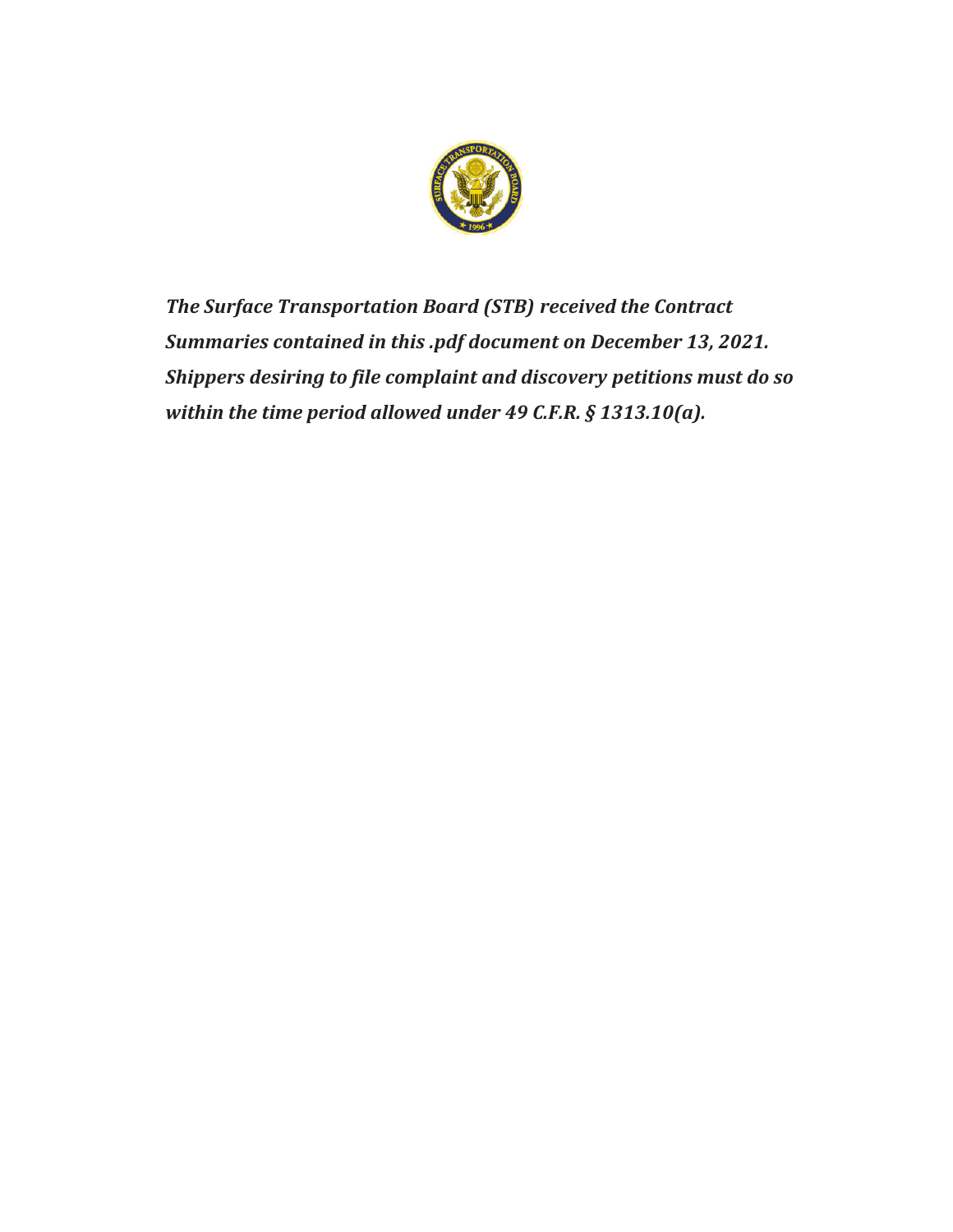

STB-UPOTMQ 162549-N

# **UNION PACIFIC RAILROAD COMPANY**

# **AMENDED CONTRACT SUMMARY**

**Issued:**  December 7, 2021

**Effective:** January 1, 2021

**Issued by:**  Rosa M. La Puente-Flowers Lead Price Applications 1400 Douglas Street Mail Stop 1340 OMAHA, NEBRASKA 68179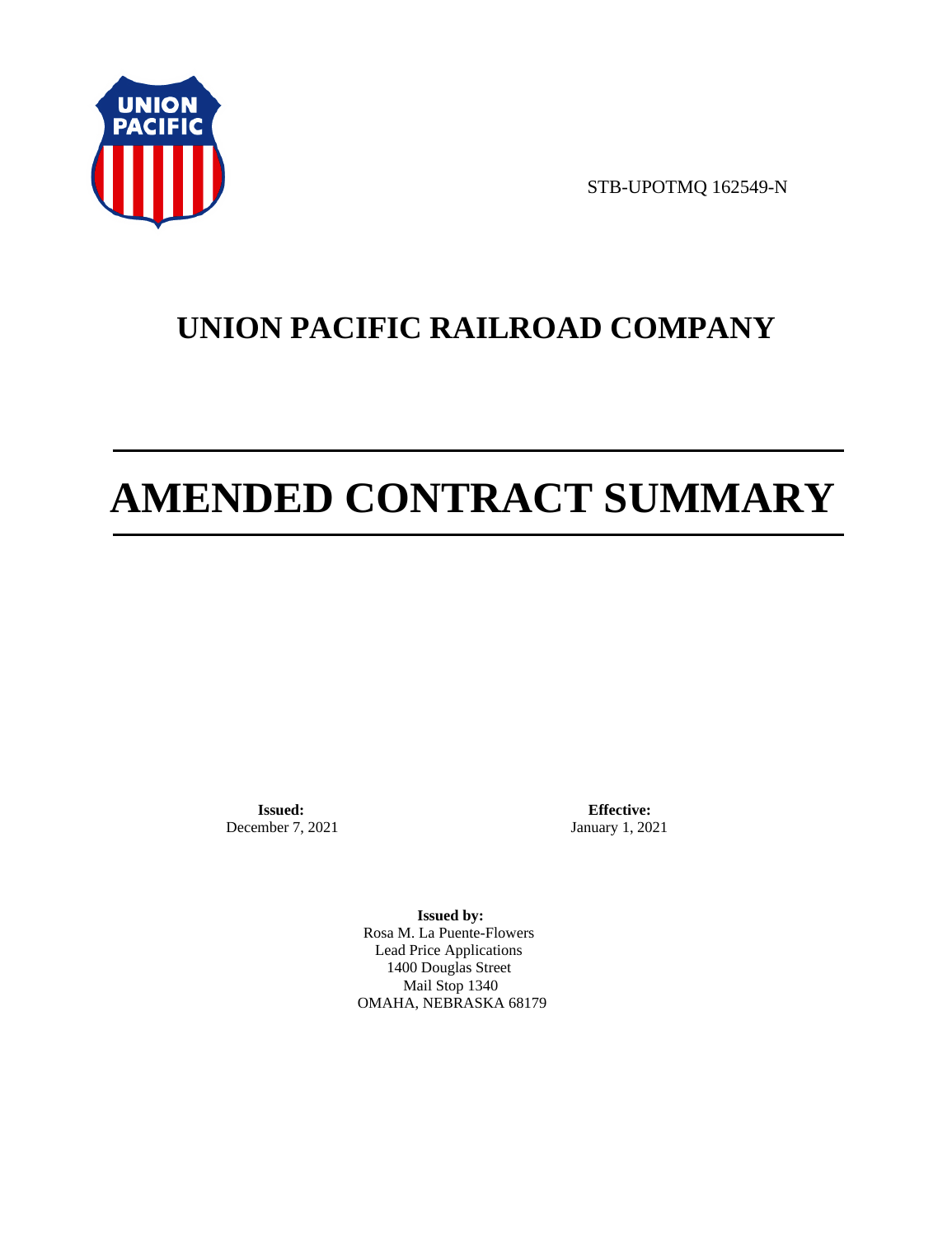#### **PARTICIPATING CARRIERS:**

 UNION PACIFIC RAILROAD COMPANY 1400 Douglas St. Omaha, NE 68179

## **COMMODITY:**

 Sorghum Grains **ADDITION**  Corn Exc.Popcorn See 01152 **ADDITION**  Wheat Exc.Buckwheat See 01139 **ADDITION**  Soybeans (Soya Beans) **ADDITION** 

#### **SHIPPER:**

CHS HEADQUARTERS

#### **ORIGIN(S):**

 LUVERNE, MN **ADDITION**  BRULE, NE **ADDITION**  WORTHINGTON, MN **ADDITION**  SUPERIOR, WI **ADDITION**  SHARON SPRINGS, KS **ADDITION**  BINGHAM LAKE, MN **ADDITION**  GOWRIE, IA **ADDITION**  EMMETSBURG, IA **ADDITION**  DOWNS, KS **ADDITION**  HINKLE, OR **ADDITION**  OGDEN, UT **ADDITION** 

#### **DESTINATION(S):**

 FAIRMONT, MN **ADDITION**  LOS ANGELES, CA **ADDITION**  MANKATO, MN **ADDITION**  AMES, IA **ADDITION**  CHICAGO, IL **ADDITION**  KALAMA, WA **ADDITION**  OR - PORTLAND AGS (See Exhibit Definition) SUPERIOR, WI **ADDITION**  TACOMA, WA **ADDITION**  ERDA, UT **ADDITION** 

#### **PORT(S):**

Not Applicable

# **DURATION:**

 Effective Date: November 16, 2017 Amendment Effective Date: January 1, 2021 **ADDITION**  Expiration Date: December 31, 2021 **EXTENSION** 

#### **RAIL CAR DATA:**

No cars dedicated to service under this Contract. Cars are provided on a common carrier basis only.

#### **RATES & CHARGES:**

Not applicable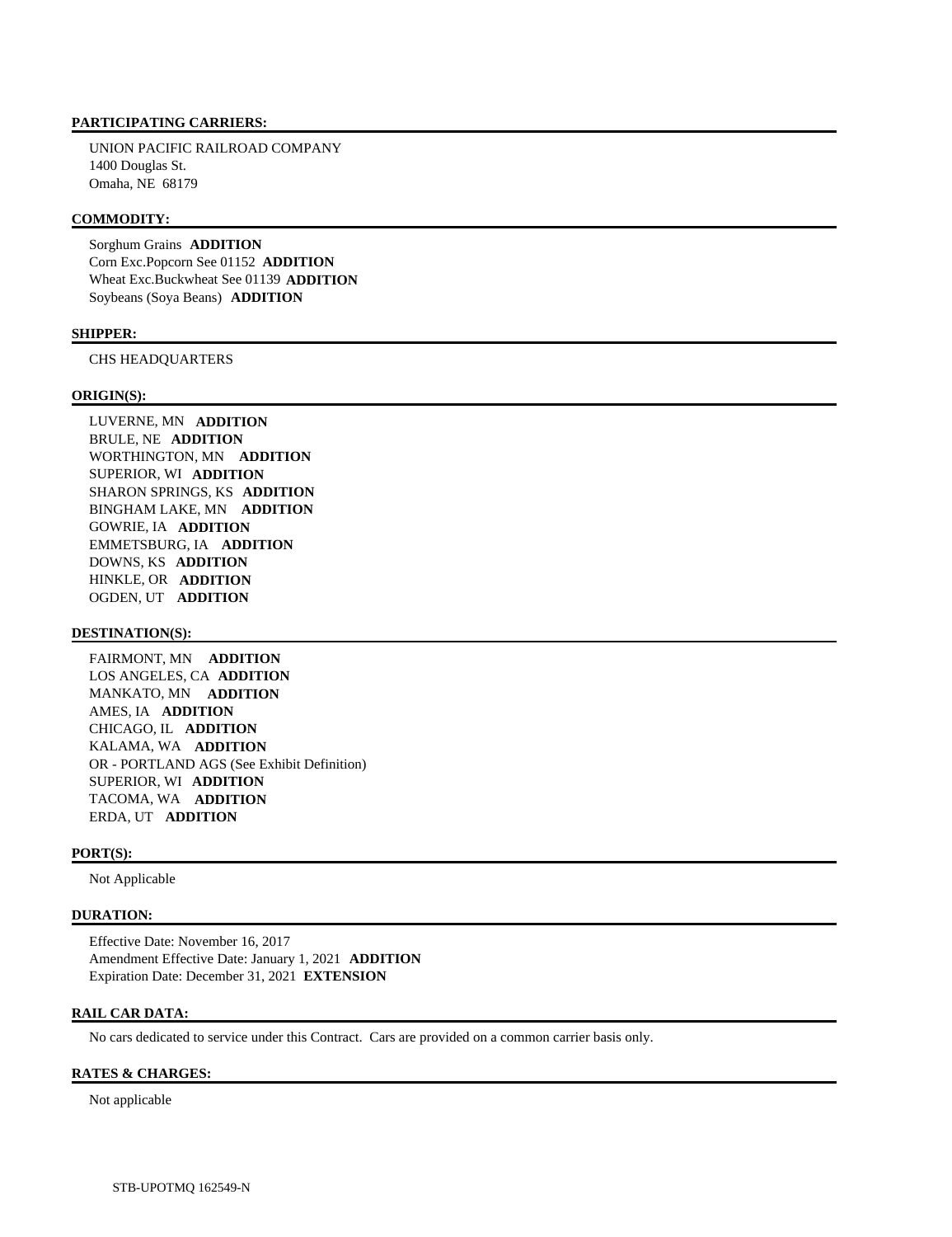# **VOLUME:**

 Minimum shipment of 107 carloads. **ADDITION**  Multiple Car Shipments **ADDITION** 

# **SPECIAL FEATURES:**

Special Switching Provision

# **SPECIAL NOTICE:**

Not applicable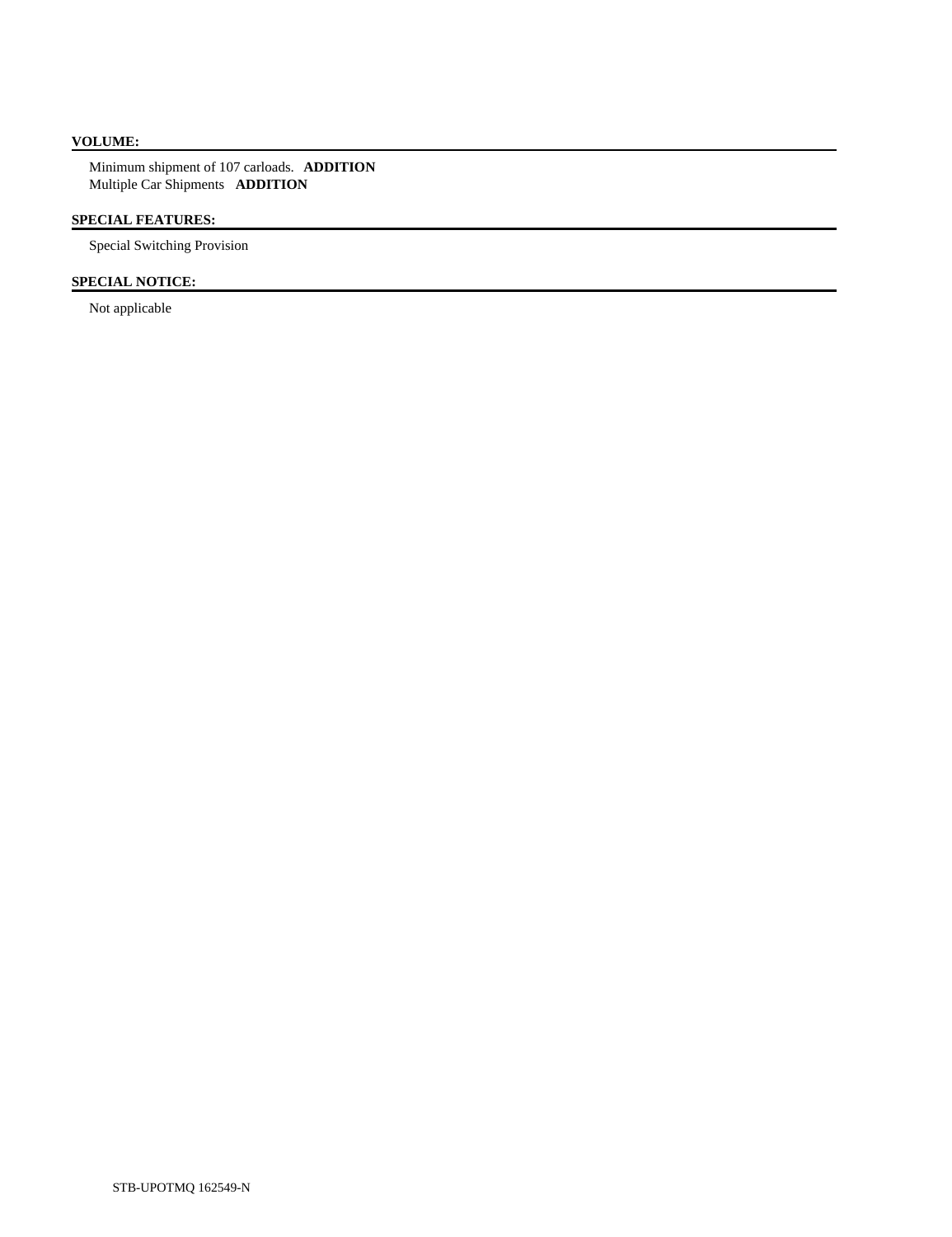OR - PORTLAND AGS consist of: ALBINA, OR **ADDITION**  ASTORIA, OR **ADDITION**  AUMSVILLE, OR **ADDITION**  AURORA, OR **ADDITION**  BARNES YARD, OR **ADDITION**  BATTERSON, OR **ADDITION**  BONNEVILLE, OR **ADDITION**  BRIDAL VEIL, OR **ADDITION**  BROOKS, OR **ADDITION**  BUXTON, OR **ADDITION**  CANBY, OR **ADDITION**  CLACKAMAS, OR **ADDITION**  COALCA, OR **ADDITION**  COCHRAN, OR **ADDITION**  DODSON, OR **ADDITION**  EAST MILWAUKIE, OR **ADDITION**  EAST PORTLAND, OR **ADDITION**  FIR, OR **ADDITION**  GARBALDI, OR **ADDITION**  GARIBALDI, OR **ADDITION**  GEER, OR **ADDITION**  GERVAIS, OR **ADDITION**  HEMLOCK, OR **ADDITION**  HITO, OR **ADDITION**  HUBBARD, OR **ADDITION**  KENTON, OR **ADDITION**  LAKE YARD, OR **ADDITION**  LIBERAL, OR **ADDITION**  MILWAUKIE, OR **ADDITION**  MOHLER, OR **ADDITION**  MT ANGEL, OR **ADDITION**  NORTH PORTLAND, OR **ADDITION**  OREGON CITY, OR **ADDITION**  OSWEGO, OR **ADDITION**  PORTLAND, OR **ADDITION**  PRATUM, OR **ADDITION**  PULP, OR **ADDITION**  RENARD, OR **ADDITION**  RIVER GATE, OR **ADDITION**  ROCKWOOD, OR **ADDITION**  SHAW, OR **ADDITION**  SILVERTON, OR **ADDITION**  ST JOHNS, OR **ADDITION**  STAYTON, OR **ADDITION**  TILLAMOOK, OR **ADDITION**  TROUTDALE, OR **ADDITION**  WARRENTON, OR **ADDITION**  WEST LINN, OR **ADDITION**  WHEELER, OR **ADDITION**  WOODBURN, OR **ADDITION**  AMPERE, WA **ADDITION**  BARBERTON, WA **ADDITION**  BATTLE GROUND, WA **ADDITION**  BRUSH PRAIRIE, WA **ADDITION**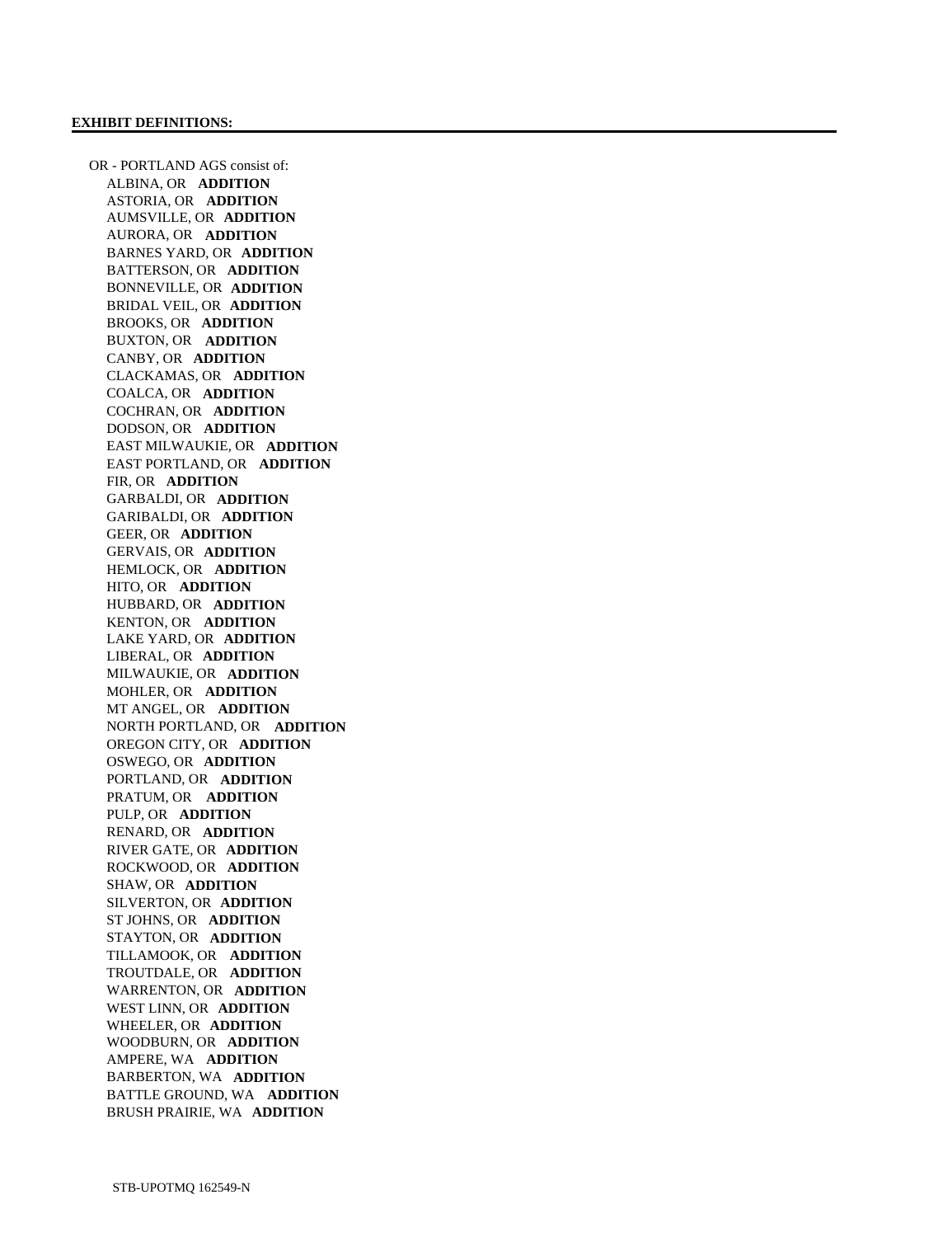CAMAS, WA **ADDITION**  CASTLE ROCK, WA **ADDITION**  CATHLAMET, WA **ADDITION**  CHELATCHIE, WA **ADDITION**  COLUMBIA JCT, WA **ADDITION**  HEISON, WA **ADDITION**  HOMAN, WA **ADDITION**  KALAMA, WA **ADDITION**  KELSO, WA **ADDITION**  LONGVIEW, WA **ADDITION**  OSTRANDER, WA **ADDITION**  RIDGEFIELD, WA **ADDITION**  ROCKY POINT, WA **ADDITION**  RYE JCT, WA **ADDITION**  VANCOUVER, WA **ADDITION**  VANCOUVER JCT, WA **ADDITION**  WASHOUGAL, WA **ADDITION**  WOODLAND, WA **ADDITION**  YACOLT, WA **ADDITION**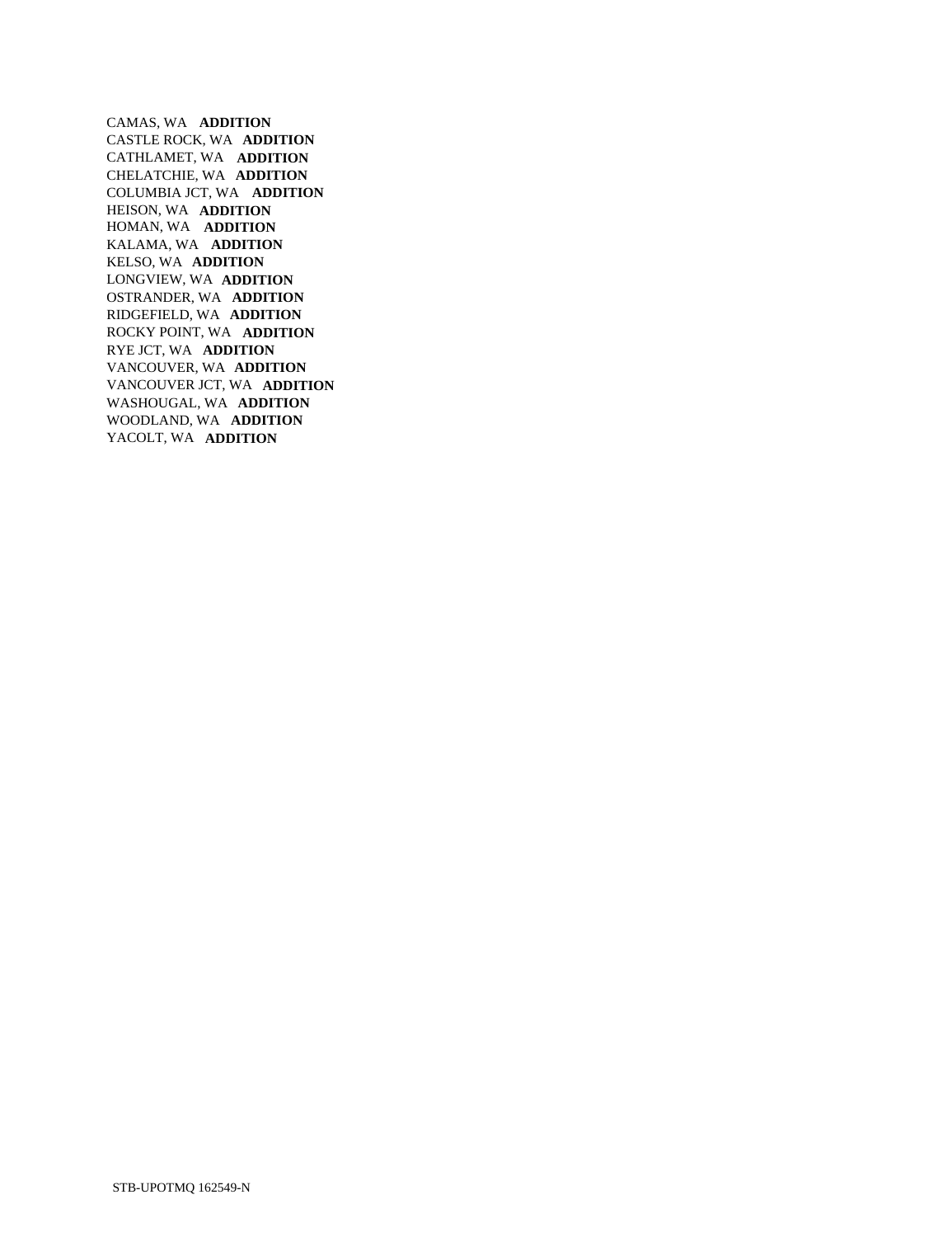

STB-UPOTMQ 164358-M

# **UNION PACIFIC RAILROAD COMPANY**

# **AMENDED CONTRACT SUMMARY**

**Issued:**  December 9, 2021

**Effective:** January 1, 2021

**Issued by:**  Rosa M. La Puente-Flowers Lead Price Applications 1400 Douglas Street Mail Stop 1340 OMAHA, NEBRASKA 68179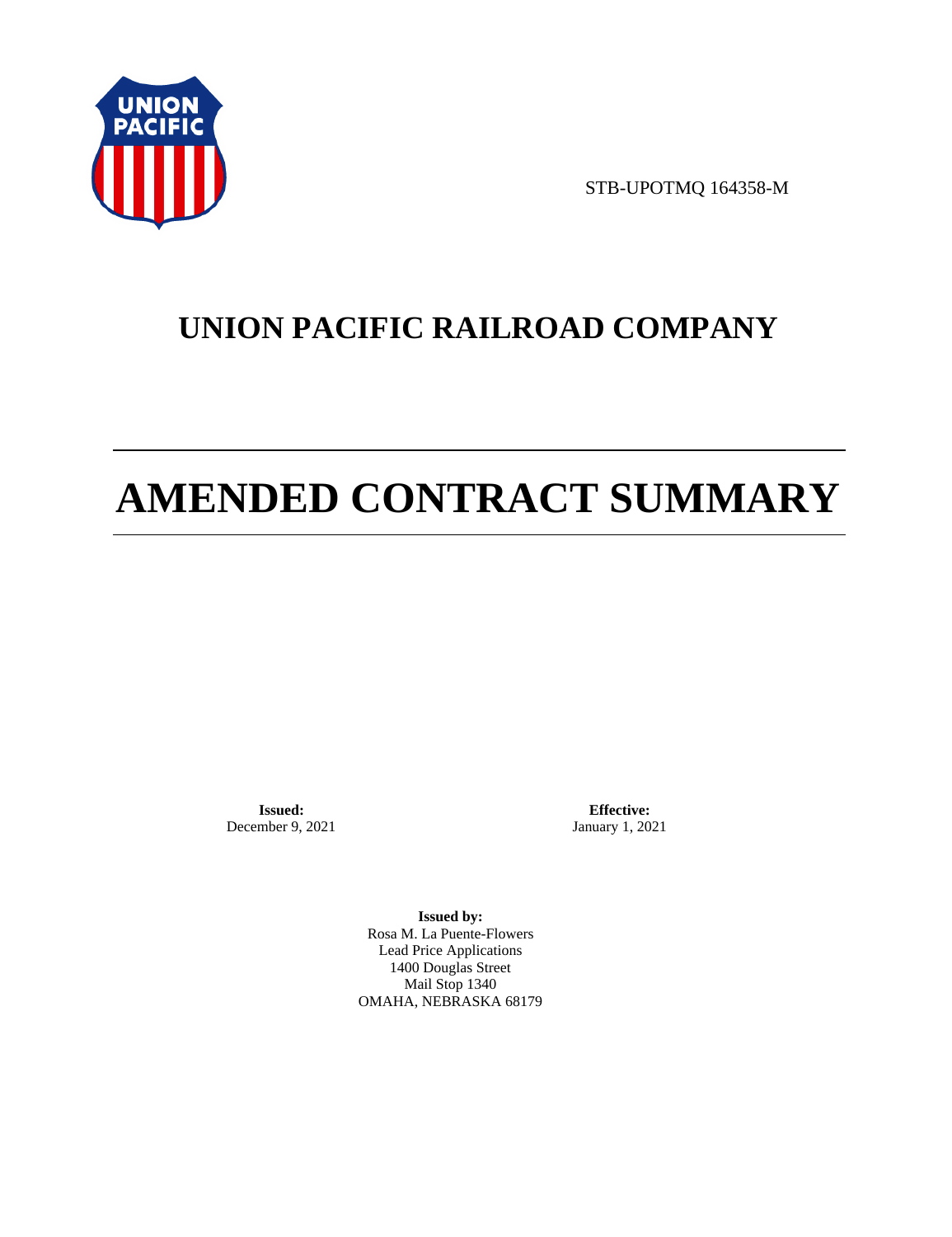# **PARTICIPATING CARRIERS:**

 UNION PACIFIC RAILROAD COMPANY 1400 Douglas St. Omaha, NE 68179

#### **COMMODITY:**

 Wheat Exc.Buckwheat See 01139 **ADDITION**  Flour Or Other Grain Mill Products,Nec

#### **SHIPPER:**

 THRESHER ARTISAN WHEAT AGSPRING LLC

#### **ORIGIN(S):**

 EAST ST LOUIS, IL **ADDITION**  NORTHFIELD, MN **ADDITION**  COLLINS, ID **ADDITION**  NORTH PLATTE, NE **ADDITION**  AMERICAN FALLS, ID **ADDITION**  MORELAND, ID NEWDALE, ID **ADDITION** 

#### **DESTINATION(S):**

 COLLINS, ID **ADDITION**  BLACKFOOT, ID **ADDITION**  NORTH PLATTE, NE **ADDITION**  OR - PORTLAND AGS (See Exhibit Definition) WINONA, MN OGDEN, UT **ADDITION**  MINNEAPOLIS, MN **ADDITION** 

#### **PORT(S):**

Not Applicable

#### **DURATION:**

 Effective Date: January 1, 2019 Amendment Effective Date: January 1, 2021 **ADDITION**  Expiration Date: December 31, 2021 **EXTENSION** 

#### **RAIL CAR DATA:**

 Carrier Equipment not involved. **ADDITION**  No cars dedicated to service under this Contract. Cars are provided on a common carrier basis only. **DELETION** 

#### **RATES & CHARGES:**

Not applicable

#### **VOLUME:**

Single Car Shipments

## **SPECIAL FEATURES:**

Special Switching Provision

#### **SPECIAL NOTICE:**

Not applicable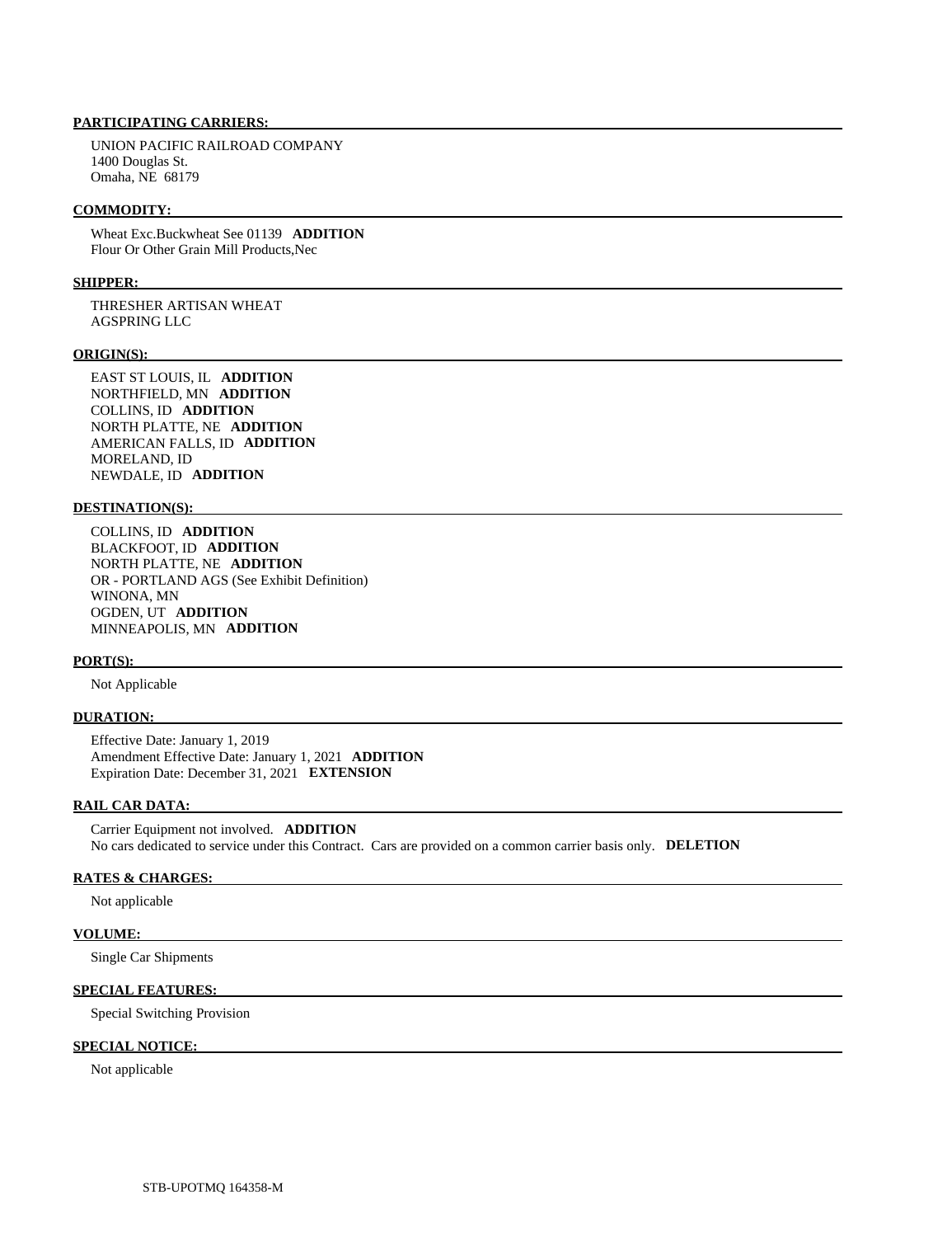OR - PORTLAND AGS consist of: ALBINA, OR **ADDITION**  ASTORIA, OR **ADDITION**  AUMSVILLE, OR **ADDITION**  AURORA, OR **ADDITION**  BARNES YARD, OR **ADDITION**  BATTERSON, OR **ADDITION**  BONNEVILLE, OR **ADDITION**  BRIDAL VEIL, OR **ADDITION**  BROOKS, OR **ADDITION**  BUXTON, OR **ADDITION**  CANBY, OR **ADDITION**  CLACKAMAS, OR **ADDITION**  COALCA, OR **ADDITION**  COCHRAN, OR **ADDITION**  DODSON, OR **ADDITION**  EAST MILWAUKIE, OR **ADDITION**  EAST PORTLAND, OR **ADDITION**  FIR, OR **ADDITION**  GARBALDI, OR **ADDITION**  GARIBALDI, OR **ADDITION**  GEER, OR **ADDITION**  GERVAIS, OR **ADDITION**  HEMLOCK, OR **ADDITION**  HITO, OR **ADDITION**  HUBBARD, OR **ADDITION**  KENTON, OR **ADDITION**  LAKE YARD, OR **ADDITION**  LIBERAL, OR **ADDITION**  MILWAUKIE, OR **ADDITION**  MOHLER, OR **ADDITION**  MT ANGEL, OR **ADDITION**  NORTH PORTLAND, OR **ADDITION**  OREGON CITY, OR **ADDITION**  OSWEGO, OR **ADDITION**  PORTLAND, OR **ADDITION**  PRATUM, OR **ADDITION**  PULP, OR **ADDITION**  RENARD, OR **ADDITION**  RIVER GATE, OR **ADDITION**  ROCKWOOD, OR **ADDITION**  SHAW, OR **ADDITION**  SILVERTON, OR **ADDITION**  ST JOHNS, OR **ADDITION**  STAYTON, OR **ADDITION**  TILLAMOOK, OR **ADDITION**  TROUTDALE, OR **ADDITION**  WARRENTON, OR **ADDITION**  WEST LINN, OR **ADDITION**  WHEELER, OR **ADDITION**  WOODBURN, OR **ADDITION**  AMPERE, WA **ADDITION**  BARBERTON, WA **ADDITION**  BATTLE GROUND, WA **ADDITION**  BRUSH PRAIRIE, WA **ADDITION**  CAMAS, WA **ADDITION**  CASTLE ROCK, WA **ADDITION**  CATHLAMET, WA **ADDITION**  CHELATCHIE, WA **ADDITION**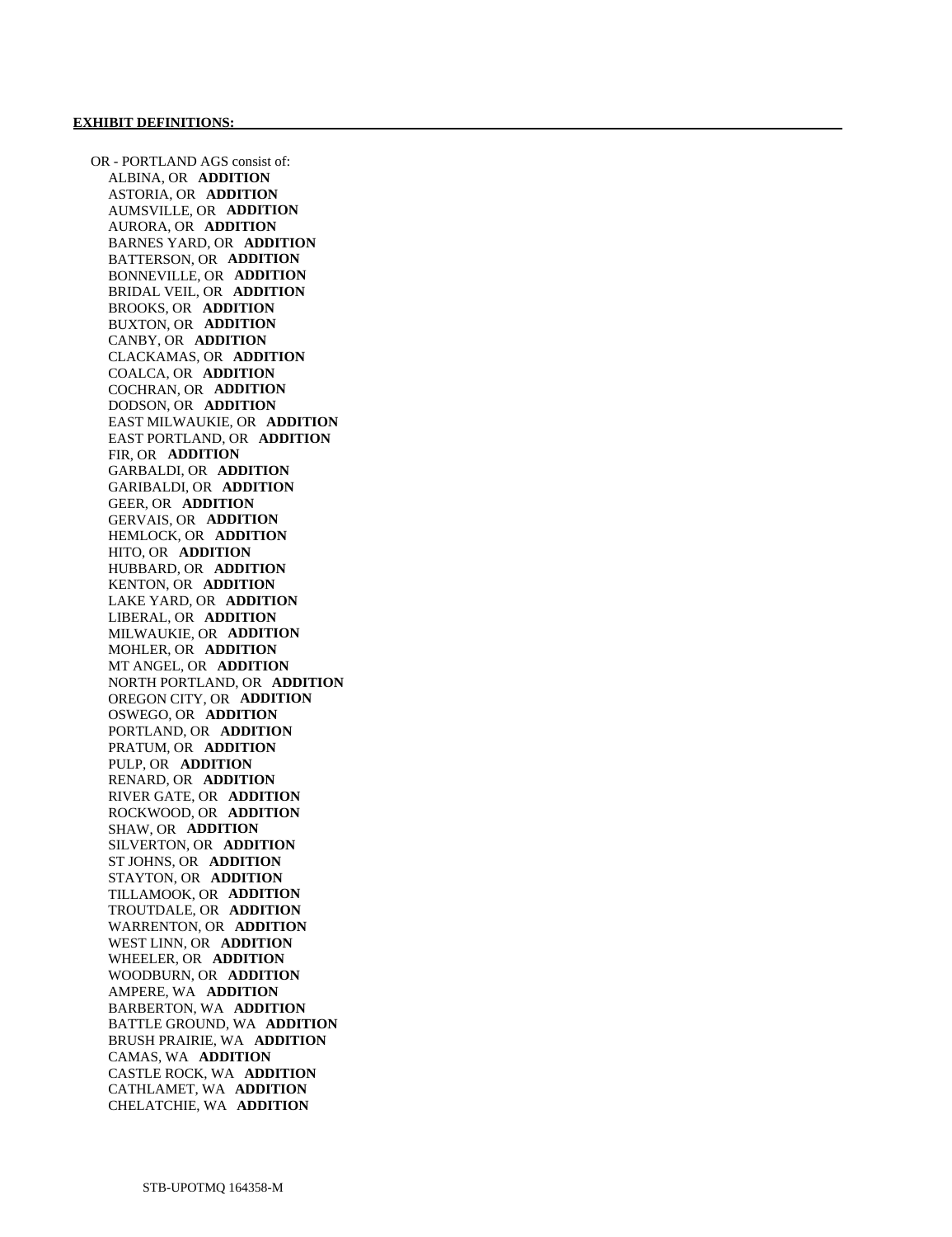COLUMBIA JCT, WA **ADDITION**  HEISON, WA **ADDITION**  HOMAN, WA **ADDITION**  KALAMA, WA **ADDITION**  KELSO, WA **ADDITION**  LONGVIEW, WA **ADDITION**  OSTRANDER, WA **ADDITION**  RIDGEFIELD, WA **ADDITION**  ROCKY POINT, WA **ADDITION**  RYE JCT, WA **ADDITION**  VANCOUVER, WA **ADDITION**  VANCOUVER JCT, WA **ADDITION**  WASHOUGAL, WA **ADDITION**  WOODLAND, WA **ADDITION**  YACOLT, WA **ADDITION**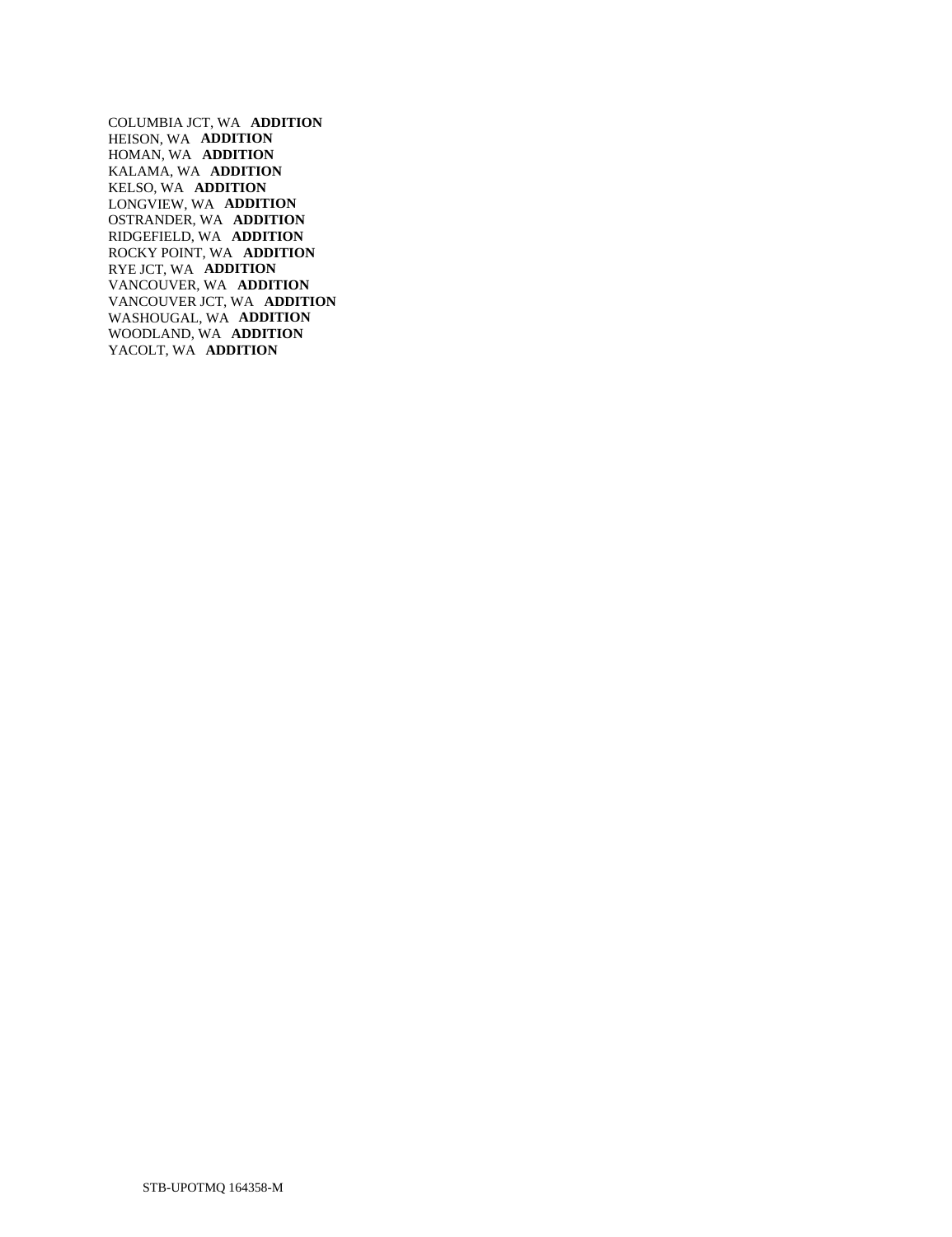

STB-UPOTMQ 164775-A

# **UNION PACIFIC RAILROAD COMPANY**

# **AMENDED CONTRACT SUMMARY**

**Issued:**  December 10, 2021

**Effective:** January 1, 2021

**Issued by:**  Rosa M. La Puente-Flowers Lead Price Applications 1400 Douglas Street Mail Stop 1340 OMAHA, NEBRASKA 68179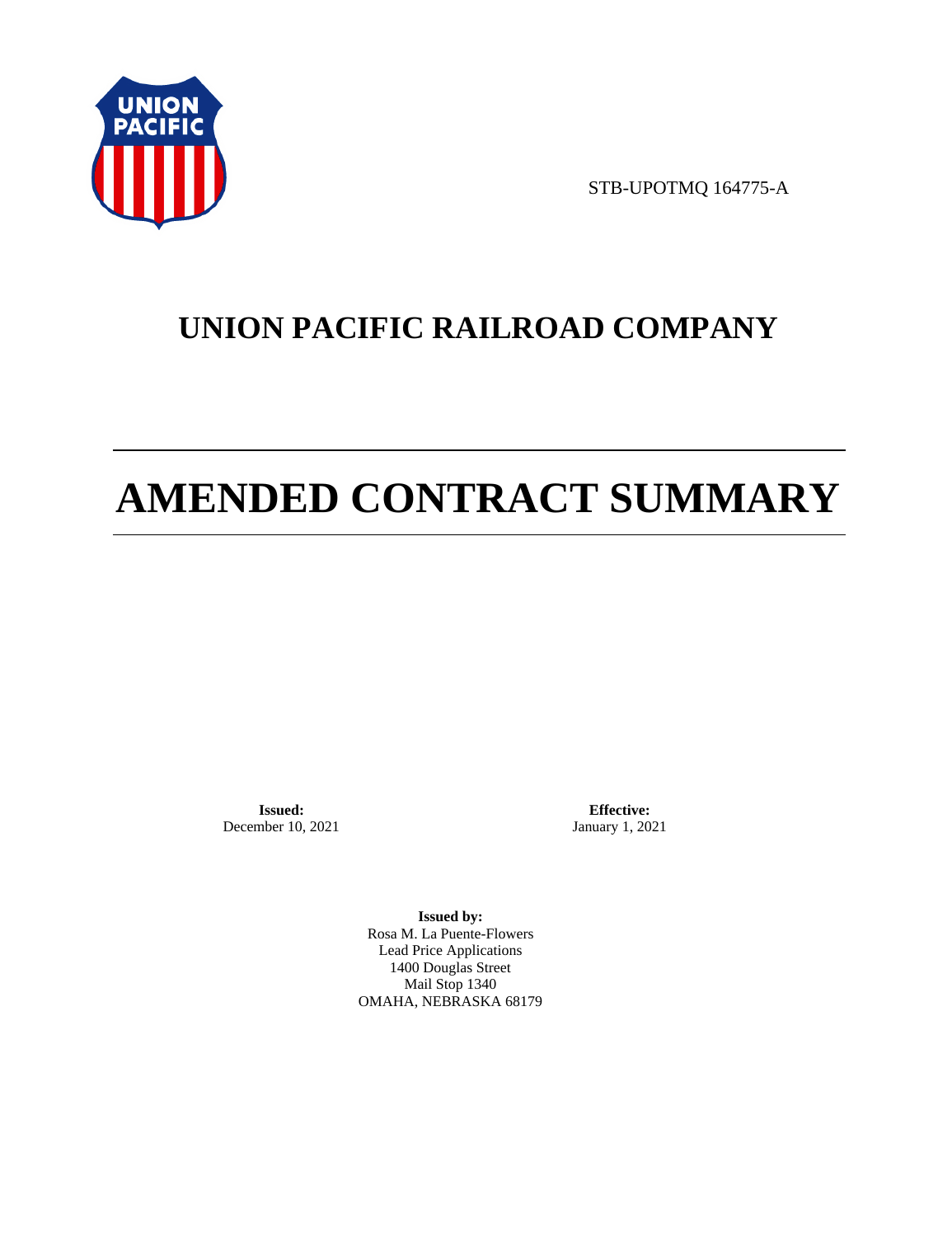# **PARTICIPATING CARRIERS:**

 UNION PACIFIC RAILROAD COMPANY 1400 Douglas St. Omaha, NE 68179

#### **COMMODITY:**

Sorghum Grains **ADDITION** 

## **SHIPPER:**

TEAM MARKETING ALLIANCE LLC

#### **ORIGIN(S):**

CANTON, KS **ADDITION** 

#### **DESTINATION(S):**

KALAMA, WA **ADDITION** 

## **PORT(S):**

Not Applicable

#### **DURATION:**

 Effective Date: January 1, 2019 Amendment Effective Date: January 1, 2021 **ADDITION**  Expiration Date: December 31, 2021 **EXTENSION** 

# **RAIL CAR DATA:**

No cars dedicated to service under this Contract. Cars are provided on a common carrier basis only.

#### **RATES & CHARGES:**

Not applicable

#### **VOLUME:**

 Minimum shipment of 107 carloads. **ADDITION**  Multiple Car Shipments **ADDITION** 

### **SPECIAL FEATURES:**

Special Switching Provision

#### **SPECIAL NOTICE:**

Not applicable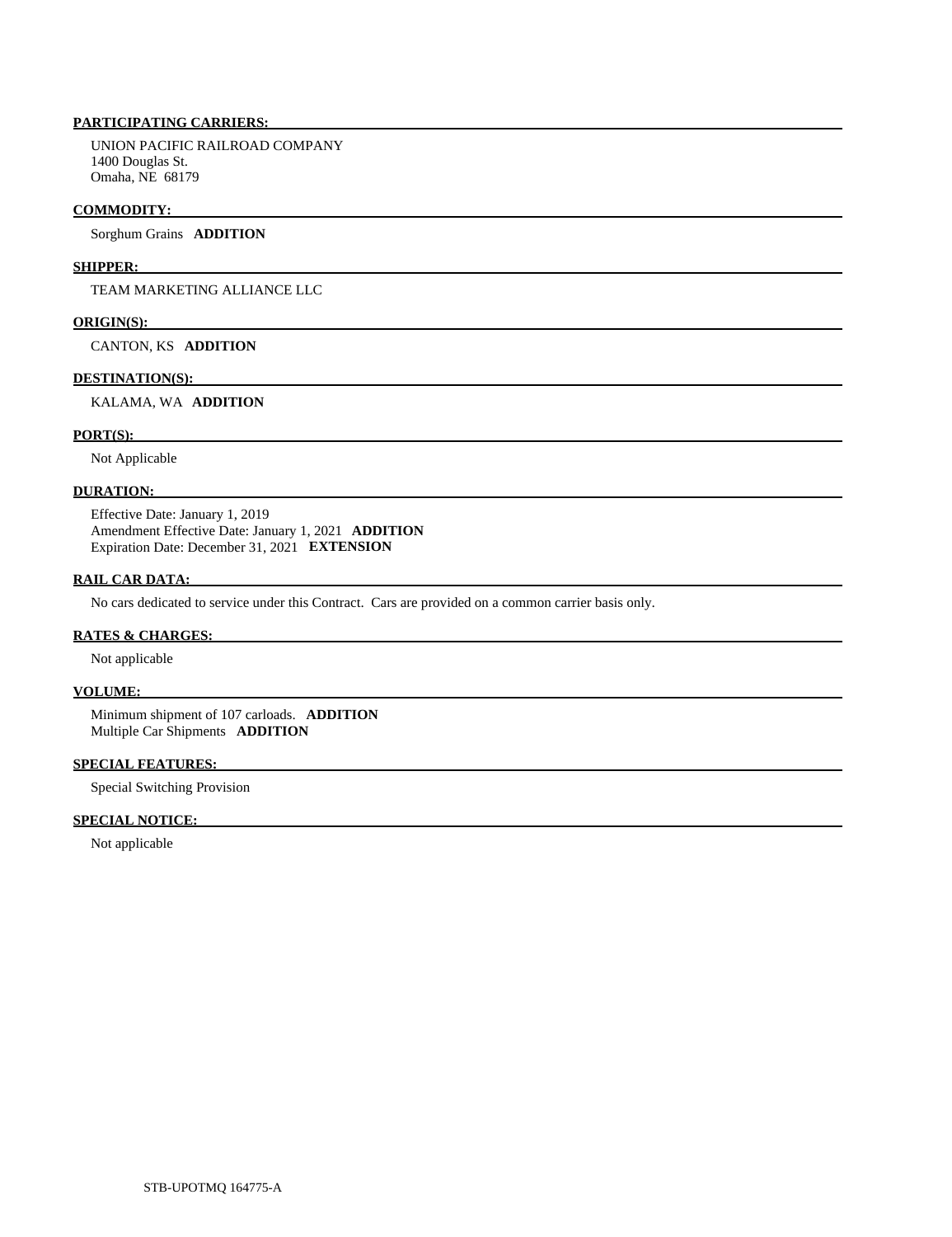

STB-UPOTMQ 164893-BP

# **UNION PACIFIC RAILROAD COMPANY**

# **AMENDED CONTRACT SUMMARY**

**Issued:**  December 9, 2021

**Effective:** January 1, 2021

**Issued by:**  Rosa M. La Puente-Flowers Lead Price Applications 1400 Douglas Street Mail Stop 1340 OMAHA, NEBRASKA 68179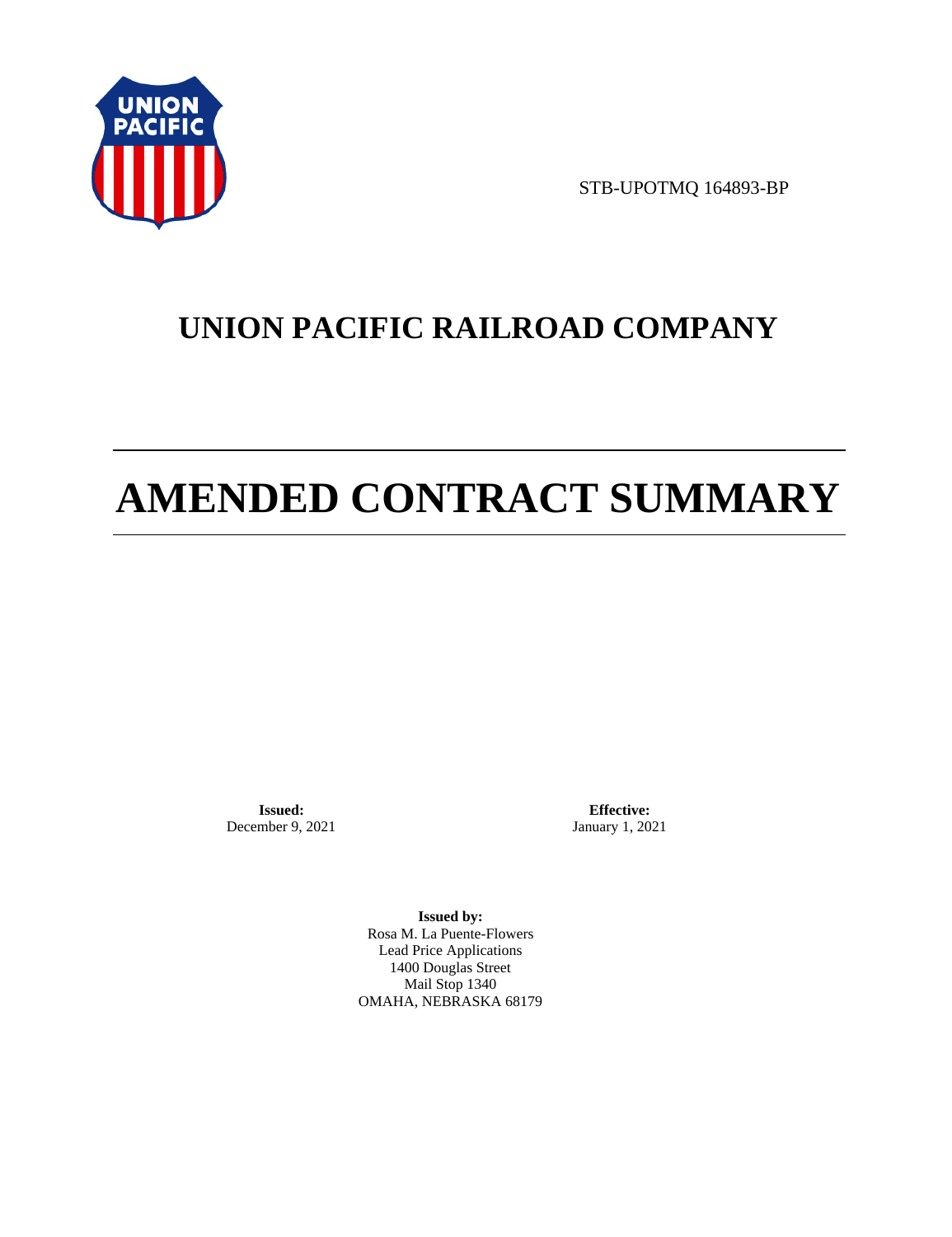# **PARTICIPATING CARRIERS:**

 UNION PACIFIC RAILROAD COMPANY 1400 Douglas St. Omaha, NE 68179

#### **COMMODITY:**

 Wheat Exc.Buckwheat See 01139 **ADDITION**  Corn Exc.Popcorn See 01152 **ADDITION**  Barley **ADDITION**  Sorghum Grains **ADDITION** 

#### **SHIPPER:**

SCOULAR CO

#### **ORIGIN(S):**

 PRATT, KS **ADDITION**  SAN ANTONIO, TX **ADDITION**  STRATFORD, TX **ADDITION**  FREMONT, NE **ADDITION**  BLOOMINGTON, IL **ADDITION**  CHICAGO, IL **ADDITION**  DOWNS, KS **ADDITION**  GOODLAND, KS **ADDITION**  SALINA, KS **ADDITION**  BROWNSON, NE **ADDITION**  SUPERIOR, WI **ADDITION**  HOOKER, OK **ADDITION**  WINONA, MN **ADDITION**  FREDERICK, OK **ADDITION**  GRANDFIELD, OK **ADDITION**  PITTSBURG, KS **ADDITION**  JEROME, ID **ADDITION**  AVON, IA **ADDITION**  LOS ANGELES, CA **ADDITION**  TEXHOMA, OK **ADDITION** 

#### **DESTINATION(S):**

 TX - HOUSTON AGS (See Exhibit Definition) CORPUS CHRISTI, TX **ADDITION**  SHERMAN, TX **ADDITION**  COMANCHE, TX **ADDITION**  GORMAN, TX **ADDITION**  AVON, IA **ADDITION**  KANSAS CITY, MO **ADDITION**  CHICAGO, IL **ADDITION**  SUPERIOR, WI **ADDITION**  BRAWLEY, CA **ADDITION**  HEBER, CA **ADDITION**  OR - PORTLAND AGS (See Exhibit Definition) ROLL, AZ **ADDITION**  SAN ANTONIO, TX **ADDITION**  CITY OF COMMERCE, CA **ADDITION**  LOS ANGELES, CA **ADDITION**  STOCKTON, CA **ADDITION**  OAKLAND, CA **ADDITION**  VERDEMONT, CA **ADDITION**  COLTON, CA **ADDITION**  MILFORD, UT **ADDITION**  FREMONT, NE **ADDITION**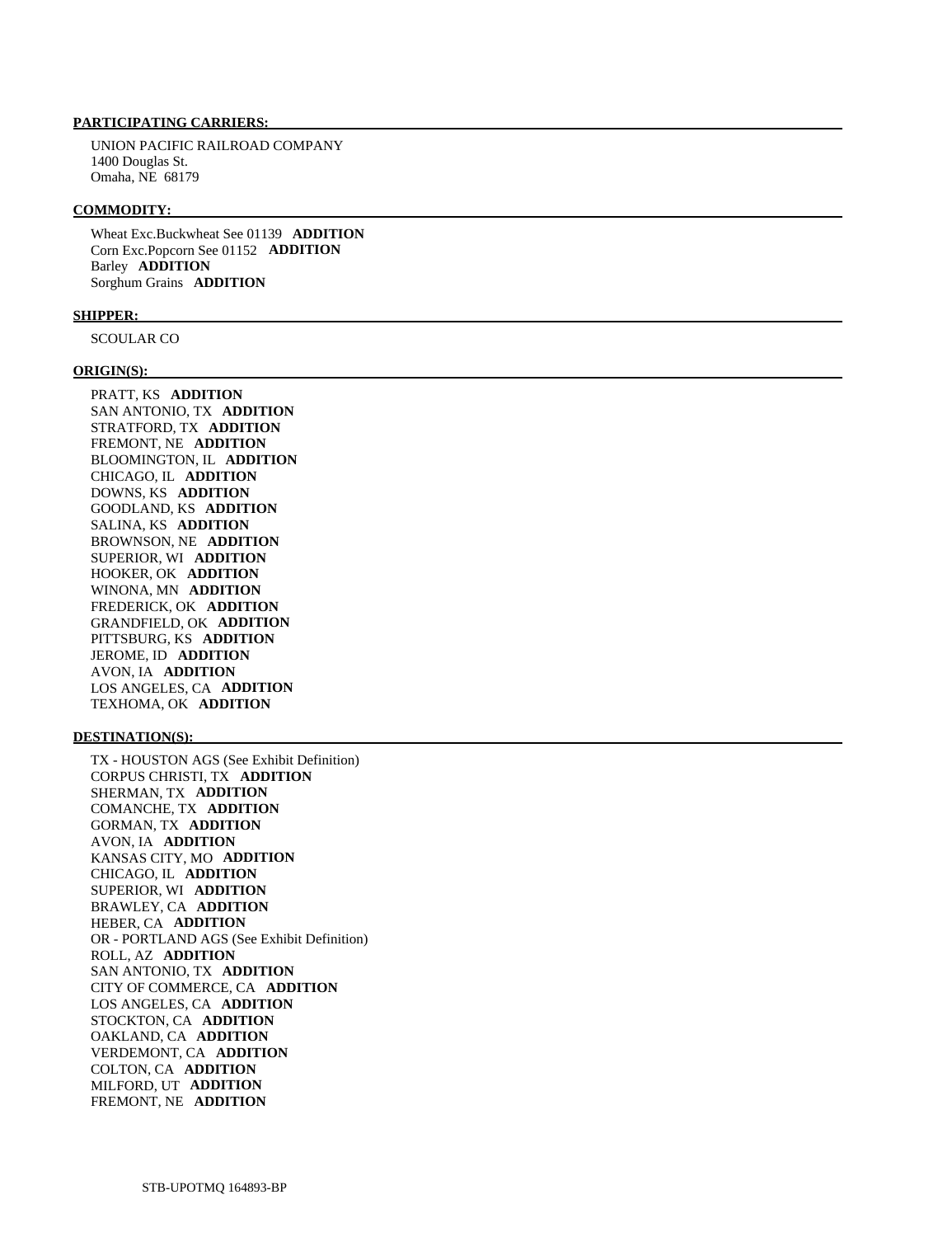DOWNEY, CA **ADDITION**  KAISER, CA **ADDITION**  KEYES, CA **ADDITION**  SAN LUCAS, CA **ADDITION**  ADRIAN, MO **ADDITION**  PRATT, KS **ADDITION**  NOGALES, AZ **ADDITION**  VERNON, CA **ADDITION**  GALVESTON, TX **ADDITION** 

#### **PORT(S):**

Not Applicable

#### **DURATION:**

 Effective Date: January 1, 2019 Amendment Effective Date: January 1, 2021 **ADDITION**  Expiration Date: December 31, 2021 **EXTENSION** 

#### **RAIL CAR DATA:**

 Carrier Equipment not involved. **ADDITION**  No cars dedicated to service under this Contract. Cars are provided on a common carrier basis only. **DELETION** 

## **RATES & CHARGES:**

Not applicable

#### **VOLUME:**

 Minimum shipment of 107 carloads. **ADDITION**  Multiple Car Shipments **ADDITION** 

# **SPECIAL FEATURES:**

Special Switching Provision

## **SPECIAL NOTICE:**

Not applicable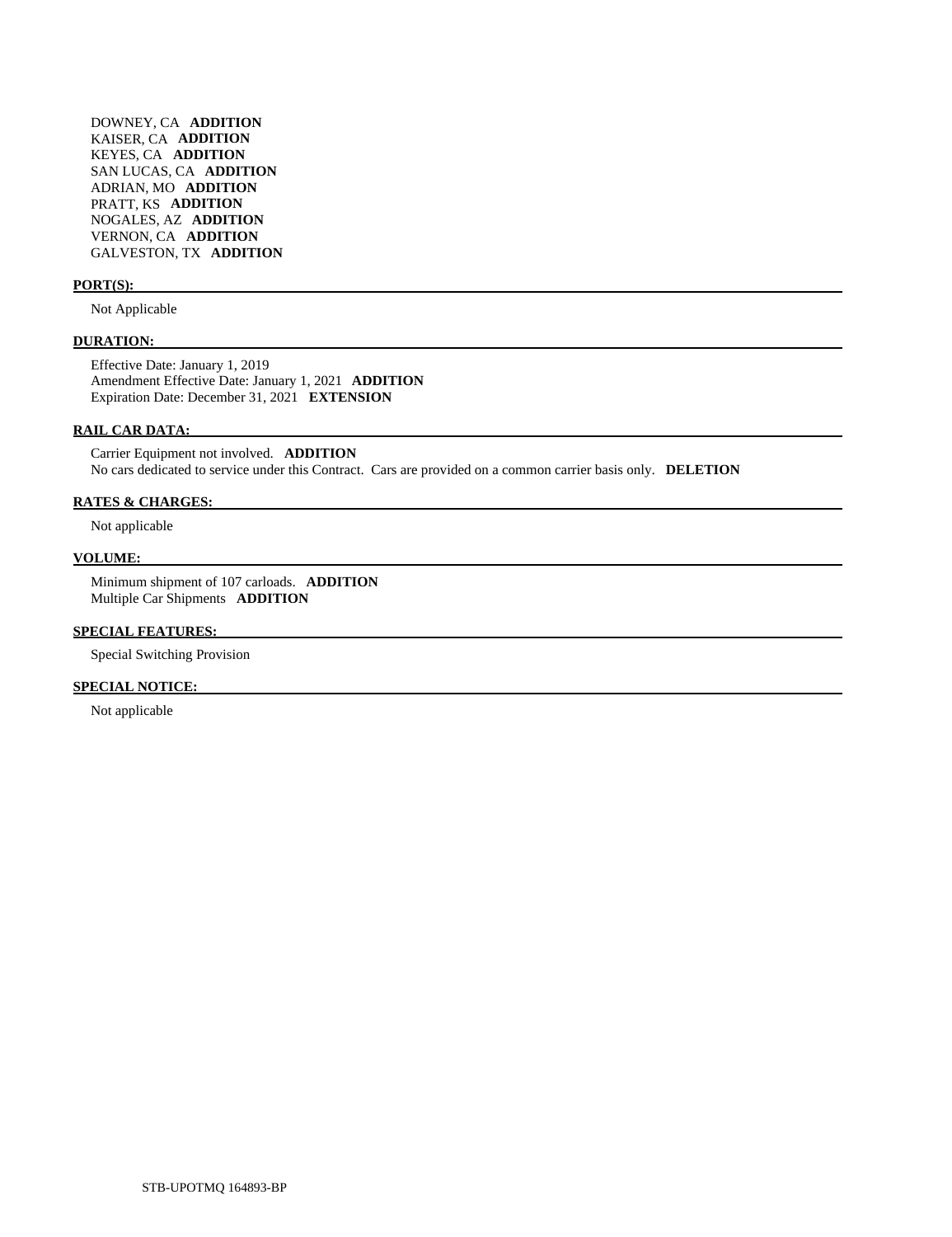TX - HOUSTON AGS consist of: AB CHANCE, TX **ADDITION**  ALDINE, TX **ADDITION**  ALGOA, TX **ADDITION**  ALLENHURST, TX **ADDITION**  ALMEDA, TX **ADDITION**  ALVIN, TX **ADDITION**  AMELBULK, TX **ADDITION**  AMELIA, TX **ADDITION**  AMES, TX **ADDITION**  ANGLETON, TX **ADDITION**  ARCOLA, TX **ADDITION**  ARENAL, TX **ADDITION**  ARMCO, TX **ADDITION**  ATRECO, TX **ADDITION**  AUDREY, TX **ADDITION**  BANCROFT, TX **ADDITION**  BARBOURS CUT, TX **ADDITION**  BASIN YARD, TX **ADDITION**  BAY CITY, TX **ADDITION**  BAYPORT, TX **ADDITION**  BAYTOWN, TX **ADDITION**  BEAUMONT, TX **ADDITION**  BENDER, TX **ADDITION**  BESSMAY, TX **ADDITION**  BILLPARK, TX **ADDITION**  BLESSING, TX **ADDITION**  BOBSHER, TX **ADDITION**  BOOTH YARD, TX **ADDITION**  BRAZORIA, TX **ADDITION**  BROOKSHIRE, TX **ADDITION**  BUCKEYE, TX **ADDITION**  CAMP STRAKE, TX **ADDITION**  CANDLERIDGE, TX **ADDITION**  CARDIFF, TX **ADDITION**  CAT SPRING, TX **ADDITION**  CHAISON, TX **ADDITION**  CHANNELVIEW, TX **ADDITION**  CHINA, TX **ADDITION**  CHOCOLATE BAYOU, TX **ADDITION**  CLEVELAND, TX **ADDITION**  CLUTE, TX **ADDITION**  COADY, TX **ADDITION**  CONNELL, TX **ADDITION**  CONROE, TX **ADDITION**  COTTON CREEK, TX **ADDITION**  CROSBY, TX **ADDITION**  CYPRESS, TX **ADDITION**  DANBURY, TX **ADDITION**  DAWES, TX **ADDITION**  DAYTON, TX **ADDITION**  DAYTON STORAGE, TX **ADDITION**  DEER PARK, TX **ADDITION**  DEVERS, TX **ADDITION**  DICKINSON, TX **ADDITION**  DIXICO, TX **ADDITION**  DODGE, TX **ADDITION**  DOWLING, TX **ADDITION**  DYERSDALE, TX **ADDITION**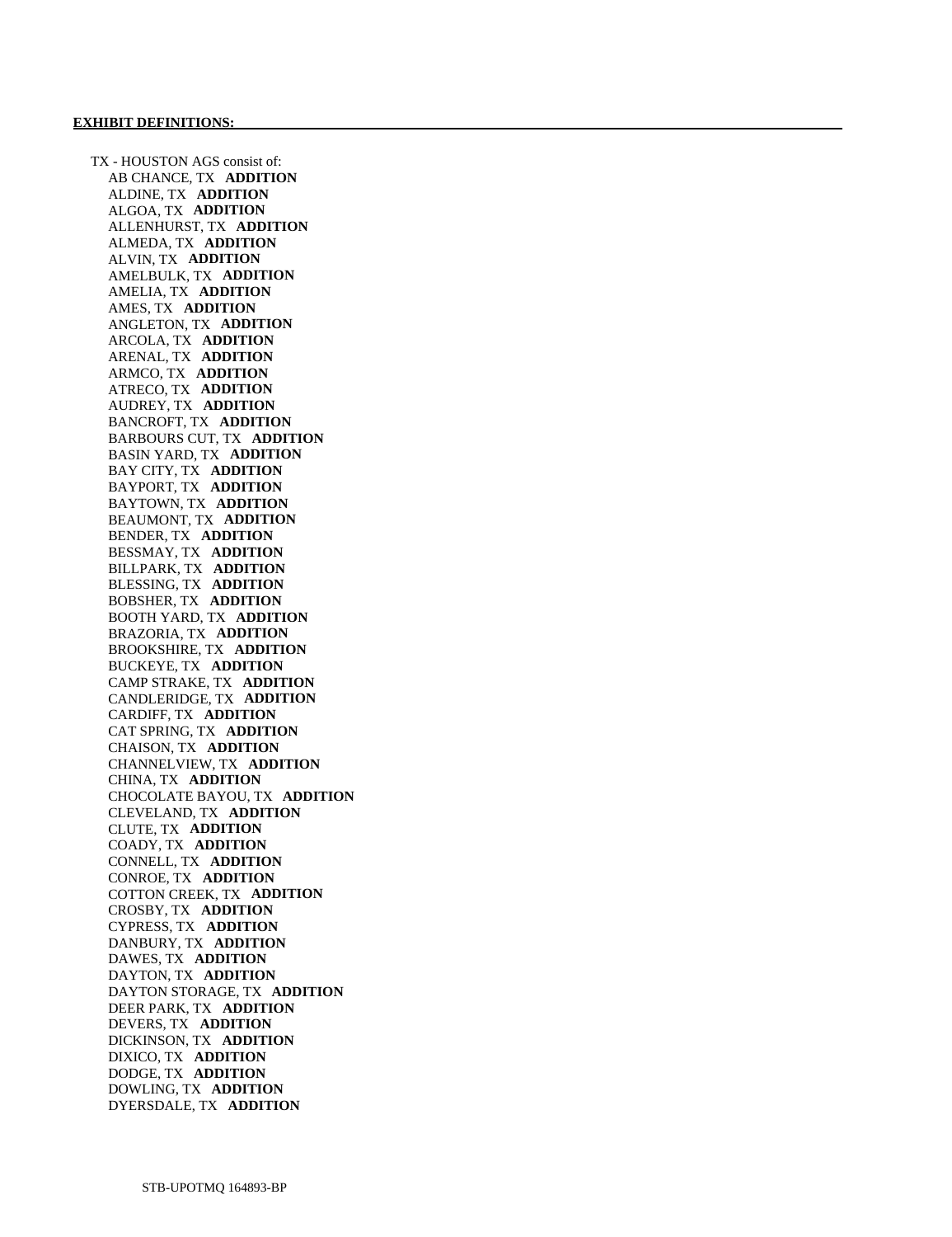E BAYTOWN STORAGE, TX **ADDITION**  EAGLE LAKE, TX **ADDITION**  EAST BAYTOWN, TX **ADDITION**  EAST BERNARD, TX **ADDITION**  ELDON, TX **ADDITION**  ELDON JCT, TX **ADDITION**  ELIZABETH, TX **ADDITION**  ELMATON, TX **ADDITION**  ENGLEWOOD, TX **ADDITION**  FAIRBANKS, TX **ADDITION**  FAUNA, TX **ADDITION**  FELICIA, TX **ADDITION**  FERN, TX **ADDITION**  FONDREN, TX **ADDITION**  FORMOSA, TX **ADDITION**  FRANCIS, TX **ADDITION**  FREEPORT, TX **ADDITION**  FRESNO, TX **ADDITION**  GALENA PARK, TX **ADDITION**  GALVESTON, TX **ADDITION**  GENOA, TX **ADDITION**  GISH, TX **ADDITION**  GOODRICH, TX **ADDITION**  GRAYBURG, TX **ADDITION**  GROVES, TX **ADDITION**  GUFFEY, TX **ADDITION**  HARDIN, TX **ADDITION**  HARDY, TX **ADDITION**  HASTINGS, TX **ADDITION**  HEACKER, TX **ADDITION**  HEMPSTEAD, TX **ADDITION**  HIGHLANDS, TX **ADDITION**  HOCKLEY, TX **ADDITION**  HOSKINS JCT, TX **ADDITION**  HOUSTON, TX **ADDITION**  HUFFMAN, TX **ADDITION**  HUFSMITH, TX **ADDITION**  HULL, TX **ADDITION**  HUMBLE, TX **ADDITION**  IGLOO SPUR, TX **ADDITION**  JETERO, TX **ADDITION**  JOYCE, TX **ADDITION**  KATY, TX **ADDITION**  KENEFICK, TX **ADDITION**  KILOWATT, TX **ADDITION**  KORF, TX **ADDITION**  LA MARQUE, TX **ADDITION**  LA PORTE, TX **ADDITION**  LA WARD, TX **ADDITION**  LAPACIFIC, TX **ADDITION**  LEAGUE CITY, TX **ADDITION**  LIBERTY, TX **ADDITION**  LISSIE, TX **ADDITION**  LIVERPOOL, TX **ADDITION**  LIVINGSTON, TX **ADDITION**  LOCKWOOD, TX **ADDITION**  LOIS, TX **ADDITION**  MAGNOLIA, TX **ADDITION**  MANTU, TX **ADDITION**  MARKET ST YARD, TX **ADDITION**  MARTHA, TX **ADDITION**  MCDONOUGH, TX **ADDITION**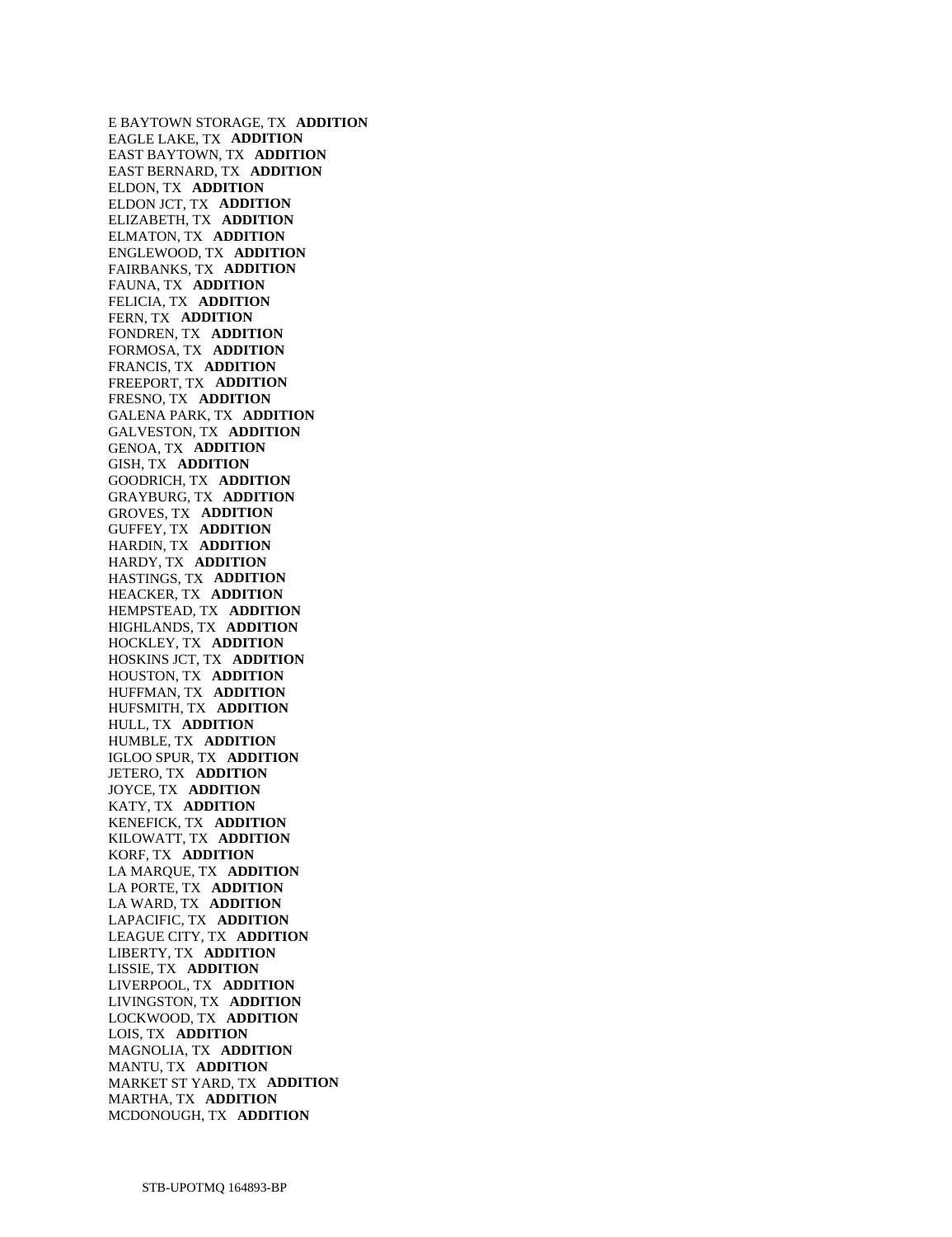MCHATTIE, TX **ADDITION**  MEDIO, TX **ADDITION**  MELENDY, TX **ADDITION**  MIMS, TX **ADDITION**  MISSOURI CITY, TX **ADDITION**  MONT BELVIEU, TX **ADDITION**  MYKAWA, TX **ADDITION**  NADEAU, TX **ADDITION**  NEDERLAND, TX **ADDITION**  NEW WAVERLY, TX **ADDITION**  NOME, TX **ADDITION**  OLCOTT, TX **ADDITION**  OLD OCEAN, TX **ADDITION**  ORANGE, TX **ADDITION**  PASADENA, TX **ADDITION**  PEARLAND, TX **ADDITION**  PEDECO, TX **ADDITION**  PEVETO, TX **ADDITION**  PHELPS, TX **ADDITION**  PIERCE JCT, TX **ADDITION**  PINEHURST, TX **ADDITION**  PORT ACRES, TX **ADDITION**  PORT ARTHUR, TX **ADDITION**  PORT NECHES, TX **ADDITION**  PRAIRIE VIEW, TX **ADDITION**  RAMSEY, TX **ADDITION**  RAYWOOD, TX **ADDITION**  RESCAR, TX **ADDITION**  RICHMOND, TX **ADDITION**  ROSENBERG, TX **ADDITION**  RULIFF, TX **ADDITION**  SALT MINE SPUR, TX **ADDITION**  SAN JACINTO, TX **ADDITION**  SAN LEON, TX **ADDITION**  SANDUNE, TX **ADDITION**  SCHINDLER, TX **ADDITION**  SEABROOK, TX **ADDITION**  SEALY, TX **ADDITION**  SHELDON, TX **ADDITION**  SINCO, TX **ADDITION**  SKULL CREEK, TX **ADDITION**  SMITHERS LAKE, TX **ADDITION**  SMITHS BLUFF, TX **ADDITION**  SOUTH BAY CITY, TX **ADDITION**  SPENCE, TX **ADDITION**  SPINDLETOP, TX **ADDITION**  SPLENDORA, TX **ADDITION**  SPRING, TX **ADDITION**  STAFFORD, TX **ADDITION**  STALLINGS, TX **ADDITION**  STEELTOWN, TX **ADDITION**  STELLA, TX **ADDITION**  STRANG, TX **ADDITION**  SUGAR LAND, TX **ADDITION**  SWEENY, TX **ADDITION**  TAMINA, TX **ADDITION**  TEXAS CITY, TX **ADDITION**  TEXAS CITY JCT, TX **ADDITION**  TOWNLEY, TX **ADDITION**  VIDOR, TX **ADDITION**  VIRGINIA POINT, TX **ADDITION**  VITERBO, TX **ADDITION**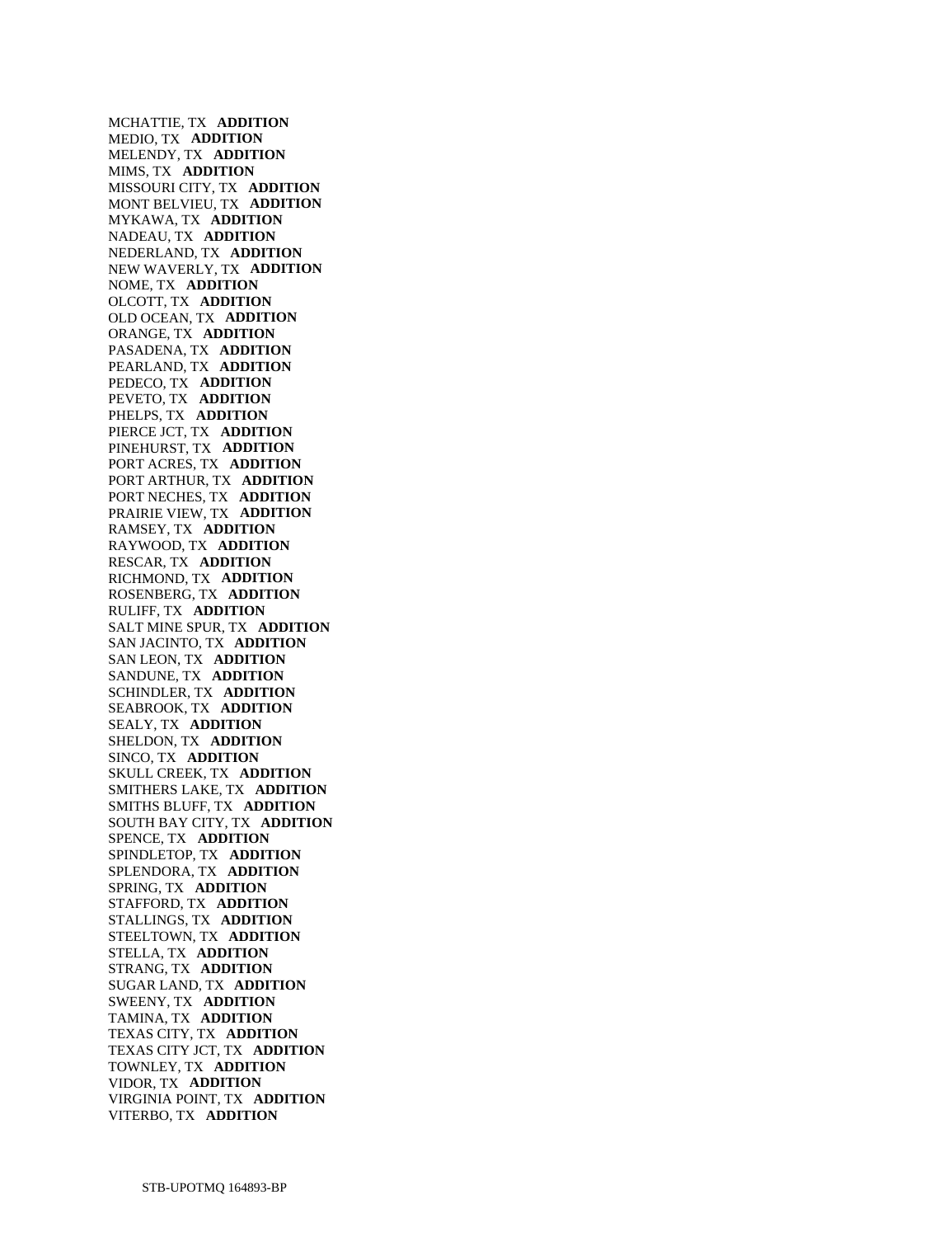WALLER, TX **ADDITION**  WEBSTER, TX **ADDITION**  WEST JUNCTION, TX **ADDITION**  WEST PORT ARTHUR, TX **ADDITION**  WESTFIELD, TX **ADDITION**  WILLIAMS, TX **ADDITION**  WILLIS, TX **ADDITION**  ZUMMO, TX **ADDITION**  OR - PORTLAND AGS consist of: ALBINA, OR **ADDITION**  ASTORIA, OR **ADDITION**  AUMSVILLE, OR **ADDITION**  AURORA, OR **ADDITION**  BARNES YARD, OR **ADDITION**  BATTERSON, OR **ADDITION**  BONNEVILLE, OR **ADDITION**  BRIDAL VEIL, OR **ADDITION**  BROOKS, OR **ADDITION**  BUXTON, OR **ADDITION**  CANBY, OR **ADDITION**  CLACKAMAS, OR **ADDITION**  COALCA, OR **ADDITION**  COCHRAN, OR **ADDITION**  DODSON, OR **ADDITION**  EAST MILWAUKIE, OR **ADDITION**  EAST PORTLAND, OR **ADDITION**  FIR, OR **ADDITION**  GARBALDI, OR **ADDITION**  GARIBALDI, OR **ADDITION**  GEER, OR **ADDITION**  GERVAIS, OR **ADDITION**  HEMLOCK, OR **ADDITION**  HITO, OR **ADDITION**  HUBBARD, OR **ADDITION**  KENTON, OR **ADDITION**  LAKE YARD, OR **ADDITION**  LIBERAL, OR **ADDITION**  MILWAUKIE, OR **ADDITION**  MOHLER, OR **ADDITION**  MT ANGEL, OR **ADDITION**  NORTH PORTLAND, OR **ADDITION**  OREGON CITY, OR **ADDITION**  OSWEGO, OR **ADDITION**  PORTLAND, OR **ADDITION**  PRATUM, OR **ADDITION**  PULP, OR **ADDITION**  RENARD, OR **ADDITION**  RIVER GATE, OR **ADDITION**  ROCKWOOD, OR **ADDITION**  SHAW, OR **ADDITION**  SILVERTON, OR **ADDITION**  ST JOHNS, OR **ADDITION**  STAYTON, OR **ADDITION**  TILLAMOOK, OR **ADDITION**  TROUTDALE, OR **ADDITION**  WARRENTON, OR **ADDITION**  WEST LINN, OR **ADDITION**  WHEELER, OR **ADDITION**  WOODBURN, OR **ADDITION**  AMPERE, WA **ADDITION**  BARBERTON, WA **ADDITION**  BATTLE GROUND, WA **ADDITION**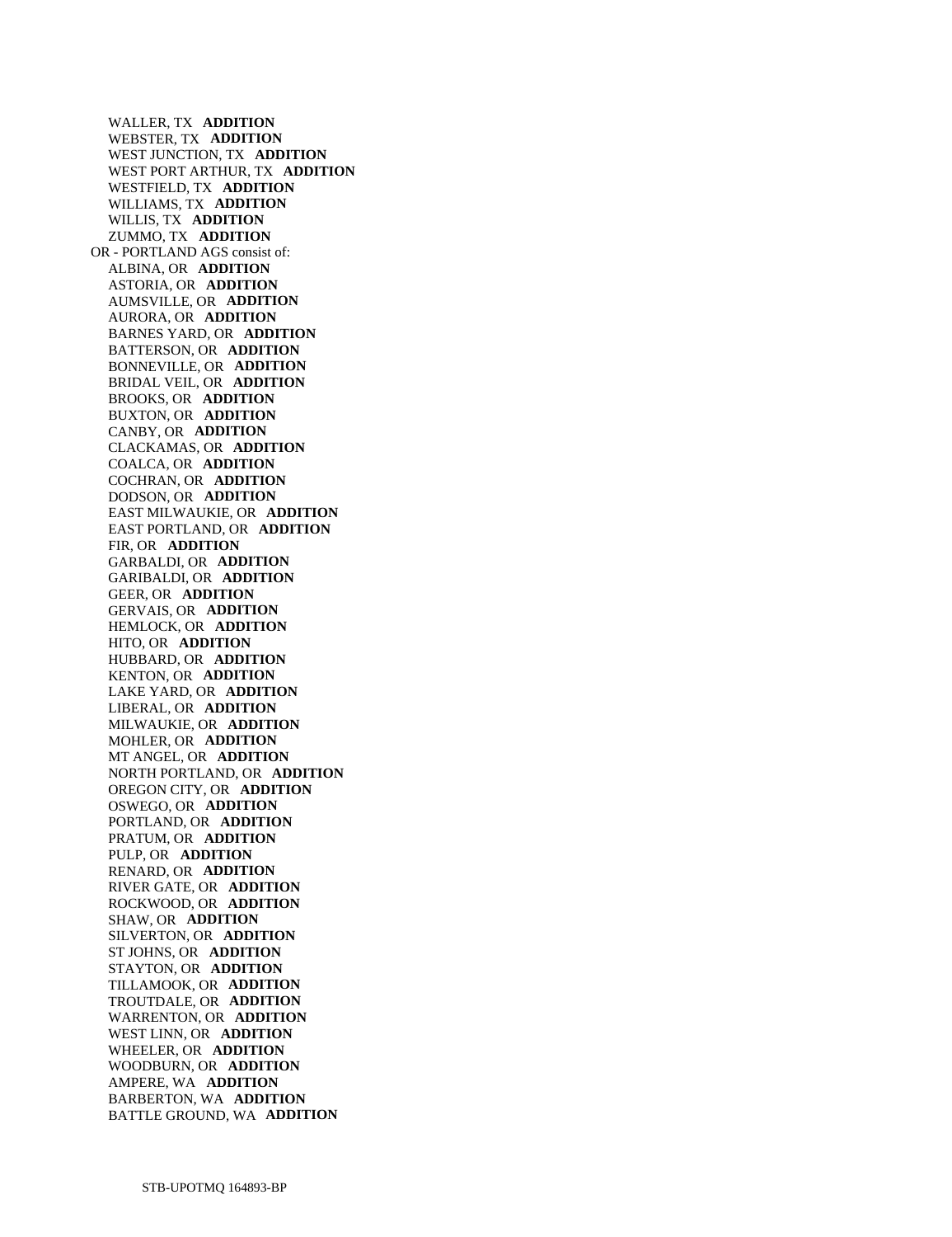BRUSH PRAIRIE, WA **ADDITION**  CAMAS, WA **ADDITION**  CASTLE ROCK, WA **ADDITION**  CATHLAMET, WA **ADDITION**  CHELATCHIE, WA **ADDITION**  COLUMBIA JCT, WA **ADDITION**  HEISON, WA **ADDITION**  HOMAN, WA **ADDITION**  KALAMA, WA **ADDITION**  KELSO, WA **ADDITION**  LONGVIEW, WA **ADDITION**  OSTRANDER, WA **ADDITION**  RIDGEFIELD, WA **ADDITION**  ROCKY POINT, WA **ADDITION**  RYE JCT, WA **ADDITION**  VANCOUVER, WA **ADDITION**  VANCOUVER JCT, WA **ADDITION**  WASHOUGAL, WA **ADDITION**  WOODLAND, WA **ADDITION**  YACOLT, WA **ADDITION**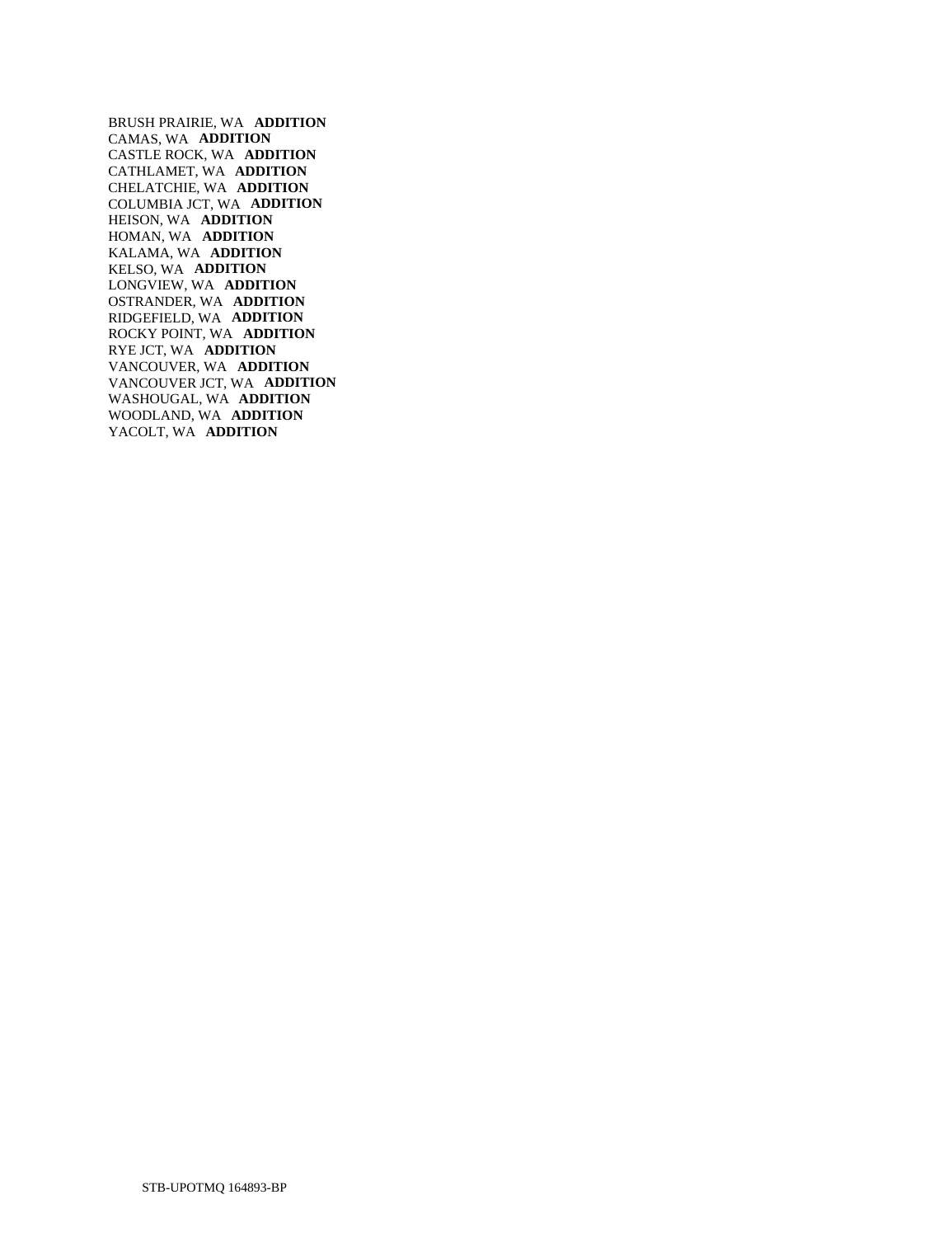

STB-UPOTMQ 165245-AP

# **UNION PACIFIC RAILROAD COMPANY**

# **AMENDED CONTRACT SUMMARY**

**Issued:**  December 9, 2021

**Effective:** January 1, 2021

**Issued by:**  Rosa M. La Puente-Flowers Lead Price Applications 1400 Douglas Street Mail Stop 1340 OMAHA, NEBRASKA 68179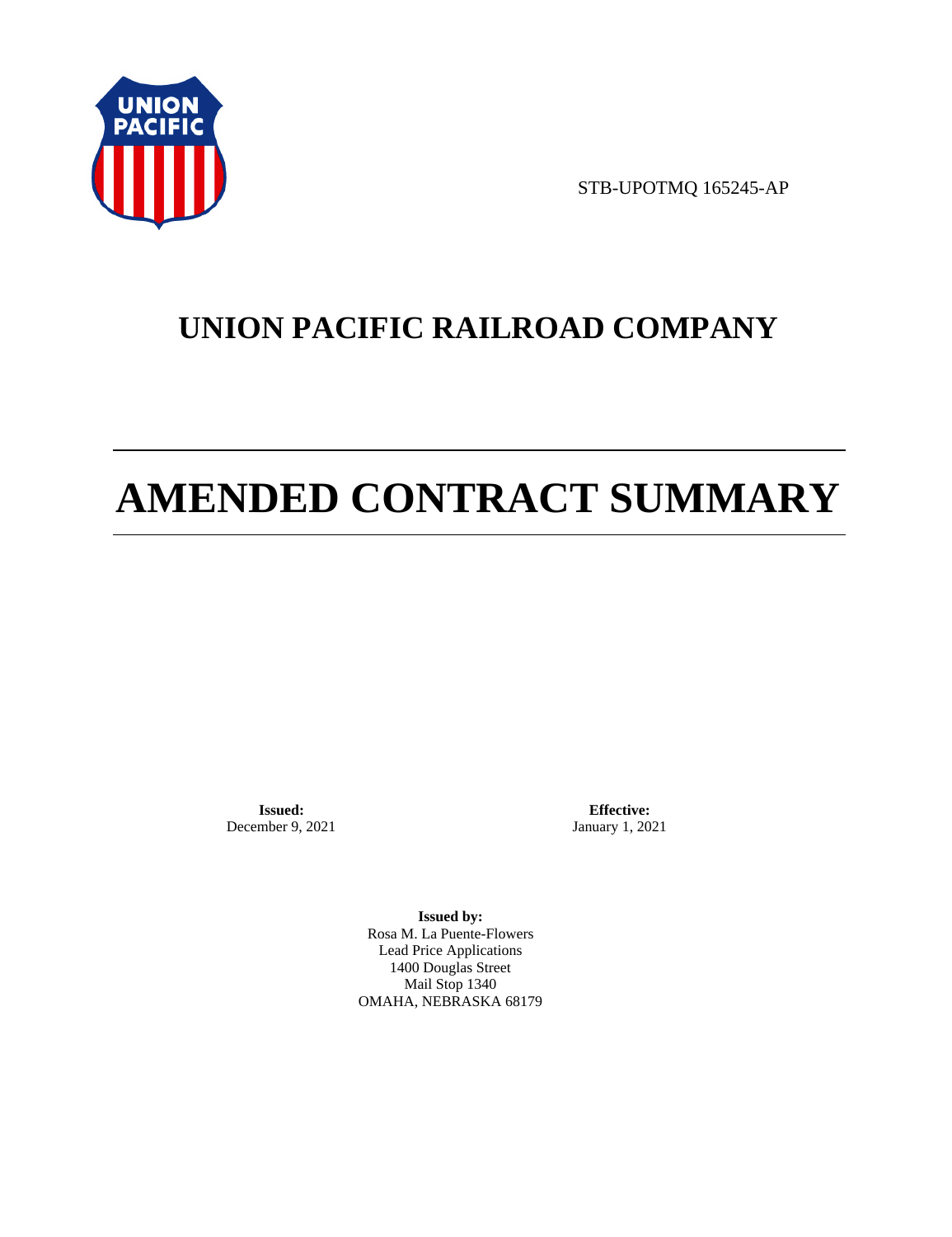# **PARTICIPATING CARRIERS:**

 AT & L RAILROAD CO INC **ADDITION**  P.O. Box 29 Watonga, OK 73772

 CANADIAN NATIONAL RAILWAYS **ADDITION**  935 De La Gauchetiere St. West Montreal, PQ H3B 2M9

 FERROCARRIL MEXICANO S A DE C V **ADDITION**  Col. Bosques De Las Lomas Mexico City, DF 11700

# KCSM **ADDITION**

Mexico City, DF 11700

 UNION PACIFIC RAILROAD COMPANY 1400 Douglas St. Omaha, NE 68179

### **COMMODITY:**

 Wheat Exc.Buckwheat See 01139 **ADDITION**  Soybeans (Soya Beans) **ADDITION** 

#### **SHIPPER:**

THE ANDERSONS INC

#### **ORIGIN(S):**

 STRATTON, CO **ADDITION**  ID - IDAHO FALLS AGS (See Exhibit Definition) ID - POCATELLO AGS (See Exhibit Definition) AMERICAN FALLS, ID **ADDITION**  IDAHO FALLS, ID **ADDITION**  CHICAGO, IL **ADDITION**  COLLYER, KS **ADDITION**  SMITH CENTER, KS **ADDITION**  WICHITA, KS **ADDITION**  CORPUS CHRISTI, TX **ADDITION**  MILWAUKEE, WI **ADDITION**  ADRIAN, MO **ADDITION**  BUHL, ID **ADDITION**  OSBORNE, KS **ADDITION**  TX - EL PASO AGS (See Exhibit Definition) DOWNS, KS **ADDITION**  KANORADO, KS **ADDITION**  LEBANON, KS **ADDITION**  WAKEENEY, KS **ADDITION**  WATONGA, OK **ADDITION**  GRINNELL, KS **ADDITION**  GORHAM, KS **ADDITION**  GRAINFIELD, KS **ADDITION**  HAVILAND, KS **ADDITION**  MINGO, KS **ADDITION**  OAKLEY, KS **ADDITION**  PRATT, KS **ADDITION**  QUINTER, KS **ADDITION**  SALINA, KS **ADDITION**  VICTORIA, KS **ADDITION**  MEDFORD, OK **ADDITION**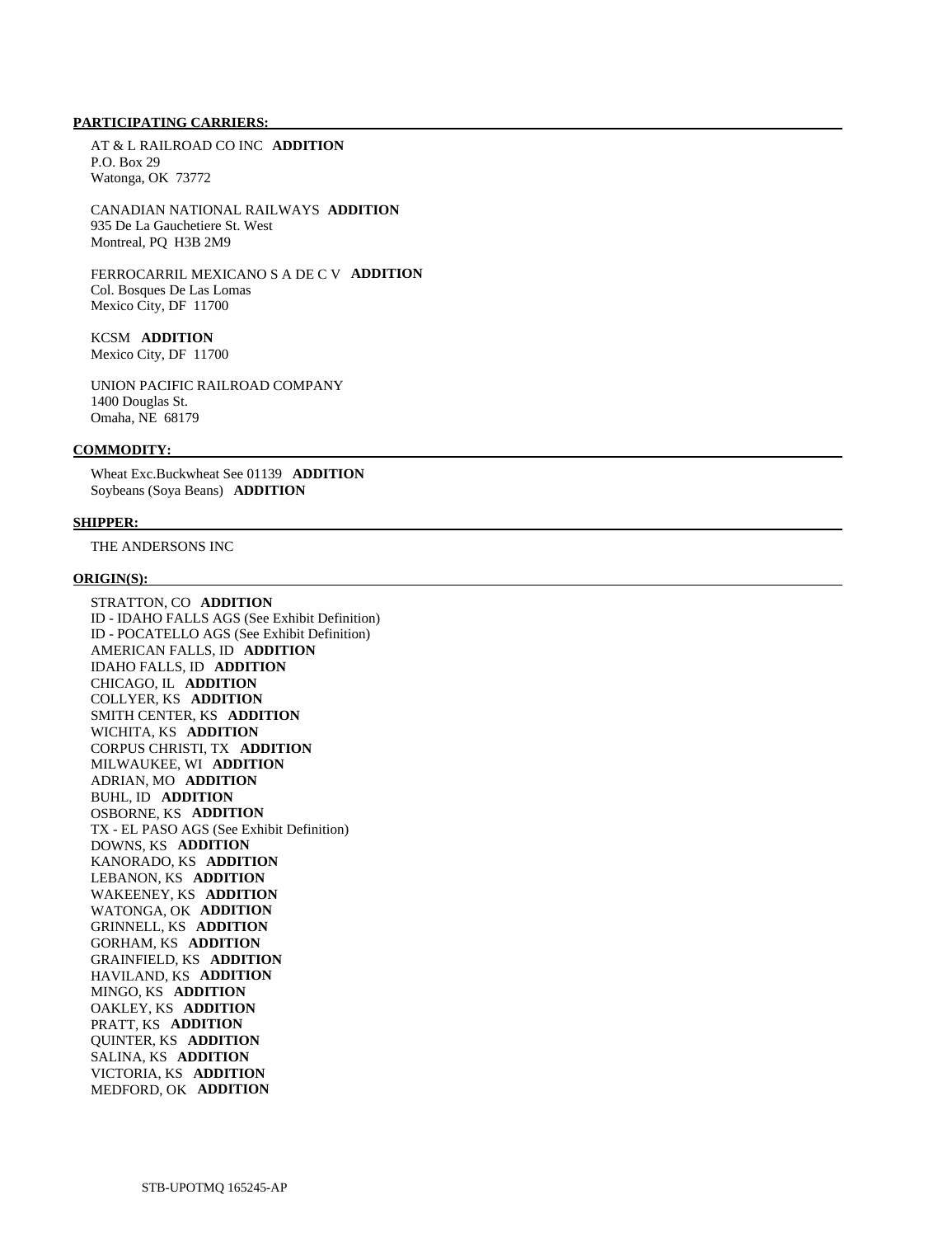#### **DESTINATION(S):**

 CHICAGO, IL **ADDITION**  WA - WALLULA AGS (See Exhibit Definition) TX - HOUSTON AGS (See Exhibit Definition) OR - PORTLAND AGS (See Exhibit Definition) BRAWLEY, CA **ADDITION**  KANSAS CITY, MO **ADDITION**  LAREDO, TX **ADDITION**  NEW BRAUNFELS, TX **ADDITION**  SAN ANTONIO, TX **ADDITION**  SHERMAN, TX **ADDITION**  EAGLE PASS, TX **ADDITION**  NOGALES, AZ **ADDITION**  GALENA PARK, TX **ADDITION**  MIDLAND, TX **ADDITION**  TOLLESON, AZ **ADDITION**  MORALES, NL **ADDITION**  VILLAGRAN, GJ **ADDITION**  MEMPHIS, TN **ADDITION** 

#### **PORT(S):**

Not Applicable

## **DURATION:**

 Effective Date: January 1, 2019 Amendment Effective Date: January 1, 2021 **ADDITION**  Expiration Date: December 31, 2021 **EXTENSION** 

# **RAIL CAR DATA:**

No cars dedicated to service under this Contract. Cars are provided on a common carrier basis only.

# **RATES & CHARGES:**

Not applicable

#### **VOLUME:**

 Minimum shipment of 107 carloads. **ADDITION**  Multiple Car Shipments **ADDITION** 

#### **SPECIAL FEATURES:**

Special Switching Provision

### **SPECIAL NOTICE:**

Not applicable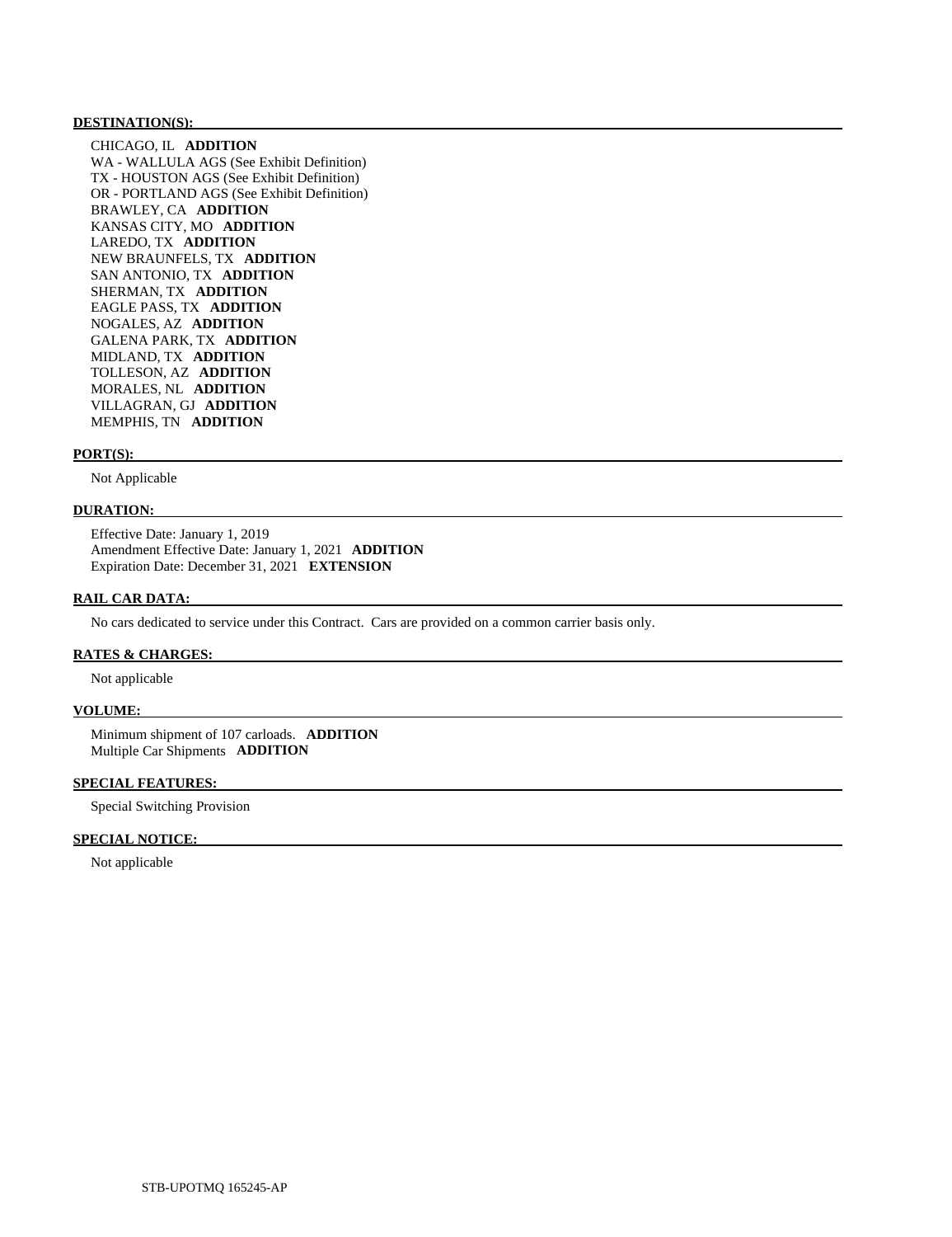#### **EXHIBIT DEFINITIONS:**

 ID - IDAHO FALLS AGS consist of: ABERDEEN, ID **ADDITION**  ABERDEEN JCT, ID **ADDITION**  AIKEN, ID **ADDITION**  AMMON, ID **ADDITION**  ASHTON, ID **ADDITION**  BASSETT, ID **ADDITION**  BLACKFOOT, ID **ADDITION**  BONDED SIDING, ID **ADDITION**  BYRNE, ID **ADDITION**  BYRNE, ID **ADDITION**  CAMAS, ID **ADDITION**  CHESTER, ID **ADDITION**  CLARKSON, ID **ADDITION**  COLLINS, ID **ADDITION**  COLTMAN, ID **ADDITION**  COLTMAN, ID **ADDITION**  COTTON, ID **ADDITION**  DUBOIS, ID **ADDITION**  EGIN, ID **ADDITION**  EGIN, ID **ADDITION**  FIBRE, ID **ADDITION**  FIRTH, ID **ADDITION**  FT HALL, ID **ADDITION**  FULLMER, ID **ADDITION**  GALE, ID **ADDITION**  GARRY, ID **ADDITION**  GARRY, ID **ADDITION**  GIBSON, ID **ADDITION**  GOLDEN VALLEY, ID **ADDITION**  GRANT, ID **ADDITION**  GRANT, ID **ADDITION**  HAMER, ID **ADDITION**  HART, ID **ADDITION**  HART, ID **ADDITION**  HUMPHREY, ID **ADDITION**  IDAHO FALLS, ID **ADDITION**  IONA, ID **ADDITION**  JENSON, ID **ADDITION**  JENSON, ID **ADDITION**  JOLLEY, ID **ADDITION**  JOLLEY, ID **ADDITION**  KEN, ID **ADDITION**  KEN, ID **ADDITION**  LEWISVILLE, ID **ADDITION**  LINCOLN, ID **ADDITION**  LINCOLN, ID **ADDITION**  LINCOLN JCT, ID **ADDITION**  LINCOLN JCT, ID **ADDITION**  LORENZO, ID **ADDITION**  LORENZO, ID **ADDITION**  MENAN, ID **ADDITION**  MIDWAY, ID **ADDITION**  MIDWAY, ID **ADDITION**  MITCHELL, ID **ADDITION**  MOODY, ID **ADDITION**  MOODY, ID **ADDITION**  MORELAND, ID **ADDITION**  NEWDALE, ID **ADDITION**  OLSEN, ID **ADDITION**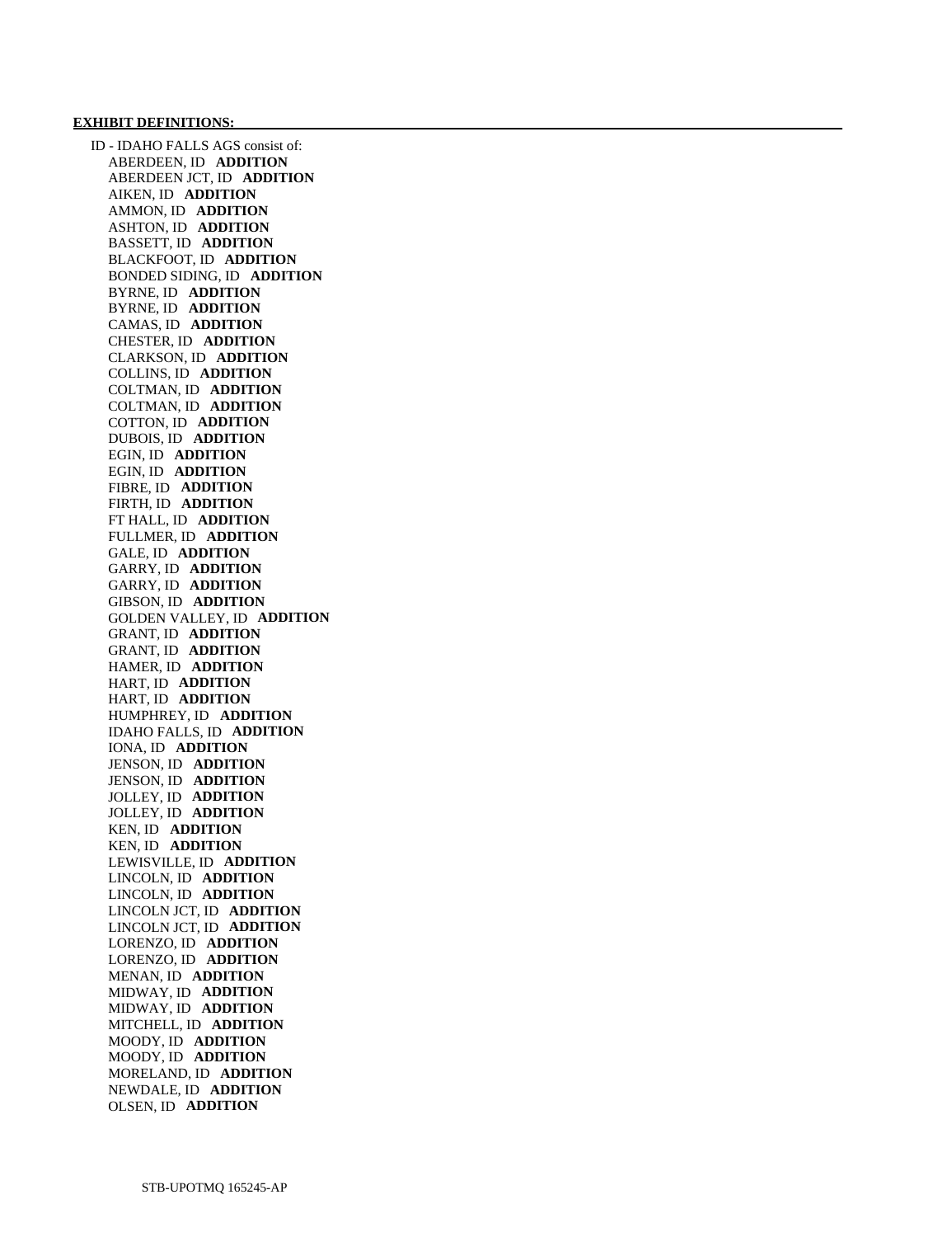ORVIN, ID **ADDITION**  ORVIN, ID **ADDITION**  OSGOOD, ID **ADDITION**  PARKER, ID **ADDITION**  PARKINSON, ID **ADDITION**  PARKINSON, ID **ADDITION**  PAYNE, ID **ADDITION**  PINGREE, ID **ADDITION**  REXBURG, ID **ADDITION**  RIGBY, ID **ADDITION**  RIRIE, ID **ADDITION**  ROBERTS, ID **ADDITION**  ROCKFORD, ID **ADDITION**  ROUSE, ID **ADDITION**  SCOVILLE, ID **ADDITION**  SHELLEY, ID **ADDITION**  SPENCER, ID **ADDITION**  SPUD, ID **ADDITION**  ST ANTHONY, ID **ADDITION**  ST LEON, ID **ADDITION**  ST LEON, ID **ADDITION**  SUGAR CITY, ID **ADDITION**  TABER, ID **ADDITION**  THORNTON, ID **ADDITION**  THORNTON, ID **ADDITION**  UCON, ID **ADDITION**  WACO, ID **ADDITION**  WADA, ID **ADDITION**  WALKER, ID **ADDITION**  WALKER, ID **ADDITION**  WAMAR, ID **ADDITION**  WAMAR, ID **ADDITION**  WAPELLO, ID **ADDITION**  ID - POCATELLO AGS consist of: ACEQUIA, ID **ADDITION**  ADELAIDE, ID **ADDITION**  ALEXANDER, ID **ADDITION**  AMERICAN FALLS, ID **ADDITION**  ARIMO, ID **ADDITION**  BANCROFT, ID **ADDITION**  BANNOCK, ID **ADDITION**  BEETVILLE, ID **ADDITION**  BEETVILLE, ID **ADDITION**  BLASER, ID **ADDITION**  BORAH, ID **ADDITION**  BURLEY, ID **ADDITION**  CHAUSSEE, ID **ADDITION**  CHUBBUCK, ID **ADDITION**  CONDA, ID **ADDITION**  COULAM, ID **ADDITION**  CRIPPEN, ID **ADDITION**  CRIPPEN, ID **ADDITION**  DAYTON, ID **ADDITION**  DECLO, ID **ADDITION**  DEWOFF, ID **ADDITION**  DINGLE, ID **ADDITION**  DON, ID **ADDITION**  DOWNEY, ID **ADDITION**  DRY VALLEY, ID **ADDITION**  ELCOCK, ID **ADDITION**  ELCOCK, ID **ADDITION**  EPCO, ID **ADDITION**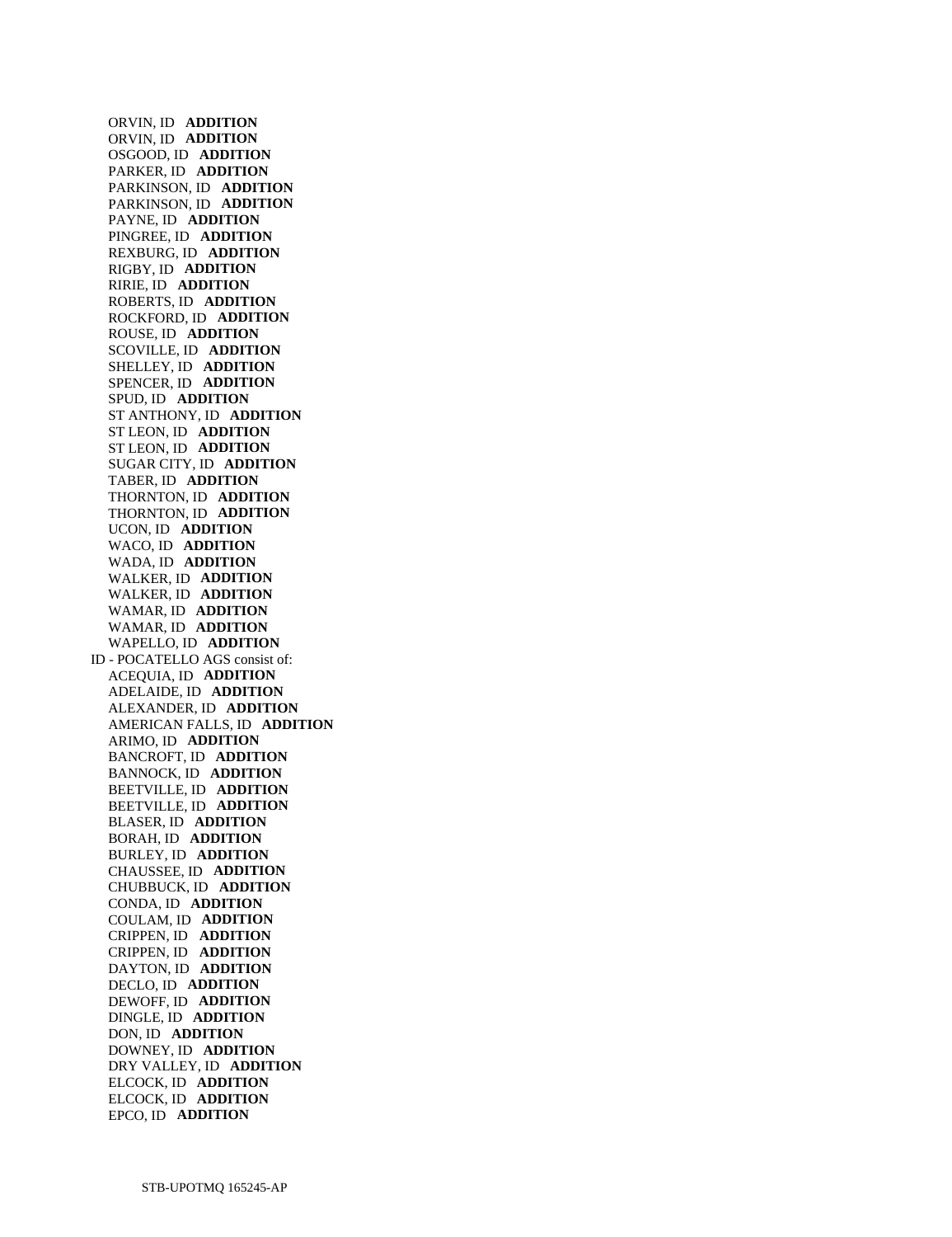EVANS, ID **ADDITION**  EVANS, ID **ADDITION**  FRANKLIN, ID **ADDITION**  GEORGETOWN, ID **ADDITION**  HARER, ID **ADDITION**  HATCH, ID **ADDITION**  HATCH, ID **ADDITION**  HAWLEY, ID **ADDITION**  HEYBURN, ID **ADDITION**  HOBSON, ID **ADDITION**  HOBSON, ID **ADDITION**  HYNES, ID **ADDITION**  INKOM, ID **ADDITION**  KENYON, ID **ADDITION**  KENYON, ID **ADDITION**  KIMAMA, ID **ADDITION**  LAVA HOT SPRINGS, ID **ADDITION**  LIBERTY, ID **ADDITION**  MALAD, ID **ADDITION**  MANSON, ID **ADDITION**  MARTIN, ID **ADDITION**  MARTIN, ID **ADDITION**  MAX, ID **ADDITION**  MCCAMMON, ID **ADDITION**  MICHAUD, ID **ADDITION**  MILNER, ID **ADDITION**  MINIDOKA, ID **ADDITION**  MONSANTO, ID **ADDITION**  MONTANA JCT, ID **ADDITION**  MONTPELIER, ID **ADDITION**  MYERS, ID **ADDITION**  MYERS, ID **ADDITION**  NORTH KENYON, ID **ADDITION**  NORTH KENYON, ID **ADDITION**  OWINZA, ID **ADDITION**  PAUL, ID **ADDITION**  PEBBLE, ID **ADDITION**  PEGRAM, ID **ADDITION**  PELLA, ID **ADDITION**  PELLA, ID **ADDITION**  PESCADERO, ID **ADDITION**  POCATELLO, ID **ADDITION**  PRESTON, ID **ADDITION**  QUIGLEY, ID **ADDITION**  RUBY, ID **ADDITION**  RUBY, ID **ADDITION**  RUPERT, ID **ADDITION**  SCHILLER, ID **ADDITION**  SCHOW, ID **ADDITION**  SCHOW, ID **ADDITION**  SENTER, ID **ADDITION**  SODA SPRINGS, ID **ADDITION**  SPRINGDALE, ID **ADDITION**  SPRINGDALE, ID **ADDITION**  STARRHS FERRY, ID **ADDITION**  STARRHS FERRY, ID **ADDITION**  SWAN LAKE, ID **ADDITION**  TALMAGE, ID **ADDITION**  TRAVERS, ID **ADDITION**  TRAVERS, ID **ADDITION**  TYHEE, ID **ADDITION**  UNITY, ID **ADDITION**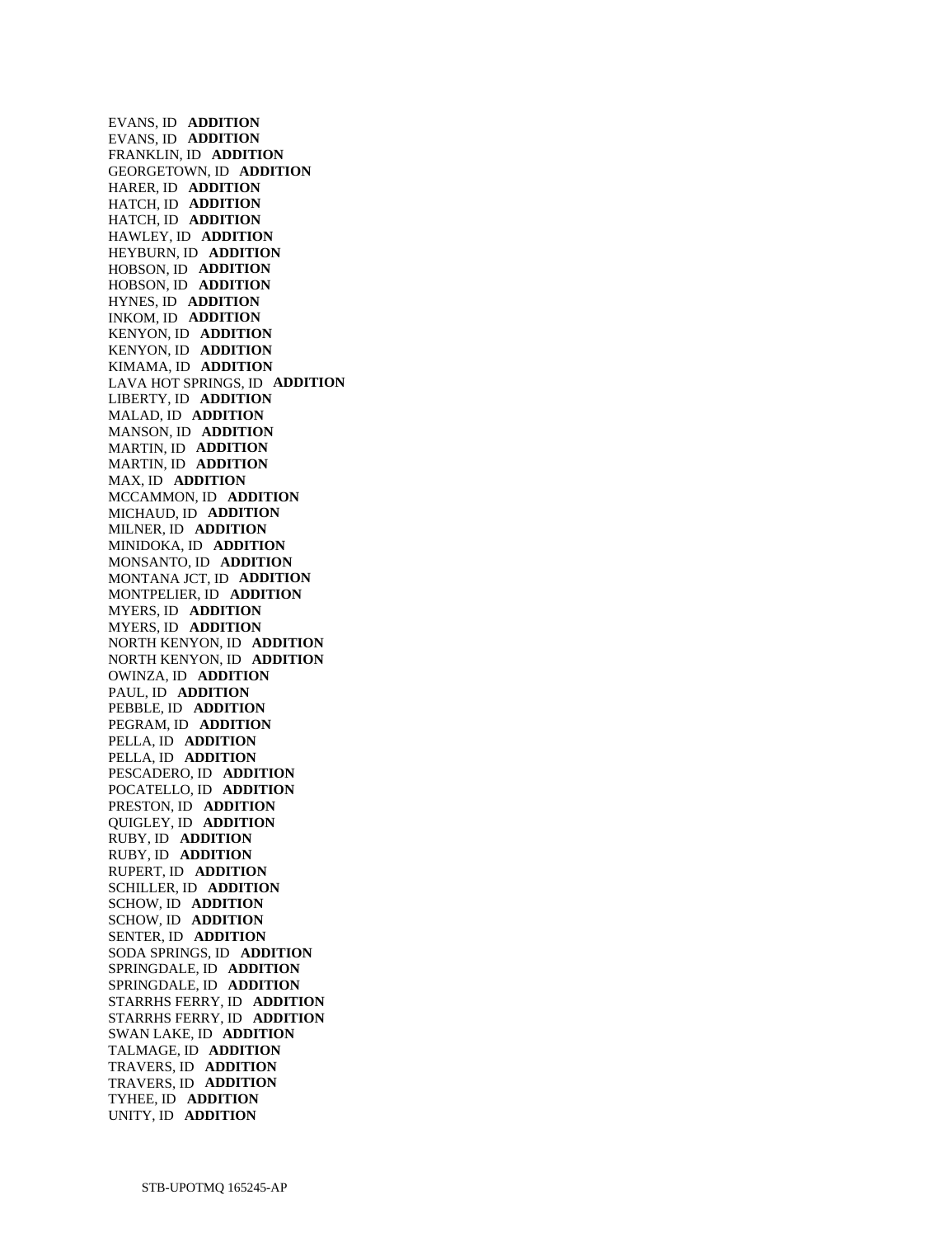UNITY, ID **ADDITION**  VIRGINIA, ID **ADDITION**  WAPI, ID **ADDITION**  WASCO, ID **ADDITION**  WESTON, ID **ADDITION**  WHITNEY, ID **ADDITION**  WOODRUFF, ID **ADDITION**  WOOLEY VALLEY, ID **ADDITION**  TX - EL PASO AGS consist of: EL PASO, TX **ADDITION**  EL PASO IM EX, TX **ADDITION**  WA - WALLULA AGS consist of: ARLINGTON, OR **ADDITION**  BIGGS, OR **ADDITION**  BLALOCK, OR **ADDITION**  BOARDMAN, OR **ADDITION**  CASCADE LOCKS, OR **ADDITION**  CASTLE, OR **ADDITION**  CLARKE, OR **ADDITION**  COLD SPRINGS, OR **ADDITION**  CRATES, OR **ADDITION**  DEE, OR **ADDITION**  GILLIAM, OR **ADDITION**  HEPPNER JCT, OR **ADDITION**  HOOD RIVER, OR **ADDITION**  JUNIPER, OR **ADDITION**  LOCKIT, OR **ADDITION**  MENO, OR **ADDITION**  MOSIER, OR **ADDITION**  MUNLEY, OR **ADDITION**  ODELL, OR **ADDITION**  ORDNANCE, OR **ADDITION**  OREGON TRUNK JCT, OR **ADDITION**  PARKDALE, OR **ADDITION**  PINE GROVE, OR **ADDITION**  QUINTON, OR **ADDITION**  ROWENA, OR **ADDITION**  RUFUS, OR **ADDITION**  SEUFERTS, OR **ADDITION**  SHUTLER, OR **ADDITION**  THE DALLES, OR **ADDITION**  UMATILLA, OR **ADDITION**  WYETH, OR **ADDITION**  ALBION, WA **ADDITION**  ALMOTA, WA **ADDITION**  ANKENY, WA **ADDITION**  ASH, WA **ADDITION**  ASHUE, WA **ADDITION**  ATTALIA, WA **ADDITION**  AYER, WA **ADDITION**  BERRYMAN, WA **ADDITION**  BIGGAM, WA **ADDITION**  BINGEN WHITE SALMON, WA **ADDITION**  BOLLES, WA **ADDITION**  BURBANK, WA **ADDITION**  CENTRAL FERRY, WA **ADDITION**  COLFAX, WA **ADDITION**  COLLEGE PLACE, WA **ADDITION**  CREST, WA **ADDITION**  CROSKEY, WA **ADDITION**  CRUM, WA **ADDITION**  DAYTON, WA **ADDITION**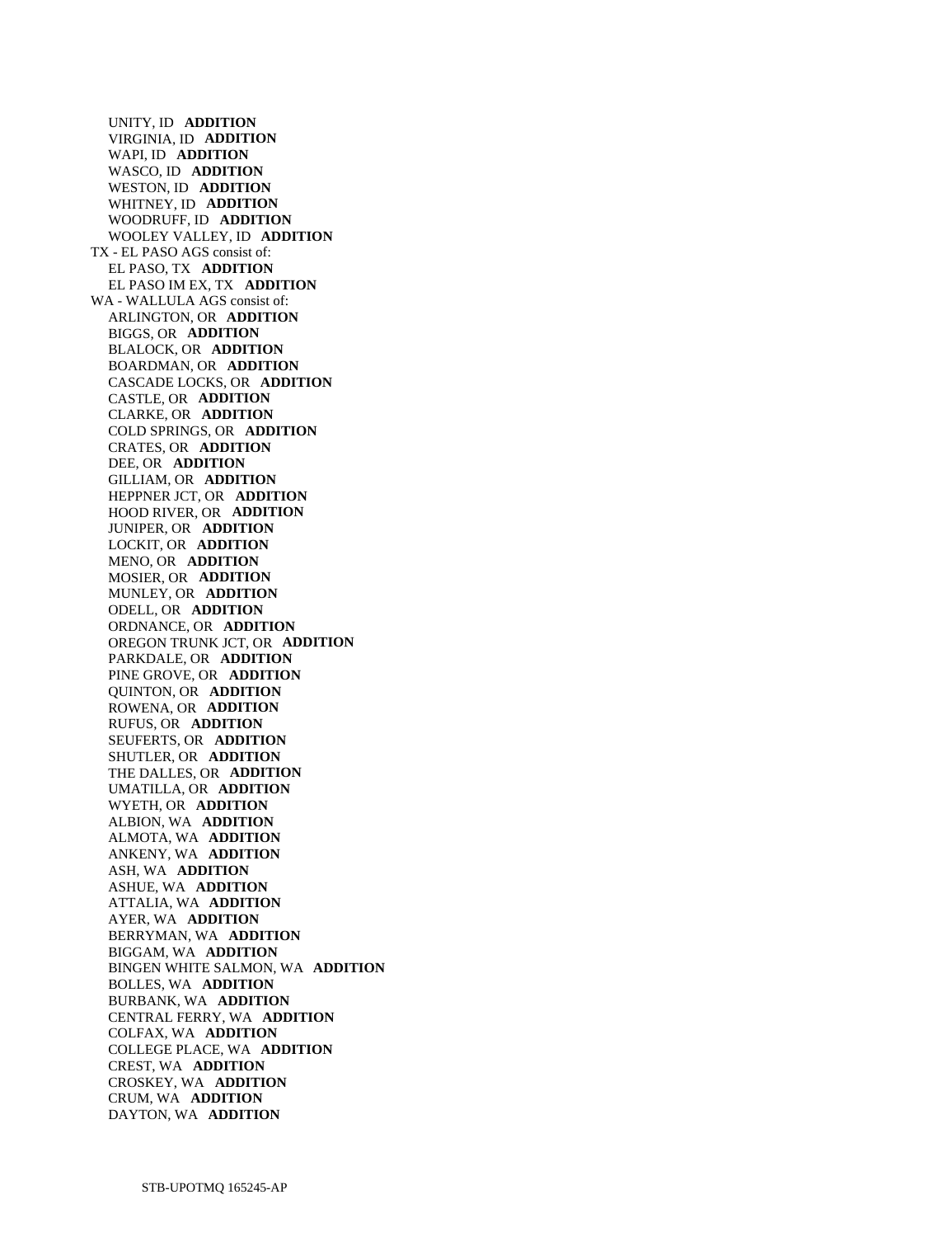DIAMOND, WA **ADDITION**  DUMAS, WA **ADDITION**  EASTWAY SPUR, WA **ADDITION**  ENDICOTT, WA **ADDITION**  ENNIS, WA **ADDITION**  EPHRATA, WA **ADDITION**  FARRON, WA **ADDITION**  FRUITVALE, WA **ADDITION**  GARRETT, WA **ADDITION**  GIBBON, WA **ADDITION**  GLEED, WA **ADDITION**  GORDON, WA **ADDITION**  GRANDVIEW, WA **ADDITION**  GRANGER, WA **ADDITION**  GRAVEL PIT, WA **ADDITION**  HADLEY, WA **ADDITION**  HANFORD WORKS, WA **ADDITION**  HARRAH, WA **ADDITION**  HEDGES, WA **ADDITION**  HOOPER, WA **ADDITION**  HOOPER JCT, WA **ADDITION**  HUMORIST, WA **ADDITION**  HUNTLEY, WA **ADDITION**  HUNTSVILLE, WA **ADDITION**  JOSO, WA **ADDITION**  JUNO, WA **ADDITION**  KENNEWICK, WA **ADDITION**  LA CROSSE, WA **ADDITION**  LANGDON, WA **ADDITION**  LONG, WA **ADDITION**  LOWDEN, WA **ADDITION**  MARENGO, WA **ADDITION**  MATTHEW, WA **ADDITION**  MESA, WA **ADDITION**  MIDVALE, WA **ADDITION**  MOCKONEMA, WA **ADDITION**  MOSES LAKE, WA **ADDITION**  MOXEE CITY, WA **ADDITION**  NACHES, WA **ADDITION**  NASS, WA **ADDITION**  NORTH PROSSER, WA **ADDITION**  OTHELLO, WA **ADDITION**  OUTLOOK, WA **ADDITION**  PAGE, WA **ADDITION**  PAMPA, WA **ADDITION**  PARK, WA **ADDITION**  PARVIN, WA **ADDITION**  PASCO, WA **ADDITION**  PENAWAWA, WA **ADDITION**  PLYMOUTH, WA **ADDITION**  PORT OF WILMA, WA **ADDITION**  PRESCOTT, WA **ADDITION**  PROSSER, WA **ADDITION**  PULLMAN, WA **ADDITION**  PULLMAN JCT, WA **ADDITION**  QUINCY, WA **ADDITION**  REESE, WA **ADDITION**  RICHLAND, WA **ADDITION**  RICHLAND IND PARK, WA **ADDITION**  RICHLAND JCT, WA **ADDITION**  RICHLAND JUNCTION, WA **ADDITION**  RIPARIA, WA **ADDITION**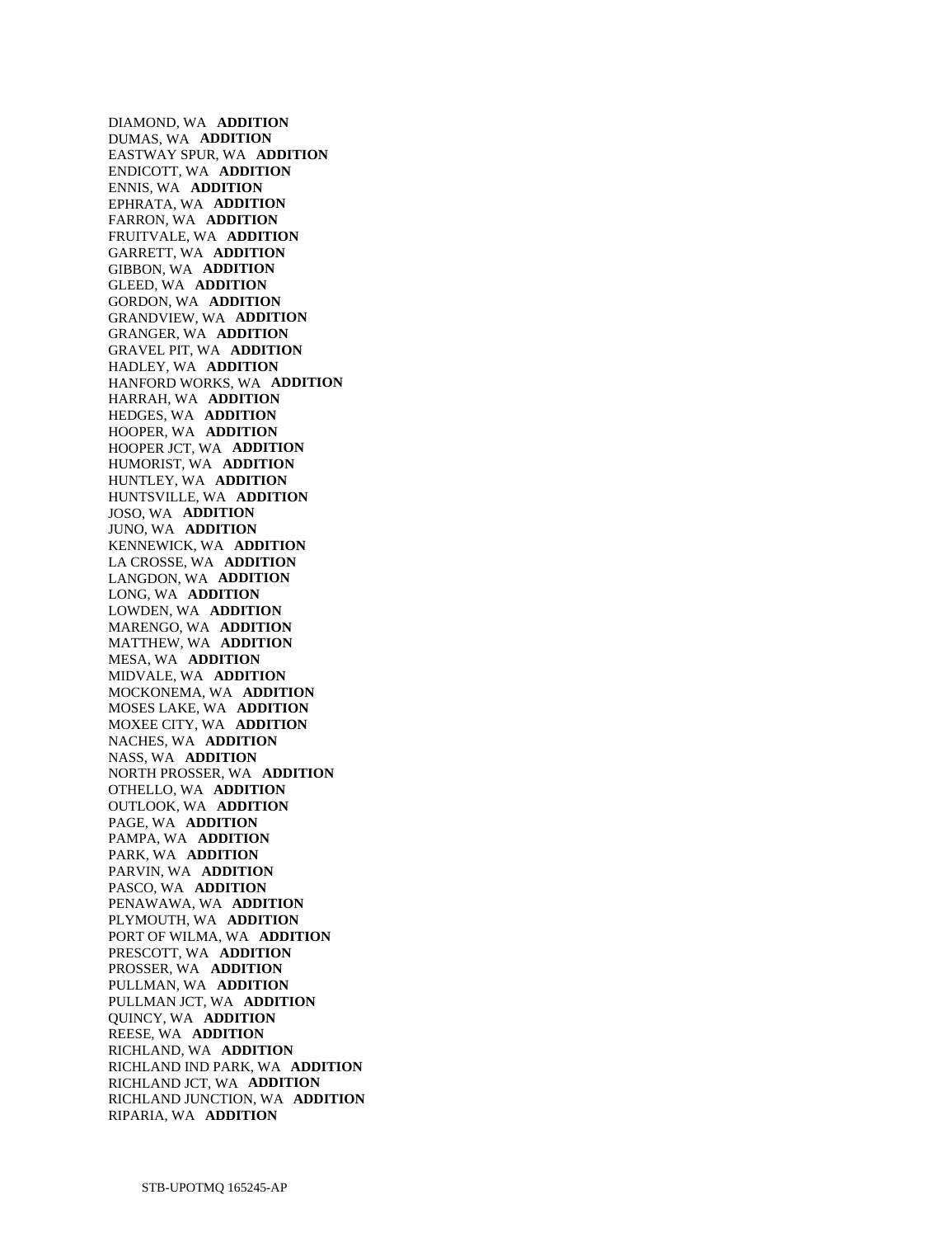RISBECK, WA **ADDITION**  ROYAL CITY, WA **ADDITION**  RUSSELL, WA **ADDITION**  SHAWNEE, WA **ADDITION**  ST JOHN, WA **ADDITION**  SUN HARBOR, WA **ADDITION**  SUNNY ROZA, WA **ADDITION**  SUNNYSIDE, WA **ADDITION**  SUNSET, WA **ADDITION**  SUTTON, WA **ADDITION**  TERRACE HGTS, WA **ADDITION**  TESKE, WA **ADDITION**  THERA, WA **ADDITION**  THORNTON, WA **ADDITION**  TOPPENISH, WA **ADDITION**  TOPPENISH (WESLEY JCT), WA **ADDITION**  TOUCHET, WA **ADDITION**  UNION GAP, WA **ADDITION**  VALLEY GROVE, WA **ADDITION**  VENNER, WA **ADDITION**  VILLARD JCT, WA **ADDITION**  WAITSBURG, WA **ADDITION**  WALKER, WA **ADDITION**  WALLA WALLA, WA **ADDITION**  WALLULA, WA **ADDITION**  WALLULA HEIGHTS, WA **ADDITION**  WARDEN, WA **ADDITION**  WELLS, WA **ADDITION**  WHITE SWAN, WA **ADDITION**  WHITLOW, WA **ADDITION**  WHITMAN, WA **ADDITION**  WHITSTRAN, WA **ADDITION**  WILLADA, WA **ADDITION**  WILLSON, WA **ADDITION**  WINONA, WA **ADDITION**  WISHRAM, WA **ADDITION**  YAKIMA, WA **ADDITION**  ZANGAR JCT, WA **ADDITION**  ZILLAH, WA **ADDITION**  TX - HOUSTON AGS consist of: AB CHANCE, TX **ADDITION**  ALDINE, TX **ADDITION**  ALGOA, TX **ADDITION**  ALLENHURST, TX **ADDITION**  ALMEDA, TX **ADDITION**  ALVIN, TX **ADDITION**  AMELBULK, TX **ADDITION**  AMELIA, TX **ADDITION**  AMES, TX **ADDITION**  ANGLETON, TX **ADDITION**  ARCOLA, TX **ADDITION**  ARENAL, TX **ADDITION**  ARMCO, TX **ADDITION**  ATRECO, TX **ADDITION**  AUDREY, TX **ADDITION**  BANCROFT, TX **ADDITION**  BARBOURS CUT, TX **ADDITION**  BASIN YARD, TX **ADDITION**  BAY CITY, TX **ADDITION**  BAYPORT, TX **ADDITION**  BAYTOWN, TX **ADDITION**  BEAUMONT, TX **ADDITION**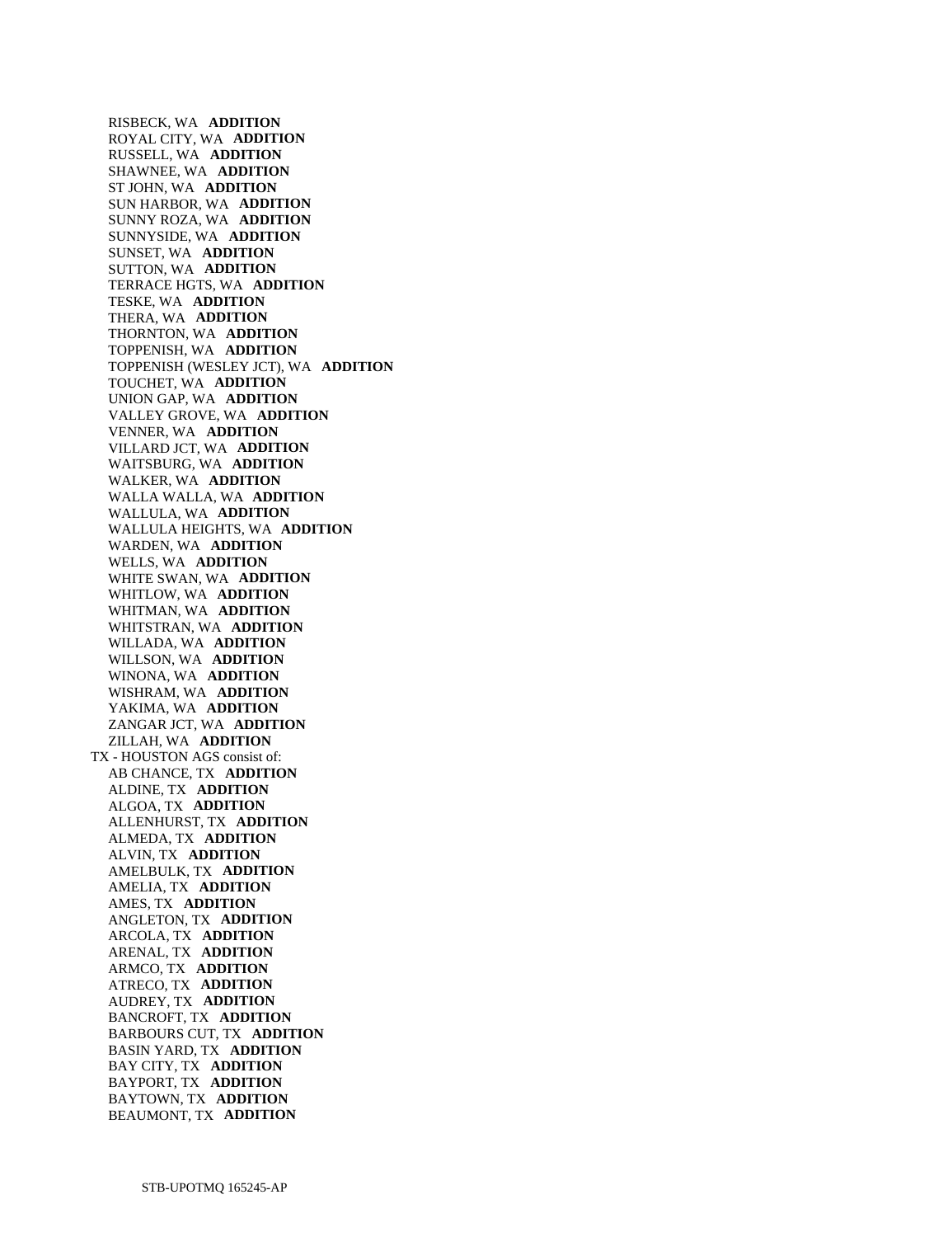BENDER, TX **ADDITION**  BESSMAY, TX **ADDITION**  BILLPARK, TX **ADDITION**  BLESSING, TX **ADDITION**  BOBSHER, TX **ADDITION**  BOOTH YARD, TX **ADDITION**  BRAZORIA, TX **ADDITION**  BROOKSHIRE, TX **ADDITION**  BUCKEYE, TX **ADDITION**  CAMP STRAKE, TX **ADDITION**  CANDLERIDGE, TX **ADDITION**  CARDIFF, TX **ADDITION**  CAT SPRING, TX **ADDITION**  CHAISON, TX **ADDITION**  CHANNELVIEW, TX **ADDITION**  CHINA, TX **ADDITION**  CHOCOLATE BAYOU, TX **ADDITION**  CLEVELAND, TX **ADDITION**  CLUTE, TX **ADDITION**  COADY, TX **ADDITION**  CONNELL, TX **ADDITION**  CONROE, TX **ADDITION**  COTTON CREEK, TX **ADDITION**  CROSBY, TX **ADDITION**  CYPRESS, TX **ADDITION**  DANBURY, TX **ADDITION**  DAWES, TX **ADDITION**  DAYTON, TX **ADDITION**  DAYTON STORAGE, TX **ADDITION**  DEER PARK, TX **ADDITION**  DEVERS, TX **ADDITION**  DICKINSON, TX **ADDITION**  DIXICO, TX **ADDITION**  DODGE, TX **ADDITION**  DOWLING, TX **ADDITION**  DYERSDALE, TX **ADDITION**  E BAYTOWN STORAGE, TX **ADDITION**  EAGLE LAKE, TX **ADDITION**  EAST BAYTOWN, TX **ADDITION**  EAST BERNARD, TX **ADDITION**  ELDON, TX **ADDITION**  ELDON JCT, TX **ADDITION**  ELIZABETH, TX **ADDITION**  ELMATON, TX **ADDITION**  ENGLEWOOD, TX **ADDITION**  FAIRBANKS, TX **ADDITION**  FAUNA, TX **ADDITION**  FELICIA, TX **ADDITION**  FERN, TX **ADDITION**  FONDREN, TX **ADDITION**  FORMOSA, TX **ADDITION**  FRANCIS, TX **ADDITION**  FREEPORT, TX **ADDITION**  FRESNO, TX **ADDITION**  GALENA PARK, TX **ADDITION**  GALVESTON, TX **ADDITION**  GENOA, TX **ADDITION**  GISH, TX **ADDITION**  GOODRICH, TX **ADDITION**  GRAYBURG, TX **ADDITION**  GROVES, TX **ADDITION**  GUFFEY, TX **ADDITION**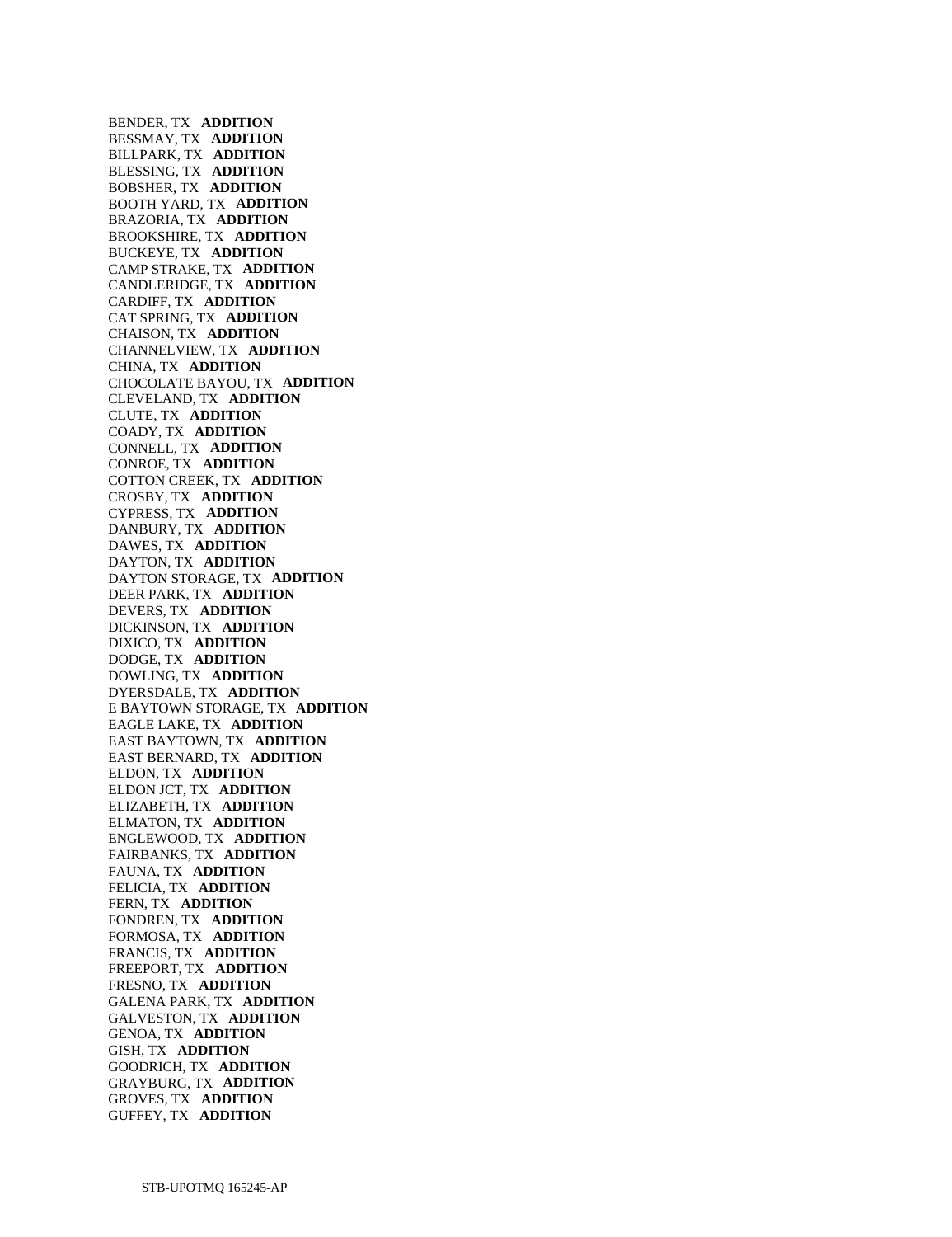HARDIN, TX **ADDITION**  HARDY, TX **ADDITION**  HASTINGS, TX **ADDITION**  HEACKER, TX **ADDITION**  HEMPSTEAD, TX **ADDITION**  HIGHLANDS, TX **ADDITION**  HOCKLEY, TX **ADDITION**  HOSKINS JCT, TX **ADDITION**  HOUSTON, TX **ADDITION**  HUFFMAN, TX **ADDITION**  HUFSMITH, TX **ADDITION**  HULL, TX **ADDITION**  HUMBLE, TX **ADDITION**  IGLOO SPUR, TX **ADDITION**  JETERO, TX **ADDITION**  JOYCE, TX **ADDITION**  KATY, TX **ADDITION**  KENEFICK, TX **ADDITION**  KILOWATT, TX **ADDITION**  KORF, TX **ADDITION**  LA MARQUE, TX **ADDITION**  LA PORTE, TX **ADDITION**  LA WARD, TX **ADDITION**  LAPACIFIC, TX **ADDITION**  LEAGUE CITY, TX **ADDITION**  LIBERTY, TX **ADDITION**  LISSIE, TX **ADDITION**  LIVERPOOL, TX **ADDITION**  LIVINGSTON, TX **ADDITION**  LOCKWOOD, TX **ADDITION**  LOIS, TX **ADDITION**  MAGNOLIA, TX **ADDITION**  MANTU, TX **ADDITION**  MARKET ST YARD, TX **ADDITION**  MARTHA, TX **ADDITION**  MCDONOUGH, TX **ADDITION**  MCHATTIE, TX **ADDITION**  MEDIO, TX **ADDITION**  MELENDY, TX **ADDITION**  MIMS, TX **ADDITION**  MISSOURI CITY, TX **ADDITION**  MONT BELVIEU, TX **ADDITION**  MYKAWA, TX **ADDITION**  NADEAU, TX **ADDITION**  NEDERLAND, TX **ADDITION**  NEW WAVERLY, TX **ADDITION**  NOME, TX **ADDITION**  OLCOTT, TX **ADDITION**  OLD OCEAN, TX **ADDITION**  ORANGE, TX **ADDITION**  PASADENA, TX **ADDITION**  PEARLAND, TX **ADDITION**  PEDECO, TX **ADDITION**  PEVETO, TX **ADDITION**  PHELPS, TX **ADDITION**  PIERCE JCT, TX **ADDITION**  PINEHURST, TX **ADDITION**  PORT ACRES, TX **ADDITION**  PORT ARTHUR, TX **ADDITION**  PORT NECHES, TX **ADDITION**  PRAIRIE VIEW, TX **ADDITION**  RAMSEY, TX **ADDITION**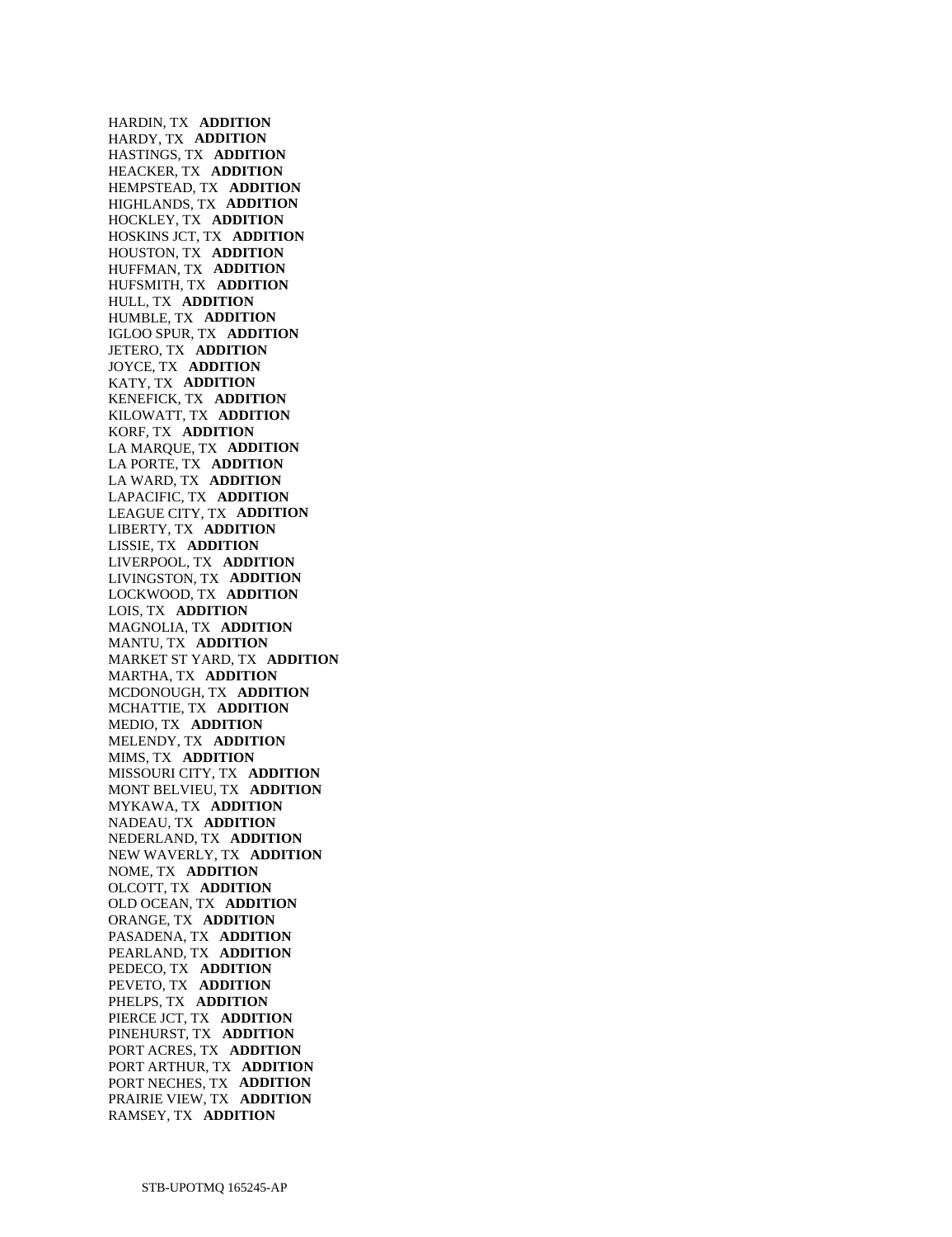RAYWOOD, TX **ADDITION**  RESCAR, TX **ADDITION**  RICHMOND, TX **ADDITION**  ROSENBERG, TX **ADDITION**  RULIFF, TX **ADDITION**  SALT MINE SPUR, TX **ADDITION**  SAN JACINTO, TX **ADDITION**  SAN LEON, TX **ADDITION**  SANDUNE, TX **ADDITION**  SCHINDLER, TX **ADDITION**  SEABROOK, TX **ADDITION**  SEALY, TX **ADDITION**  SHELDON, TX **ADDITION**  SINCO, TX **ADDITION**  SKULL CREEK, TX **ADDITION**  SMITHERS LAKE, TX **ADDITION**  SMITHS BLUFF, TX **ADDITION**  SOUTH BAY CITY, TX **ADDITION**  SPENCE, TX **ADDITION**  SPINDLETOP, TX **ADDITION**  SPLENDORA, TX **ADDITION**  SPRING, TX **ADDITION**  STAFFORD, TX **ADDITION**  STALLINGS, TX **ADDITION**  STEELTOWN, TX **ADDITION**  STELLA, TX **ADDITION**  STRANG, TX **ADDITION**  SUGAR LAND, TX **ADDITION**  SWEENY, TX **ADDITION**  TAMINA, TX **ADDITION**  TEXAS CITY, TX **ADDITION**  TEXAS CITY JCT, TX **ADDITION**  TOWNLEY, TX **ADDITION**  VIDOR, TX **ADDITION**  VIRGINIA POINT, TX **ADDITION**  VITERBO, TX **ADDITION**  WALLER, TX **ADDITION**  WEBSTER, TX **ADDITION**  WEST JUNCTION, TX **ADDITION**  WEST PORT ARTHUR, TX **ADDITION**  WESTFIELD, TX **ADDITION**  WILLIAMS, TX **ADDITION**  WILLIS, TX **ADDITION**  ZUMMO, TX **ADDITION**  OR - PORTLAND AGS consist of: ALBINA, OR **ADDITION**  ASTORIA, OR **ADDITION**  AUMSVILLE, OR **ADDITION**  AURORA, OR **ADDITION**  BARNES YARD, OR **ADDITION**  BATTERSON, OR **ADDITION**  BONNEVILLE, OR **ADDITION**  BRIDAL VEIL, OR **ADDITION**  BROOKS, OR **ADDITION**  BUXTON, OR **ADDITION**  CANBY, OR **ADDITION**  CLACKAMAS, OR **ADDITION**  COALCA, OR **ADDITION**  COCHRAN, OR **ADDITION**  DODSON, OR **ADDITION**  EAST MILWAUKIE, OR **ADDITION**  EAST PORTLAND, OR **ADDITION**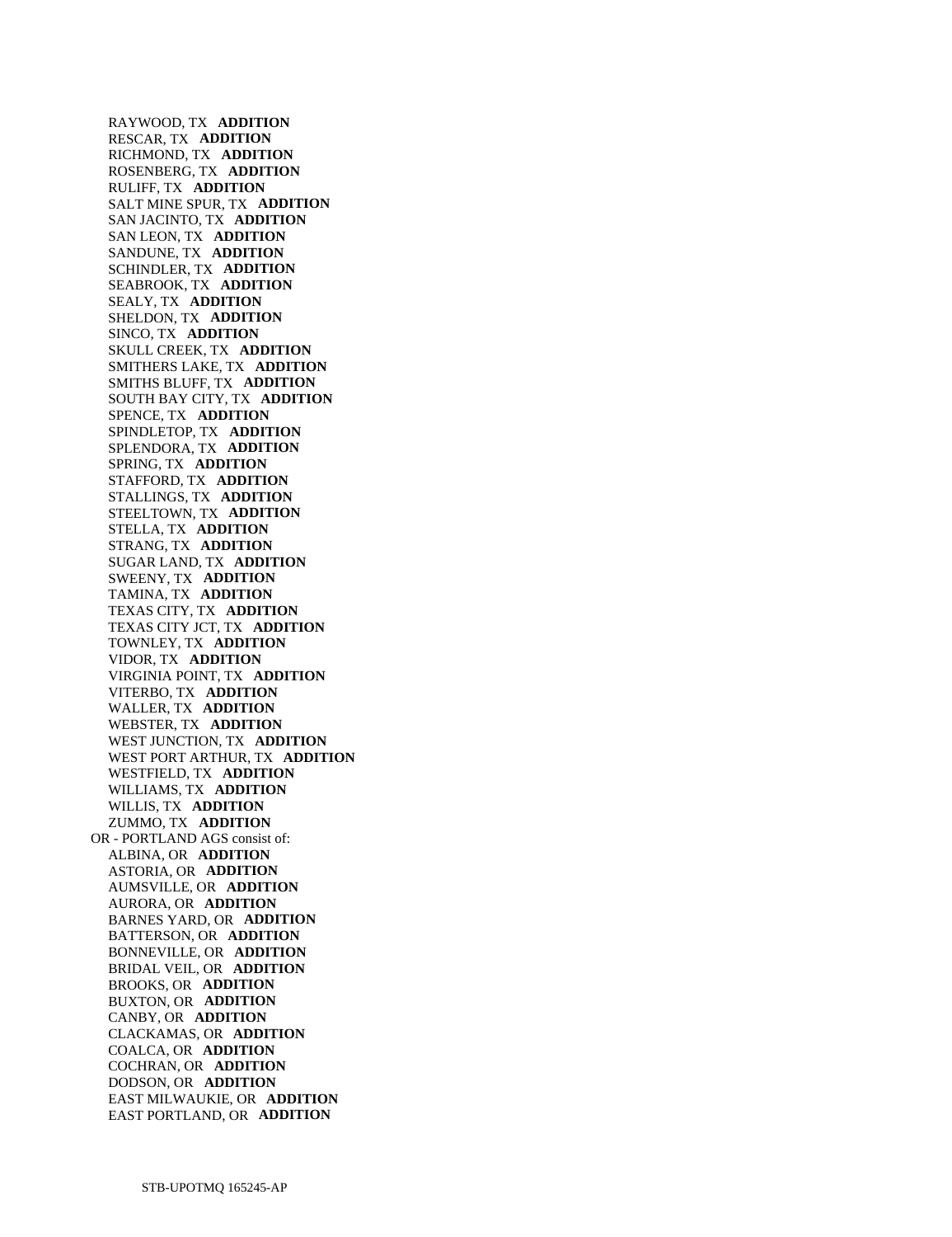FIR, OR **ADDITION**  GARBALDI, OR **ADDITION**  GARIBALDI, OR **ADDITION**  GEER, OR **ADDITION**  GERVAIS, OR **ADDITION**  HEMLOCK, OR **ADDITION**  HITO, OR **ADDITION**  HUBBARD, OR **ADDITION**  KENTON, OR **ADDITION**  LAKE YARD, OR **ADDITION**  LIBERAL, OR **ADDITION**  MILWAUKIE, OR **ADDITION**  MOHLER, OR **ADDITION**  MT ANGEL, OR **ADDITION**  NORTH PORTLAND, OR **ADDITION**  OREGON CITY, OR **ADDITION**  OSWEGO, OR **ADDITION**  PORTLAND, OR **ADDITION**  PRATUM, OR **ADDITION**  PULP, OR **ADDITION**  RENARD, OR **ADDITION**  RIVER GATE, OR **ADDITION**  ROCKWOOD, OR **ADDITION**  SHAW, OR **ADDITION**  SILVERTON, OR **ADDITION**  ST JOHNS, OR **ADDITION**  STAYTON, OR **ADDITION**  TILLAMOOK, OR **ADDITION**  TROUTDALE, OR **ADDITION**  WARRENTON, OR **ADDITION**  WEST LINN, OR **ADDITION**  WHEELER, OR **ADDITION**  WOODBURN, OR **ADDITION**  AMPERE, WA **ADDITION**  BARBERTON, WA **ADDITION**  BATTLE GROUND, WA **ADDITION**  BRUSH PRAIRIE, WA **ADDITION**  CAMAS, WA **ADDITION**  CASTLE ROCK, WA **ADDITION**  CATHLAMET, WA **ADDITION**  CHELATCHIE, WA **ADDITION**  COLUMBIA JCT, WA **ADDITION**  HEISON, WA **ADDITION**  HOMAN, WA **ADDITION**  KALAMA, WA **ADDITION**  KELSO, WA **ADDITION**  LONGVIEW, WA **ADDITION**  OSTRANDER, WA **ADDITION**  RIDGEFIELD, WA **ADDITION**  ROCKY POINT, WA **ADDITION**  RYE JCT, WA **ADDITION**  VANCOUVER, WA **ADDITION**  VANCOUVER JCT, WA **ADDITION**  WASHOUGAL, WA **ADDITION**  WOODLAND, WA **ADDITION**  YACOLT, WA **ADDITION**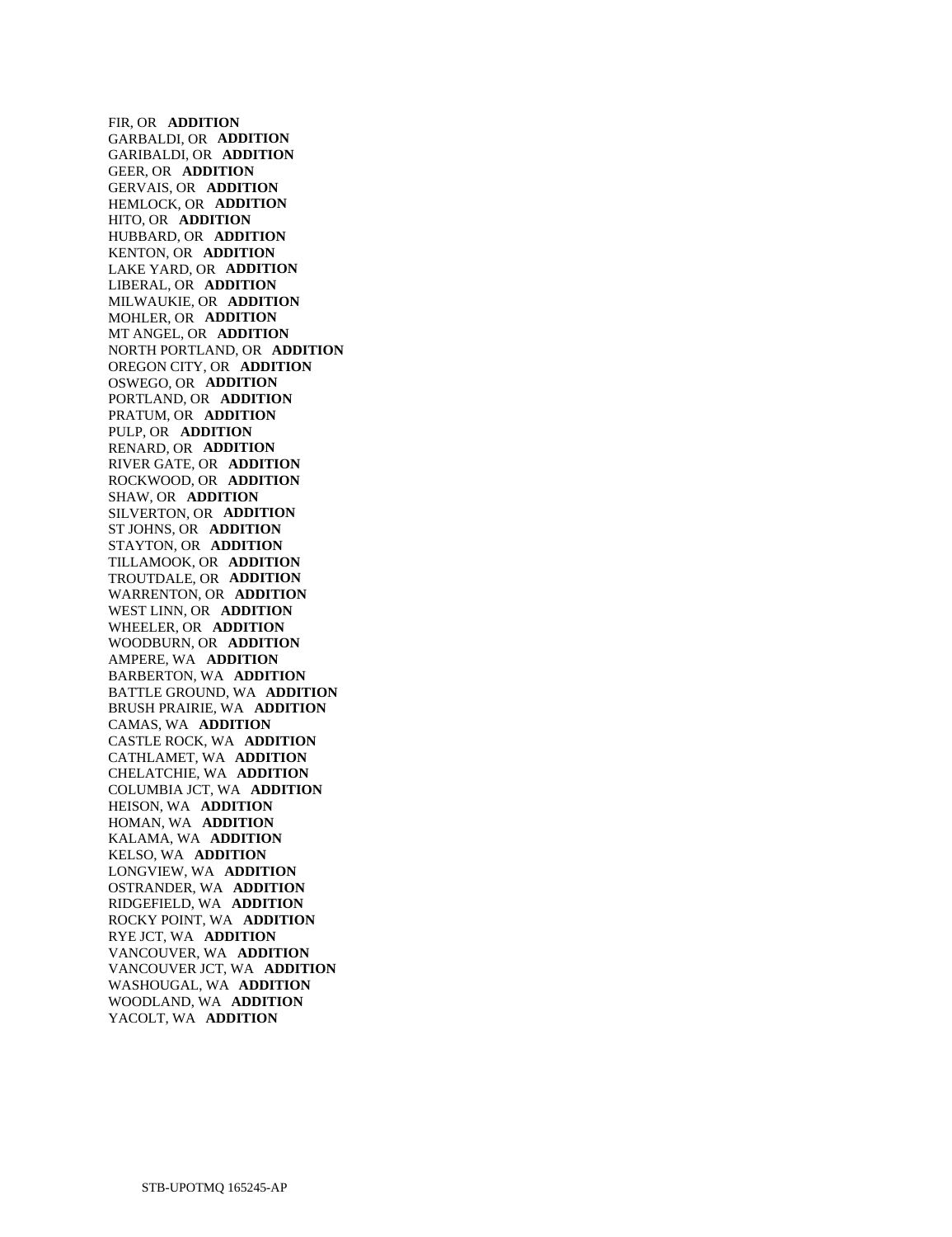

STB-UPOTMQ 165508-L

# **UNION PACIFIC RAILROAD COMPANY**

# **AMENDED CONTRACT SUMMARY**

**Issued:**  December 10, 2021

**Effective:** January 1, 2022

**Issued by:**  Rosa M. La Puente-Flowers Lead Price Applications 1400 Douglas Street Mail Stop 1340 OMAHA, NEBRASKA 68179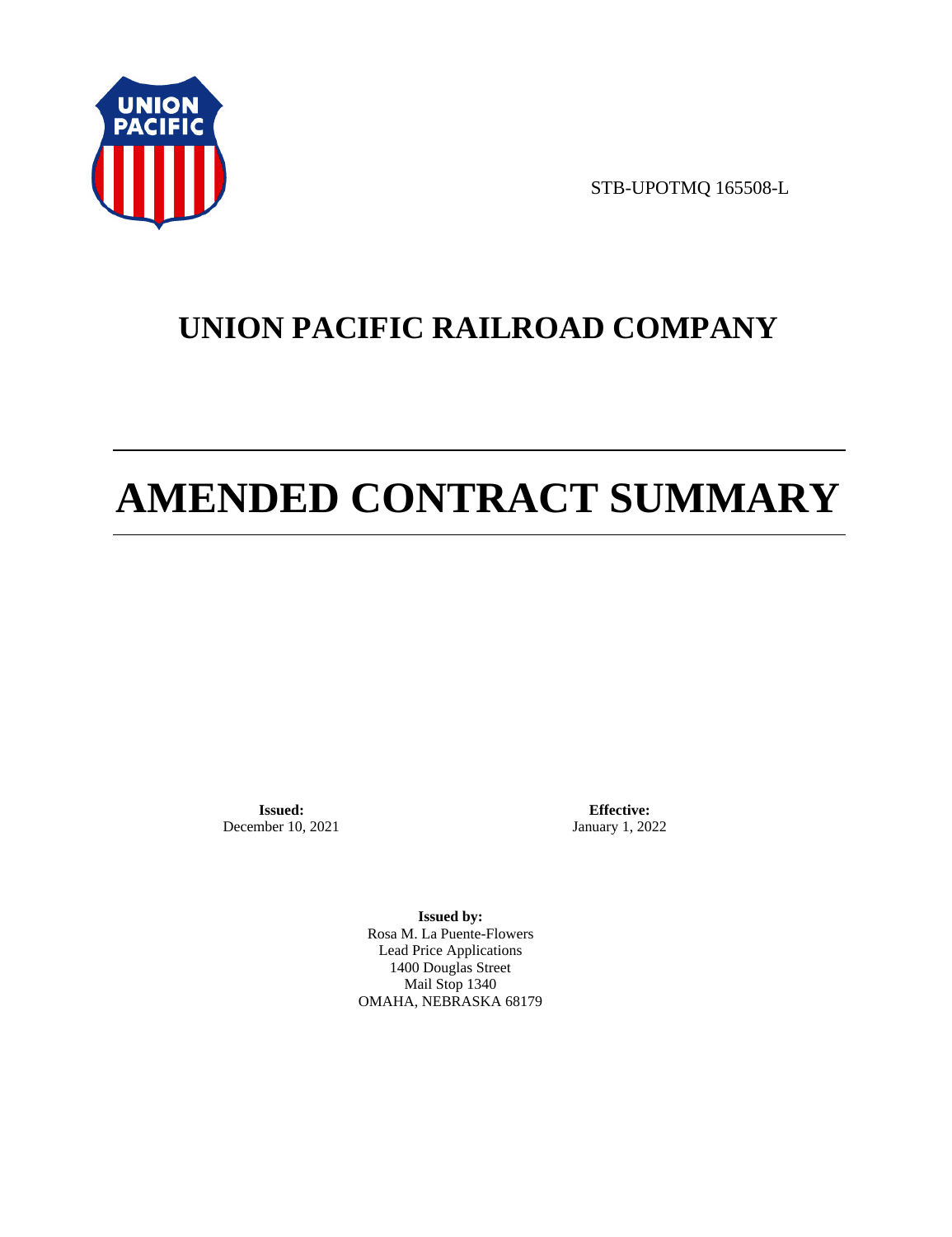# **PARTICIPATING CARRIERS:**

 UNION PACIFIC RAILROAD COMPANY 1400 Douglas St. Omaha, NE 68179

#### KCSM **DELETION**

#### **COMMODITY:**

 Wheat Exc.Buckwheat See 01139 Sorghum Grains **DELETION** 

## **SHIPPER:**

BARTLETT GRAIN HDQRS

#### **ORIGIN(S):**

 GREAT BEND, KS WICHITA, KS KANSAS CITY, KS **DELETION** 

#### **DESTINATION(S):**

 TX - HOUSTON AGS (See Exhibit Definition) CUAUTITLAN, EM **DELETION**  TLALNEPANTLA, EM **DELETION**  KANSAS CITY, MO **DELETION**  CORPUS CHRISTI, TX **DELETION** 

# **PORT(S):**

Not Applicable

# **DURATION:**

 Effective Date: January 1, 2020 Amendment Effective Date: January 1, 2022 **ADDITION**  Expiration Date: December 31, 2022 **EXTENSION** 

#### **RAIL CAR DATA:**

No cars dedicated to service under this Contract. Cars are provided on a common carrier basis only.

#### **RATES & CHARGES:**

Not applicable

#### **VOLUME:**

 Minimum shipment of 107 carloads. Multiple Car Shipments Single Car Shipments **DELETION**  Minimum shipment of 92 carloads. **DELETION** 

# **SPECIAL FEATURES:**

Special Switching Provision

# **SPECIAL NOTICE:**

Not applicable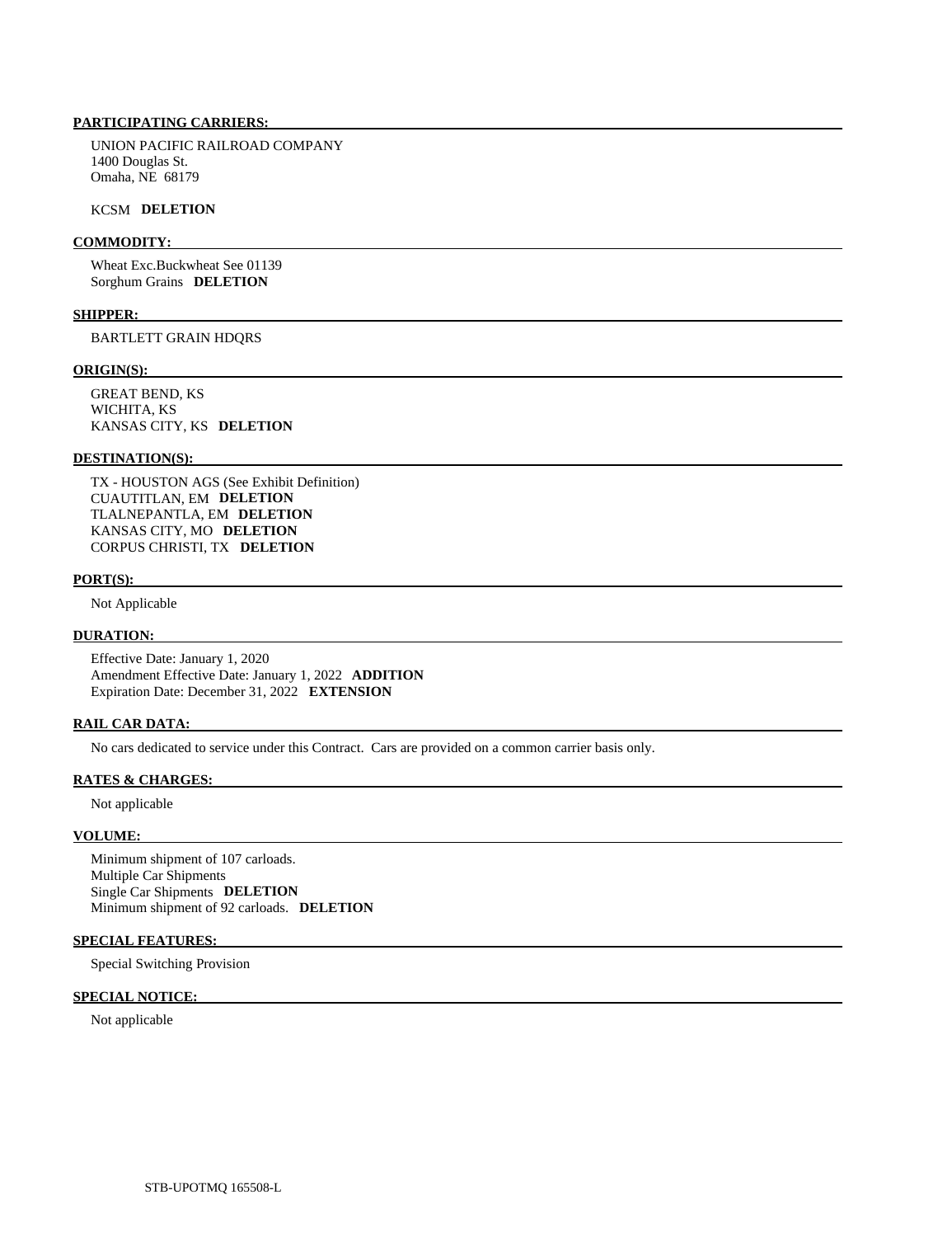TX - HOUSTON AGS consist of: AB CHANCE, TX **ADDITION**  ALDINE, TX **ADDITION**  ALGOA, TX **ADDITION**  ALLENHURST, TX **ADDITION**  ALMEDA, TX **ADDITION**  ALVIN, TX **ADDITION**  AMELBULK, TX **ADDITION**  AMELIA, TX **ADDITION**  AMES, TX **ADDITION**  ANGLETON, TX **ADDITION**  ARCOLA, TX **ADDITION**  ARENAL, TX **ADDITION**  ARMCO, TX **ADDITION**  ATRECO, TX **ADDITION**  AUDREY, TX **ADDITION**  BANCROFT, TX **ADDITION**  BARBOURS CUT, TX **ADDITION**  BASIN YARD, TX **ADDITION**  BAY CITY, TX **ADDITION**  BAYPORT, TX **ADDITION**  BAYTOWN, TX **ADDITION**  BEAUMONT, TX BENDER, TX **ADDITION**  BESSMAY, TX **ADDITION**  BILLPARK, TX **ADDITION**  BLESSING, TX **ADDITION**  BOBSHER, TX **ADDITION**  BOOTH YARD, TX **ADDITION**  BRAZORIA, TX **ADDITION**  BROOKSHIRE, TX **ADDITION**  BUCKEYE, TX **ADDITION**  CAMP STRAKE, TX **ADDITION**  CANDLERIDGE, TX **ADDITION**  CARDIFF, TX **ADDITION**  CAT SPRING, TX **ADDITION**  CHAISON, TX **ADDITION**  CHANNELVIEW, TX **ADDITION**  CHINA, TX **ADDITION**  CHOCOLATE BAYOU, TX **ADDITION**  CLEVELAND, TX **ADDITION**  CLUTE, TX **ADDITION**  COADY, TX **ADDITION**  CONNELL, TX **ADDITION**  CONROE, TX **ADDITION**  COTTON CREEK, TX **ADDITION**  CROSBY, TX **ADDITION**  CYPRESS, TX **ADDITION**  DANBURY, TX **ADDITION**  DAWES, TX **ADDITION**  DAYTON, TX **ADDITION**  DAYTON STORAGE, TX **ADDITION**  DEER PARK, TX **ADDITION**  DEVERS, TX **ADDITION**  DICKINSON, TX **ADDITION**  DIXICO, TX **ADDITION**  DODGE, TX **ADDITION**  DOWLING, TX **ADDITION**  DYERSDALE, TX **ADDITION**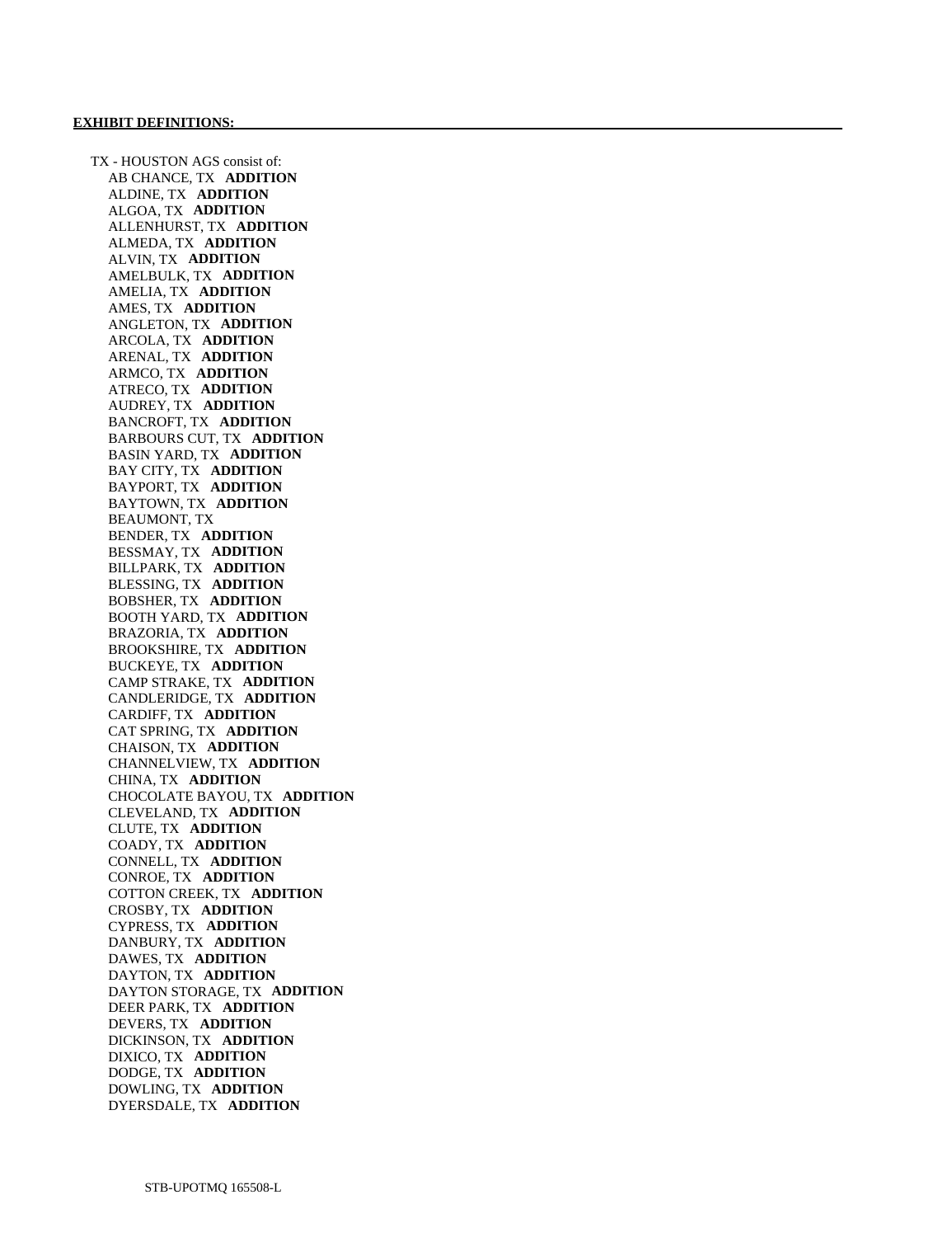E BAYTOWN STORAGE, TX **ADDITION**  EAGLE LAKE, TX **ADDITION**  EAST BAYTOWN, TX **ADDITION**  EAST BERNARD, TX **ADDITION**  ELDON, TX **ADDITION**  ELDON JCT, TX **ADDITION**  ELIZABETH, TX **ADDITION**  ELMATON, TX **ADDITION**  ENGLEWOOD, TX **ADDITION**  FAIRBANKS, TX **ADDITION**  FAUNA, TX **ADDITION**  FELICIA, TX **ADDITION**  FERN, TX **ADDITION**  FONDREN, TX **ADDITION**  FORMOSA, TX **ADDITION**  FRANCIS, TX **ADDITION**  FREEPORT, TX **ADDITION**  FRESNO, TX **ADDITION**  GALENA PARK, TX GALVESTON, TX GENOA, TX **ADDITION**  GISH, TX **ADDITION**  GOODRICH, TX **ADDITION**  GRAYBURG, TX **ADDITION**  GROVES, TX **ADDITION**  GUFFEY, TX **ADDITION**  HARDIN, TX **ADDITION**  HARDY, TX **ADDITION**  HASTINGS, TX **ADDITION**  HEACKER, TX **ADDITION**  HEMPSTEAD, TX **ADDITION**  HIGHLANDS, TX **ADDITION**  HOCKLEY, TX **ADDITION**  HOSKINS JCT, TX **ADDITION**  HOUSTON, TX HUFSMITH, TX **ADDITION**  HULL, TX **ADDITION**  HUMBLE, TX **ADDITION**  IGLOO SPUR, TX **ADDITION**  JETERO, TX **ADDITION**  JOYCE, TX **ADDITION**  KATY, TX **ADDITION**  KENEFICK, TX **ADDITION**  KILOWATT, TX **ADDITION**  KORF, TX **ADDITION**  LA MARQUE, TX **ADDITION**  LA PORTE, TX **ADDITION**  LA WARD, TX **ADDITION**  LAPACIFIC, TX **ADDITION**  LEAGUE CITY, TX **ADDITION**  LIBERTY, TX **ADDITION**  LISSIE, TX **ADDITION**  LIVERPOOL, TX **ADDITION**  LIVINGSTON, TX **ADDITION**  LOCKWOOD, TX **ADDITION**  LOIS, TX **ADDITION**  MAGNOLIA, TX **ADDITION**  MANTU, TX **ADDITION**  MARKET ST YARD, TX **ADDITION**  MARTHA, TX **ADDITION**  MCDONOUGH, TX **ADDITION**  MCHATTIE, TX **ADDITION**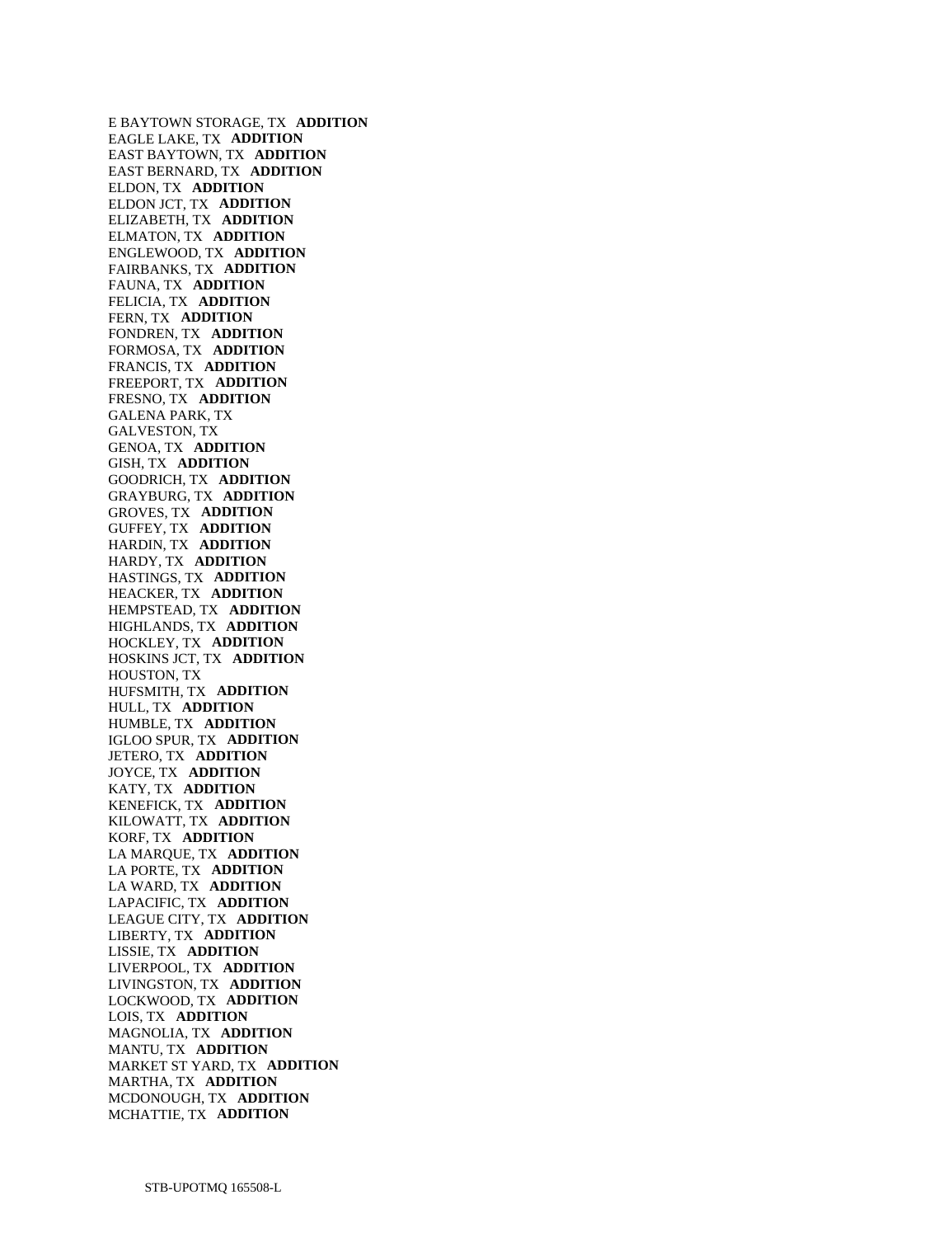MEDIO, TX **ADDITION**  MELENDY, TX **ADDITION**  MIMS, TX **ADDITION**  MISSOURI CITY, TX **ADDITION**  MONT BELVIEU, TX **ADDITION**  MYKAWA, TX **ADDITION**  NADEAU, TX **ADDITION**  NEDERLAND, TX **ADDITION**  NEW WAVERLY, TX **ADDITION**  NOME, TX **ADDITION**  OLCOTT, TX **ADDITION**  OLD OCEAN, TX **ADDITION**  ORANGE, TX **ADDITION**  PASADENA, TX **ADDITION**  PEARLAND, TX **ADDITION**  PEDECO, TX **ADDITION**  PEVETO, TX **ADDITION**  PHELPS, TX **ADDITION**  PIERCE JCT, TX **ADDITION**  PINEHURST, TX **ADDITION**  PORT ACRES, TX **ADDITION**  PORT ARTHUR, TX **ADDITION**  PRAIRIE VIEW, TX **ADDITION**  RAMSEY, TX **ADDITION**  RAYWOOD, TX **ADDITION**  RESCAR, TX **ADDITION**  RICHMOND, TX **ADDITION**  ROSENBERG, TX **ADDITION**  RULIFF, TX **ADDITION**  SALT MINE SPUR, TX **ADDITION**  SAN JACINTO, TX **ADDITION**  SAN LEON, TX **ADDITION**  SANDUNE, TX **ADDITION**  SCHINDLER, TX **ADDITION**  SEABROOK, TX **ADDITION**  SEALY, TX **ADDITION**  SHELDON, TX **ADDITION**  SINCO, TX **ADDITION**  SKULL CREEK, TX **ADDITION**  SMITHERS LAKE, TX **ADDITION**  SMITHS BLUFF, TX **ADDITION**  SOUTH BAY CITY, TX **ADDITION**  SPENCE, TX **ADDITION**  SPINDLETOP, TX **ADDITION**  SPLENDORA, TX **ADDITION**  SPRING, TX **ADDITION**  STAFFORD, TX **ADDITION**  STALLINGS, TX **ADDITION**  STEELTOWN, TX **ADDITION**  STELLA, TX **ADDITION**  STRANG, TX **ADDITION**  SUGAR LAND, TX **ADDITION**  SWEENY, TX **ADDITION**  TAMINA, TX **ADDITION**  TEXAS CITY, TX **ADDITION**  TEXAS CITY JCT, TX **ADDITION**  TOWNLEY, TX **ADDITION**  VIDOR, TX **ADDITION**  VIRGINIA POINT, TX **ADDITION**  VITERBO, TX **ADDITION**  WALLER, TX **ADDITION**  WEBSTER, TX **ADDITION**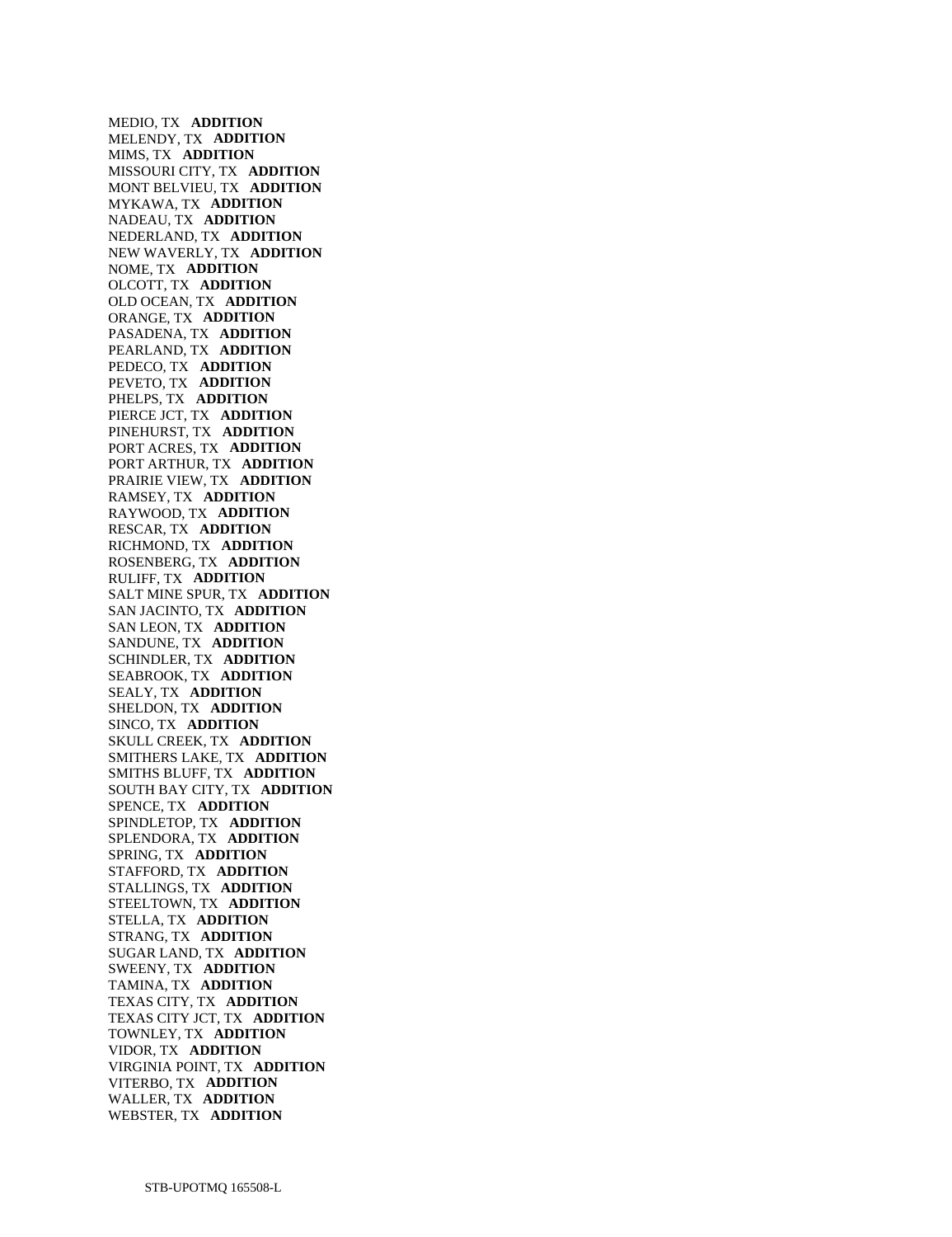WEST JUNCTION, TX **ADDITION**  WEST PORT ARTHUR, TX **ADDITION**  WESTFIELD, TX **ADDITION**  WILLIAMS, TX **ADDITION**  WILLIS, TX **ADDITION**  WORKMAN, TX **ADDITION**  ZUMMO, TX **ADDITION**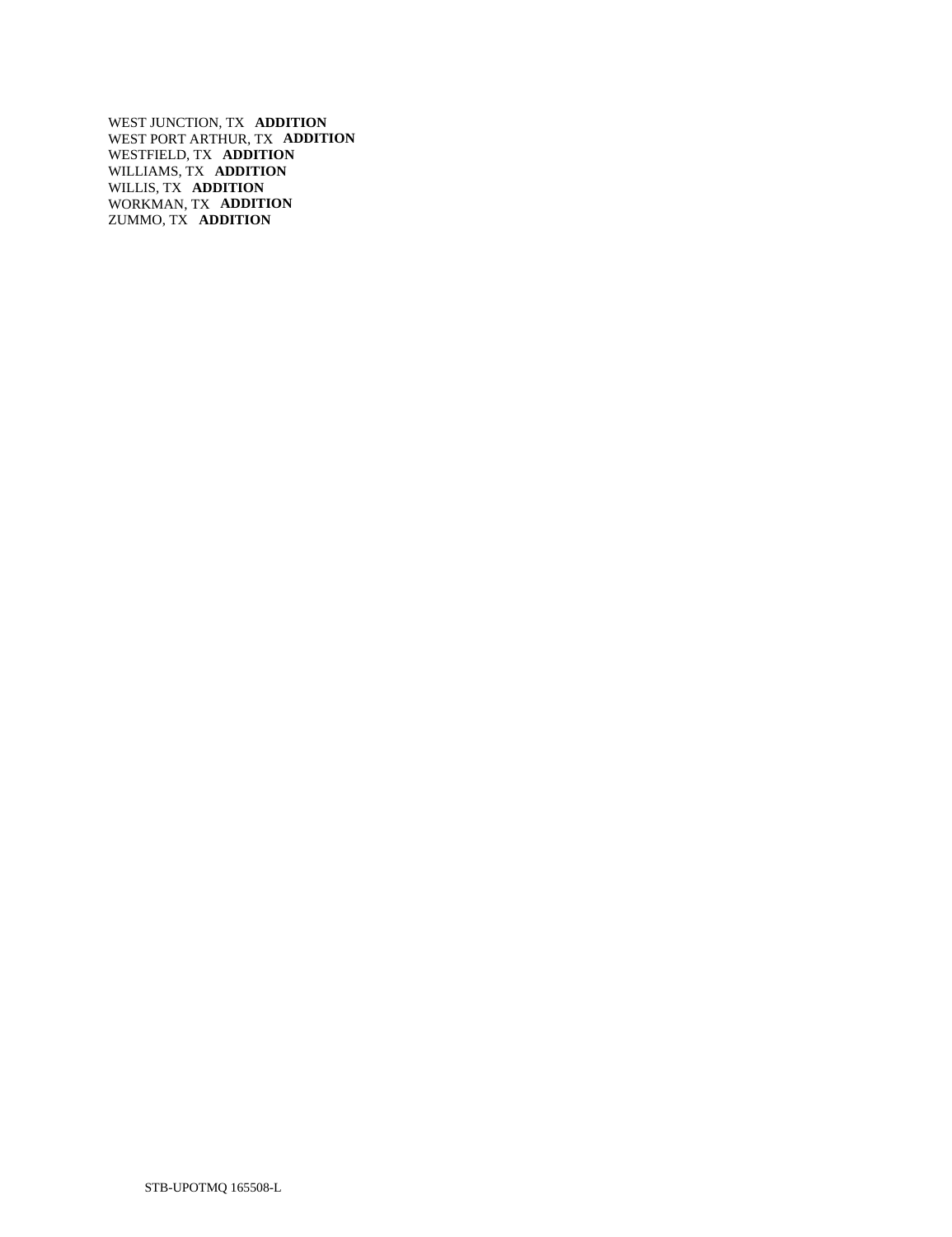

STB-UPOTMQ 166686-E

# **UNION PACIFIC RAILROAD COMPANY**

# **AMENDED CONTRACT SUMMARY**

**Issued:**  December 9, 2021

**Effective:** January 1, 2021

**Issued by:**  Rosa M. La Puente-Flowers Lead Price Applications 1400 Douglas Street Mail Stop 1340 OMAHA, NEBRASKA 68179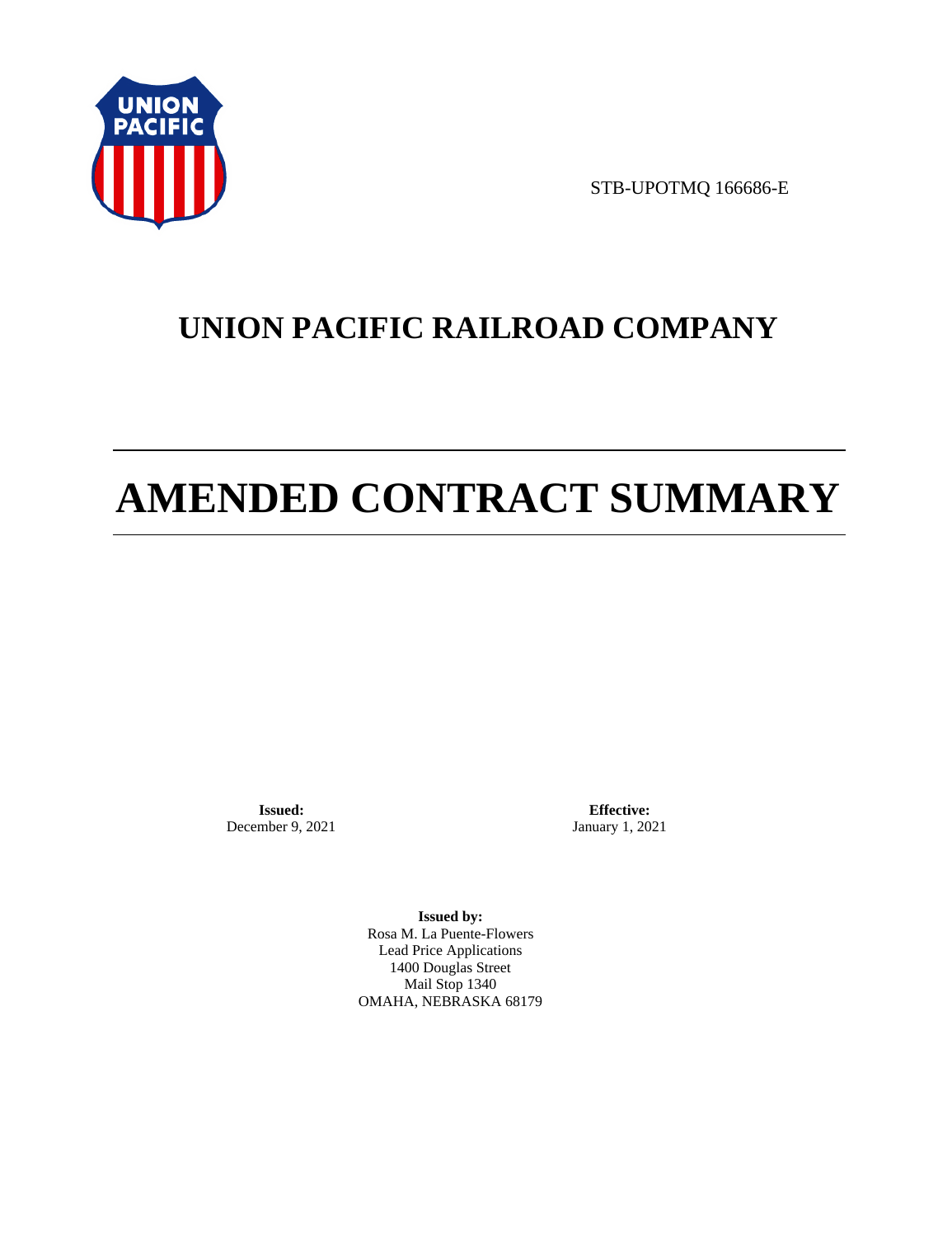# **PARTICIPATING CARRIERS:**

 UNION PACIFIC RAILROAD COMPANY 1400 Douglas St. Omaha, NE 68179

#### **COMMODITY:**

Wheat Exc.Buckwheat See 01139

#### **SHIPPER:**

 FRONTIER AG INC SHAY GRAIN CO

#### **ORIGIN(S):**

 REXFORD, KS **ADDITION**  KANORADO, KS

# **DESTINATION(S):**

 AVON, IA **ADDITION**  NEW BRAUNFELS, TX TOLLESON, AZ **ADDITION**  MINNEAPOLIS, MN **ADDITION** 

#### **PORT(S):**

Not Applicable

# **DURATION:**

 Effective Date: January 1, 2021 Amendment Effective Date: January 1, 2021 **ADDITION**  Expiration Date: December 31, 2021 **EXTENSION** 

#### **RAIL CAR DATA:**

No cars dedicated to service under this Contract. Cars are provided on a common carrier basis only.

# **RATES & CHARGES:**

Subject to increases.

# **VOLUME:**

Single Car Shipments

## **SPECIAL FEATURES:**

Special Switching Provision

# **SPECIAL NOTICE:**

Not applicable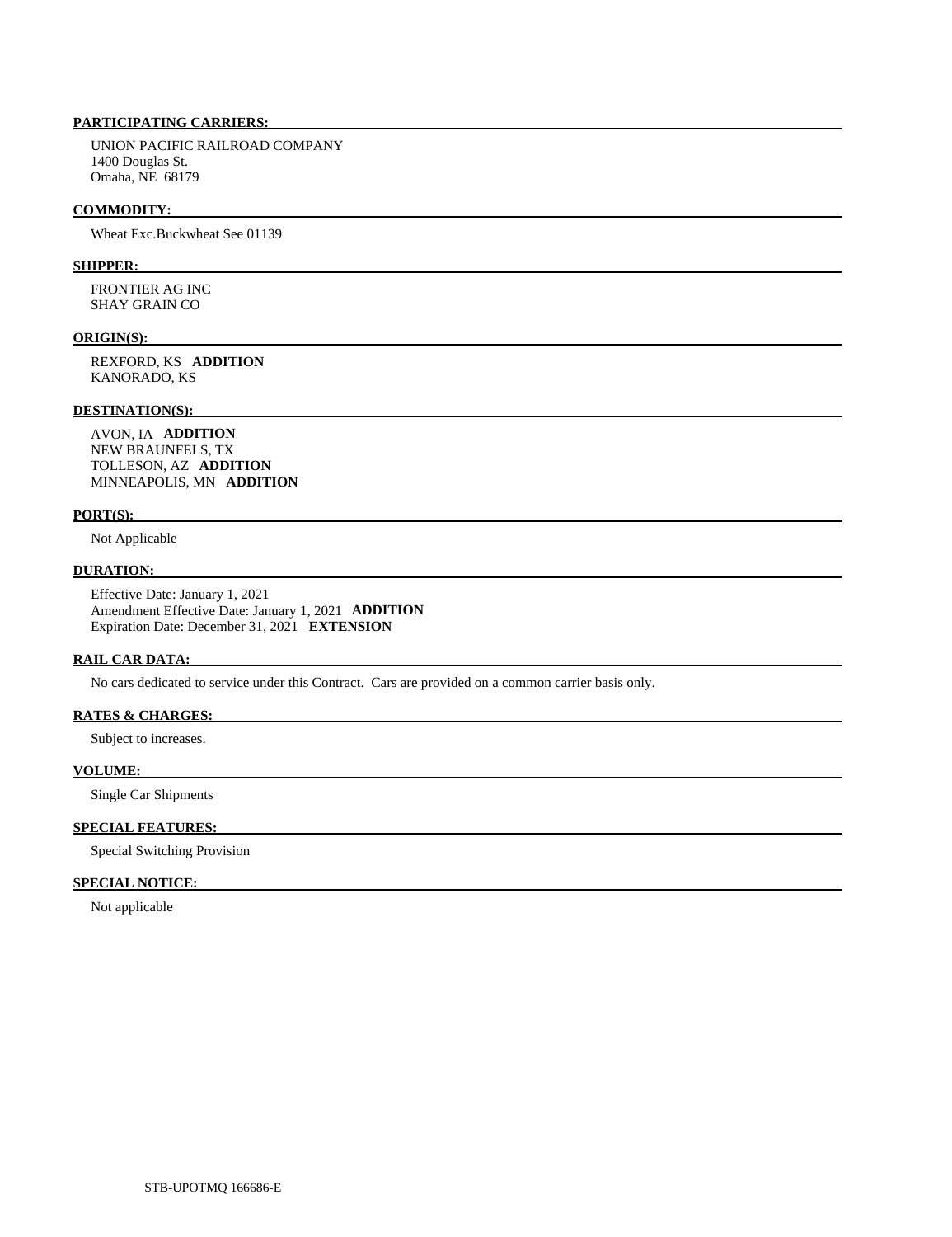

STB-UPOTMQ 166694-AX

# **UNION PACIFIC RAILROAD COMPANY**

# **AMENDED CONTRACT SUMMARY**

**Issued:**  December 8, 2021

**Effective:** January 1, 2021

**Issued by:**  Rosa M. La Puente-Flowers Lead Price Applications 1400 Douglas Street Mail Stop 1340 OMAHA, NEBRASKA 68179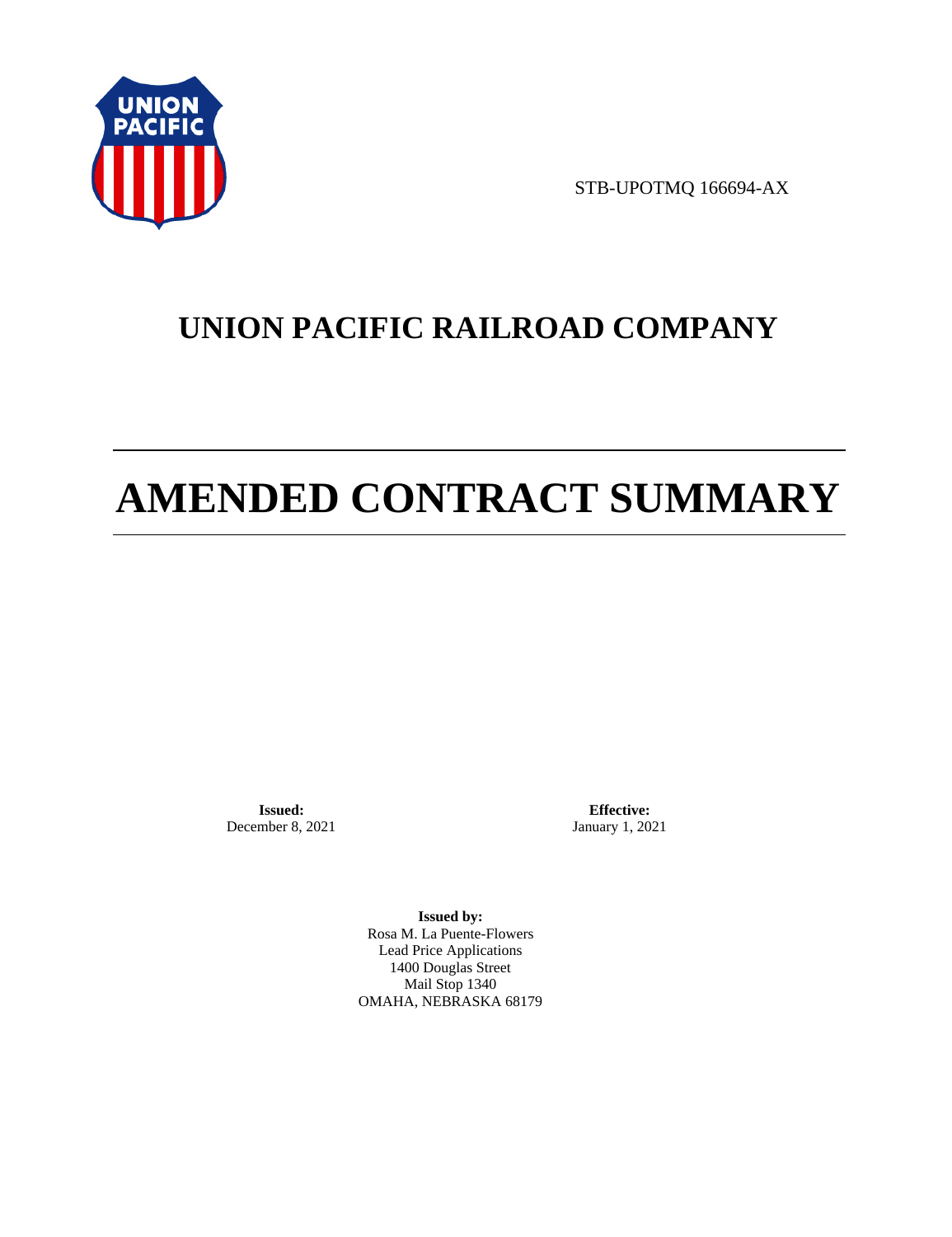#### **PARTICIPATING CARRIERS:**

 UNION PACIFIC RAILROAD COMPANY 1400 Douglas St. Omaha, NE 68179

#### **COMMODITY:**

 Wheat Flour Exc.Blended Or Prepared See 20451- 20452 **ADDITION**  Soybeans (Soya Beans) **ADDITION**  Sorghum Grains **ADDITION**  Wheat Exc.Buckwheat See 01139 **ADDITION**  Corn Exc.Popcorn See 01152 **ADDITION**  Wheat Bran, Middlings Or Shorts **ADDITION** 

#### **SHIPPER:**

 ADM 4666 **ADDITION**  ARCHER DANIELS MIDLAND COMPANY **ADDITION** 

#### **ORIGIN(S):**

 SLOAN, IA **ADDITION**  TULSA, OK **ADDITION**  VAN BUREN, AR **ADDITION**  ST CHARLES, IL **ADDITION**  ALBERT CITY, IA **ADDITION**  ALTON, IA **ADDITION**  KANSAS CITY, MO **ADDITION**  ST LOUIS, MO **ADDITION**  LINCOLN, NE **ADDITION**  MOUNT PLEASANT, TX **ADDITION**  FRESNO, CA **ADDITION**  COLTON, CA **ADDITION**  BURT, IA **ADDITION**  TWIN FALLS, ID **ADDITION**  JANSEN, NE **ADDITION**  CAMANCHE, IA **ADDITION**  GOODLAND, KS **ADDITION**  OAKLEY, KS **ADDITION**  CHICAGO, IL **ADDITION**  ARKANSAS CITY, KS **ADDITION**  ST JAMES, MN **ADDITION**  FREMONT, NE **ADDITION**  LUBBOCK, TX **ADDITION**  ST JOSEPH, MO **ADDITION**  HUTCHINSON, KS **ADDITION**  LEOTI, KS **ADDITION**  WICHITA, KS **ADDITION**  COUNCIL BLUFFS, IA **ADDITION**  WEST BEND, IA **ADDITION**  AVON, IA **ADDITION**  WOLCOTT, KS **ADDITION**  EAST ST LOUIS, IL **ADDITION**  WINONA, MN **ADDITION**  ST PAUL, MN **ADDITION**  HAYLAND, NE **ADDITION**  BRADFORD, IA **ADDITION**  THUMEL, NE **ADDITION**  BREWSTER, KS **ADDITION**  MONUMENT, KS **ADDITION** 

#### **DESTINATION(S):**

COLUMBUS, NE **ADDITION**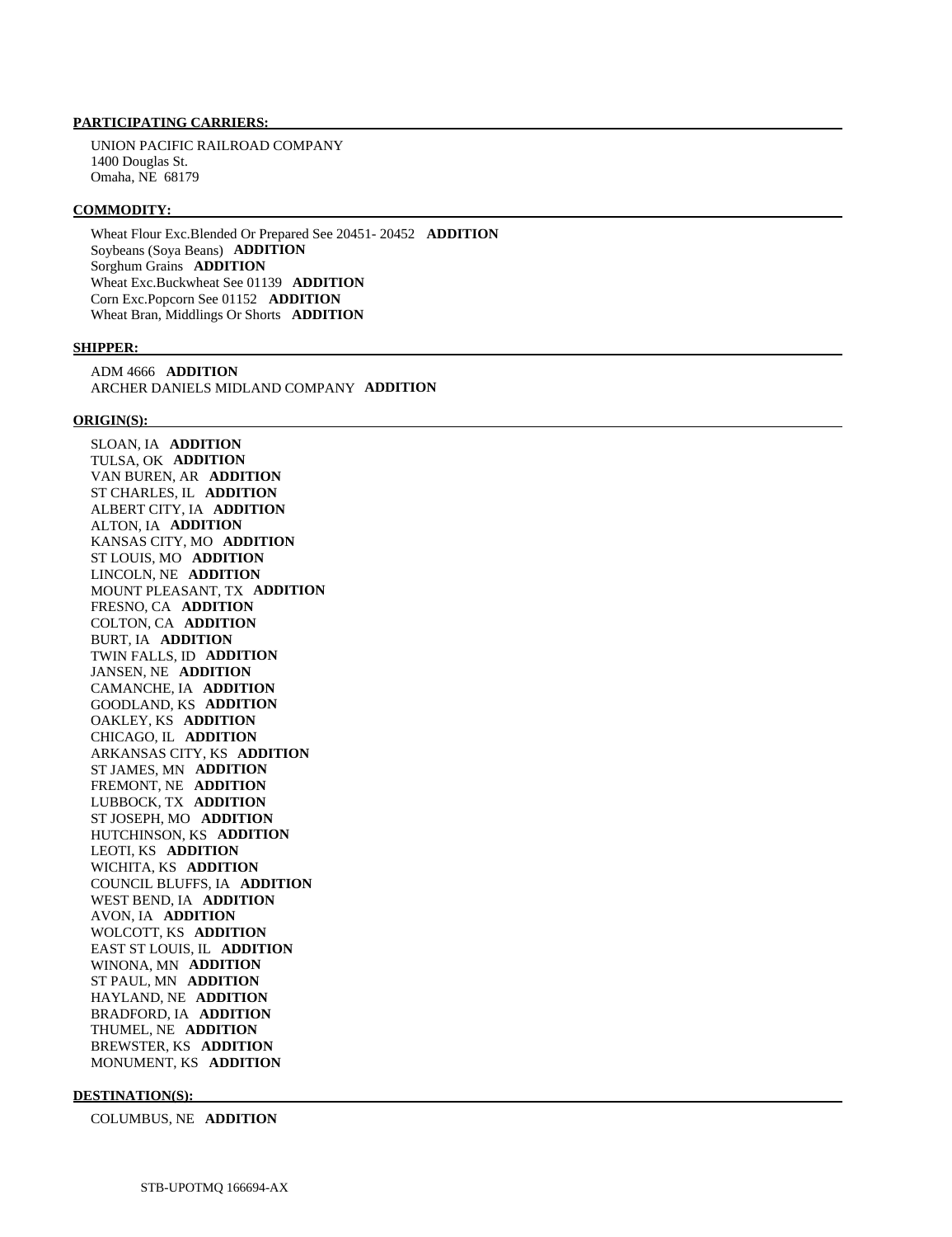NACOGDOCHES, TX **ADDITION**  ST LOUIS, MO **ADDITION**  CHICAGO, IL **ADDITION**  DES MOINES, IA **ADDITION**  OPTIMA, OK **ADDITION**  DOULOM, NE **ADDITION**  COUNCIL BLUFFS, IA **ADDITION**  CARTHAGE, MO **ADDITION**  GOSHEN JCT, CA **ADDITION**  CAMANCHE, IA **ADDITION**  ST PAUL, MN **ADDITION**  CLINTON, IA **ADDITION**  LINCOLN, NE **ADDITION**  NEW BRAUNFELS, TX **ADDITION**  TAGUS, CA **ADDITION**  ENID, OK **ADDITION**  PLAINVIEW, TX **ADDITION**  EAST ST LOUIS, IL **ADDITION**  MANKATO, MN **ADDITION**  OR - PORTLAND AGS (See Exhibit Definition) EVE, MO **ADDITION**  DEERFIELD, MO **ADDITION**  CEDAR RAPIDS, IA **ADDITION** 

#### **PORT(S):**

Not Applicable

#### **DURATION:**

 Effective Date: January 1, 2021 Amendment Effective Date: January 1, 2021 **ADDITION**  Expiration Date: December 31, 2021 **EXTENSION** 

#### **RAIL CAR DATA:**

 Carrier Equipment not involved. **ADDITION**  No cars dedicated to service under this Contract. Cars are provided on a common carrier basis only. **DELETION** 

#### **RATES & CHARGES:**

Not applicable

#### **VOLUME:**

 Minimum shipment of 92 carloads. **ADDITION**  Multiple Car Shipments **ADDITION** 

#### **SPECIAL FEATURES:**

 Special Switching Provision Not Applicable. This change pertained only to confidential data. (Switching)

#### **SPECIAL NOTICE:**

Not applicable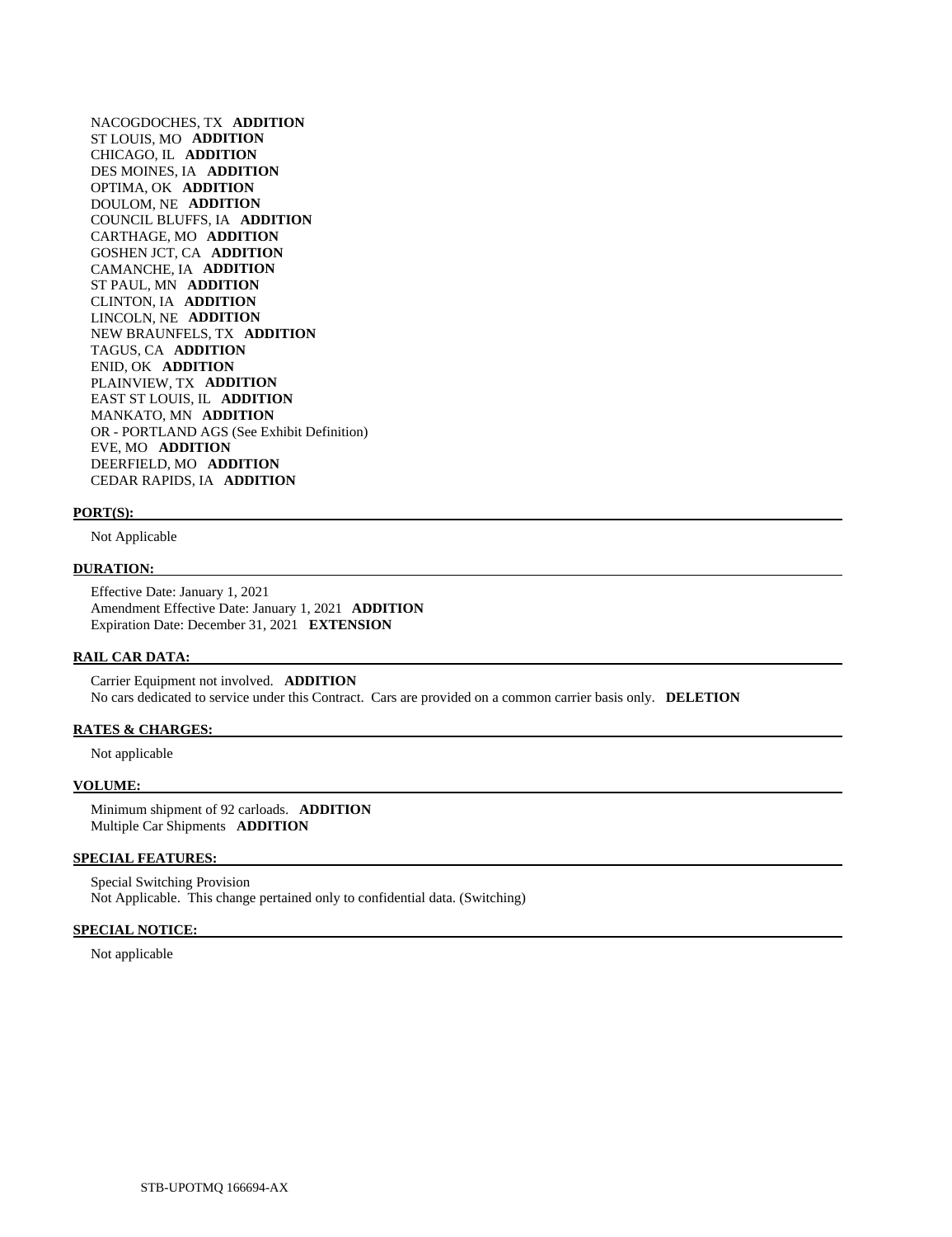OR - PORTLAND AGS consist of: ALBINA, OR **ADDITION**  ASTORIA, OR **ADDITION**  AUMSVILLE, OR **ADDITION**  AURORA, OR **ADDITION**  BARNES YARD, OR **ADDITION**  BATTERSON, OR **ADDITION**  BONNEVILLE, OR **ADDITION**  BRIDAL VEIL, OR **ADDITION**  BROOKS, OR **ADDITION**  BUXTON, OR **ADDITION**  CANBY, OR **ADDITION**  CLACKAMAS, OR **ADDITION**  COALCA, OR **ADDITION**  COCHRAN, OR **ADDITION**  DODSON, OR **ADDITION**  EAST MILWAUKIE, OR **ADDITION**  EAST PORTLAND, OR **ADDITION**  FIR, OR **ADDITION**  GARBALDI, OR **ADDITION**  GARIBALDI, OR **ADDITION**  GEER, OR **ADDITION**  GERVAIS, OR **ADDITION**  HEMLOCK, OR **ADDITION**  HITO, OR **ADDITION**  HUBBARD, OR **ADDITION**  KENTON, OR **ADDITION**  LAKE YARD, OR **ADDITION**  LIBERAL, OR **ADDITION**  MILWAUKIE, OR **ADDITION**  MOHLER, OR **ADDITION**  MT ANGEL, OR **ADDITION**  NORTH PORTLAND, OR **ADDITION**  OREGON CITY, OR **ADDITION**  OSWEGO, OR **ADDITION**  PORTLAND, OR **ADDITION**  PRATUM, OR **ADDITION**  PULP, OR **ADDITION**  RENARD, OR **ADDITION**  RIVER GATE, OR **ADDITION**  ROCKWOOD, OR **ADDITION**  SHAW, OR **ADDITION**  SILVERTON, OR **ADDITION**  ST JOHNS, OR **ADDITION**  STAYTON, OR **ADDITION**  TILLAMOOK, OR **ADDITION**  TROUTDALE, OR **ADDITION**  WARRENTON, OR **ADDITION**  WEST LINN, OR **ADDITION**  WHEELER, OR **ADDITION**  WOODBURN, OR **ADDITION**  AMPERE, WA **ADDITION**  BARBERTON, WA **ADDITION**  BATTLE GROUND, WA **ADDITION**  BRUSH PRAIRIE, WA **ADDITION**  CAMAS, WA **ADDITION**  CASTLE ROCK, WA **ADDITION**  CATHLAMET, WA **ADDITION**  CHELATCHIE, WA **ADDITION**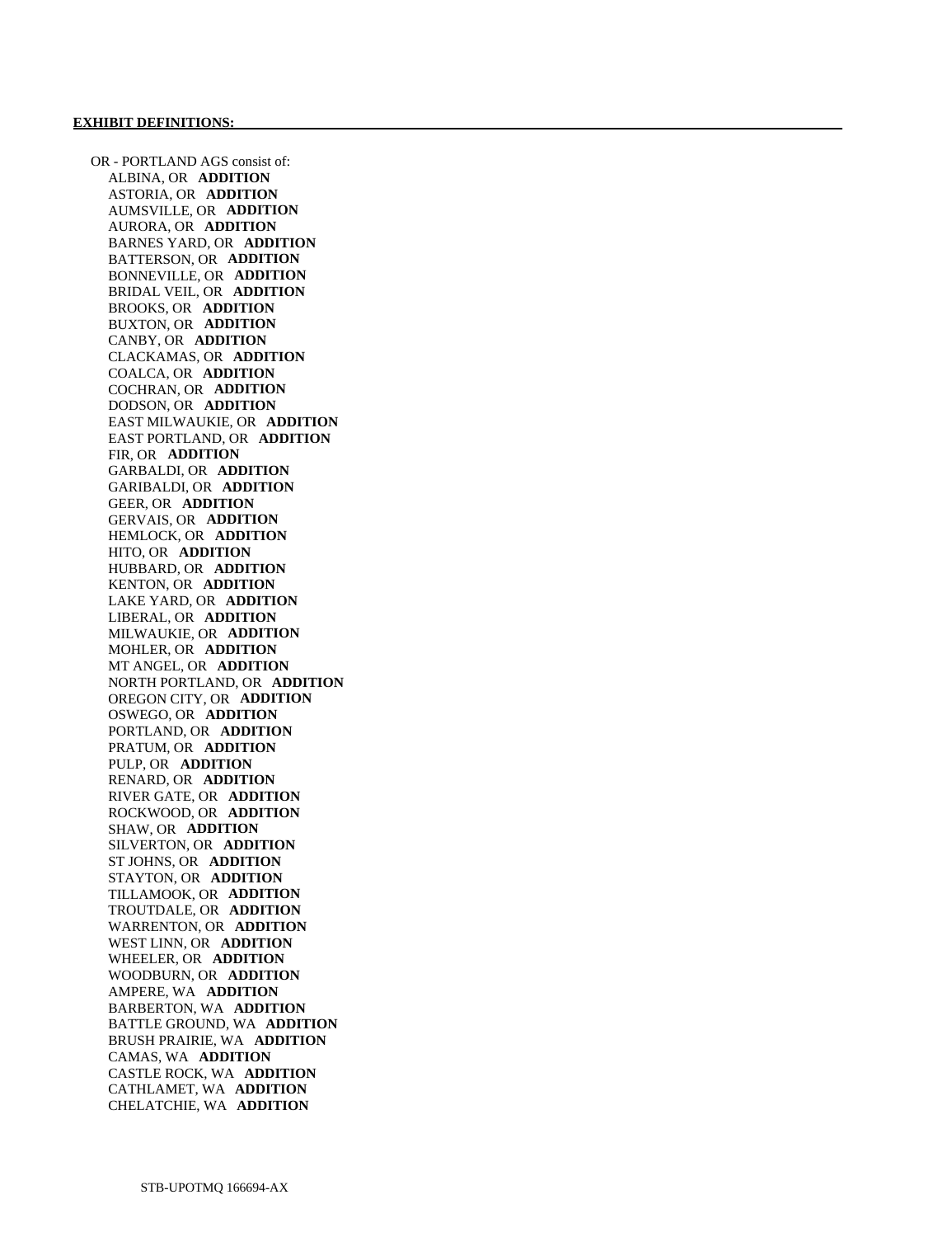COLUMBIA JCT, WA **ADDITION**  HEISON, WA **ADDITION**  HOMAN, WA **ADDITION**  KALAMA, WA **ADDITION**  KELSO, WA **ADDITION**  LONGVIEW, WA **ADDITION**  OSTRANDER, WA **ADDITION**  RIDGEFIELD, WA **ADDITION**  ROCKY POINT, WA **ADDITION**  RYE JCT, WA **ADDITION**  VANCOUVER, WA **ADDITION**  VANCOUVER JCT, WA **ADDITION**  WASHOUGAL, WA **ADDITION**  WOODLAND, WA **ADDITION**  YACOLT, WA **ADDITION**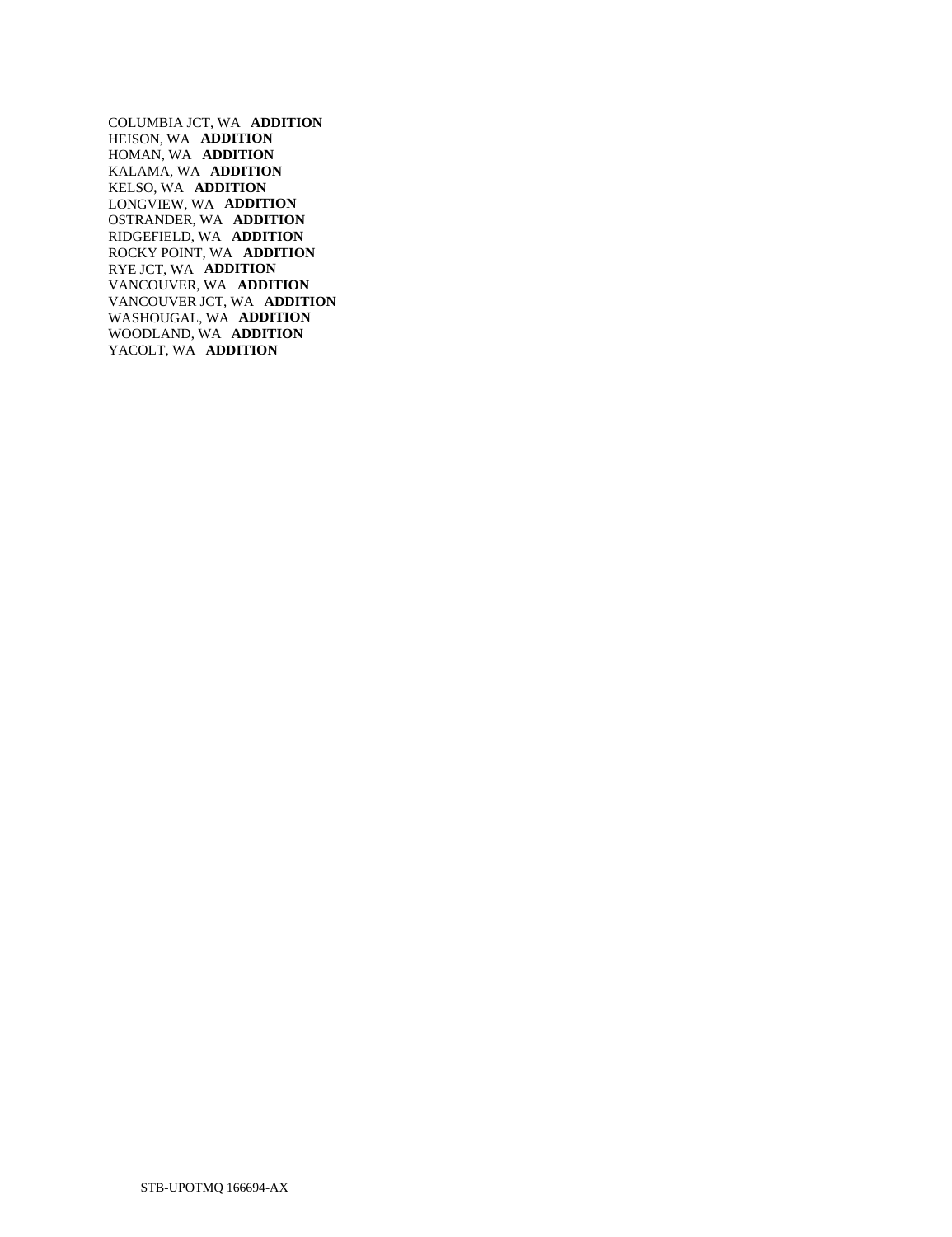

STB-UPOTMQ 166695-AD

# **UNION PACIFIC RAILROAD COMPANY**

# **AMENDED CONTRACT SUMMARY**

**Issued:**  December 10, 2021

**Effective:** January 1, 2021

**Issued by:**  Rosa M. La Puente-Flowers Lead Price Applications 1400 Douglas Street Mail Stop 1340 OMAHA, NEBRASKA 68179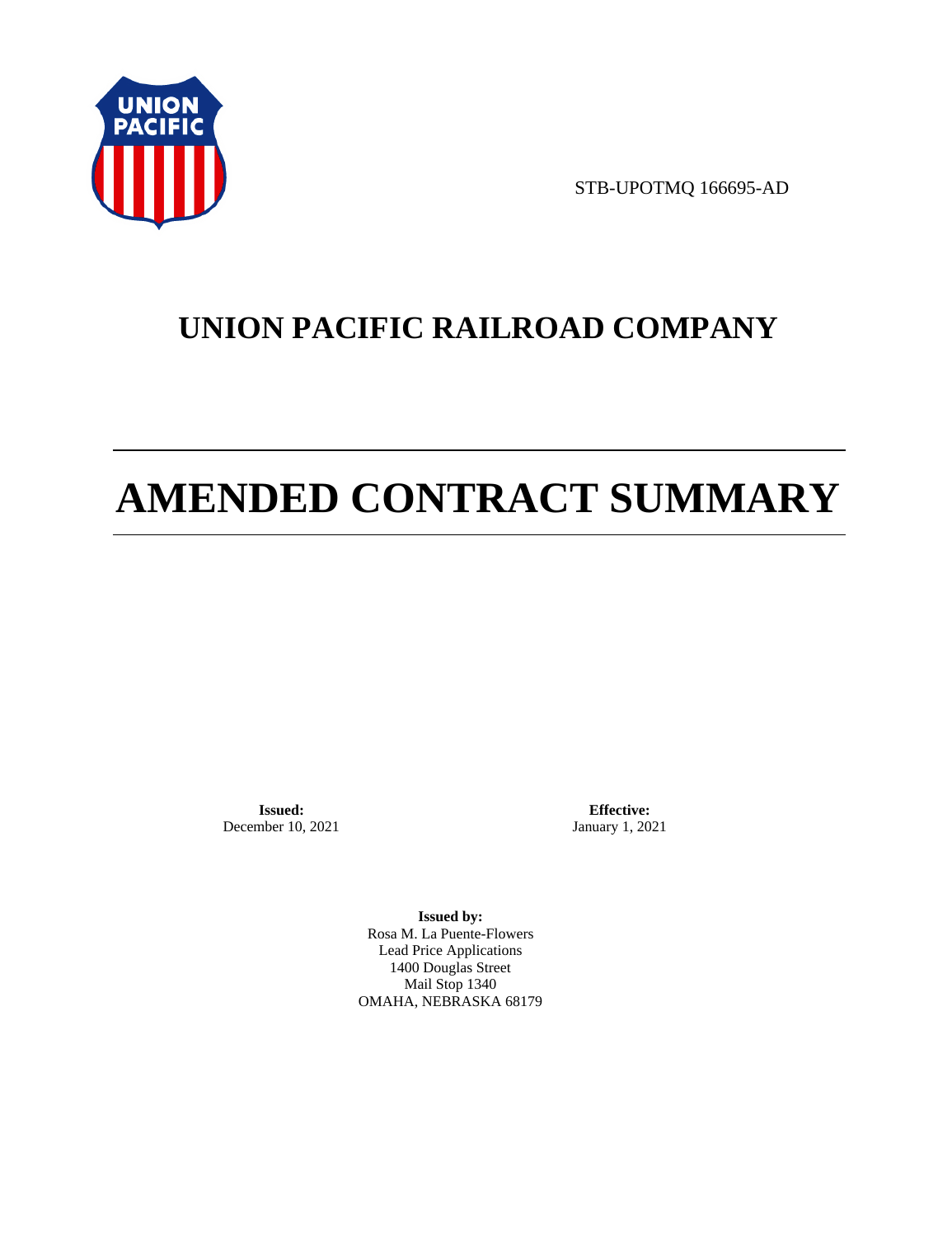#### **PARTICIPATING CARRIERS:**

**KCSM** 

 UNION PACIFIC RAILROAD COMPANY 1400 Douglas St. Omaha, NE 68179

#### **COMMODITY:**

 Corn Exc.Popcorn See 01152 Wheat Exc.Buckwheat See 01139 Soybeans (Soya Beans) Sorghum Grains **ADDITION**  Wheat Bran, Middlings Or Shorts **ADDITION** 

#### **SHIPPER:**

 GAVILON GRAIN LLC GAVILON GLOBAL AG HOLDINGS LLC

#### **ORIGIN(S):**

 ABILENE, KS RAKE, IA **ADDITION**  SLOAN, IA **ADDITION**  JORDAN, IA FREMONT, NE **ADDITION**  AMES, IA **ADDITION**  WICHITA, KS **ADDITION**  GRAND ISLAND, NE OVERTON, NE **ADDITION**  HAYLAND, NE **ADDITION**  SCHAFER, NE **ADDITION**  ENOLA, NE **ADDITION**  NE - GRAND ISLAND AGS (See Exhibit Definition) THUMEL, NE **ADDITION**  NEBRASKA CITY, NE **ADDITION**  WILLCOX, AZ **ADDITION**  MEAD, NE **ADDITION**  HOPE, MN **ADDITION**  ELM CREEK, NE **ADDITION**  SYRACUSE, NE **ADDITION**  MONROE, NE **ADDITION**  SEDAN, NE **ADDITION**  HINTON, IA **ADDITION** 

# **DESTINATION(S):**

 HEBER, CA AMARILLO, TX **ADDITION**  MATAMOROS, TM BROWNSVILLE, TX **ADDITION**  EAST ST LOUIS, IL HOPE, MN **ADDITION**  CA - LA BASIN AGS (See Exhibit Definition) EDINBURG, TX **ADDITION**  CHICAGO, IL **ADDITION**  SHAWNEE, OK **ADDITION**  OR - PORTLAND AGS (See Exhibit Definition) IL - ST LOUIS AGS (See Exhibit Definition) AMES, IA **ADDITION**  WA - SEATTLE AGS (See Exhibit Definition)

#### **PORT(S):**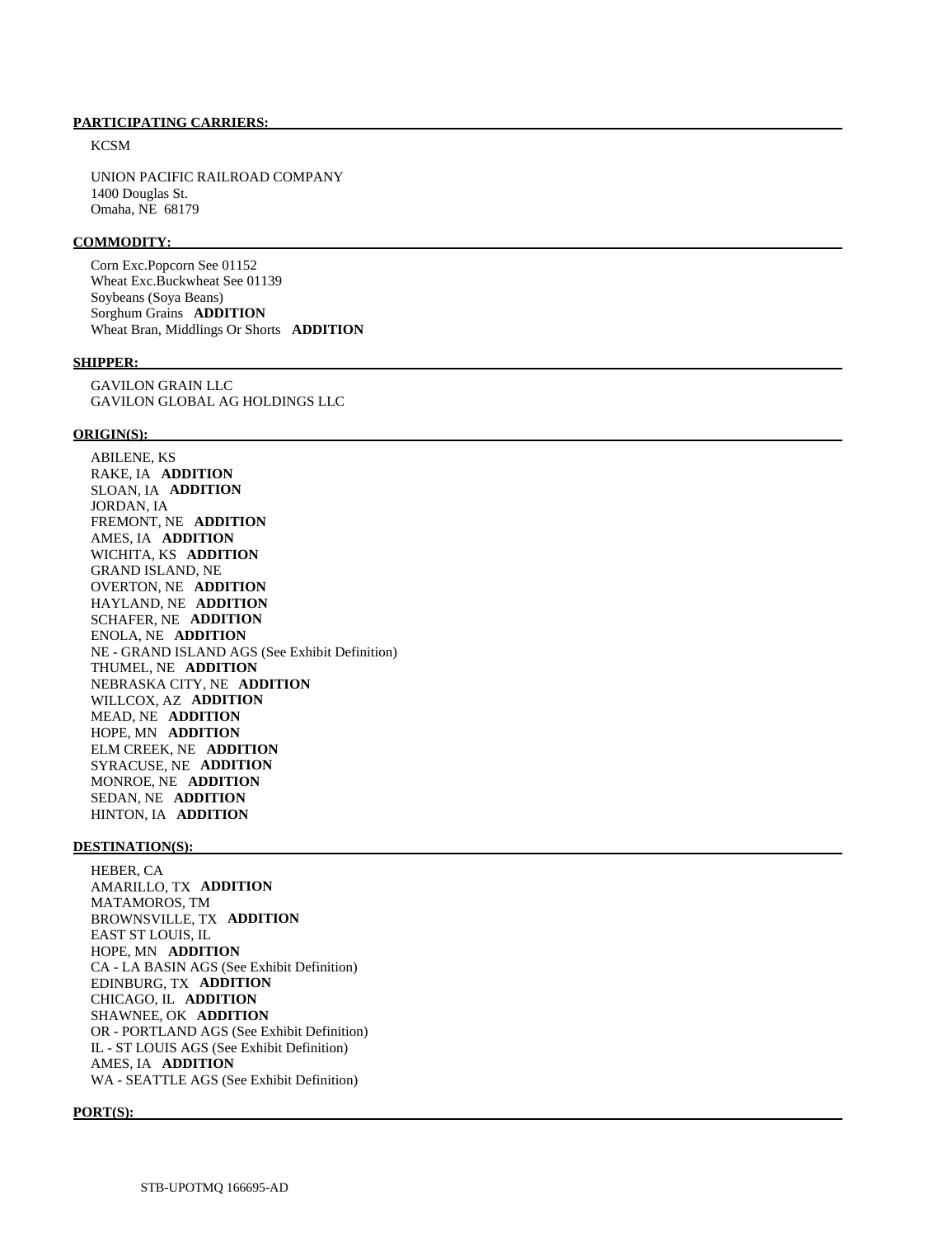Not Applicable

# **DURATION:**

 Effective Date: January 1, 2021 Amendment Effective Date: January 1, 2021 **ADDITION**  Expiration Date: December 31, 2021 **EXTENSION** 

# **RAIL CAR DATA:**

 Carrier Equipment not involved. **ADDITION**  No cars dedicated to service under this Contract. Cars are provided on a common carrier basis only. **DELETION** 

# **RATES & CHARGES:**

Not applicable

#### **VOLUME:**

 Minimum shipment of 92 carloads. **ADDITION**  Multiple Car Shipments Single Car Shipments **DELETION**  Minimum shipment of 107 carloads. **DELETION** 

#### **SPECIAL FEATURES:**

Special Switching Provision

## **SPECIAL NOTICE:**

Not applicable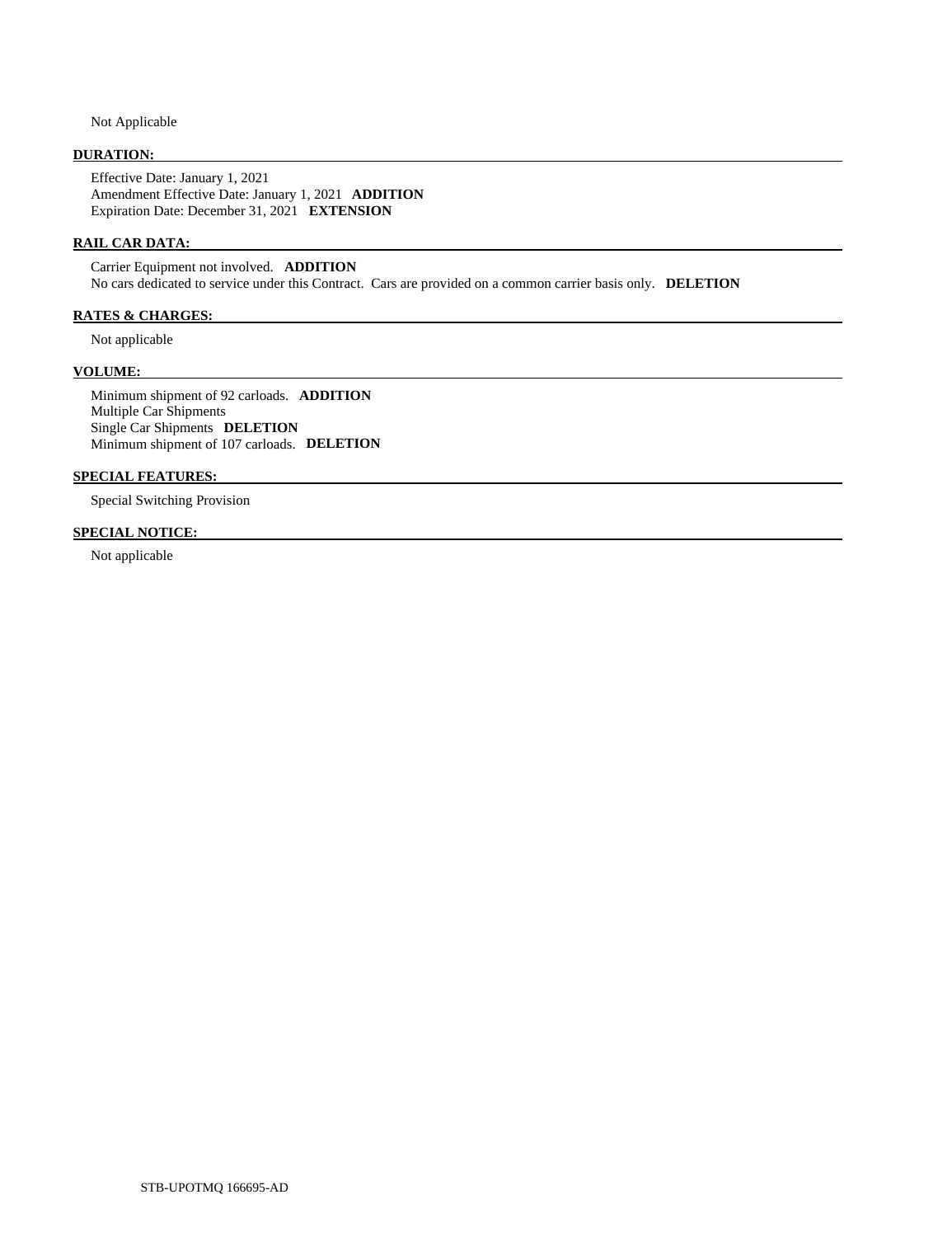NE - GRAND ISLAND AGS consist of: ALDA, NE **ADDITION**  CENTRAL CITY, NE **ADDITION**  CHAPMAN, NE **ADDITION**  CLARKS, NE **ADDITION**  DENMAN, NE **ADDITION**  GRAND ISLAND, NE GULFOIL, NE **ADDITION**  HAVENS, NE **ADDITION**  PADDOCK, NE **ADDITION**  RIVER, NE **ADDITION**  SHELTON, NE **ADDITION**  SILVER CREEK, NE **ADDITION**  THUMEL, NE **ADDITION**  WOOD RIVER, NE **ADDITION**  CA - LA BASIN AGS consist of: AIRBASE, CA ALHAMBRA, CA ALRAY, CA ANAHEIM, CA ARLINGTON, CA AURANT, CA AZUSA, CA BALDWIN PARK, CA BALLOU, CA BARODA, CA BARSTOW, CA BASIN, CA BASSETT, CA BASTA, CA BEAUMONT, CA BELL, CA BETTERAVIA, CA BETTERAVIA JCT, CA BREA, CA BUENA PARK, CA BURBANK, CA CAJON, CA CAMARILLO, CA CANOGA PARK, CA CAPITAN, CA CARMENITA, CA CARPINTERIA, CA CARR, CA CARSON, CA CHAMPAGNE, CA CHATSWORTH, CA CHINO, CA CIMA, CA CITY OF COMMERCE, CA CITY OF INDUSTRY, CA COLTON, CA COLTON GATX, CA COMPTON, CA CONCEPCION, CA CORONA, CA COSTA MESA, CA COVINA, CA CRESTMORE, CA CRUTCHER, CA CUSHENBURY, CA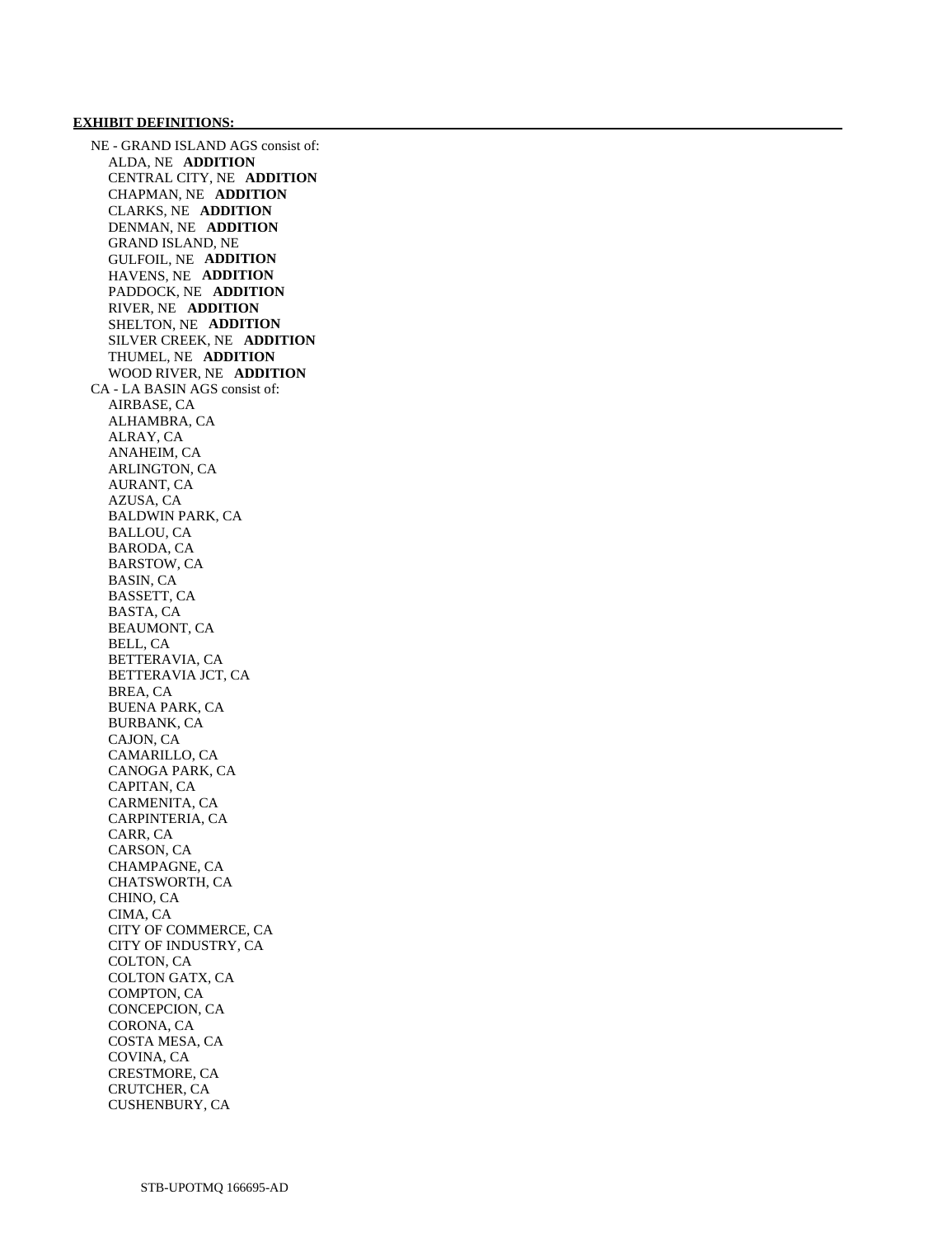DAGGETT, CA DECLEZVILLE, CA DEL AMO, CA DENIS, CA DES MOINES, CA DEVORE, CA DIKE, CA DOLORES, CA DOMINGUEZ, CA DONLON, CA DOWNEY, CA DUNN, CA DYER, CA E SANTA BARBARA, CA EAST SAN PEDRO, CA EAST WATSON, CA EL MONTE, CA EL SEGUNDO, CA ELFTMAN, CA ELLWOOD, CA FIELD, CA FIRESTONE PARK, CA FONTANA, CA FROST, CA FRUITLAND, CA FULLERTON, CA GARDENA, CA GAVIOTA, CA GEMCO, CA GLENDALE, CA GLOBAL GATEWAY SO, CA GOLETA, CA GRAND TERRACE, CA GUASTI, CA HAROLD, CA HAWTHORNE, CA HELENDALE, CA HESPERIA, CA HEWITT, CA HIGHGROVE, CA HINKLEY, CA HIVOLT, CA HOBART, CA HODGE, CA HOLLYDALE, CA HONBY, CA HONDA, CA HUNTINGTON PARK, CA ICTF, CA IRVING, CA IRWINDALE, CA IVANPAH, CA KAISER, CA KEENBROOK, CA KELSO, CA LA HABRA, CA LA HARBOR APM TERMI, CA LA METRO, CA LA MIRADA, CA LA PATERA, CA LA VERNE, CA LAKEWOOD, CA LANCASTER, CA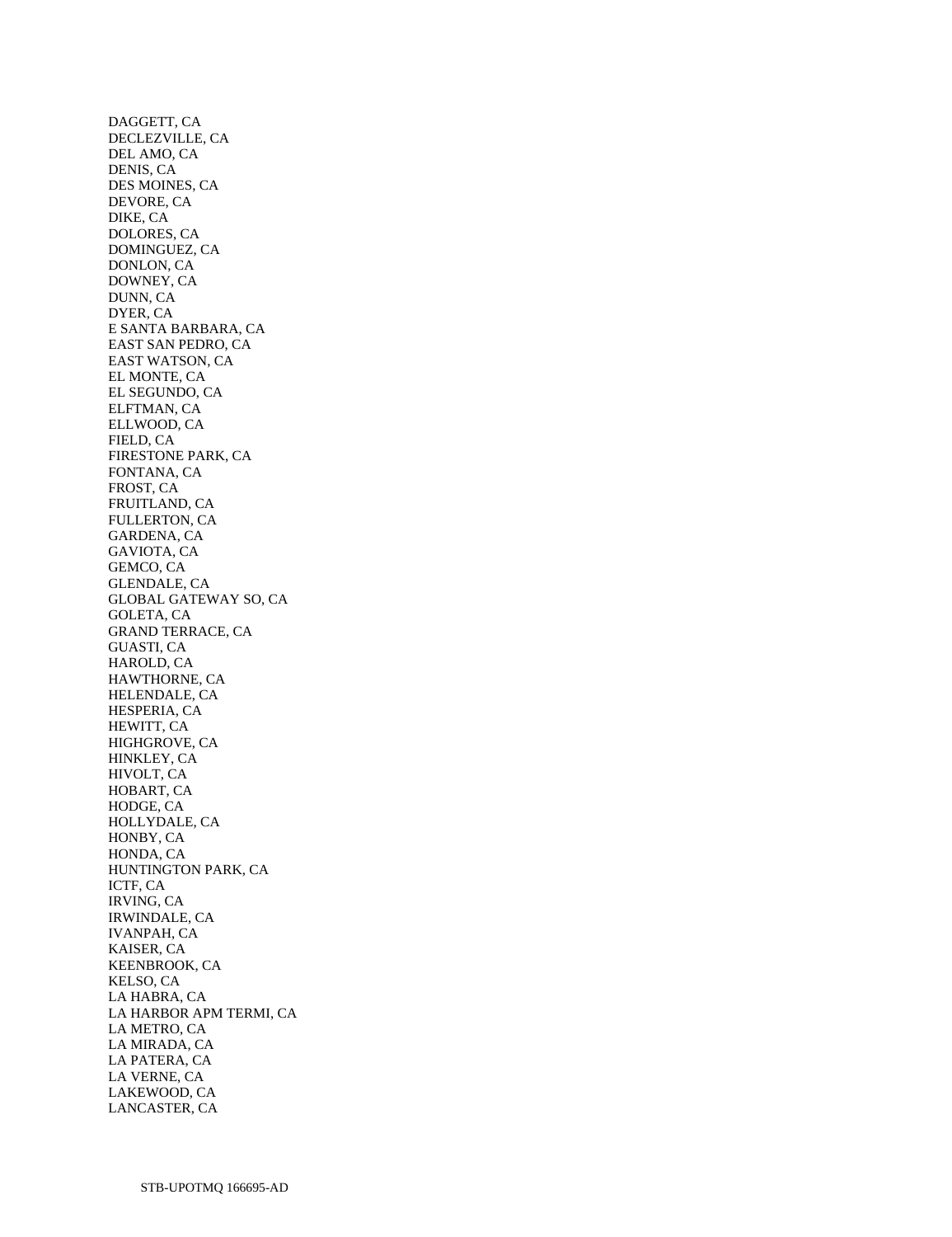LANG, CA LATC, CA LAXT, CA LEESDALE, CA LENWOOD, CA LOMA LINDA, CA LOMPOC, CA LONG BEACH, CA LONG BEACH A PIER, CA LONG BEACH E PIER, CA LONG BEACH ITS, CA LONG BEACH LBC, CA LONG BEACH PCT, CA LONG BEACH T PIER, CA LOS ANGELES, CA LOS ANGELES HARBOR, CA LOS ANGELES JCT, CA LOS NIETOS, CA LYNWOOD, CA MANIX, CA MANUEL, CA MARLBORO, CA MARNE, CA MAYWOOD, CA MEAD TRANSFER, CA MIRA LOMA, CA MONTALVO, CA MONTCLAIR, CA MONTEBELLO, CA MOORPARK, CA NADEAU, CA NARLON, CA NEBO, CA NEWHALL, CA NIPTON, CA NORTH POMONA, CA NORTH SANTA MARIA, CA NORTH STANTON, CA NORTHRIDGE, CA NORWALK, CA ONO, CA ONTARIO, CA ORANGE, CA ORMAND, CA ORO GRANDE, CA OXNARD, CA PACOIMA, CA PALMDALE, CA PARAMOUNT, CA PATATA, CA PEDLEY, CA PICO RIVERA, CA POMONA, CA PORT HUENEME, CA POST, CA PT HUENEME NAV BASE, CA RAVENNA, CA RAYMER, CA REDLANDS, CA REYES, CA RIALTO, CA RIOCO, CA RIVERSIDE, CA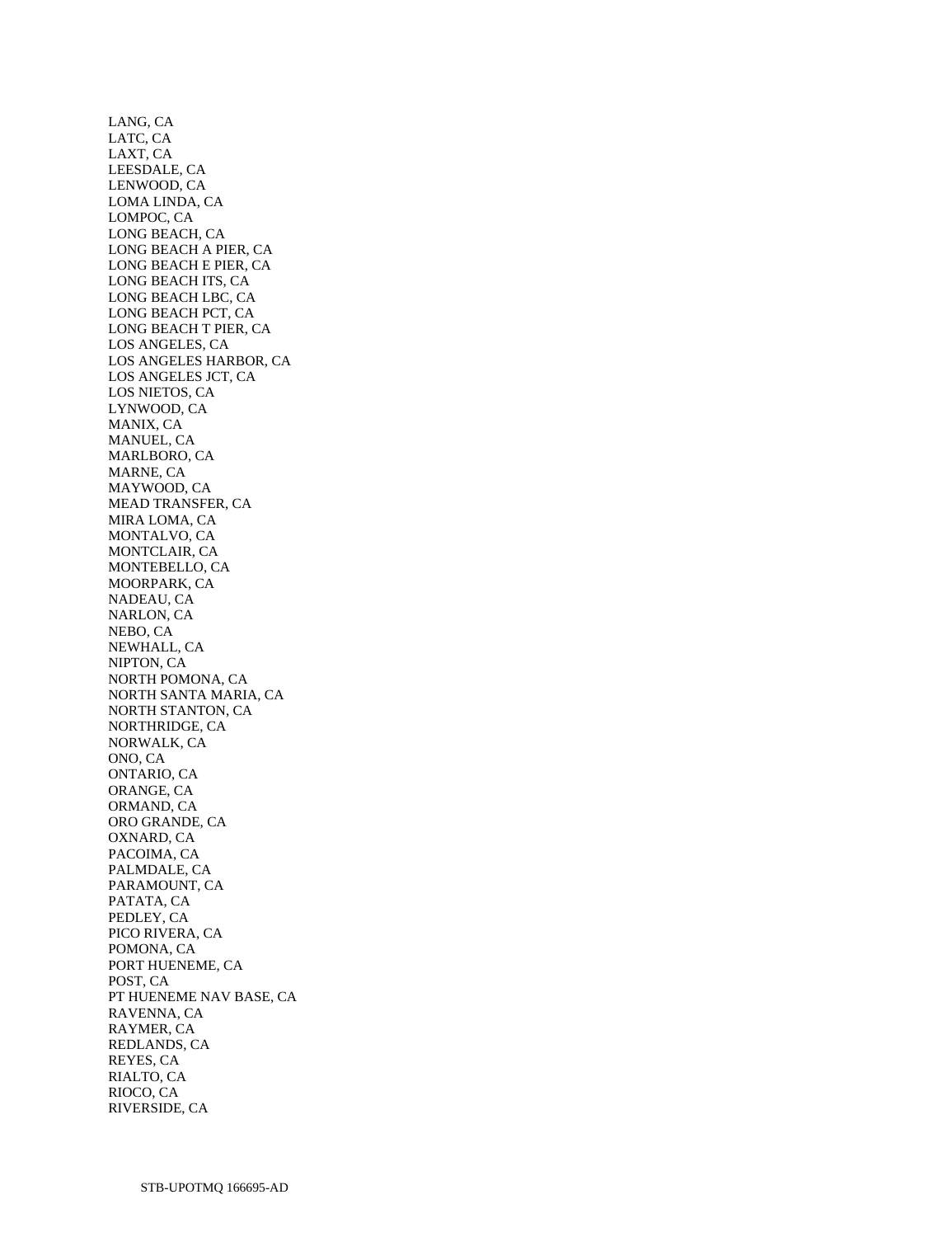ROSEMARY, CA SACATE, CA SAN BERNARDINO, CA SAN DIMAS, CA SAN FERNANDO, CA SAN GABRIEL, CA SAN PEDRO, CA SANTA ANA, CA SANTA BARBARA, CA SANTA FE SPRINGS, CA SANTA MARIA, CA SANTA PAULA, CA SANTA SUSANA, CA SATICOY, CA SAUGUS, CA SEA CLIFF, CA SIMI VALLEY, CA SMELTZER, CA SOMIS, CA SOUTH ANAHEIM, CA SOUTH FONTANA, CA SOUTH GATE, CA SOUTH LOS ANGELES, CA SOUTH OXNARD, CA SOUTH SANTA ANA, CA SOUTH VANDENBERG, CA SPADRA, CA SUDDEN, CA SUMMIT, CA SUN VALLEY, CA SURF, CA SYLMAR, CA TANGAIR, CA TEMPLE CITY, CA TERMINAL ISLAND, CA THENARD, CA THORN, CA TICTF, CA TORRANCE, CA VALLA, CA VENTURA, CA VERDEMONT, CA VERNON, CA VICTORVILLE, CA VINA VISTA, CA VINCENT, CA WALKER, CA WALNUT, CA WASH, CA WATSON, CA WATTS, CA WEST BASIN, CA WEST COLTON, CA WEST COVINA, CA WEST GLENDALE, CA WEST YERMO, CA WESTMINSTER, CA WHITE HILLS, CA WHITTIER JCT, CA WILDS, CA WILMINGTON, CA WINGFOOT, CA WINTERSBURG, CA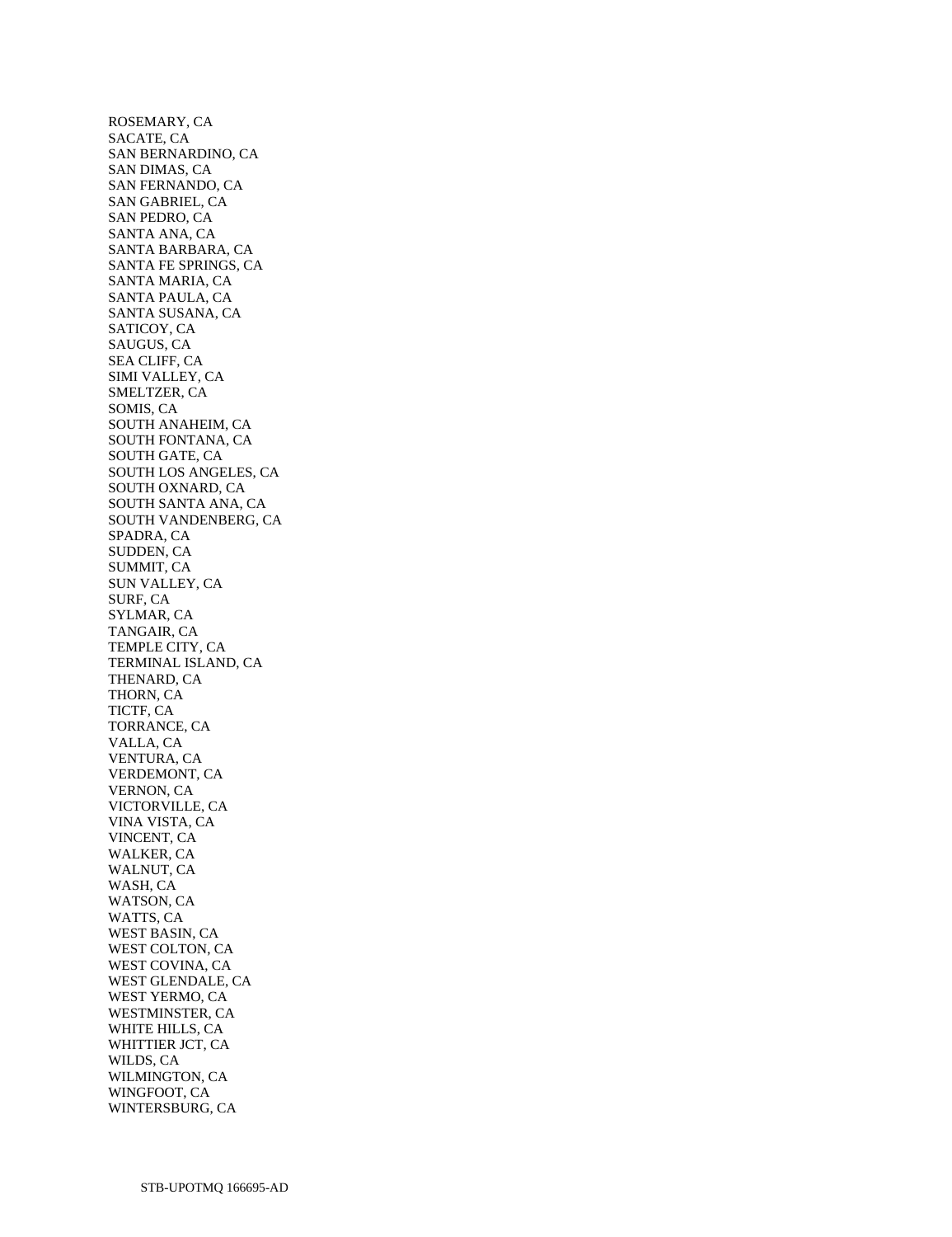WISE, CA WORKMAN, CA YERMO, CA YUSEN TERMINAL, CA OR - PORTLAND AGS consist of: ALBINA, OR **ADDITION**  ASTORIA, OR **ADDITION**  AUMSVILLE, OR **ADDITION**  AURORA, OR **ADDITION**  BARNES YARD, OR **ADDITION**  BATTERSON, OR **ADDITION**  BONNEVILLE, OR **ADDITION**  BRIDAL VEIL, OR **ADDITION**  BROOKS, OR **ADDITION**  BUXTON, OR **ADDITION**  CANBY, OR **ADDITION**  CLACKAMAS, OR **ADDITION**  COALCA, OR **ADDITION**  COCHRAN, OR **ADDITION**  DODSON, OR **ADDITION**  EAST MILWAUKIE, OR **ADDITION**  EAST PORTLAND, OR **ADDITION**  FIR, OR **ADDITION**  GARBALDI, OR **ADDITION**  GARIBALDI, OR **ADDITION**  GEER, OR **ADDITION**  GERVAIS, OR **ADDITION**  HEMLOCK, OR **ADDITION**  HITO, OR **ADDITION**  HUBBARD, OR **ADDITION**  KENTON, OR **ADDITION**  LAKE YARD, OR **ADDITION**  LIBERAL, OR **ADDITION**  MILWAUKIE, OR **ADDITION**  MOHLER, OR **ADDITION**  MT ANGEL, OR **ADDITION**  NORTH PORTLAND, OR **ADDITION**  OREGON CITY, OR **ADDITION**  OSWEGO, OR **ADDITION**  PORTLAND, OR **ADDITION**  PRATUM, OR **ADDITION**  PULP, OR **ADDITION**  RENARD, OR **ADDITION**  RIVER GATE, OR **ADDITION**  ROCKWOOD, OR **ADDITION**  SHAW, OR **ADDITION**  SILVERTON, OR **ADDITION**  ST JOHNS, OR **ADDITION**  STAYTON, OR **ADDITION**  TILLAMOOK, OR **ADDITION**  TROUTDALE, OR **ADDITION**  WARRENTON, OR **ADDITION**  WEST LINN, OR **ADDITION**  WHEELER, OR **ADDITION**  WOODBURN, OR **ADDITION**  AMPERE, WA **ADDITION**  BARBERTON, WA **ADDITION**  BATTLE GROUND, WA **ADDITION**  BRUSH PRAIRIE, WA **ADDITION**  CAMAS, WA **ADDITION**  CASTLE ROCK, WA **ADDITION**  CATHLAMET, WA **ADDITION**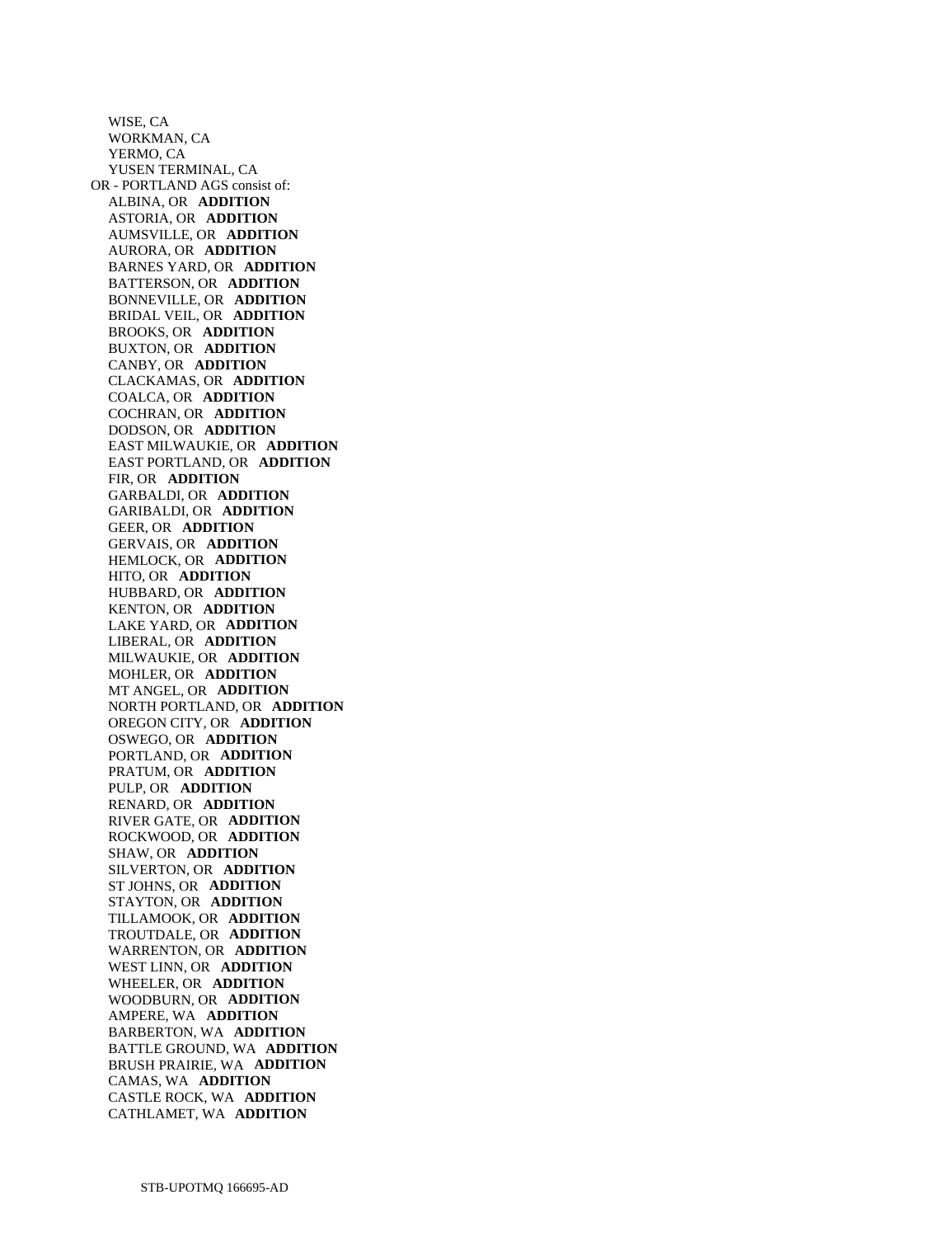CHELATCHIE, WA **ADDITION**  COLUMBIA JCT, WA **ADDITION**  HEISON, WA **ADDITION**  HOMAN, WA **ADDITION**  KALAMA, WA **ADDITION**  KELSO, WA **ADDITION**  LONGVIEW, WA **ADDITION**  OSTRANDER, WA **ADDITION**  RIDGEFIELD, WA **ADDITION**  ROCKY POINT, WA **ADDITION**  RYE JCT, WA **ADDITION**  VANCOUVER, WA **ADDITION**  VANCOUVER JCT, WA **ADDITION**  WASHOUGAL, WA **ADDITION**  WOODLAND, WA **ADDITION**  YACOLT, WA **ADDITION**  IL - ST LOUIS AGS consist of: ALTON, IL BALDWIN, IL BEAUCOUP, IL BRIDGE JUNCTION, IL BRIGHTON, IL BROOKLYN, IL BURNING STAR 2, IL BURNING STAR 3, IL CAHOKIA, IL CAPTAIN MINE, IL CARLINVILLE, IL CENTREVILLE, IL CHESTER, IL COULTERVILLE, IL CUTLER, IL DUPO, IL EAST ALTON, IL EAST ALTON, IL EAST GREENVILLE, IL EAST ST LOUIS, IL FEDERAL, IL FLINTON, IL FORD, IL FOUNTAIN, IL FULTS, IL GATEWAY MINE, IL GATEWAY YARD, IL GIRARD, IL GODFREY, IL GRANITE CITY, IL HARTFORD, IL HILLSBORO, IL IRVING, IL KELLOGG, IL LENOX, IL LENZBURG, IL LIVINGSTON, IL MADISON, IL MAPLEWOOD, IL MENARD, IL MITCHELL, IL MITCHELL YARD, IL MONTEREY MINE 1, IL NAMEOKI, IL NATIONAL STOCK YARD, IL NEW WILSON, IL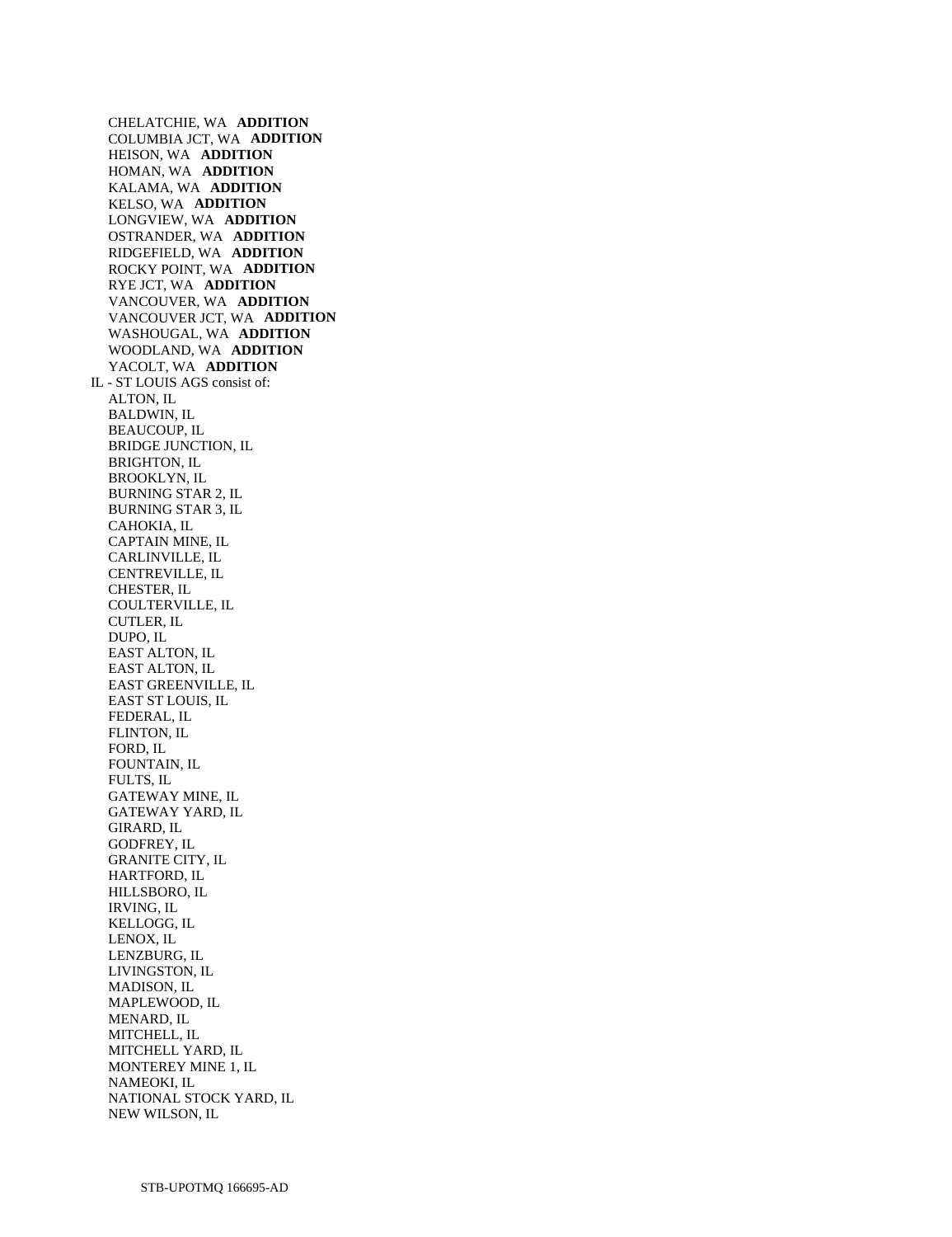NILWOOD, IL NOKOMIS, IL OHLMAN, IL PERCY, IL PINCKNEYVILLE, IL PLAINVIEW, IL PRAIRIE DU ROCHER, IL REILY LAKE, IL ROSAMOND, IL ROXANA, IL SAUGET, IL SHIPMAN, IL SPARTA, IL SPARTAN MINE, IL STEELEVILLE, IL TAMAROA, IL TAYLOR SPRINGS, IL TOLSON, IL VALLEY JCT, IL VALMEYER, IL VENICE, IL VENICE JCT, IL VINER, IL VIRDEN, IL WANN, IL WARNOCK, IL WASHINGTON PARK, IL WELGE, IL WEST SMITHBORO, IL WITT, IL WOMAC, IL WOOD RIVER, IL AIR PARK, MO BADEN, MO BARRETTS, MO BEAUFORT, MO BON HOMME, MO BONHOMME, MO BRENTWOOD, MO BUSSEN SPUR, MO CENTAUR, MO CHESTERFIELD, MO CRYSTAL CITY, MO DESOTO, MO EUREKA, MO FESTUS, MO GLENDALE, MO GRAY SUMMIT, MO HERCULANEUM, MO HILL CREST, MO HILLSDALE, MO HINE, MO HORINE, MO IVORY, MO JEDBURG, MO JEFFERSON BARRACKS, MO JEFFRIESBURG, MO KIRKWOOD, MO LABADIE, MO LACKLAND, MO LADUE, MO LAKE JCT, MO LARKIN, MO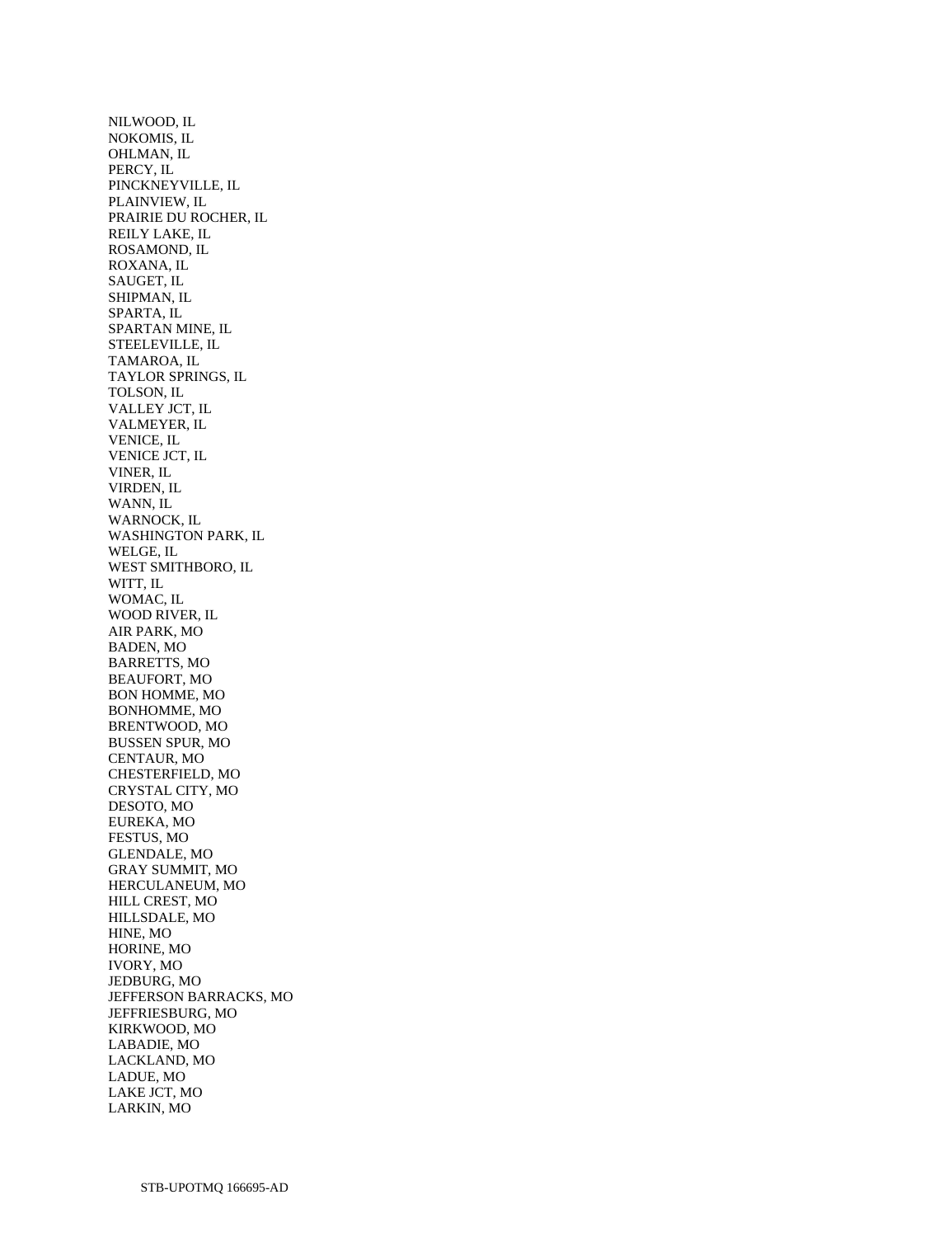MAPLEWOOD, MO MARYLAND HEIGHTS, MO OLIVETTE, MO OVERLAND, MO PACIFIC, MO PAGEDALE, MO PAGEDALE, MO PEVELY, MO SOUTH POINT, MO ST ALBANS, MO ST LOU MP, MO ST LOUIS, MO ST LOUIS (MP), MO UNION, MO UNIVERSITY CITY, MO VALLEY PARK, MO VIGUS, MO VILLA RIDGE, MO VILLAGE OF CHARLACK, MO VINITA PARK, MO WASHINGTON, MO WEBSTER GROVES, MO WELLSTON, MO WEST LABADIE, MO WA - SEATTLE AGS consist of: ABERDEEN, WA ABERDEEN JCT, WA ALDERTON, WA ALLISON, WA ANDOVER, WA ARGO, WA AUBURN, WA BALLARD, WA BALLARD JCT, WA BANGOR, WA BAY SHORE, WA BELFAIR, WA BELLINGHAM, WA BELMORE, WA BLACK RIVER, WA BLAJCT, WA BLAKESLEE JCT, WA BREMERTON, WA BRIARWOOD, WA BUCODA, WA BURLINGTON, WA CAMP MURRAY, WA CAPITOL, WA CENPARK, WA CENTRALIA, WA CHEHALIS, WA CLAY CITY, WA CONCORA, WA DIVIDE, WA DUPONT, WA EAST OLYMPIA, WA EAST PUYALLUP, WA EATONVILLE JCT, WA EDMOND, WA EDMONDS, WA ELBE, WA ELMA, WA ESSEX, WA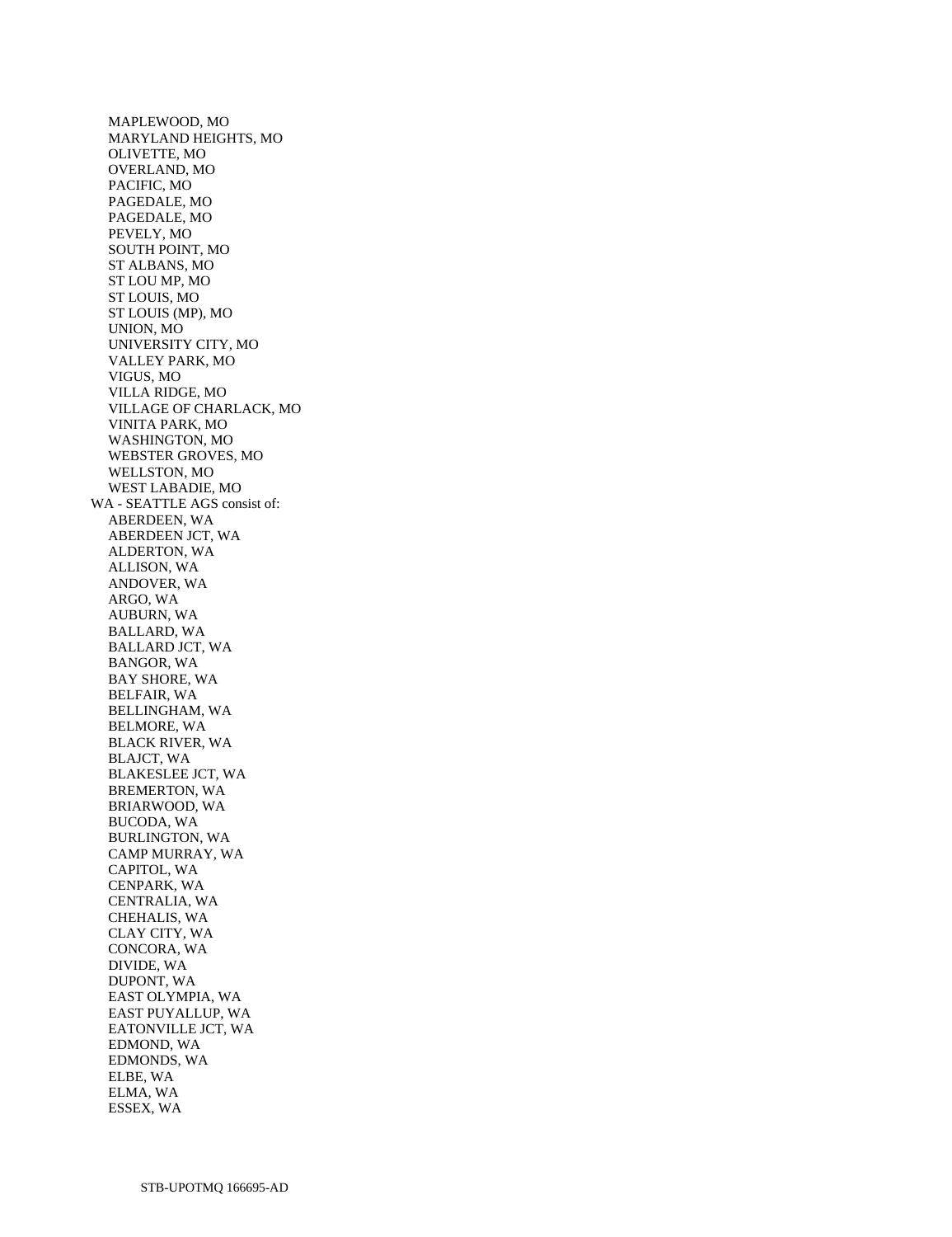EVERETT, WA EVERETT, WA FERNDALE, WA FIFE, WA FREDERICKSON, WA FT LEWIS, WA GATE, WA GLOBAL GATEWAY NO, WA GRAHAM, WA GRAND MOUND, WA GREENDALE, WA HARBOR ISLAND, WA HILLSDALE, WA HOQUIAM, WA INTERBAY, WA JUNCTION CITY, WA KAPOWSIN, WA KENT, WA KETRON, WA KYRO, WA LAKESIDE, WA LAKEVIEW, WA LOVELAND, WA LYNCH CREEK, WA LYNDEN, WA MALTBY, WA MARMAC, WA MAYTOWN, WA MCCLEARY, WA MCKENNA, WA MCMILLIN, WA MEEKER, WA MIDLAND, WA MINERAL, WA MONROE, WA MONTESANO, WA MORTON, WA MOUNT VERNON, WA MT VERNON, WA NAD JCT, WA NAPAVINE, WA NEW RELIANCE, WA NISQUALLY, WA NORTH PUYALLUP, WA OAKVILLE, WA OFFLAKE, WA OFFUTT LAKE, WA OHOP, WA OLYMPIA, WA PARK JCT, WA PIONEER, WA PORT TOWNSEND, WA PUYALLUP, WA RAINIER, WA RAISH, WA RESERVATION, WA ROCHESTER, WA ROY, WA SEATTLE, WA SEATTLE PIER, WA SHELTON, WA SILVERDALE, WA SKOOKUMCH, WA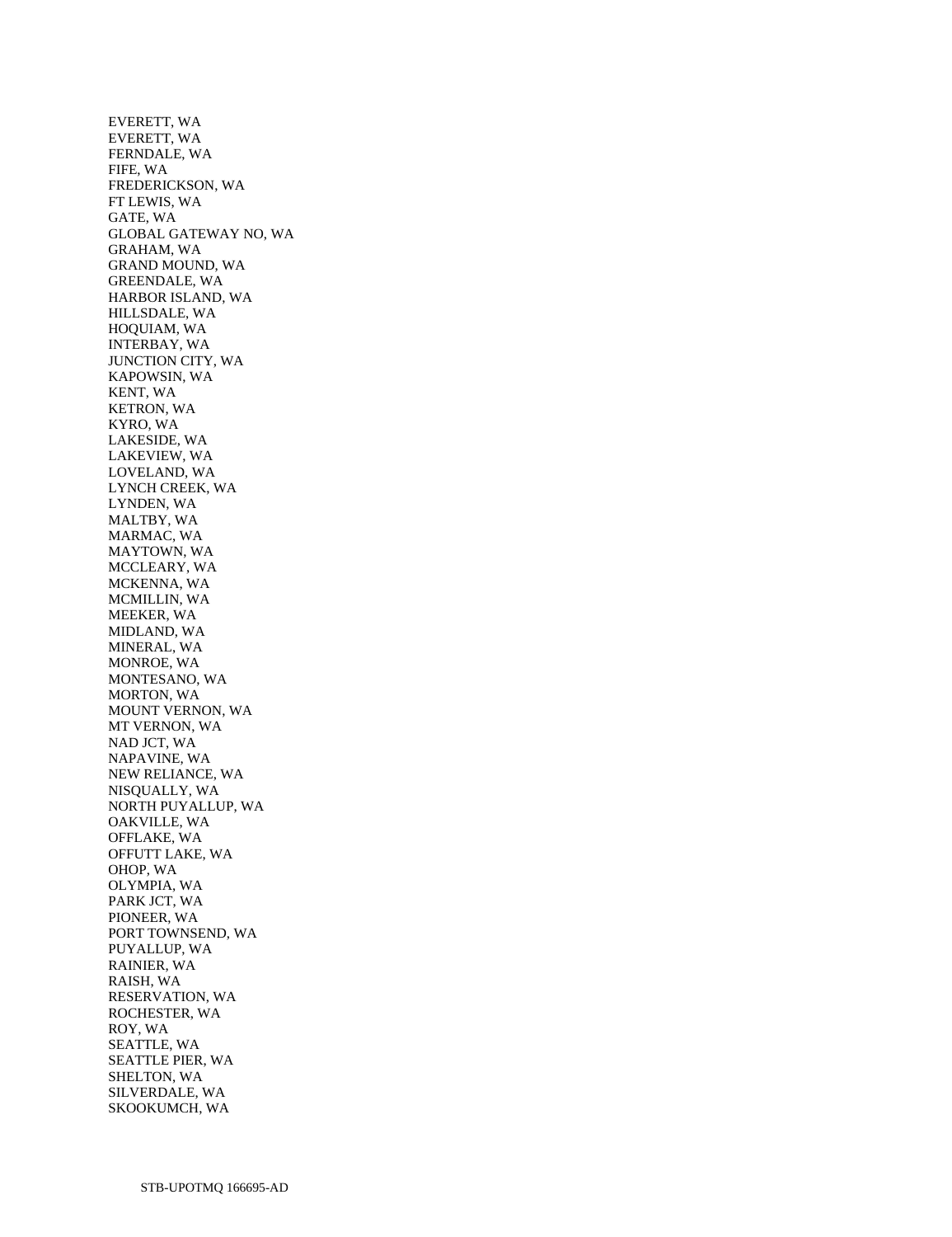SKOOKUMCHUCK, WA SOUTH BELFAIR, WA SOUTH TACOMA, WA ST CLAIR, WA STEILACOOM, WA STIMSON, WA SUMNER, WA TACOMA, WA TACOMA EXP, WA TACOMA EXPORT, WA TACOMA JCT, WA TACOMA PCT, WA TAYLOR WAY, WA TENINO, WA THRIFT, WA TITLOW, WA TUKWILA, WA TUMWATER, WA VADER, WA WABASH, WA WESCO, WA WEST BLAIR, WA WEST HILLSDALE, WA WEST TACOMA, WA WESTERN JCT, WA WHITES, WA WINLOCK, WA WJCT, WA WOODINVILLE, WA YELM, WA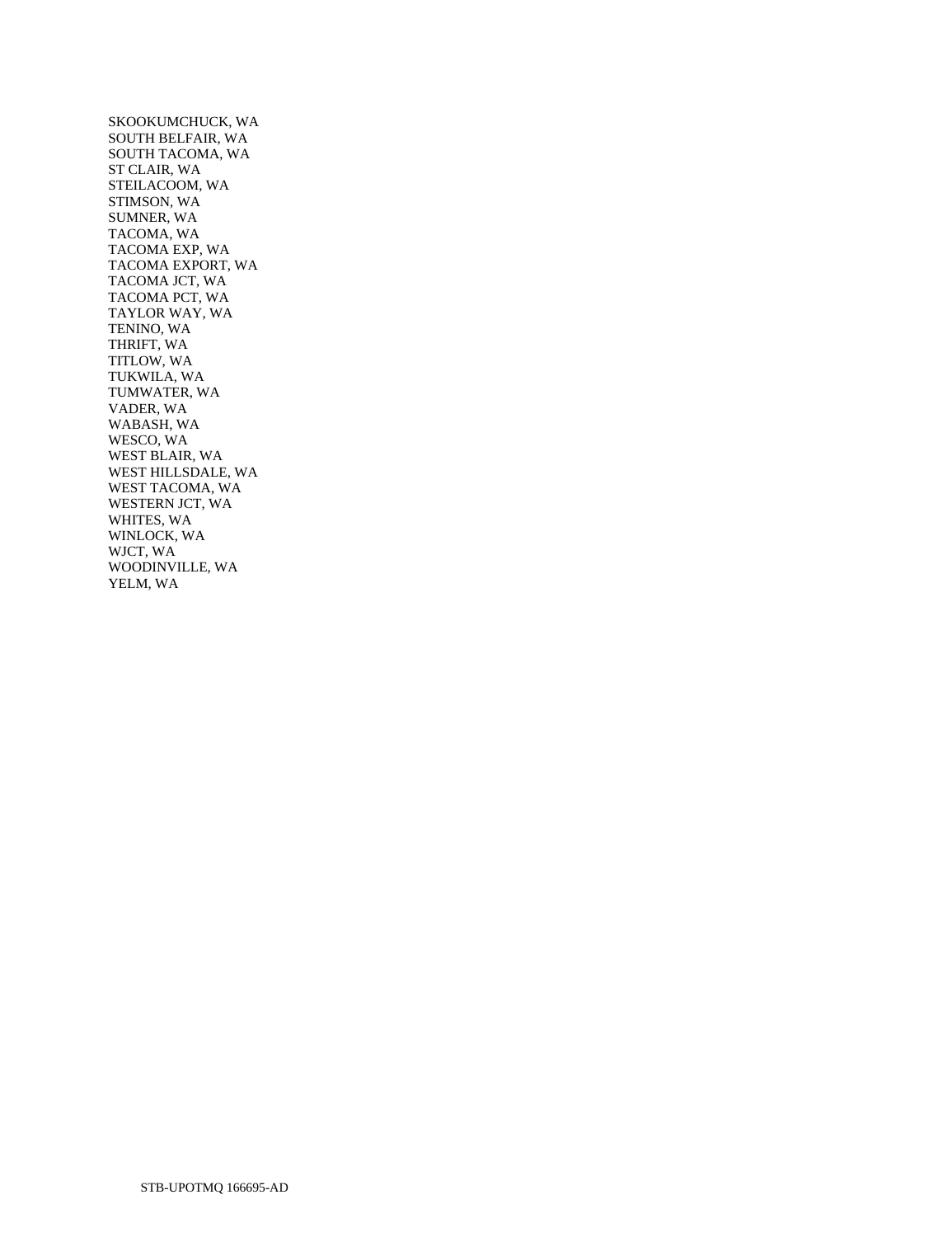

STB-UPOTMQ 167178-B

# **UNION PACIFIC RAILROAD COMPANY**

# **AMENDED CONTRACT SUMMARY**

**Issued:**  December 10, 2021

**Effective:** January 1, 2021

**Issued by:**  Rosa M. La Puente-Flowers Lead Price Applications 1400 Douglas Street Mail Stop 1340 OMAHA, NEBRASKA 68179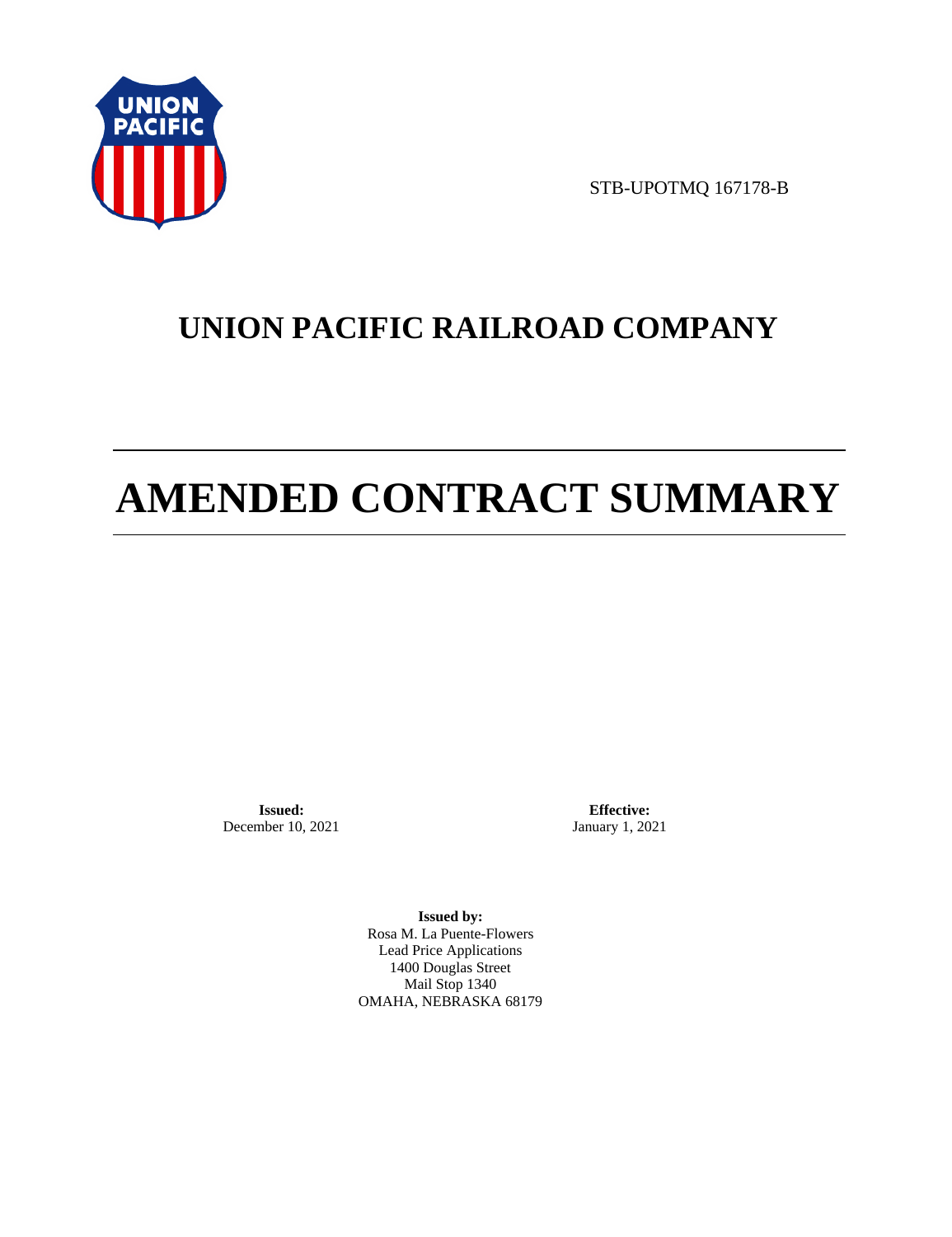# **PARTICIPATING CARRIERS:**

 UNION PACIFIC RAILROAD COMPANY 1400 Douglas St. Omaha, NE 68179

#### **COMMODITY:**

Corn Exc.Popcorn See 01152 **ADDITION** 

#### **SHIPPER:**

TERRA INGREDIENTS LLC **ADDITION** 

#### **ORIGIN(S):**

REDWOOD FALLS, MN **ADDITION** 

#### **DESTINATION(S):**

 HATCH, CA **ADDITION**  PETALUMA, CA **ADDITION**  ARLINGTON, CA **ADDITION** 

## **PORT(S):**

Not Applicable

# **DURATION:**

 Effective Date: January 1, 2021 Amendment Effective Date: January 1, 2021 **ADDITION**  Expiration Date: December 31, 2021 **EXTENSION** 

#### **RAIL CAR DATA:**

No cars dedicated to service under this Contract. Cars are provided on a common carrier basis only.

# **RATES & CHARGES:**

Not applicable

## **VOLUME:**

Single Car Shipments **ADDITION** 

# **SPECIAL FEATURES:**

 Special Switching Provision Not Applicable. This change pertained only to confidential data. (Switching)

### **SPECIAL NOTICE:**

Not applicable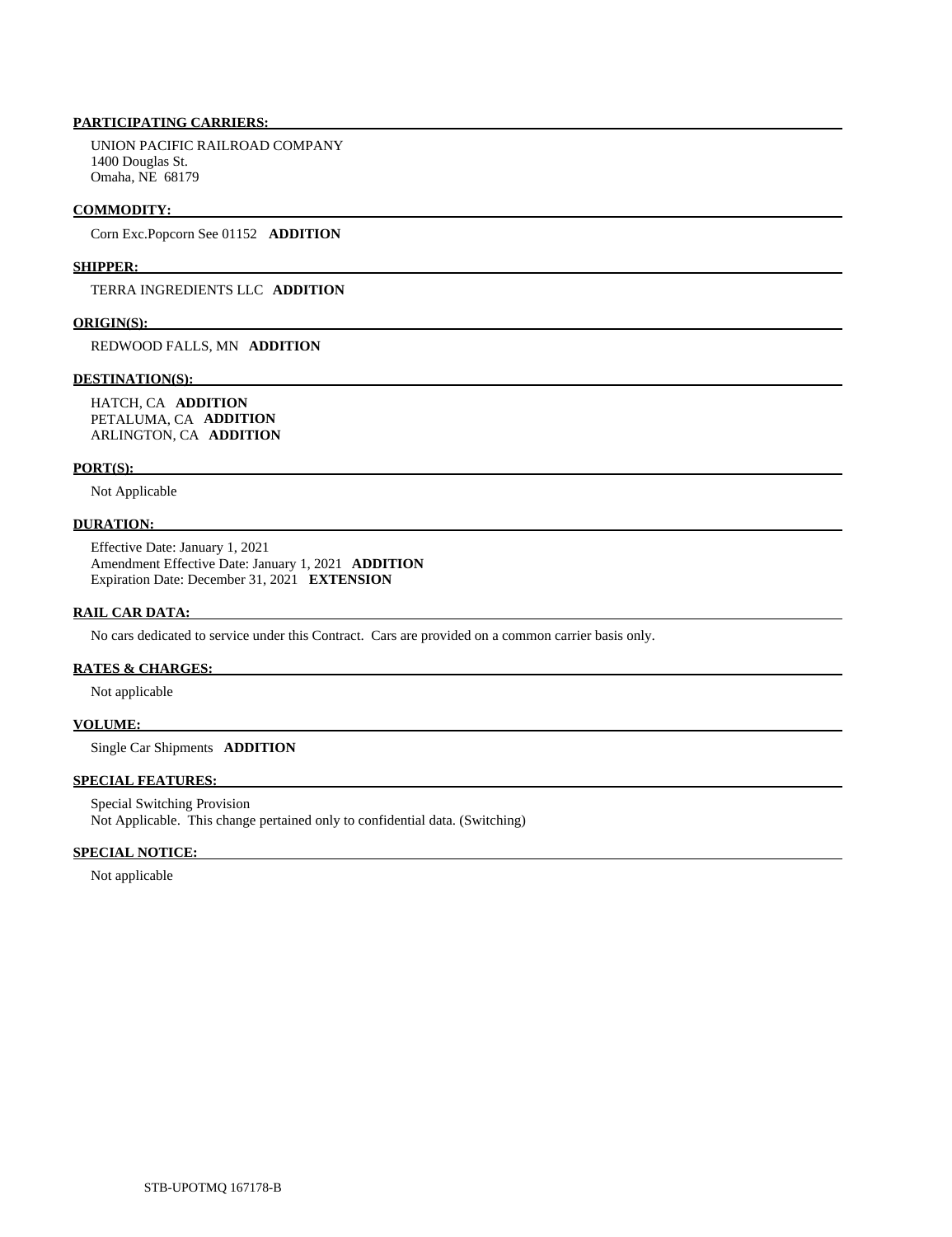

STB-UPOTMQ 167192-L

# **UNION PACIFIC RAILROAD COMPANY**

# **AMENDED CONTRACT SUMMARY**

**Issued:**  December 10, 2021

**Effective:** January 1, 2021

**Issued by:**  Rosa M. La Puente-Flowers Lead Price Applications 1400 Douglas Street Mail Stop 1340 OMAHA, NEBRASKA 68179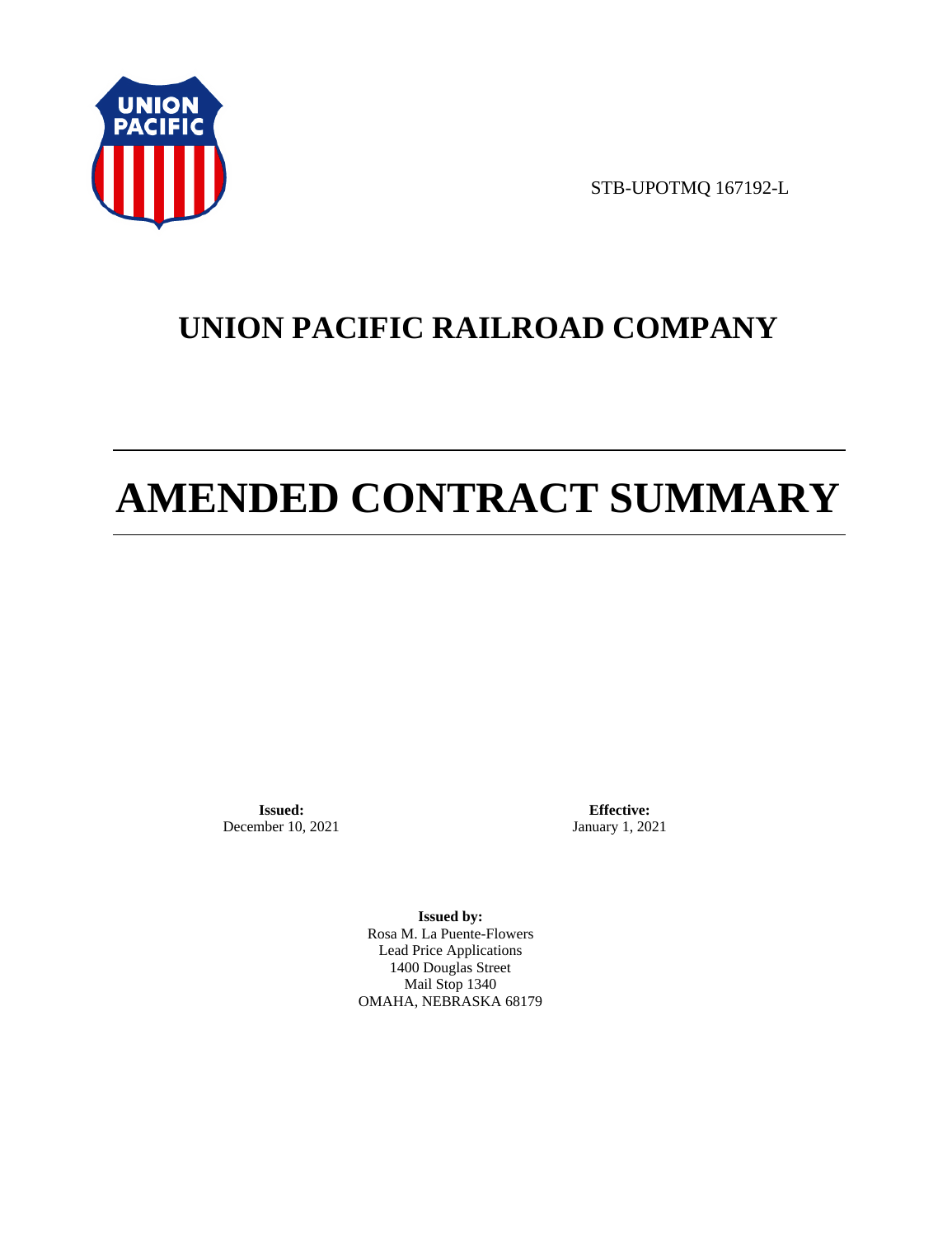### **PARTICIPATING CARRIERS:**

## KCSM **ADDITION**

 UNION PACIFIC RAILROAD COMPANY 1400 Douglas St. Omaha, NE 68179

#### **COMMODITY:**

 Sorghum Grains Wheat Exc.Buckwheat See 01139

#### **SHIPPER:**

BARTLETT AND COMPANY LP

#### **ORIGIN(S):**

 GREAT BEND, KS WICHITA, KS CHICAGO, IL **ADDITION**  COUNCIL BLUFFS, IA **ADDITION** 

#### **DESTINATION(S):**

 TX - HOUSTON AGS (See Exhibit Definition) CORPUS CHRISTI, TX CHICAGO, IL OR - PORTLAND AGS (See Exhibit Definition) WA - SEATTLE AGS (See Exhibit Definition) CHICALOTE, AG **ADDITION**  CUAUTITLAN, EM **ADDITION**  TLALNEPANTLA, EM **ADDITION**  AHORCADO, QA **ADDITION**  LAREDO, TX **ADDITION**  FAIRFAX, KS **ADDITION** 

#### **PORT(S):**

Not Applicable

## **DURATION:**

 Effective Date: January 1, 2021 Amendment Effective Date: January 1, 2021 **ADDITION**  Expiration Date: December 31, 2021 **EXTENSION** 

#### **RAIL CAR DATA:**

No cars dedicated to service under this Contract. Cars are provided on a common carrier basis only.

# **RATES & CHARGES:**

Subject to increases.

#### **VOLUME:**

 Minimum shipment of 107 carloads. Multiple Car Shipments Single Car Shipments **DELETION** 

# **SPECIAL FEATURES:**

Special Switching Provision

# **SPECIAL NOTICE:**

Not applicable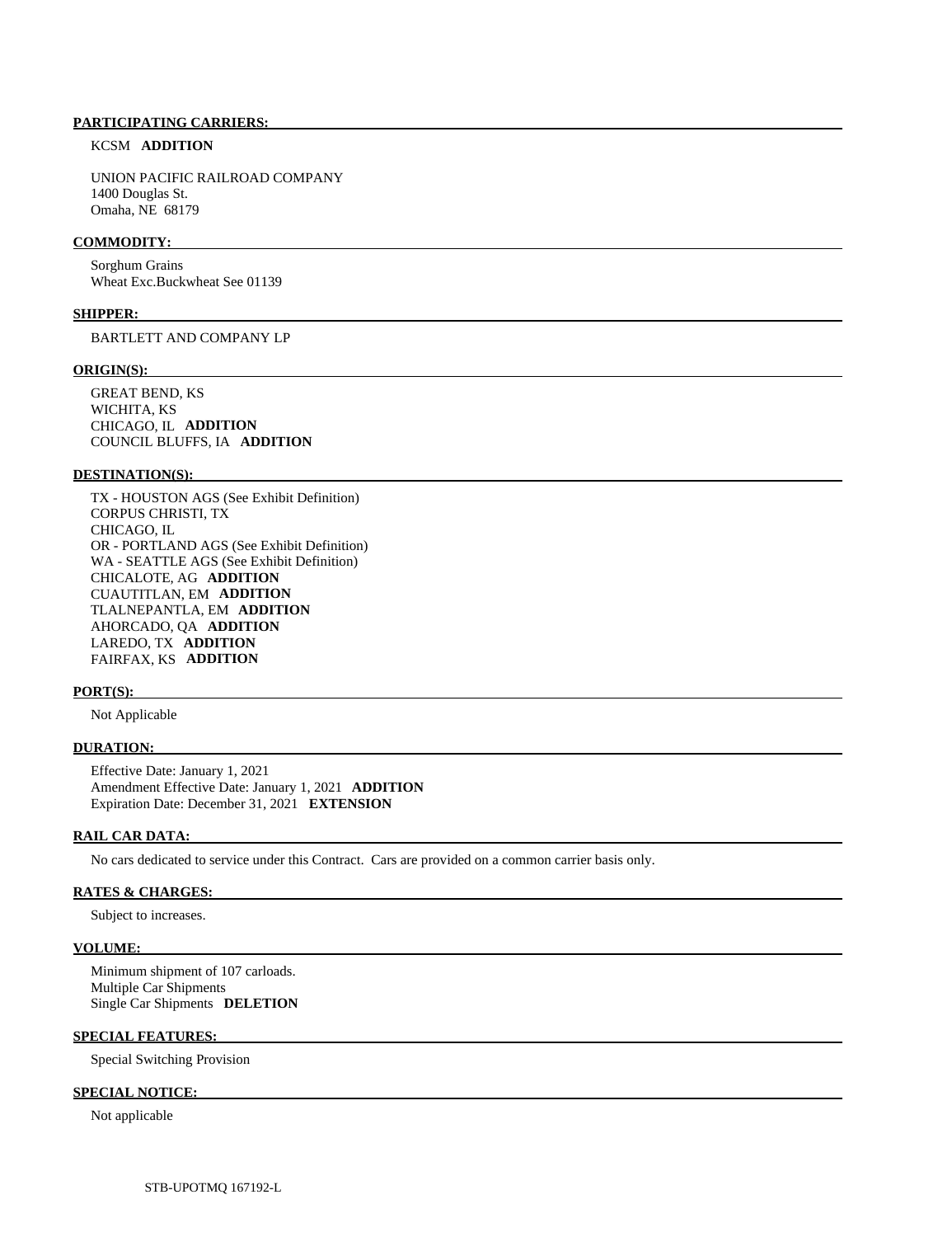TX - HOUSTON AGS consist of: AB CHANCE, TX ALDINE, TX ALGOA, TX ALLENHURST, TX ALMEDA, TX ALVIN, TX AMELBULK, TX AMELIA, TX AMES, TX ANGLETON, TX ARCOLA, TX ARENAL, TX ARMCO, TX ATRECO, TX AUDREY, TX BANCROFT, TX BARBOURS CUT, TX BASIN YARD, TX BAY CITY, TX BAYPORT, TX BAYTOWN, TX BEAUMONT, TX BENDER, TX BESSMAY, TX BILLPARK, TX BLESSING, TX BOBSHER, TX BOOTH YARD, TX BRAZORIA, TX BROOKSHIRE, TX BUCKEYE, TX CAMP STRAKE, TX CANDLERIDGE, TX CARDIFF, TX CAT SPRING, TX CHAISON, TX CHANNELVIEW, TX CHINA, TX CHOCOLATE BAYOU, TX CLEVELAND, TX CLUTE, TX COADY, TX CONNELL, TX CONROE, TX COTTON CREEK, TX CROSBY, TX CYPRESS, TX DANBURY, TX DAWES, TX DAYTON, TX DAYTON STORAGE, TX DEER PARK, TX DEVERS, TX DICKINSON, TX DIXICO, TX DODGE, TX DOWLING, TX DYERSDALE, TX E BAYTOWN STORAGE, TX EAGLE LAKE, TX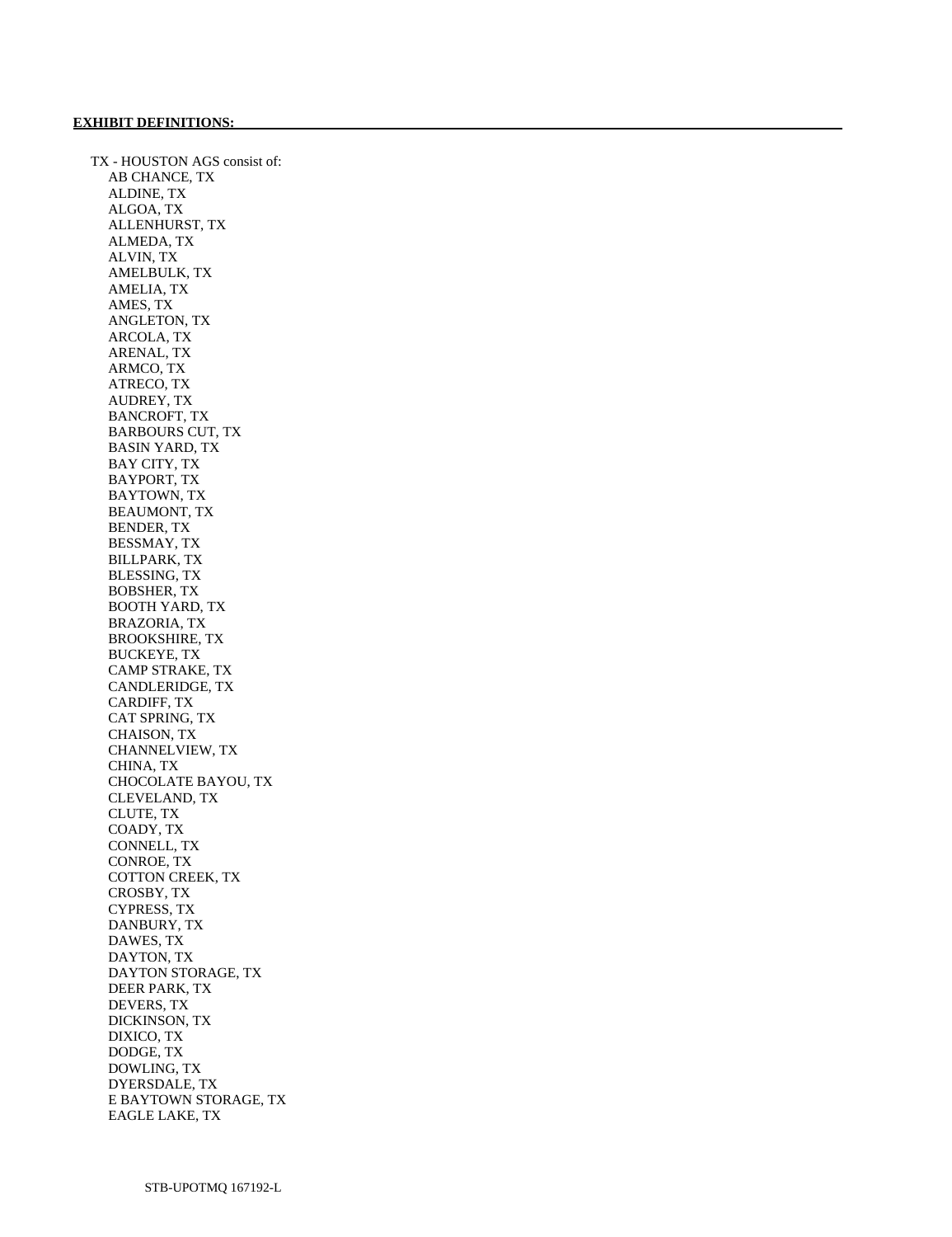EAST BAYTOWN, TX EAST BERNARD, TX ELDON, TX ELDON JCT, TX ELIZABETH, TX ELMATON, TX ENGLEWOOD, TX FAIRBANKS, TX FAUNA, TX FELICIA, TX FERN, TX FONDREN, TX FORMOSA, TX FRANCIS, TX FREEPORT, TX FRESNO, TX GALENA PARK, TX GALVESTON, TX GENOA, TX GISH, TX GOODRICH, TX GRAYBURG, TX GROVES, TX GUFFEY, TX HARDIN, TX HARDY, TX HASTINGS, TX HEACKER, TX HEMPSTEAD, TX HIGHLANDS, TX HOCKLEY, TX HOSKINS JCT, TX HOUSTON, TX HUFFMAN, TX HUFSMITH, TX HULL, TX HUMBLE, TX IGLOO SPUR, TX JETERO, TX JOYCE, TX KATY, TX KENEFICK, TX KILOWATT, TX KORF, TX LA MARQUE, TX LA PORTE, TX LA WARD, TX LAPACIFIC, TX LEAGUE CITY, TX LIBERTY, TX LISSIE, TX LIVERPOOL, TX LIVINGSTON, TX LOCKWOOD, TX LOIS, TX MAGNOLIA, TX MANTU, TX MARKET ST YARD, TX MARTHA, TX MCDONOUGH, TX MCHATTIE, TX MEDIO, TX MELENDY, TX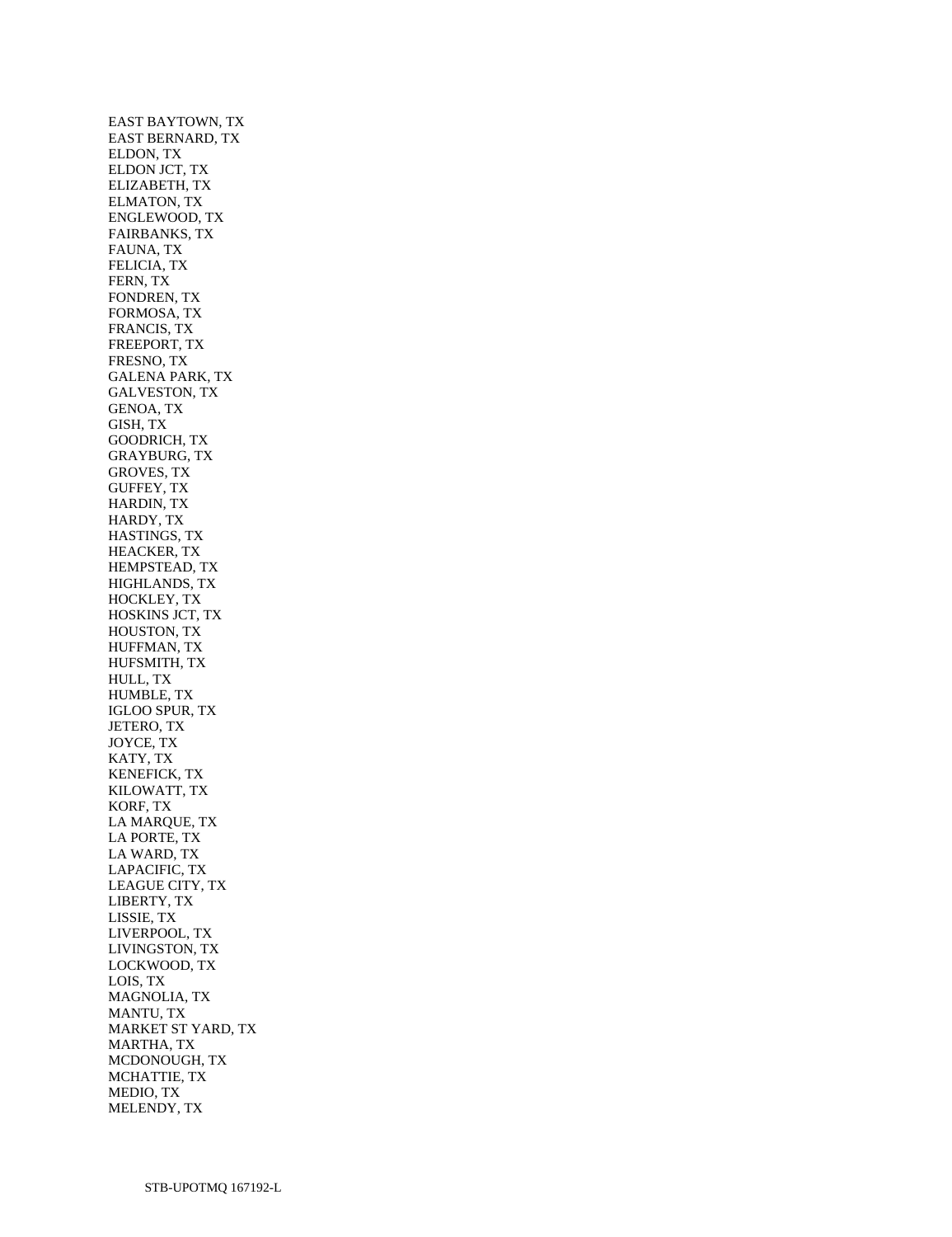MIMS, TX MISSOURI CITY, TX MONT BELVIEU, TX MYKAWA, TX NADEAU, TX NEDERLAND, TX NEW WAVERLY, TX NOME, TX OLCOTT, TX OLD OCEAN, TX ORANGE, TX PASADENA, TX PEARLAND, TX PEDECO, TX PEVETO, TX PHELPS, TX PIERCE JCT, TX PINEHURST, TX PORT ACRES, TX PORT ARTHUR, TX PORT NECHES, TX PRAIRIE VIEW, TX RAMSEY, TX RAYWOOD, TX RESCAR, TX RICHMOND, TX ROSENBERG, TX RULIFF, TX SALT MINE SPUR, TX SAN JACINTO, TX SAN LEON, TX SANDUNE, TX SCHINDLER, TX SEABROOK, TX SEALY, TX SHELDON, TX SINCO, TX SKULL CREEK, TX SMITHERS LAKE, TX SMITHS BLUFF, TX SOUTH BAY CITY, TX SPENCE, TX SPINDLETOP, TX SPLENDORA, TX SPRING, TX STAFFORD, TX STALLINGS, TX STEELTOWN, TX STELLA, TX STRANG, TX SUGAR LAND, TX SWEENY, TX TAMINA, TX TEXAS CITY, TX TEXAS CITY JCT, TX TOWNLEY, TX VIDOR, TX VIRGINIA POINT, TX VITERBO, TX WALLER, TX WEBSTER, TX WEST JUNCTION, TX WEST PORT ARTHUR, TX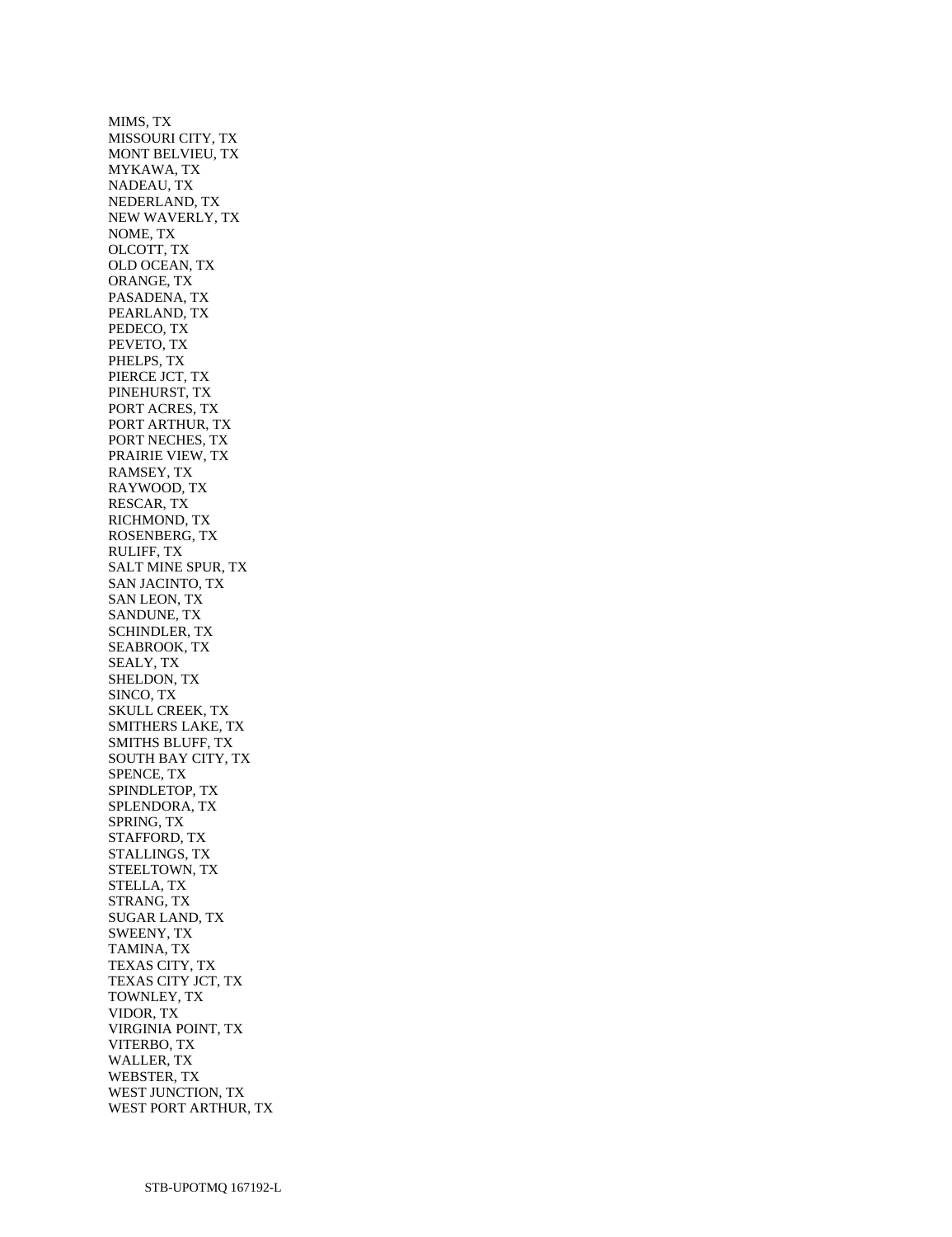WESTFIELD, TX WILLIAMS, TX WILLIS, TX ZUMMO, TX OR - PORTLAND AGS consist of: ALBINA, OR ASTORIA, OR AUMSVILLE, OR AURORA, OR BARNES YARD, OR BATTERSON, OR BONNEVILLE, OR BRIDAL VEIL, OR BROOKS, OR BUXTON, OR CANBY, OR CLACKAMAS, OR COALCA, OR COCHRAN, OR DODSON, OR EAST MILWAUKIE, OR EAST PORTLAND, OR FIR, OR GARBALDI, OR GARIBALDI, OR GEER, OR GERVAIS, OR HEMLOCK, OR HITO, OR HUBBARD, OR KENTON, OR LAKE YARD, OR LIBERAL, OR MILWAUKIE, OR MOHLER, OR MT ANGEL, OR NORTH PORTLAND, OR OREGON CITY, OR OSWEGO, OR PORTLAND, OR PRATUM, OR PULP, OR RENARD, OR RIVER GATE, OR ROCKWOOD, OR SHAW, OR SILVERTON, OR ST JOHNS, OR STAYTON, OR TILLAMOOK, OR TROUTDALE, OR WARRENTON, OR WEST LINN, OR WHEELER, OR WOODBURN, OR AMPERE, WA BARBERTON, WA BATTLE GROUND, WA BRUSH PRAIRIE, WA CAMAS, WA CASTLE ROCK, WA CATHLAMET, WA CHELATCHIE, WA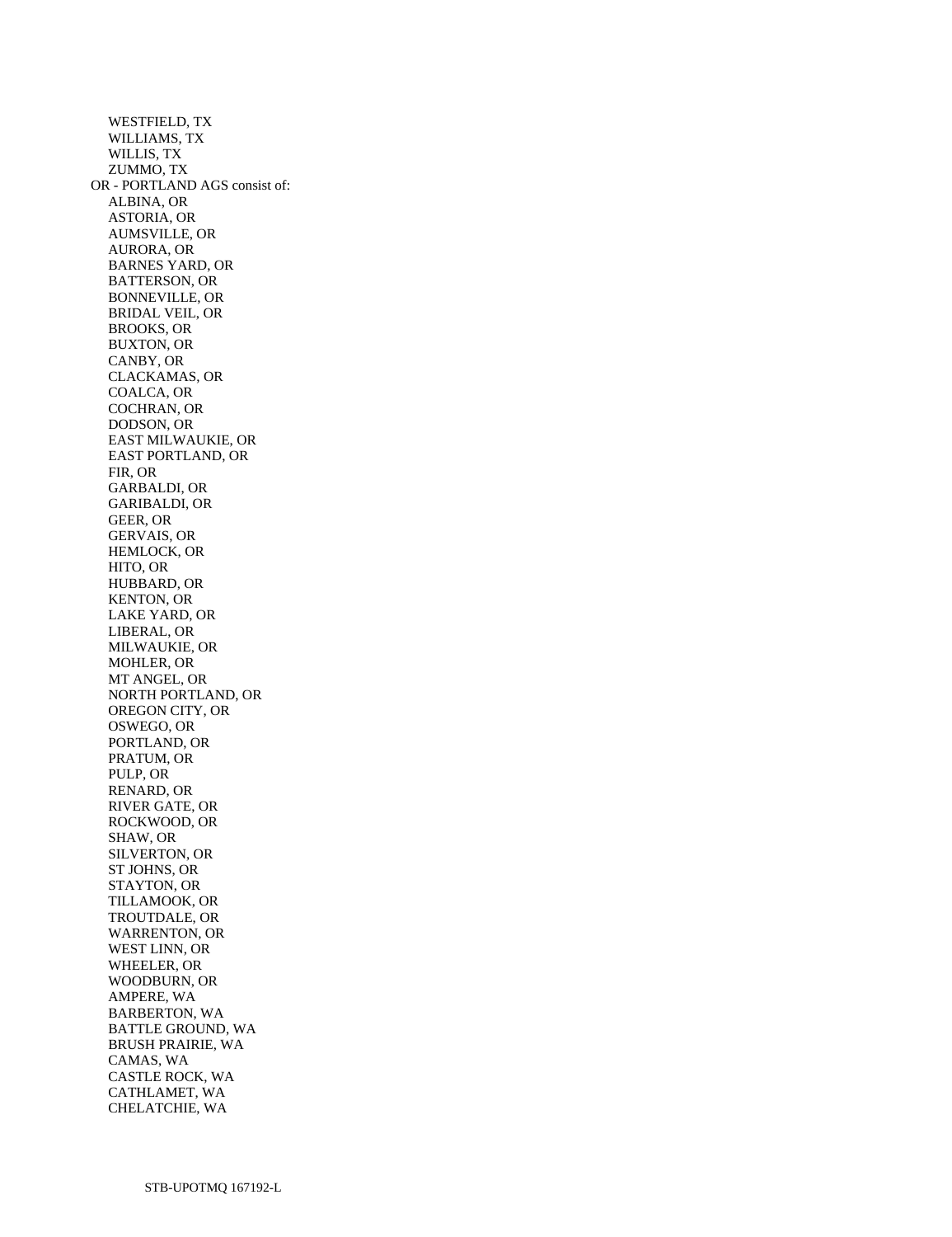COLUMBIA JCT, WA HEISON, WA HOMAN, WA KALAMA, WA KELSO, WA LONGVIEW, WA OSTRANDER, WA RIDGEFIELD, WA ROCKY POINT, WA RYE JCT, WA VANCOUVER, WA VANCOUVER JCT, WA WASHOUGAL, WA WOODLAND, WA YACOLT, WA WA - SEATTLE AGS consist of: ABERDEEN, WA ABERDEEN JCT, WA ALDERTON, WA ALLISON, WA ANDOVER, WA ARGO, WA AUBURN, WA BALLARD, WA BALLARD JCT, WA BANGOR, WA BAY SHORE, WA BELFAIR, WA BELLINGHAM, WA BELMORE, WA BLACK RIVER, WA BLAJCT, WA BLAKESLEE JCT, WA BREMERTON, WA BRIARWOOD, WA BUCODA, WA BURLINGTON, WA CAMP MURRAY, WA CAPITOL, WA CENPARK, WA CENTRALIA, WA CHEHALIS, WA CLAY CITY, WA CONCORA, WA DIVIDE, WA DUPONT, WA EAST OLYMPIA, WA EAST PUYALLUP, WA EATONVILLE JCT, WA EDMOND, WA EDMONDS, WA ELBE, WA ELMA, WA ESSEX, WA EVERETT, WA EVERETT, WA FERNDALE, WA FIFE, WA FREDERICKSON, WA FT LEWIS, WA GATE, WA GLOBAL GATEWAY NO, WA GRAHAM, WA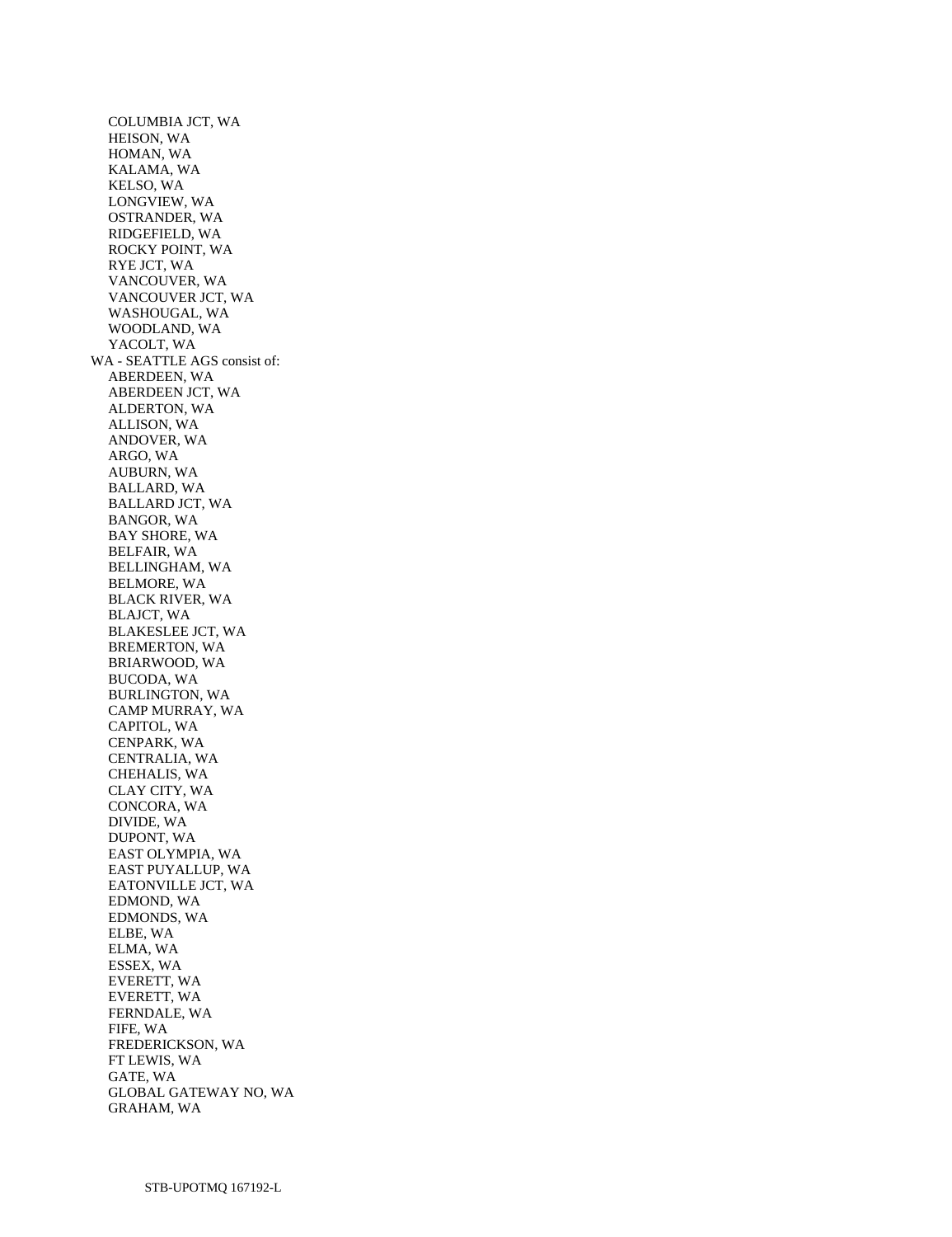GRAND MOUND, WA GREENDALE, WA HARBOR ISLAND, WA HILLSDALE, WA HOQUIAM, WA INTERBAY, WA JUNCTION CITY, WA KAPOWSIN, WA KENT, WA KETRON, WA KYRO, WA LAKESIDE, WA LAKEVIEW, WA LOVELAND, WA LYNCH CREEK, WA LYNDEN, WA MALTBY, WA MARMAC, WA MAYTOWN, WA MCCLEARY, WA MCKENNA, WA MCMILLIN, WA MEEKER, WA MIDLAND, WA MINERAL, WA MONROE, WA MONTESANO, WA MORTON, WA MOUNT VERNON, WA MT VERNON, WA NAD JCT, WA NAPAVINE, WA NEW RELIANCE, WA NISQUALLY, WA NORTH PUYALLUP, WA OAKVILLE, WA OFFLAKE, WA OFFUTT LAKE, WA OHOP, WA OLYMPIA, WA PARK JCT, WA PIONEER, WA PORT TOWNSEND, WA PUYALLUP, WA RAINIER, WA RAISH, WA RESERVATION, WA ROCHESTER, WA ROY, WA SEATTLE, WA SEATTLE PIER, WA SHELTON, WA SILVERDALE, WA SKOOKUMCH, WA SKOOKUMCHUCK, WA SOUTH BELFAIR, WA SOUTH TACOMA, WA ST CLAIR, WA STEILACOOM, WA STIMSON, WA SUMNER, WA TACOMA, WA TACOMA EXP, WA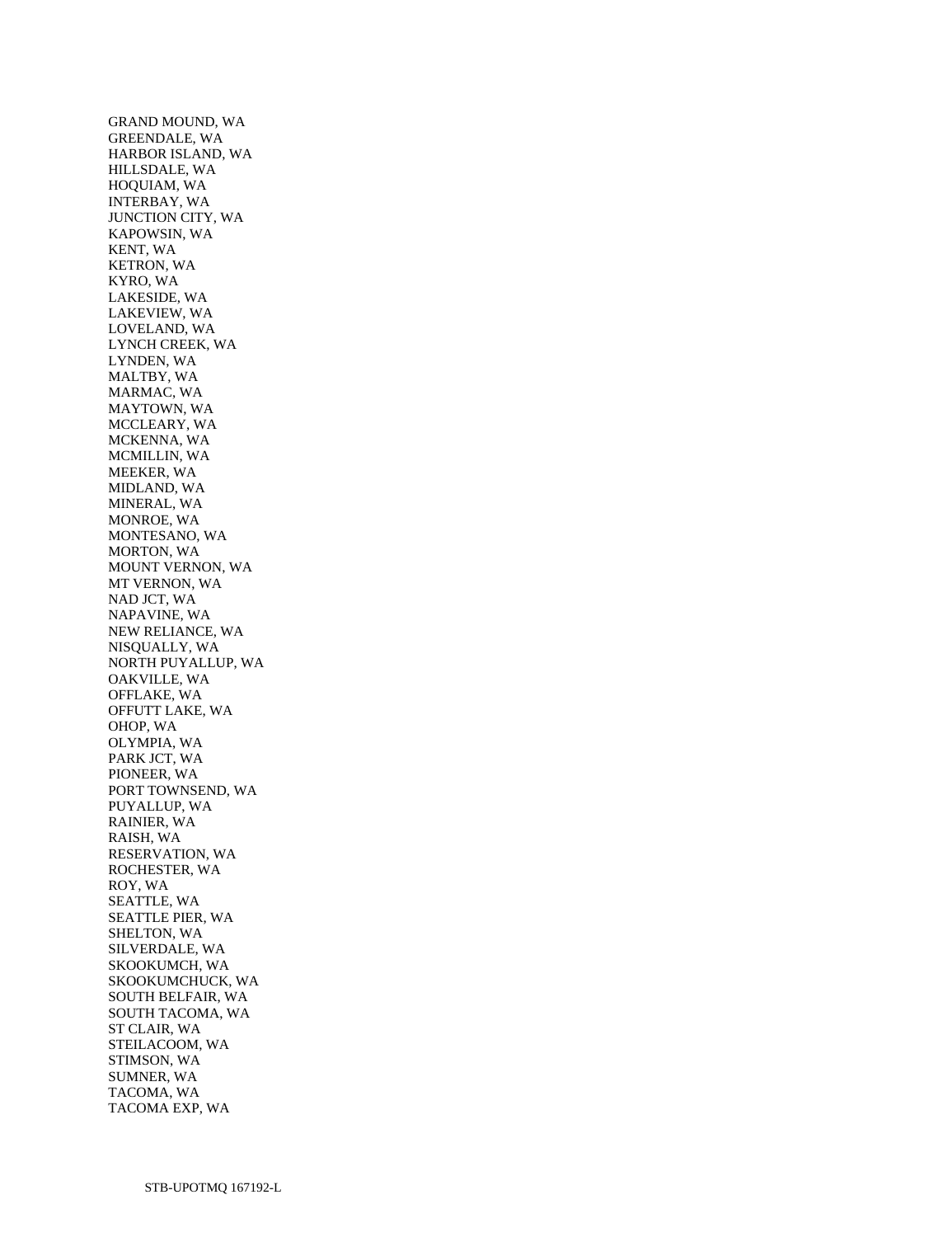TACOMA EXPORT, WA TACOMA JCT, WA TACOMA PCT, WA TAYLOR WAY, WA TENINO, WA THRIFT, WA TITLOW, WA TUKWILA, WA TUMWATER, WA VADER, WA WABASH, WA WESCO, WA WEST BLAIR, WA WEST HILLSDALE, WA WEST TACOMA, WA WESTERN JCT, WA WHITES, WA WINLOCK, WA WJCT, WA WOODINVILLE, WA YELM, WA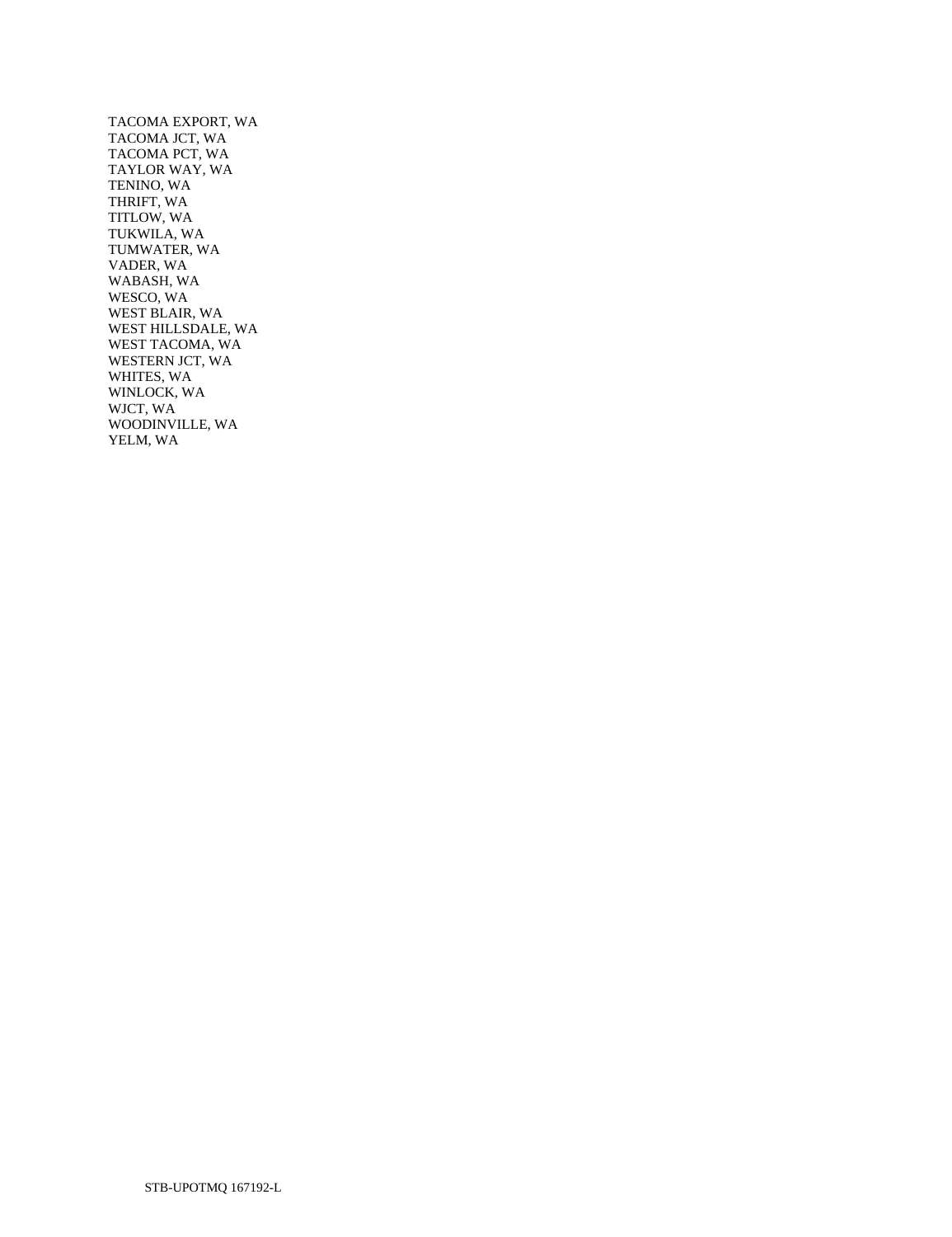

STB-UPOTMQ 167311-E

# **UNION PACIFIC RAILROAD COMPANY**

# **AMENDED CONTRACT SUMMARY**

**Issued:**  December 9, 2021

**Effective:** January 1, 2021

**Issued by:**  Rosa M. La Puente-Flowers Lead Price Applications 1400 Douglas Street Mail Stop 1340 OMAHA, NEBRASKA 68179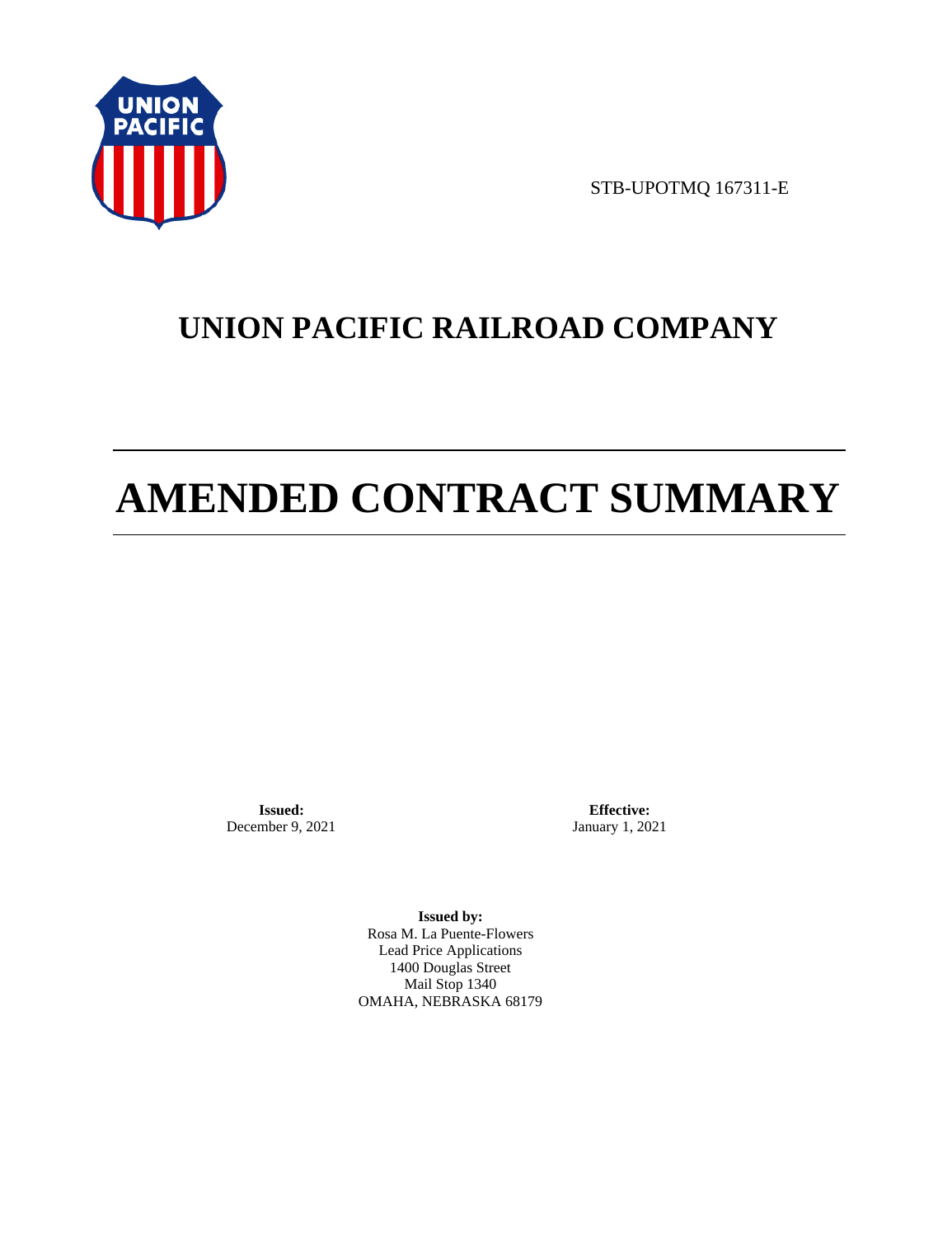# **PARTICIPATING CARRIERS:**

 UNION PACIFIC RAILROAD COMPANY 1400 Douglas St. Omaha, NE 68179

#### **COMMODITY:**

 Corn Meal Or Flour Exc.Animal Or Poultry Feed See 20421- 20423 Soybeans (Soya Beans) **ADDITION** 

## **SHIPPER:**

BUNGE LIMITED

### **ORIGIN(S):**

 ATCHISON, KS ISLAND PARK, IA **ADDITION**  MONROE, NE **ADDITION**  COUNCIL BLUFFS, IA **ADDITION**  CHICAGO, IL **ADDITION** 

# **DESTINATION(S):**

 LAREDO, TX **ADDITION**  MONROE, NE **ADDITION**  ISLAND PARK, IA **ADDITION**  SHELBY, NE **ADDITION**  CHICAGO, IL **ADDITION**  COUNCIL BLUFFS, IA **ADDITION**  ST LOUIS, MO

#### **PORT(S):**

Not Applicable

## **DURATION:**

 Effective Date: January 1, 2021 Amendment Effective Date: January 1, 2021 **ADDITION**  Expiration Date: December 31, 2021 **EXTENSION** 

#### **RAIL CAR DATA:**

No cars dedicated to service under this Contract. Cars are provided on a common carrier basis only.

#### **RATES & CHARGES:**

As published in Tariff(s) 4050

#### **VOLUME:**

Single Car Shipments

# **SPECIAL FEATURES:**

Special Switching Provision

# **SPECIAL NOTICE:**

Not applicable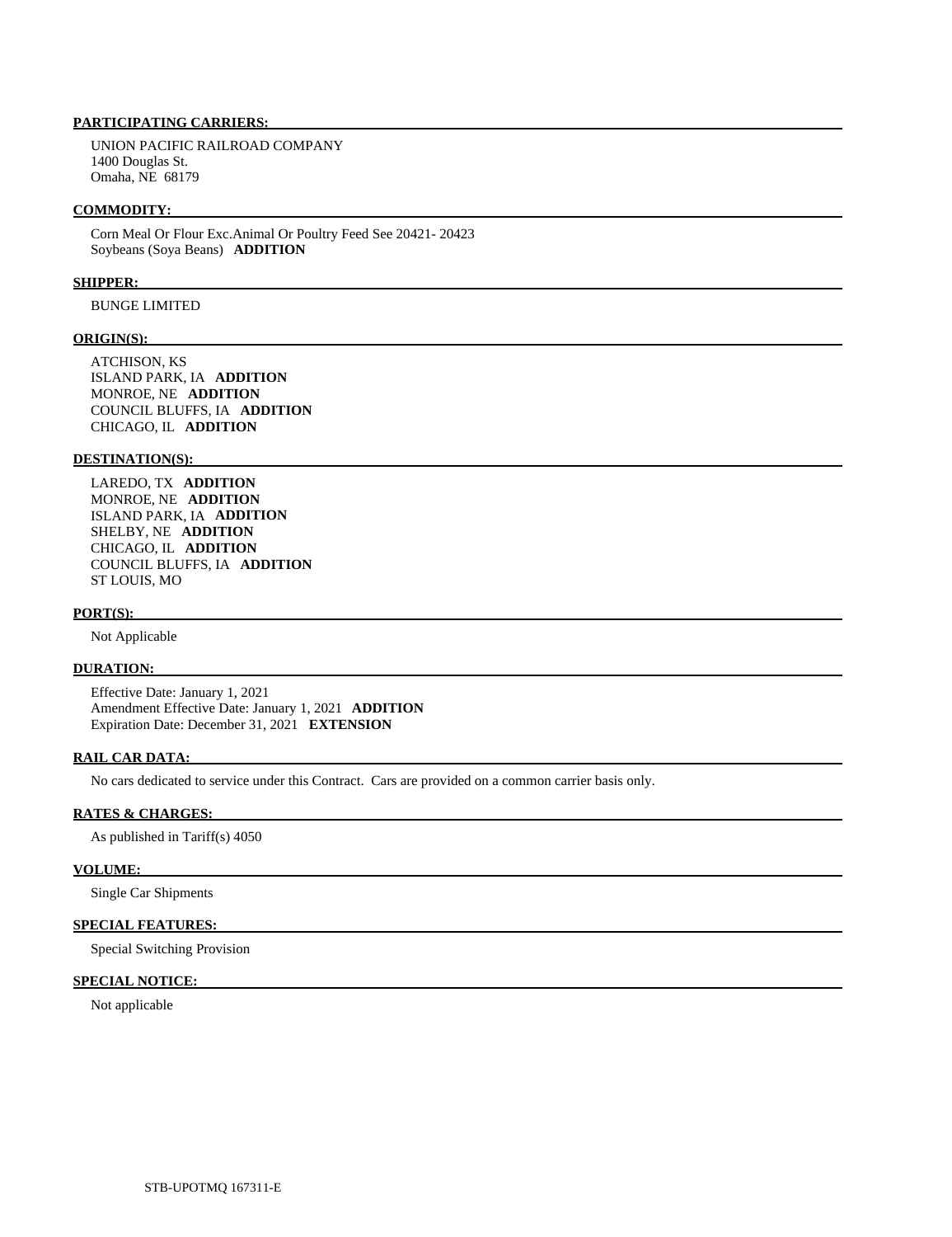

STB-UPOTMQ 167402-B

## **UNION PACIFIC RAILROAD COMPANY**

# **AMENDED CONTRACT SUMMARY**

**Issued:**  December 9, 2021

**Effective:** January 1, 2021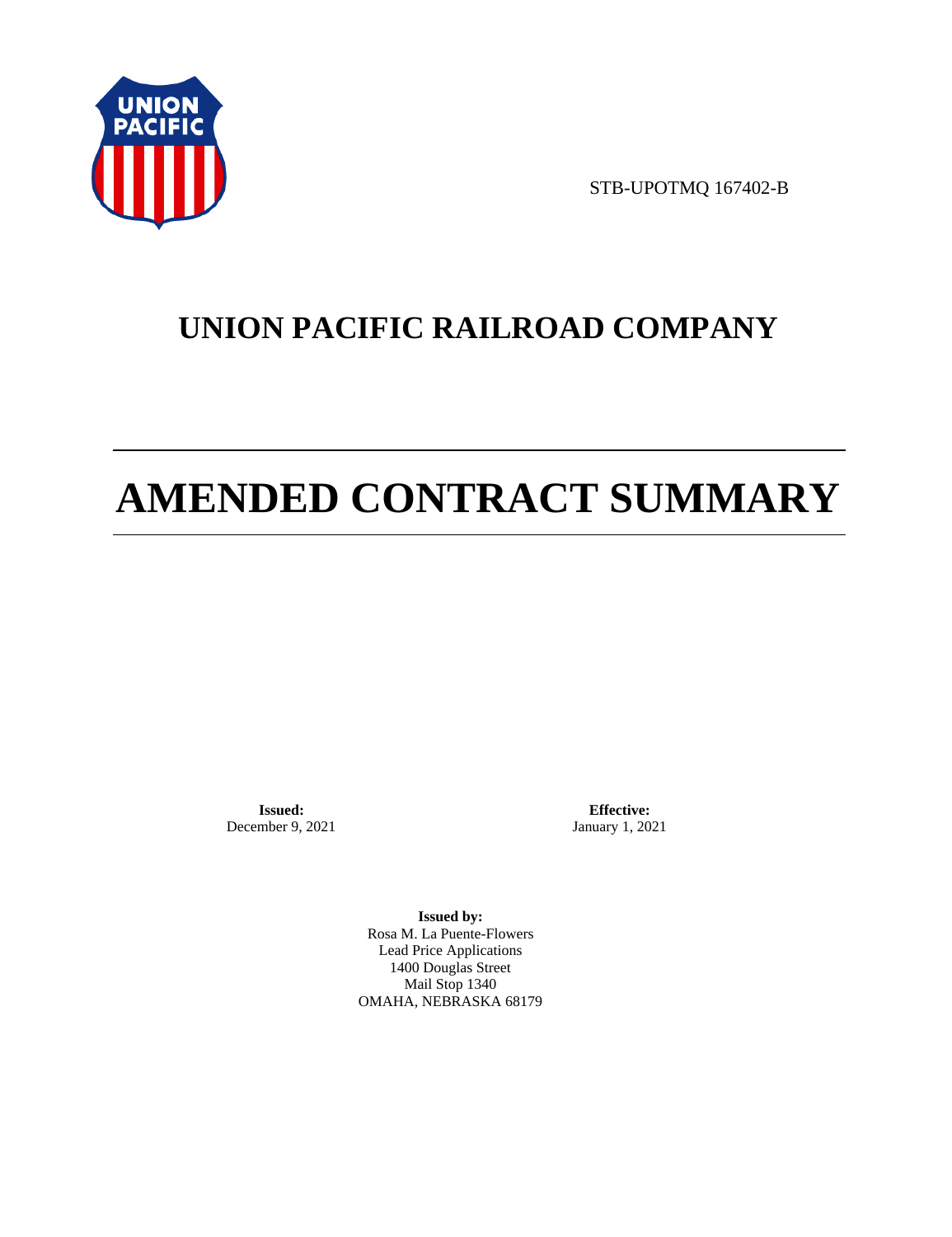UNION PACIFIC RAILROAD COMPANY 1400 Douglas St. Omaha, NE 68179

#### **COMMODITY:**

Wheat Exc.Buckwheat See 01139

## **SHIPPER:**

CORNERSTONE AG LLC

## **ORIGIN(S):**

COLBY, KS

## **DESTINATION(S):**

 AVON, IA **ADDITION**  MEMPHIS, TN

#### **PORT(S):**

Not Applicable

## **DURATION:**

 Effective Date: January 1, 2021 Amendment Effective Date: January 1, 2021 **ADDITION**  Expiration Date: December 31, 2021 **EXTENSION** 

#### **RAIL CAR DATA:**

No cars dedicated to service under this Contract. Cars are provided on a common carrier basis only.

## **RATES & CHARGES:**

Subject to increases.

## **VOLUME:**

Single Car Shipments

## **SPECIAL FEATURES:**

Special Switching Provision

## **SPECIAL NOTICE:**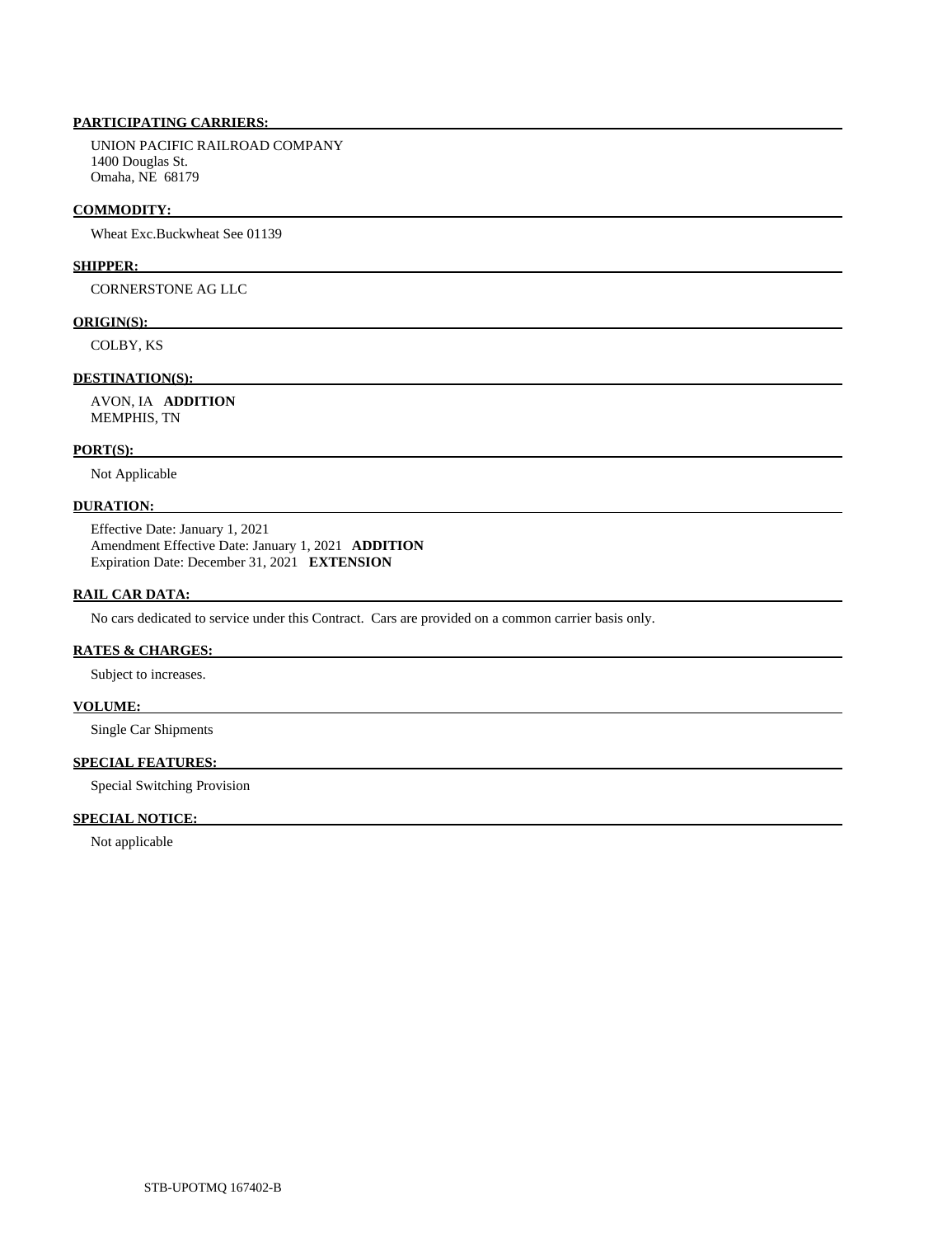

STB-UPOTMQ 167585

## **UNION PACIFIC RAILROAD COMPANY**

# **CONTRACT SUMMARY**

**Issued:**  December 10, 2021

**Effective:** January 1, 2021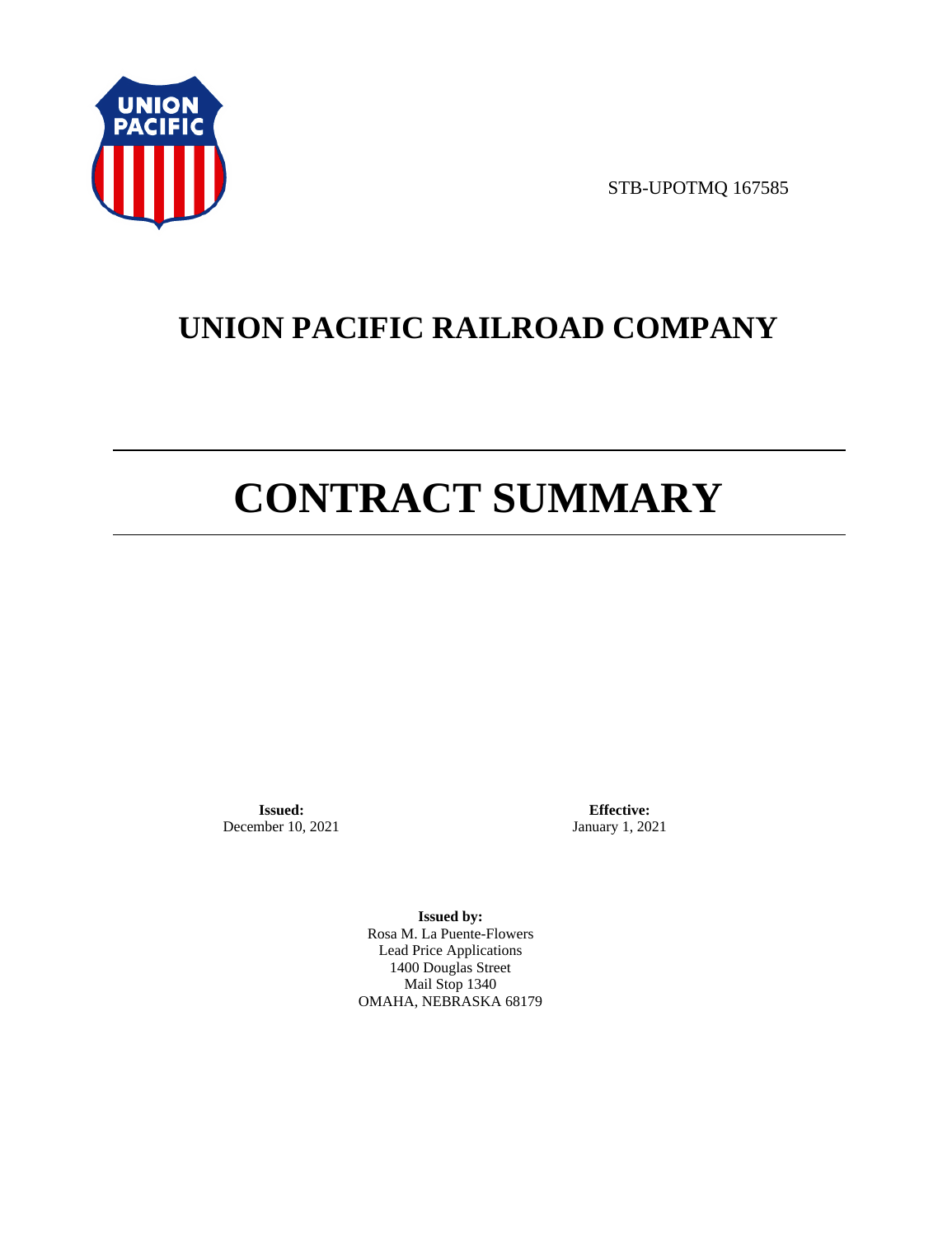UNION PACIFIC RAILROAD COMPANY 1400 Douglas St. Omaha, NE 68179

### **COMMODITY:**

Soybeans (Soya Beans)

### **SHIPPER:**

WHEATON-DUMONT COOP ELEVATOR INC

### **ORIGIN(S):**

APPLETON, MN

## **DESTINATION(S):**

MANKATO, MN

## **PORT(S):**

Not Applicable

## **DURATION:**

 Effective Date: January 1, 2021 Expiration Date: December 31, 2021

## **RAIL CAR DATA:**

No cars dedicated to service under this Contract. Cars are provided on a common carrier basis only.

#### **RATES & CHARGES:**

Not applicable

## **VOLUME:**

Single Car Shipments

## **SPECIAL FEATURES:**

Special Switching Provision

## **SPECIAL NOTICE:**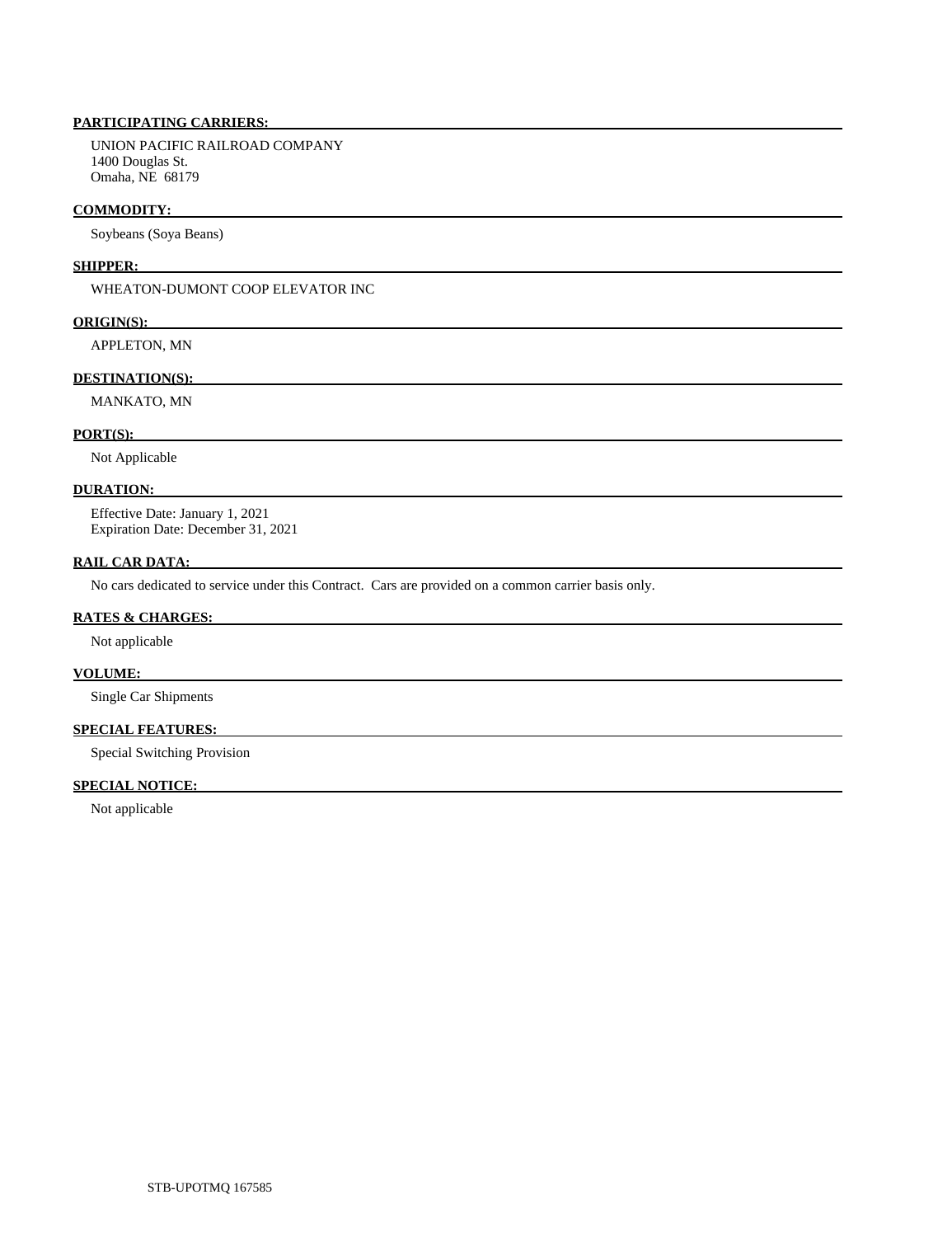

STB-UPOTMQ 167704-A

## **UNION PACIFIC RAILROAD COMPANY**

# **AMENDED CONTRACT SUMMARY**

**Issued:**  December 9, 2021

**Effective:** January 1, 2021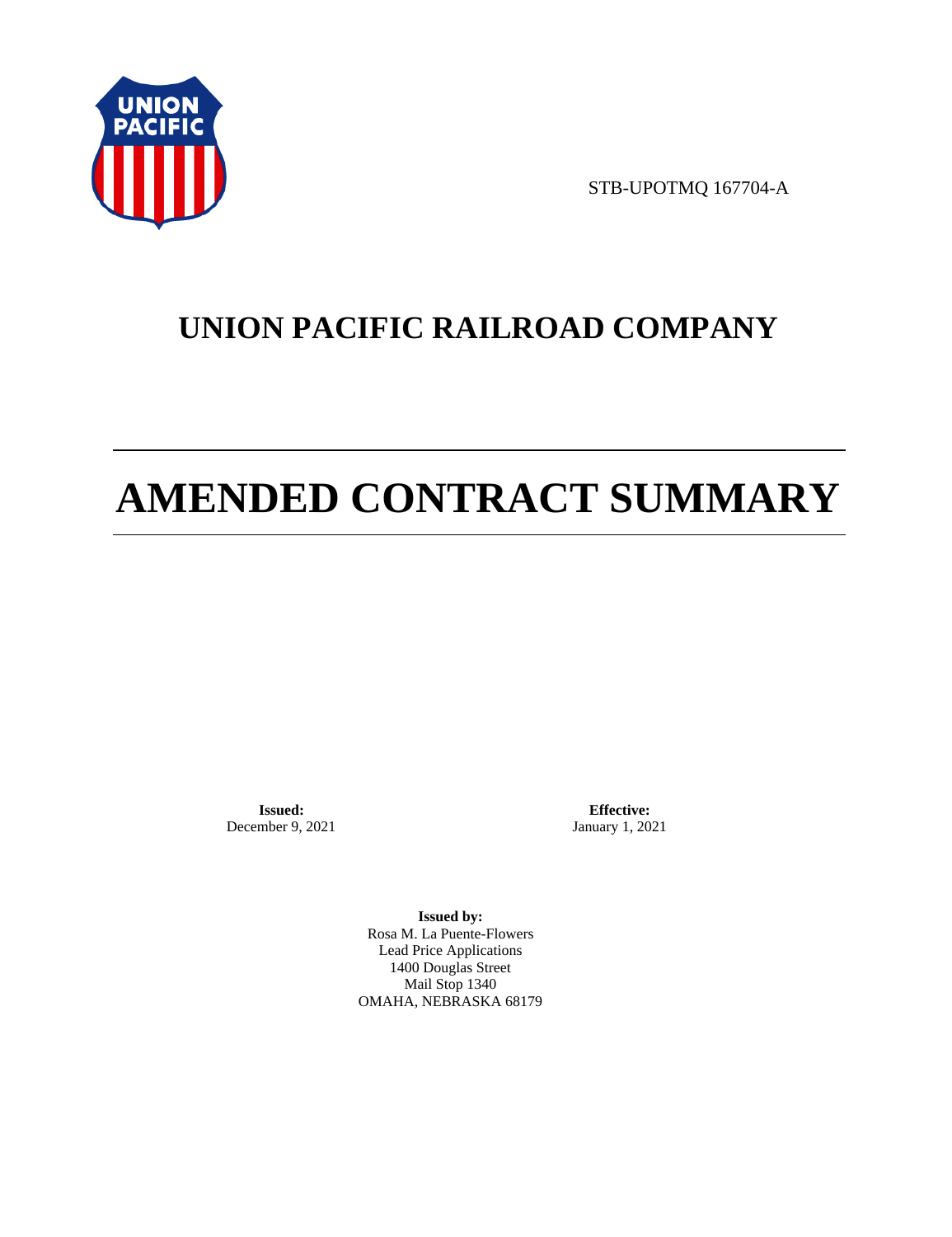UNION PACIFIC RAILROAD COMPANY 1400 Douglas St. Omaha, NE 68179

#### **COMMODITY:**

Wheat Exc.Buckwheat See 01139

## **SHIPPER:**

SEIBERT EQUITY CO-OPERATIVE ASSOCIATION

### **ORIGIN(S):**

SEIBERT, CO

### **DESTINATION(S):**

 SHERMAN, TX **ADDITION**  AVON, IA

#### **PORT(S):**

Not Applicable

### **DURATION:**

 Effective Date: January 1, 2021 Amendment Effective Date: January 1, 2021 **ADDITION**  Expiration Date: December 31, 2021 **EXTENSION** 

#### **RAIL CAR DATA:**

No cars dedicated to service under this Contract. Cars are provided on a common carrier basis only.

## **RATES & CHARGES:**

Subject to increases.

## **VOLUME:**

Single Car Shipments

## **SPECIAL FEATURES:**

Special Switching Provision

## **SPECIAL NOTICE:**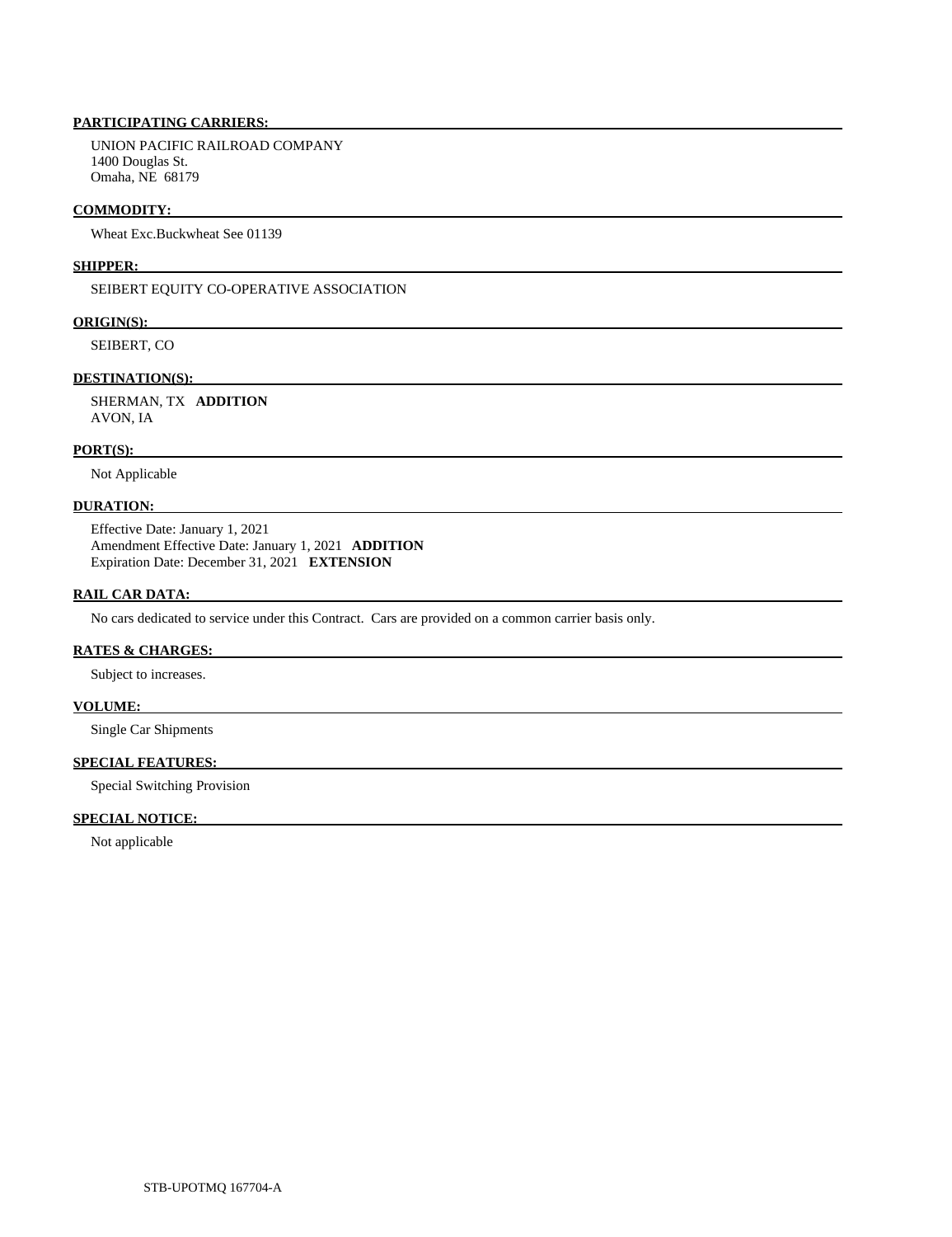

STB-UPOTMQ 167798-C

## **UNION PACIFIC RAILROAD COMPANY**

# **AMENDED CONTRACT SUMMARY**

**Issued:**  December 8, 2021

**Effective:** January 1, 2021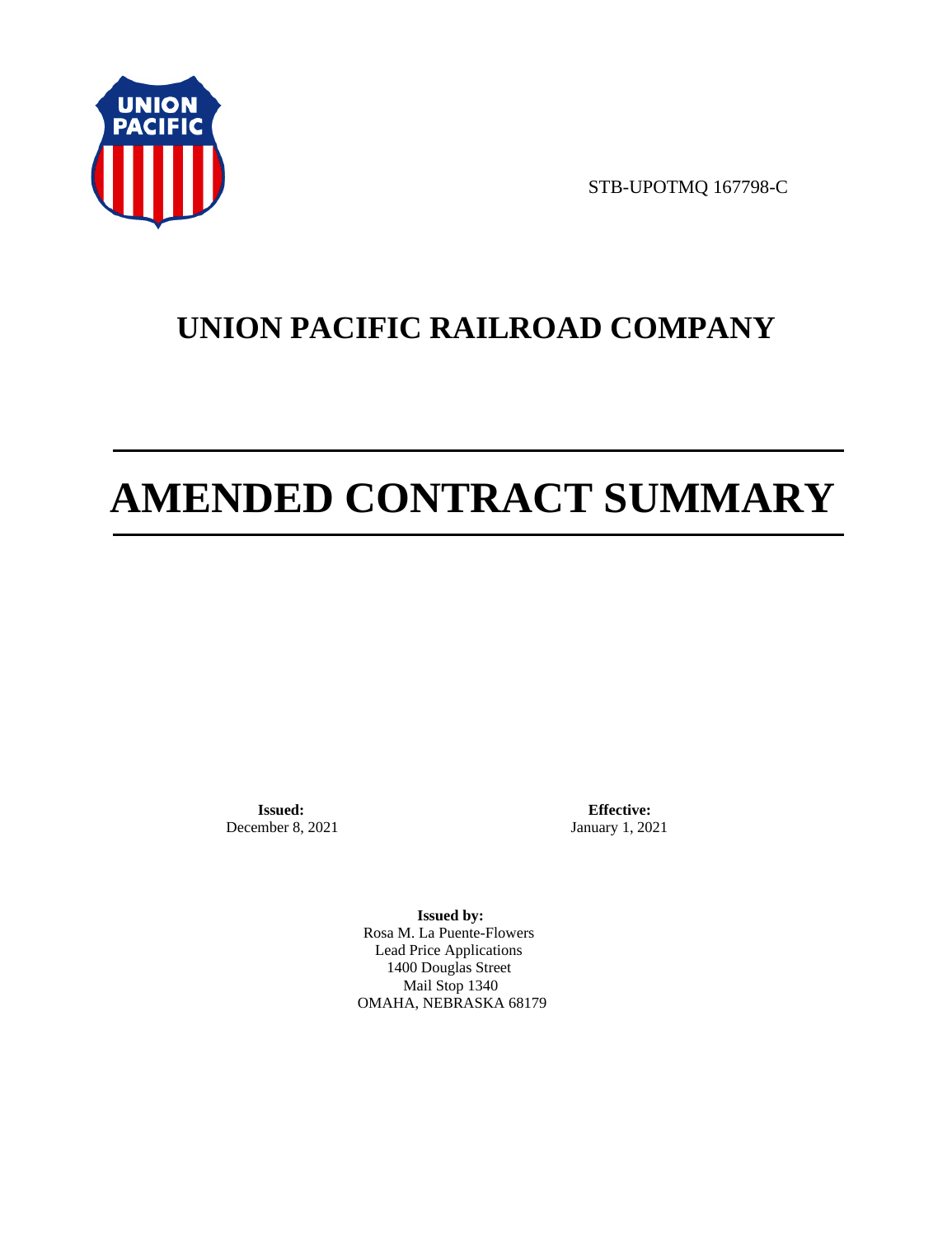FERROCARRIL MEXICANO S A DE C V **ADDITION**  Col. Bosques De Las Lomas Mexico City, DF 11700

 UNION PACIFIC RAILROAD COMPANY 1400 Douglas St. Omaha, NE 68179

## **COMMODITY:**

Soybeans (Soya Beans) **ADDITION** 

#### **SHIPPER:**

JD HEISKELL HOLDINGS LLC **ADDITION** 

### **ORIGIN(S):**

 VINCENT, IA **ADDITION**  HOPE, MN **ADDITION**  COUNCIL BLUFFS, IA **ADDITION**  ROELYN, IA **ADDITION** 

## **DESTINATION(S):**

 EL CASTILLO, JA **ADDITION**  SAN JUAN DE LOS LAG, JA **ADDITION** 

### **PORT(S):**

Not Applicable

## **DURATION:**

 Effective Date: January 1, 2021 Amendment Effective Date: January 1, 2021 **ADDITION**  Expiration Date: December 31, 2021 **EXTENSION** 

## **RAIL CAR DATA:**

No cars dedicated to service under this Contract. Cars are provided on a common carrier basis only.

## **RATES & CHARGES:**

Not applicable

#### **VOLUME:**

 Minimum shipment of 92 carloads. **ADDITION**  Multiple Car Shipments **ADDITION** 

## **SPECIAL FEATURES:**

 Special Switching Provision Not Applicable. This change pertained only to confidential data. (Switching)

## **SPECIAL NOTICE:**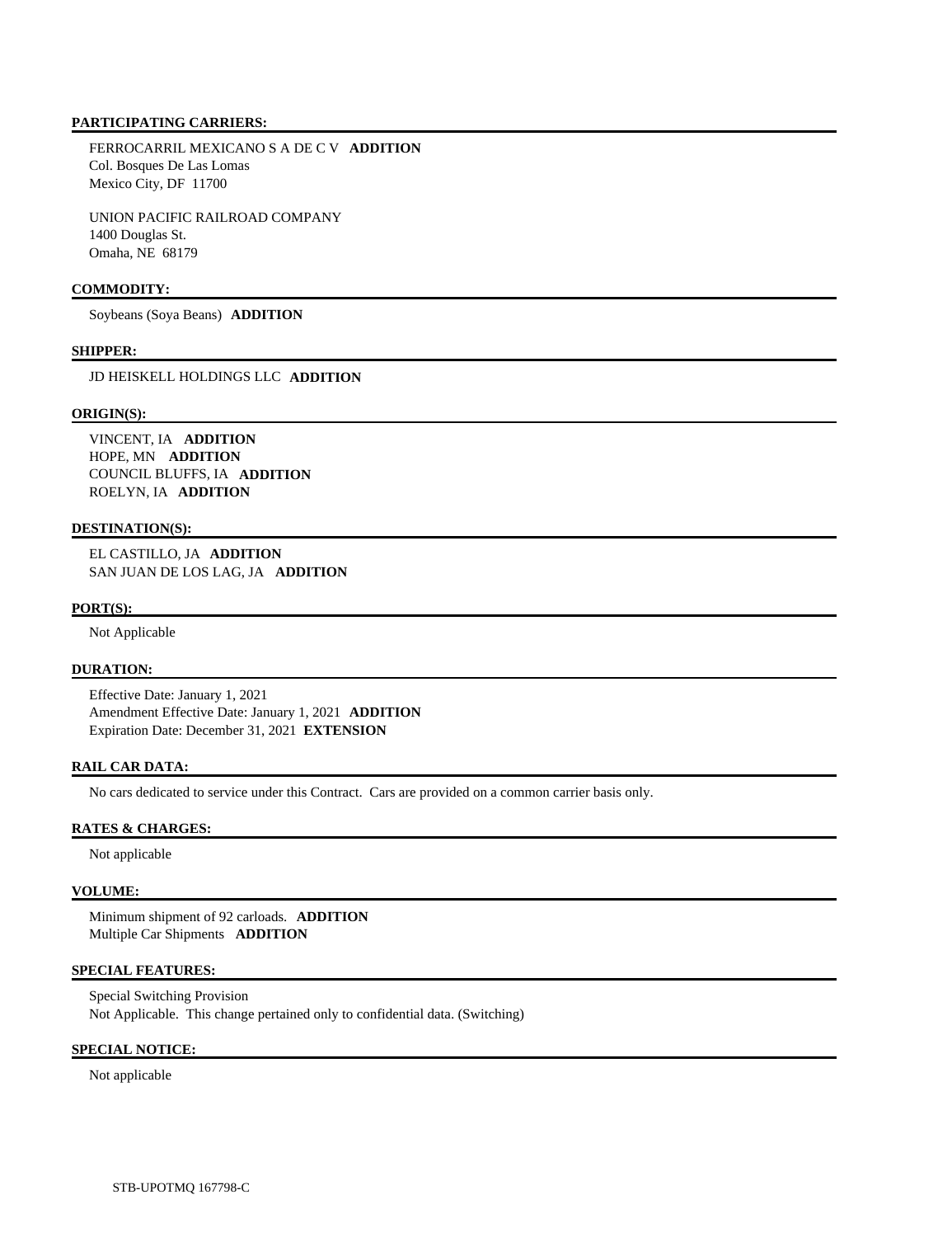

STB-UPOTMQ 167919

## **UNION PACIFIC RAILROAD COMPANY**

# **CONTRACT SUMMARY**

**Issued:**  December 9, 2021

**Effective:** January 1, 2021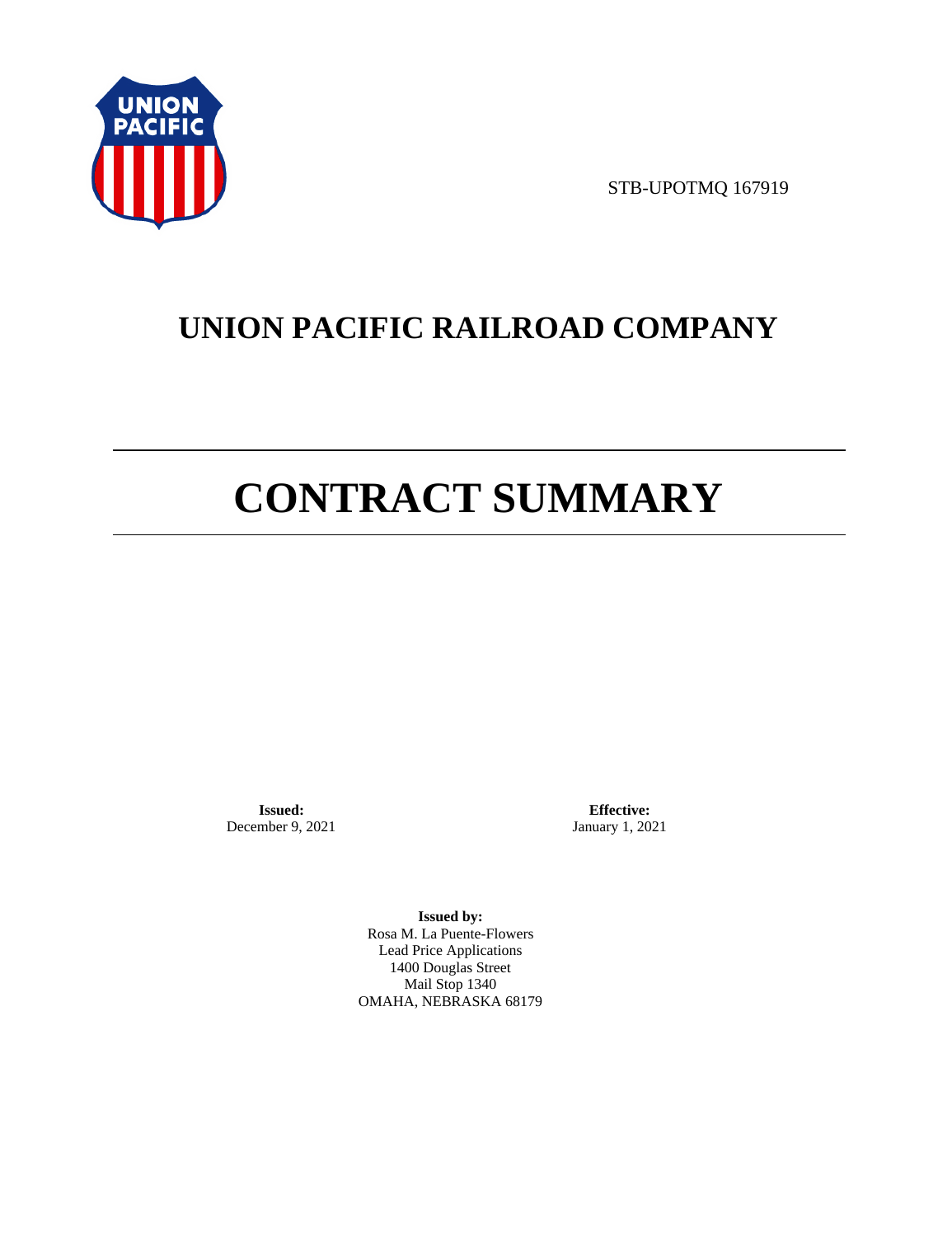UNION PACIFIC RAILROAD COMPANY 1400 Douglas St. Omaha, NE 68179

#### **COMMODITY:**

Wheat Exc.Buckwheat See 01139

## **SHIPPER:**

AGMARK LLC

### **ORIGIN(S):**

 ATHOL, KS GRETNA, KS

## **DESTINATION(S):**

MEMPHIS, TN

#### **PORT(S):**

Not Applicable

## **DURATION:**

 Effective Date: January 1, 2021 Expiration Date: December 31, 2021

## **RAIL CAR DATA:**

No cars dedicated to service under this Contract. Cars are provided on a common carrier basis only.

## **RATES & CHARGES:**

Subject to increases.

## **VOLUME:**

Single Car Shipments

## **SPECIAL FEATURES:**

Special Switching Provision

## **SPECIAL NOTICE:**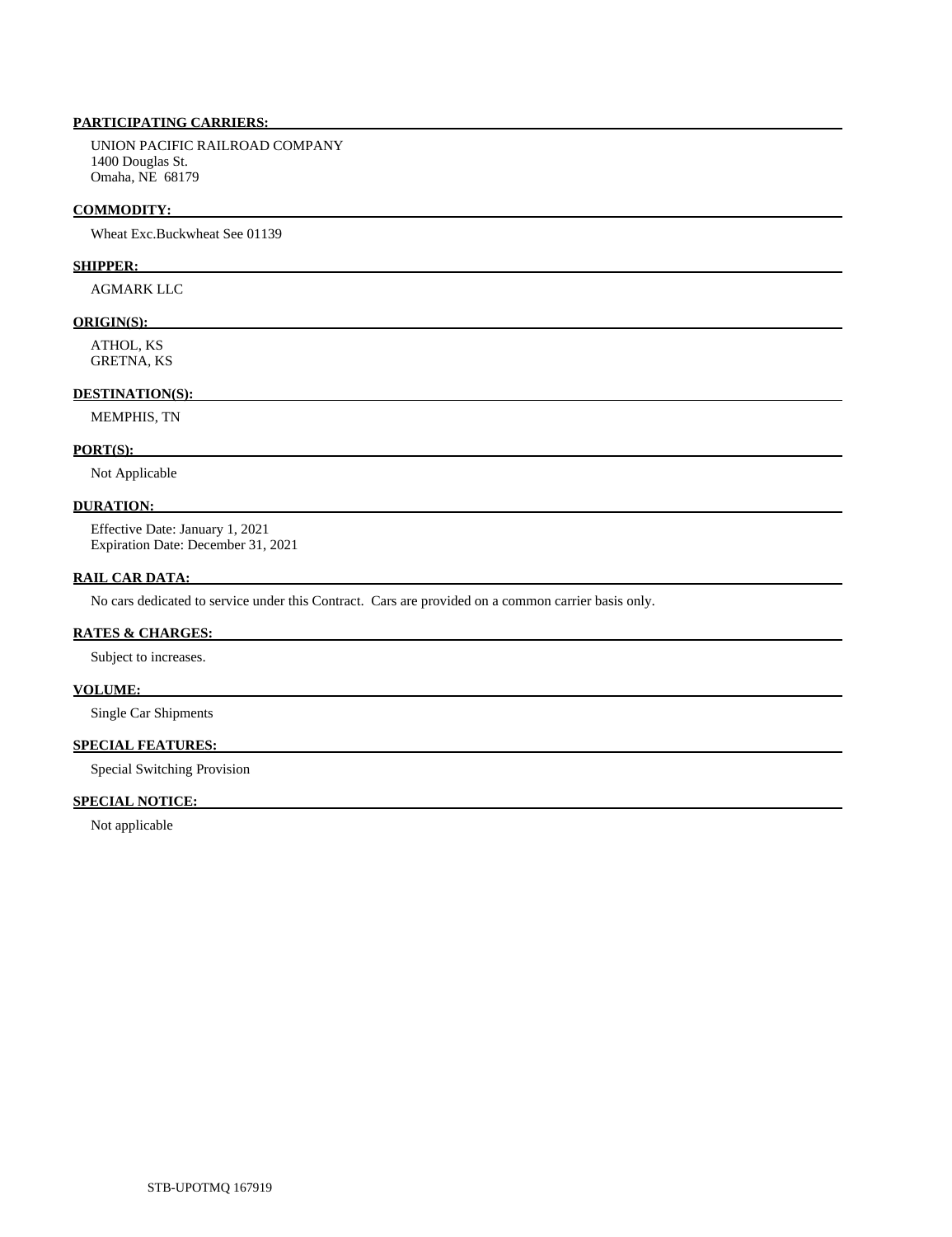

STB-UP-C-57085-03

## **UNION PACIFIC RAILROAD COMPANY**

# **AMENDED CONTRACT SUMMARY**

**Issued:**  December 10, 2021

**Effective:** October 1, 2021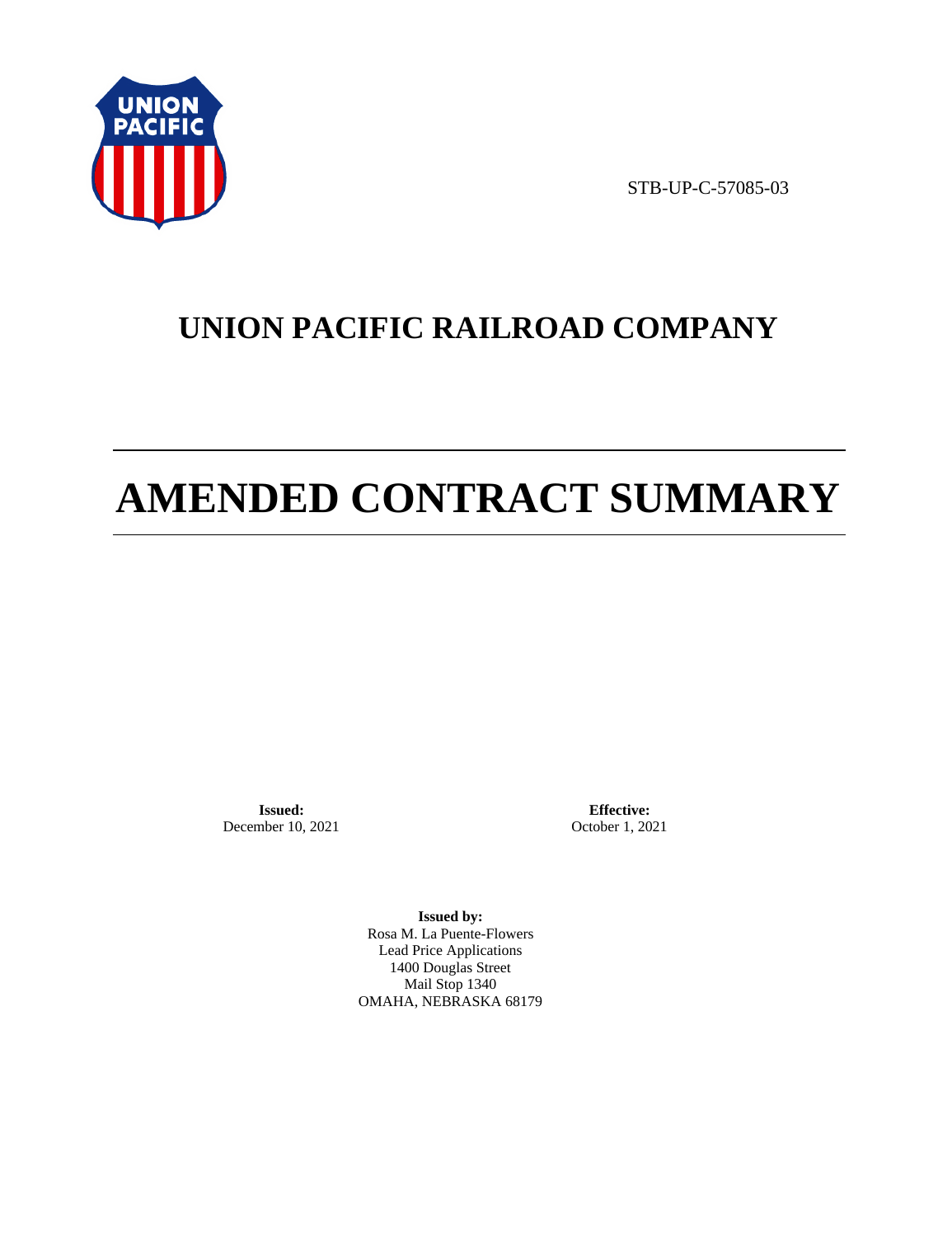UNION PACIFIC RAILROAD COMPANY 1400 Douglas St. Omaha, NE 68179

### **COMMODITY:**

 Distillers Mash, Spent, F Eed, Protein Content >=40% Spent Grain Mash, Feed Distillers Mash, Spent, Not Wholly From Grain Or Grain Products, Feed Feed, Gluten Gluten Meal Corn Germ Or Corn Oil Cake Or Meal, Crushed Or Ground Cake, Or Cake Screenings Corn Steep Water Sediment, Wet Gluten Liquor Residuum (Manufactured From Mono- Sodium Glutamate), Liquid Corn Germ Distillers Slops, Liquid, Feed Feed Supplement, Animal, Liquid, Consisting Of Alcohol, Phosphoric Acid, Inorganic Chloride Salts, Urea And Not Less Than 33 1/3 Percent Water By Weight Choline Chloride Animal Or Poultry Feed Supple- Ment, In Solution, Not To Exceed 80 Percent Choline Chloride Corn Gluten Residuum, Dry Distillery Molasses Residuum, Liquid Cake,Meal Or Screenings, Soybean,Not Fit For Human Consumption Oil Foots, Oil Sediments Or Tank Bottoms, Soybean (Soya Bean), Liquid Or Solidified Soybean (Soya Bean) Oil Soap Stock Solubles, Soybean, Residue From Manufacture Of Soybean Flour, Liquid Canola Meal Canola Meal Pellets Cake Or Meal, Rape Seed Or Canola Seed Oil Foots, Sediments Or Tank Bottoms, Nec Soyflakes Soybean Hulls, Pelletized Soybean (Soy) Grits, Suitable For Human Consumption Soybean (Soy) Flour, Suitable For Human Consumption Soybean Products Or By- Products, Mixed Loads, Viz. Hulls, Cake, Chips, Flakes, Meal, Oil Cake Or Oil Cake Meal Soybean Hulls, Not Pelletized Wheat Bran, Middlings Or Shorts

#### **SHIPPER:**

## PILGRIM'S PRIDE CORP

### **ORIGIN(S):**

ALL LOCATIONS (See Exhibit Definition)

#### **DESTINATION(S):**

 OTHER DOMESTIC LOCATIONS (See Exhibit Definition) PITTSBURG, TX

## **PORT(S):**

Not Applicable

#### **DURATION:**

 Effective Date: October 1, 2018 Amendment Effective Date: October 1, 2021 **ADDITION**  Expiration Date: September 30, 2022 **EXTENSION** 

#### **RAIL CAR DATA:**

No cars dedicated to service under this Contract. Cars are provided on a common carrier basis only.

#### **RATES & CHARGES:**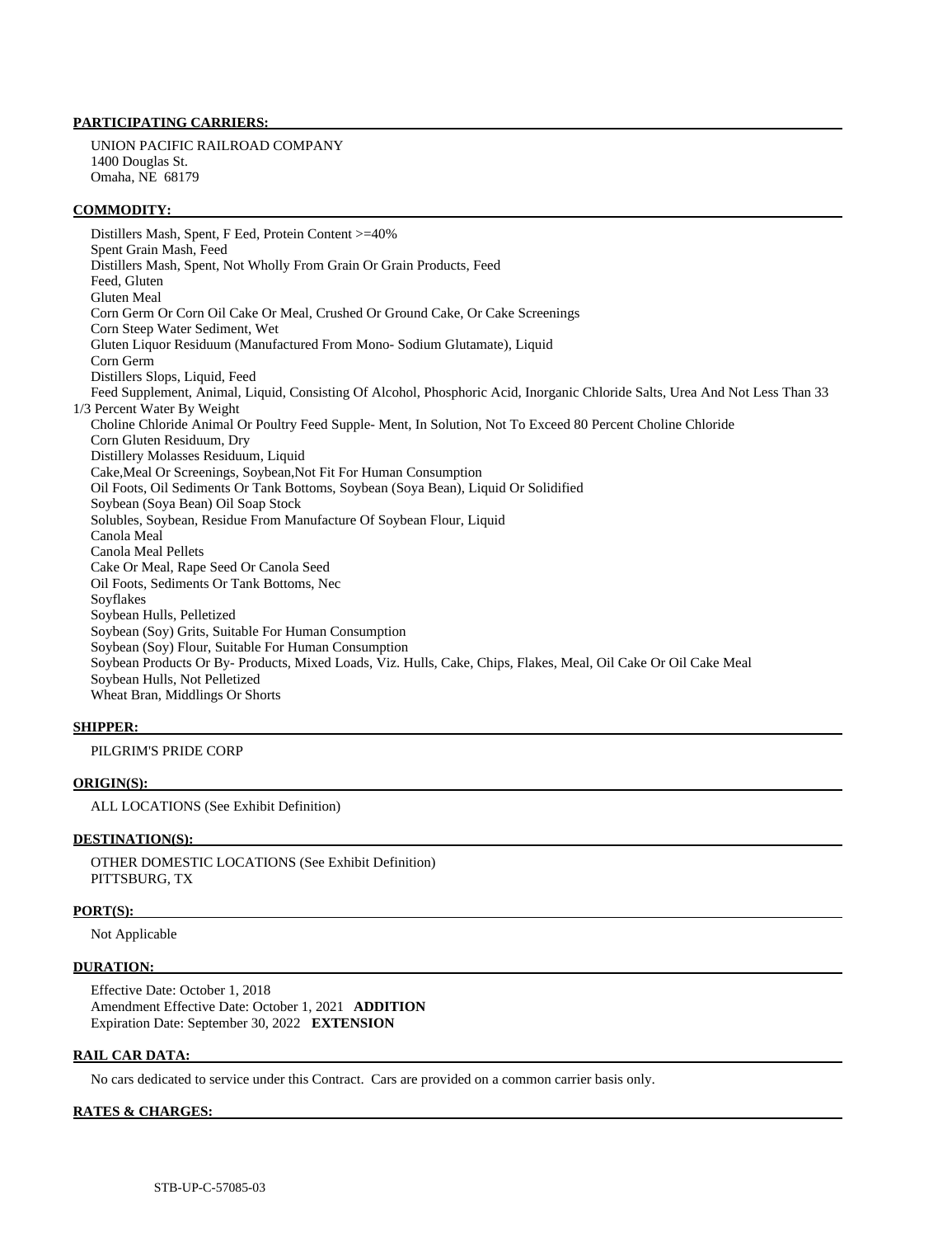Not applicable

## **VOLUME:**

Single Car Shipments

## **SPECIAL FEATURES:**

Not applicable

## **SPECIAL NOTICE:**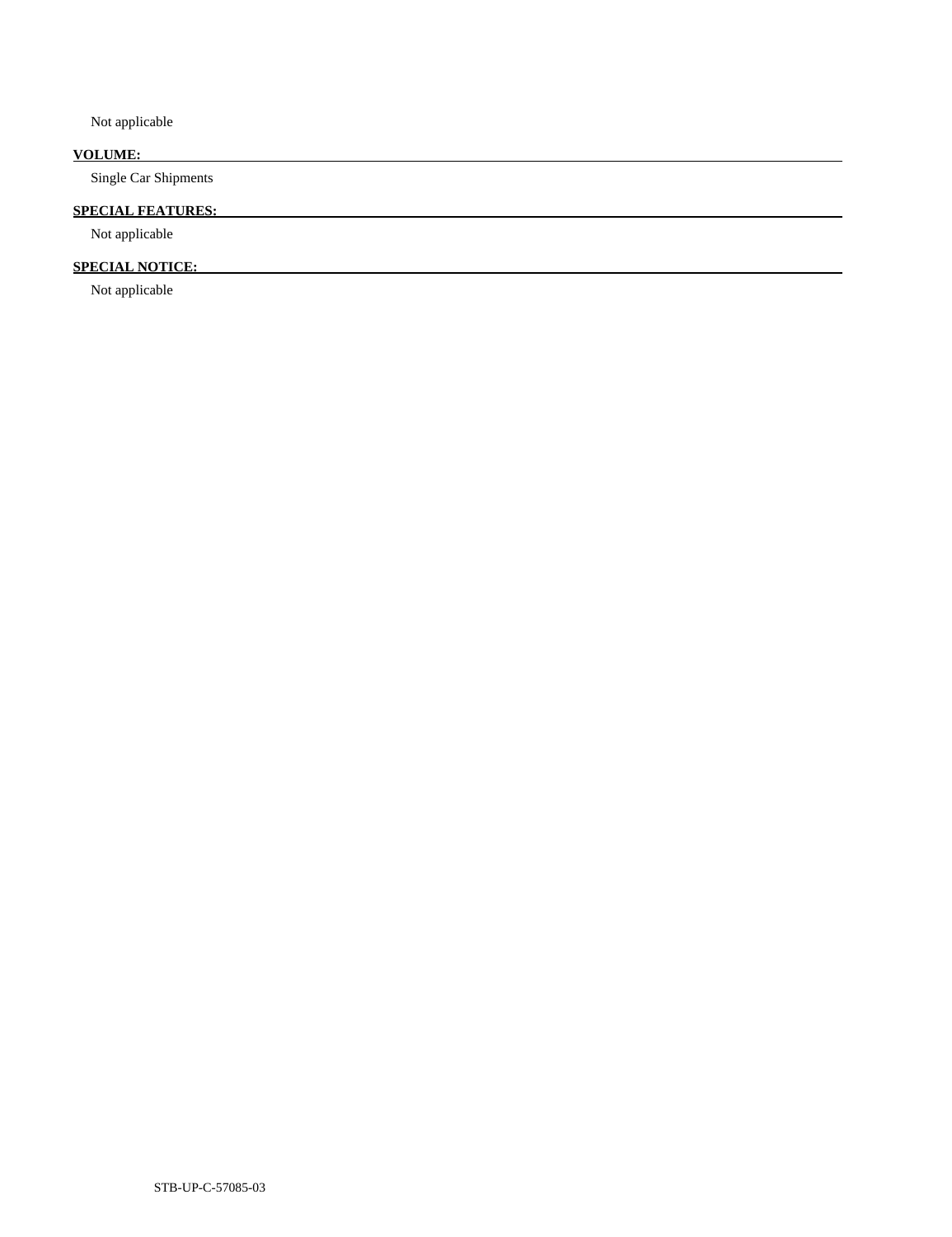## **EXHIBIT DEFINITIONS:**

 ALL LOCATIONS consist of: All railpoints in the state of Alberta as published in OPSL 6000-Series. All railpoints in the state of Aguascalientes as published in OPSL 6000-Series. All railpoints in the state of Alaska as published in OPSL 6000-Series. All railpoints in the state of Alabama as published in OPSL 6000-Series. All railpoints in the state of Arkansas as published in OPSL 6000-Series. All railpoints in the state of Arizona as published in OPSL 6000-Series. All railpoints in the state of British Columbia as published in OPSL 6000-Series. All railpoints in the state of Baja California as published in OPSL 6000-Series. All railpoints in the state of California as published in OPSL 6000-Series. All railpoints in the state of Chiapas as published in OPSL 6000-Series. All railpoints in the state of Chihuahua as published in OPSL 6000-Series. All railpoints in the state of Colima as published in OPSL 6000-Series. All railpoints in the state of Colorado as published in OPSL 6000-Series. All railpoints in the state of Connecticut as published in OPSL 6000-Series. All railpoints in the state of Coahuila as published in OPSL 6000-Series. All railpoints in the state of District of Columbia as published in OPSL 6000-Series. All railpoints in the state of Delaware as published in OPSL 6000-Series. All railpoints in the state of Distrito Federal as published in OPSL 6000-Series. All railpoints in the state of Durango as published in OPSL 6000-Series. All railpoints in the state of Estado de Mexico as published in OPSL 6000-Series. All railpoints in the state of Florida as published in OPSL 6000-Series. All railpoints in the state of Georgia as published in OPSL 6000-Series. All railpoints in the state of Guanajuato as published in OPSL 6000-Series. All railpoints in the state of Guerrero as published in OPSL 6000-Series. All railpoints in the state of Hidalgo as published in OPSL 6000-Series. All railpoints in the state of Hawaii as published in OPSL 6000-Series. All railpoints in the state of Iowa as published in OPSL 6000-Series. All railpoints in the state of Idaho as published in OPSL 6000-Series. All railpoints in the state of Illinois as published in OPSL 6000-Series. All railpoints in the state of Indiana as published in OPSL 6000-Series. All railpoints in the state of Jalisco as published in OPSL 6000-Series. All railpoints in the state of Kansas as published in OPSL 6000-Series. All railpoints in the state of Kentucky as published in OPSL 6000-Series. All railpoints in the state of Louisiana as published in OPSL 6000-Series. All railpoints in the state of Massachusets as published in OPSL 6000-Series. All railpoints in the state of Manitoba as published in OPSL 6000-Series. All railpoints in the state of Maryland as published in OPSL 6000-Series. All railpoints in the state of Maine as published in OPSL 6000-Series. All railpoints in the state of Michoacan as published in OPSL 6000-Series. All railpoints in the state of Michigan as published in OPSL 6000-Series. All railpoints in the state of Minnesota as published in OPSL 6000-Series. All railpoints in the state of Missouri as published in OPSL 6000-Series. All railpoints in the state of Morelos as published in OPSL 6000-Series. All railpoints in the state of Mississippi as published in OPSL 6000-Series. All railpoints in the state of Montana as published in OPSL 6000-Series. All railpoints in the state of Nayarit as published in OPSL 6000-Series. All railpoints in the state of New Brunswick as published in OPSL 6000-Series. All railpoints in the state of North Carolina as published in OPSL 6000-Series. All railpoints in the state of North Dakota as published in OPSL 6000-Series. All railpoints in the state of Nebraska as published in OPSL 6000-Series. All railpoints in the state of Newfoundland as published in OPSL 6000-Series. All railpoints in the state of New Hampshire as published in OPSL 6000-Series. All railpoints in the state of New Jersey as published in OPSL 6000-Series. All railpoints in the state of Nuevo Leon as published in OPSL 6000-Series. All railpoints in the state of New Mexico as published in OPSL 6000-Series. All railpoints in the state of Nova Scotia as published in OPSL 6000-Series. All railpoints in the state of Northwest Territories as published in OPSL 6000-Series. All railpoints in the state of Nevada as published in OPSL 6000-Series. All railpoints in the state of New York as published in OPSL 6000-Series. All railpoints in the state of Oaxaca as published in OPSL 6000-Series. All railpoints in the state of Ohio as published in OPSL 6000-Series.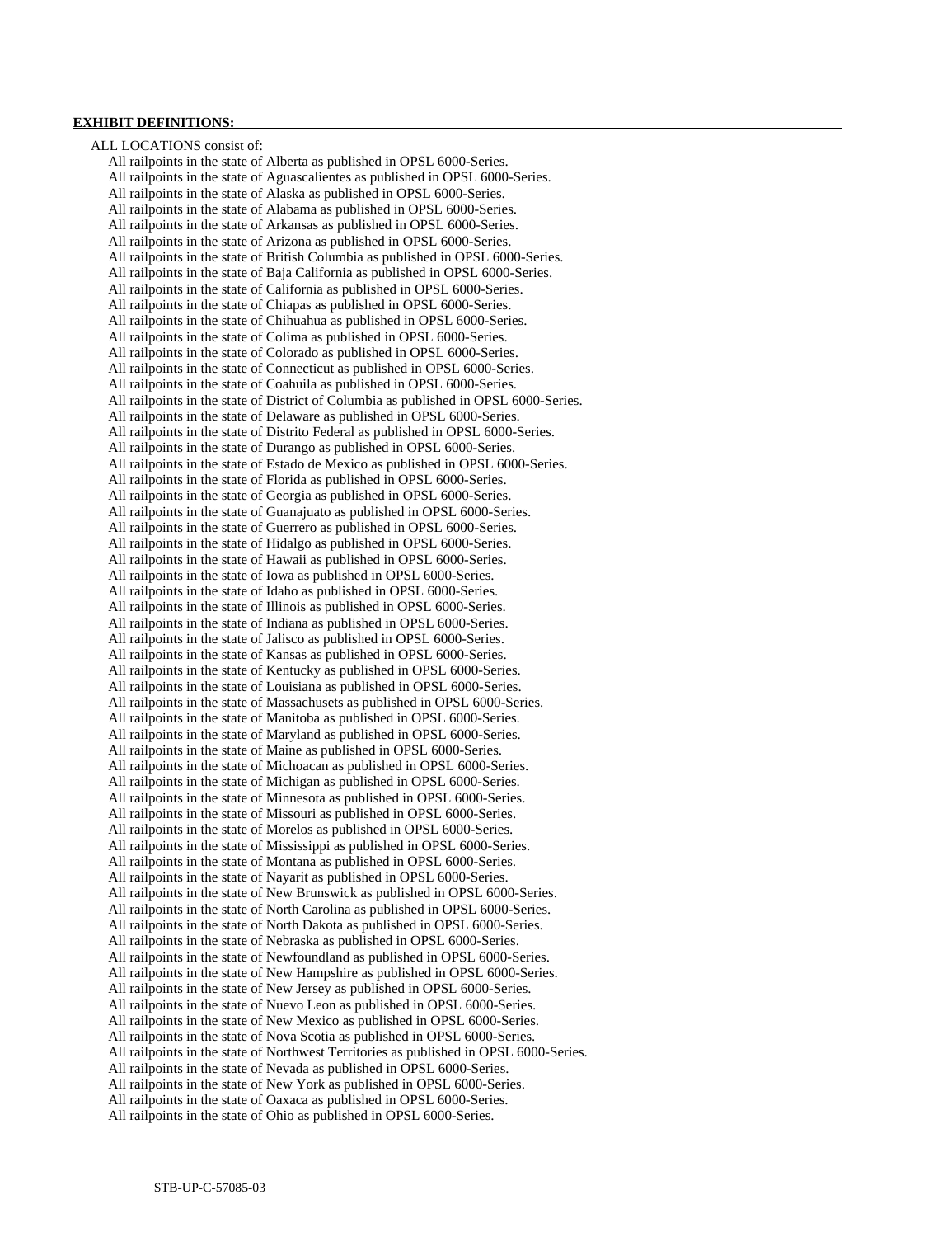All railpoints in the state of Oklahoma as published in OPSL 6000-Series. All railpoints in the state of Ontario as published in OPSL 6000-Series. All railpoints in the state of Oregon as published in OPSL 6000-Series. All railpoints in the state of Pennsylvania as published in OPSL 6000-Series. All railpoints in the state of Prince Edward Island as published in OPSL 6000-Series. All railpoints in the state of Quebec as published in OPSL 6000-Series. All railpoints in the state of Puerto Rico as published in OPSL 6000-Series. All railpoints in the state of Puebla as published in OPSL 6000-Series. All railpoints in the state of Queretaro as published in OPSL 6000-Series. All railpoints in the state of Quintana Roo as published in OPSL 6000-Series. All railpoints in the state of Rhode Island as published in OPSL 6000-Series. All railpoints in the state of South Carolina as published in OPSL 6000-Series. All railpoints in the state of South Dakota as published in OPSL 6000-Series. All railpoints in the state of Sinaloa as published in OPSL 6000-Series. All railpoints in the state of Saskatchewan as published in OPSL 6000-Series. All railpoints in the state of San Luis Potosi as published in OPSL 6000-Series. All railpoints in the state of Sonora as published in OPSL 6000-Series. All railpoints in the state of Tlaxcala as published in OPSL 6000-Series. All railpoints in the state of Tamaulipas as published in OPSL 6000-Series. All railpoints in the state of Tennessee as published in OPSL 6000-Series. All railpoints in the state of Texas as published in OPSL 6000-Series. All railpoints in the state of Utah as published in OPSL 6000-Series. All railpoints in the state of Virginia as published in OPSL 6000-Series. All railpoints in the state of Veracruz as published in OPSL 6000-Series. All railpoints in the state of Vermont as published in OPSL 6000-Series. All railpoints in the state of Washington as published in OPSL 6000-Series. All railpoints in the state of Wisconsin as published in OPSL 6000-Series. All railpoints in the state of West Virginia as published in OPSL 6000-Series. All railpoints in the state of Wyoming as published in OPSL 6000-Series. All railpoints in the state of Zacatecas as published in OPSL 6000-Series. OTHER DOMESTIC LOCATIONS consist of: LONDON, AR

 PERKINS, AR NATCHITOCHES, LA NACOGDOCHES, TX TENAHA, TX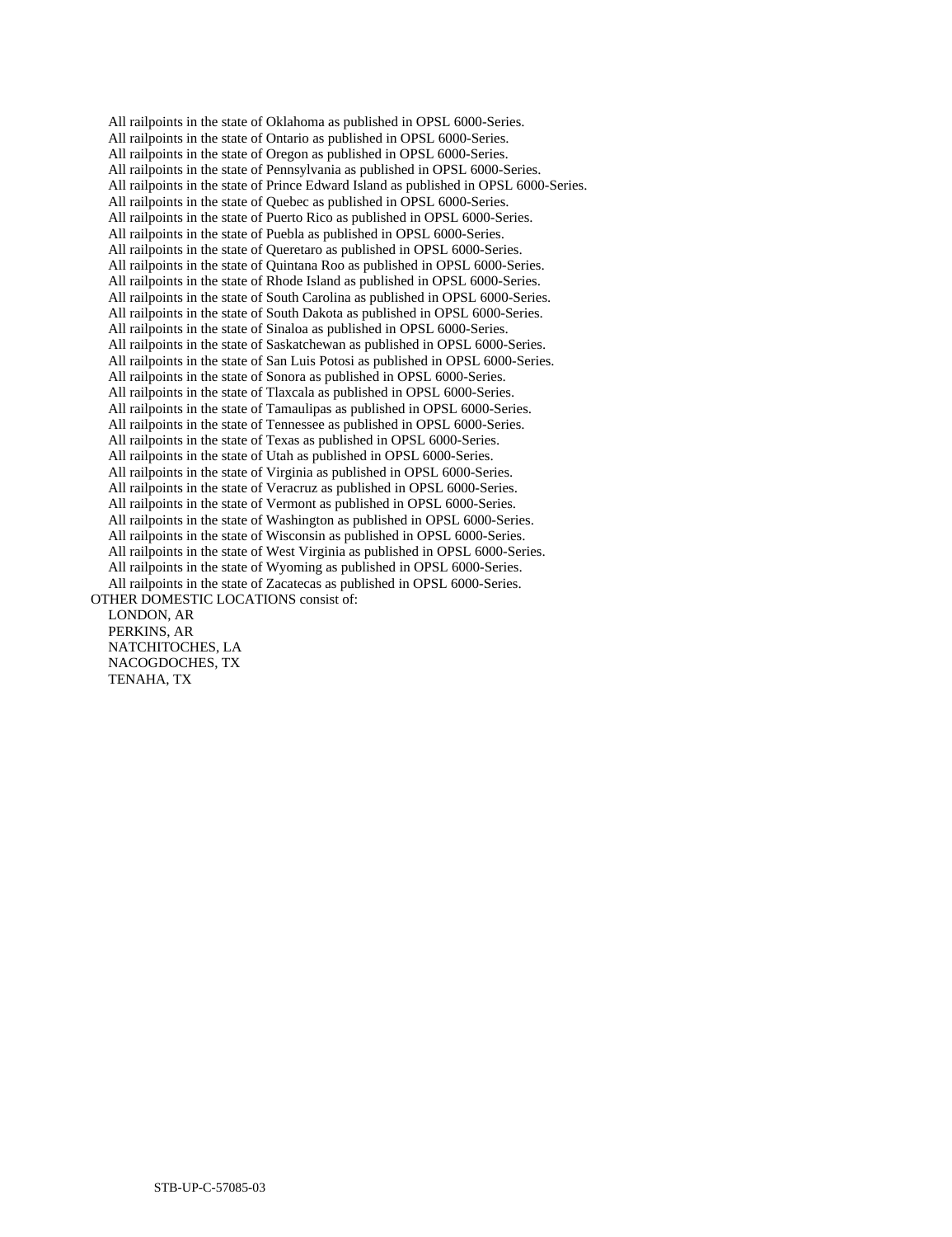

STB-UP-C-57436-03

## **UNION PACIFIC RAILROAD COMPANY**

# **AMENDED CONTRACT SUMMARY**

**Issued:**  December 10, 2021

**Effective:** January 1, 2022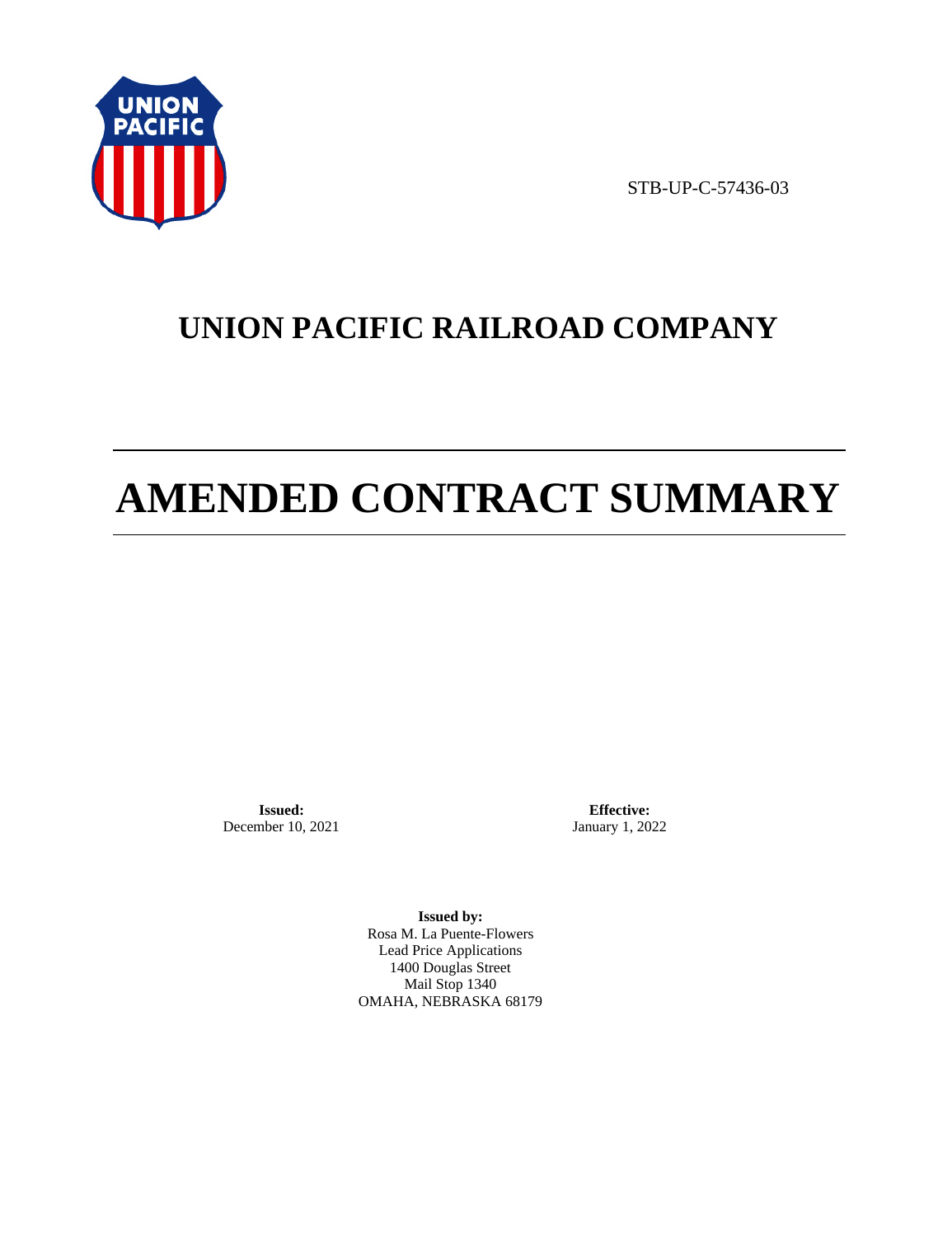UNION PACIFIC RAILROAD COMPANY 1400 Douglas St. Omaha, NE 68179

#### **COMMODITY:**

Corn Exc.Popcorn See 01152

## **SHIPPER:**

GAVILON GLOBAL AG HOLDINGS LLC

#### **ORIGIN(S):**

GAVILON ORIGINS (See Exhibit Definition)

## **DESTINATION(S):**

AMARILLO, TX

## **PORT(S):**

Not Applicable

## **DURATION:**

 Effective Date: January 16, 2020 Amendment Effective Date: January 1, 2022 **ADDITION**  Expiration Date: December 31, 2022 **EXTENSION** 

## **RAIL CAR DATA:**

No cars dedicated to service under this Contract. Cars are provided on a common carrier basis only.

## **RATES & CHARGES:**

Not applicable

## **VOLUME:**

Single Car Shipments

## **SPECIAL FEATURES:**

Not applicable

## **SPECIAL NOTICE:**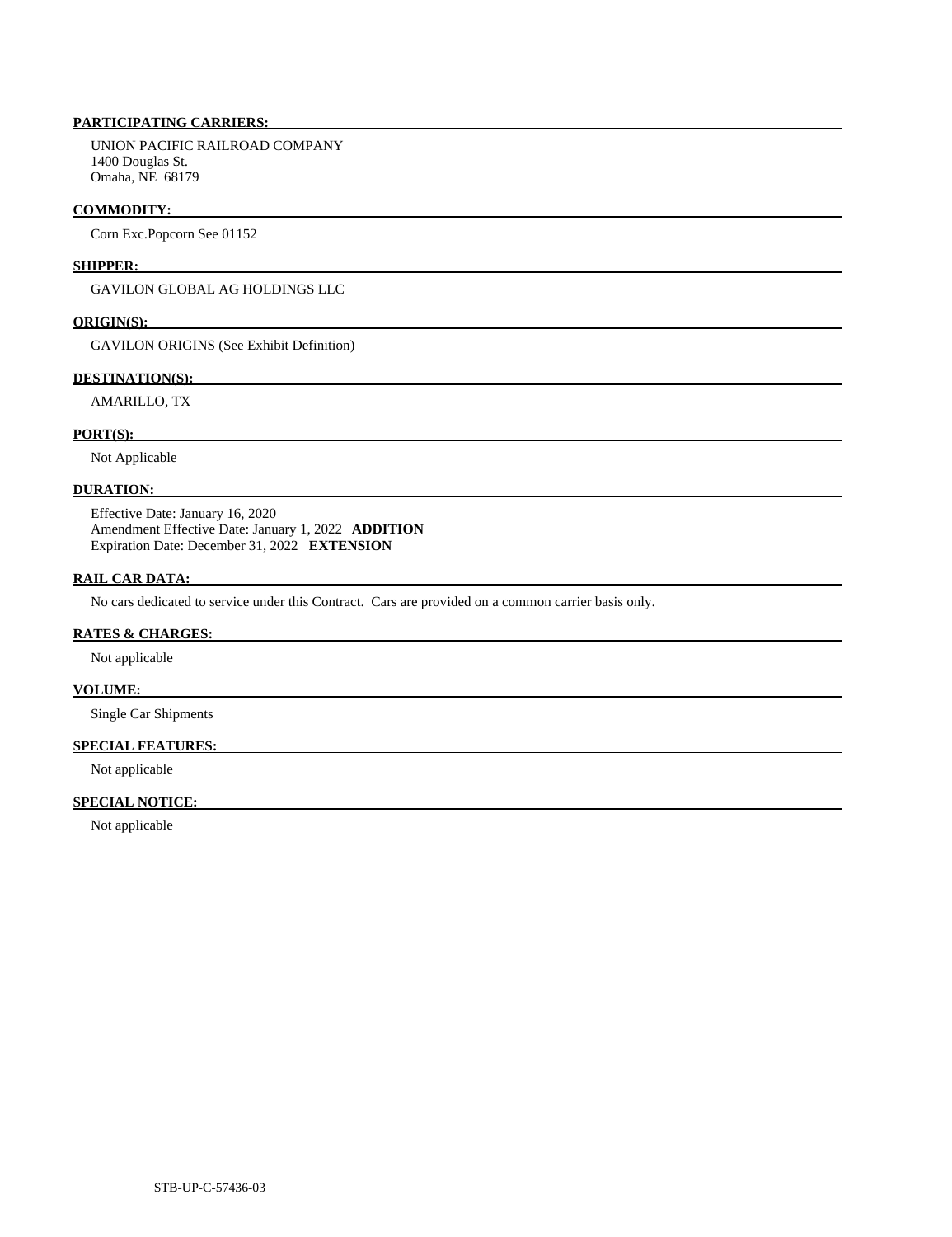## **EXHIBIT DEFINITIONS:**

 GAVILON ORIGINS consist of: JOICE, IA ABILENE, KS COZAD, NE FREMONT, NE GRAND ISLAND, NE KEARNEY, NE LEXINGTON, NE THUMEL, NE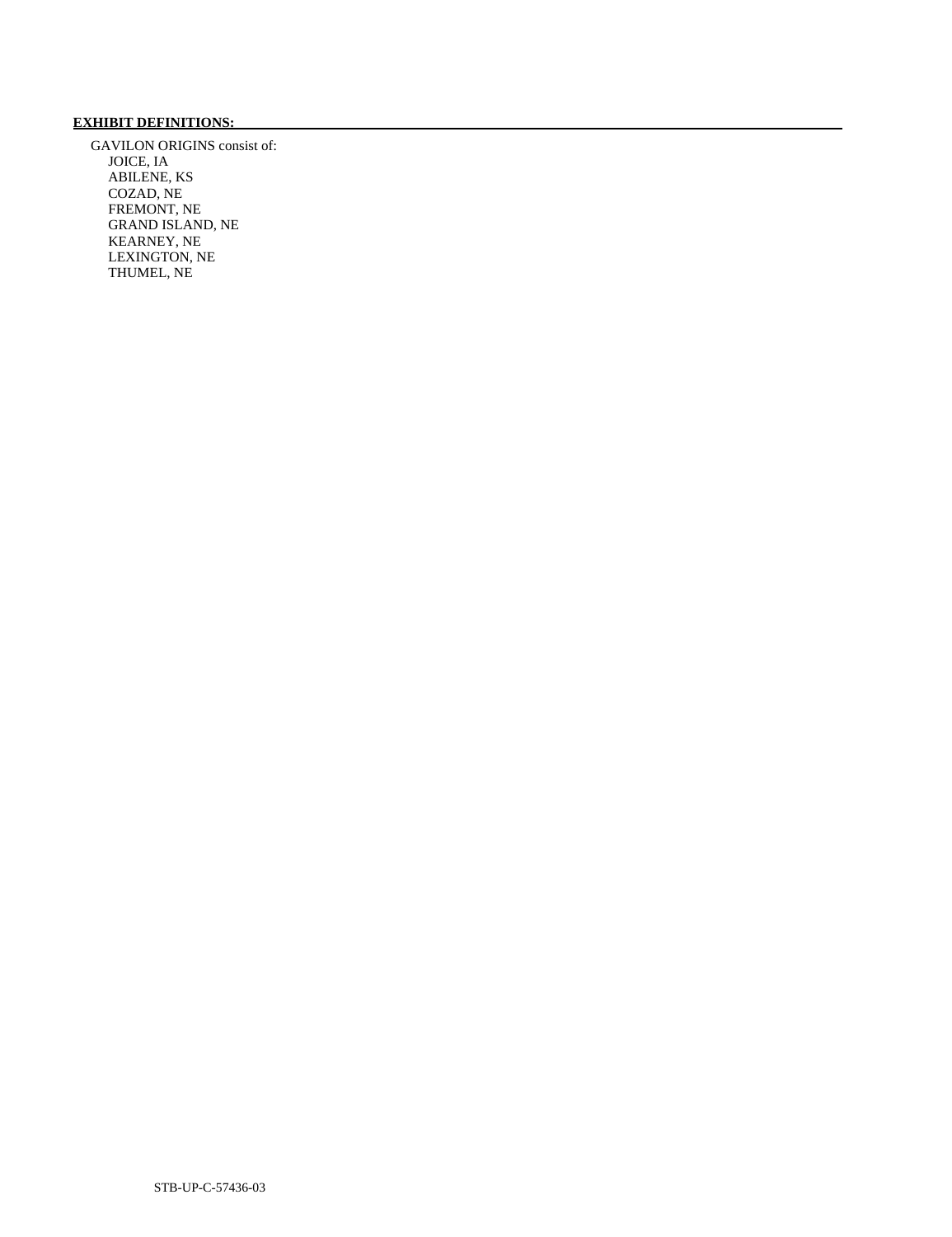

STB-UP-C-57499-02

## **UNION PACIFIC RAILROAD COMPANY**

# **AMENDED CONTRACT SUMMARY**

**Issued:**  December 10, 2021

**Effective:** January 1, 2022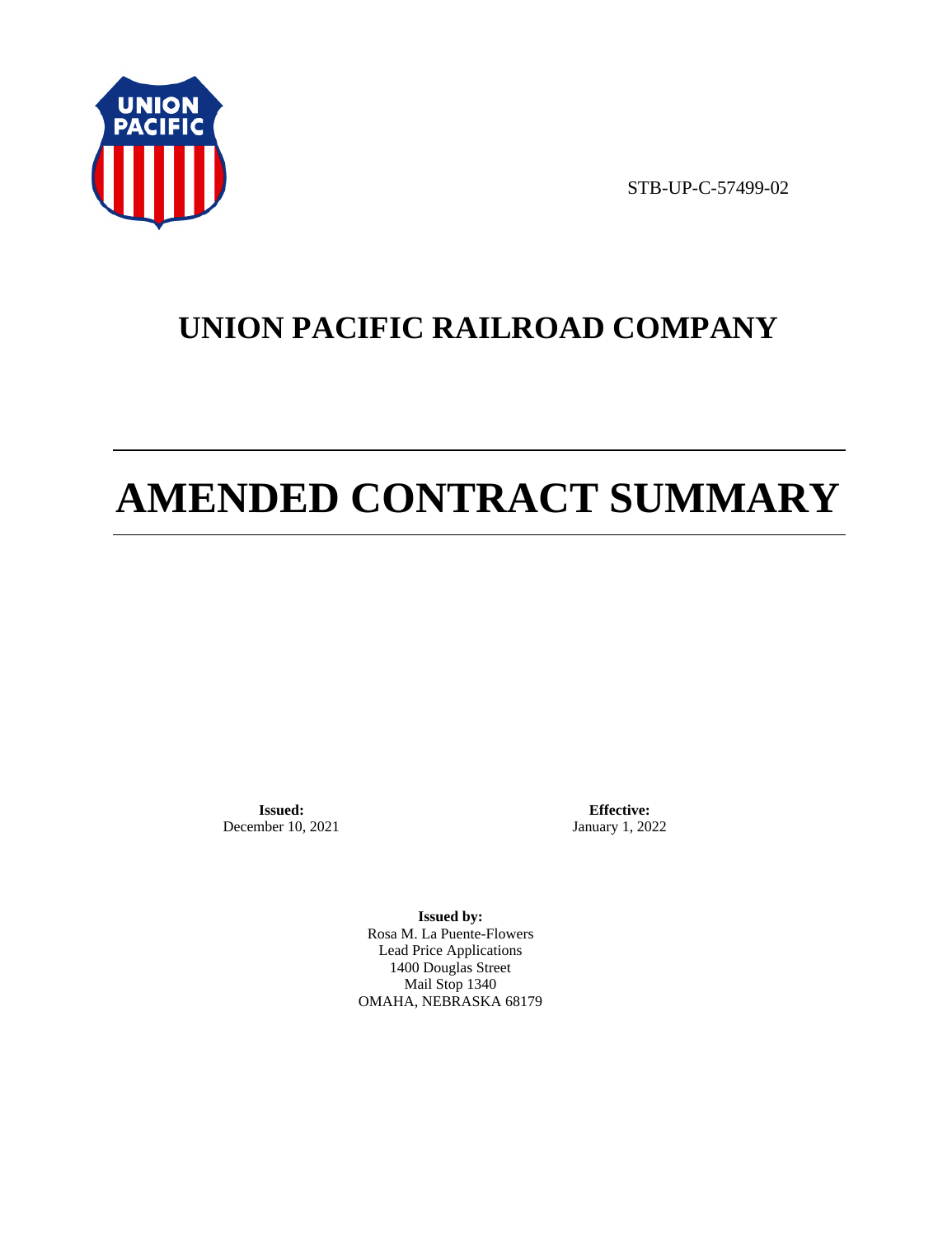UNION PACIFIC RAILROAD COMPANY 1400 Douglas St. Omaha, NE 68179

#### **COMMODITY:**

Corn Exc.Popcorn See 01152

## **SHIPPER:**

GAVILON GLOBAL AG HOLDINGS LLC

### **ORIGIN(S):**

 APPROVED SHUTTLE ORIGINS (See Exhibit Definition) JOHNSTOWN, CO **DELETION** 

## **DESTINATION(S):**

AMARILLO, TX

#### **PORT(S):**

Not Applicable

## **DURATION:**

 Effective Date: January 1, 2020 Amendment Effective Date: January 1, 2022 **ADDITION**  Expiration Date: December 31, 2022 **EXTENSION** 

### **RAIL CAR DATA:**

No cars dedicated to service under this Contract. Cars are provided on a common carrier basis only.

## **RATES & CHARGES:**

Not applicable

## **VOLUME:**

Single Car Shipments

## **SPECIAL FEATURES:**

Not applicable

## **SPECIAL NOTICE:**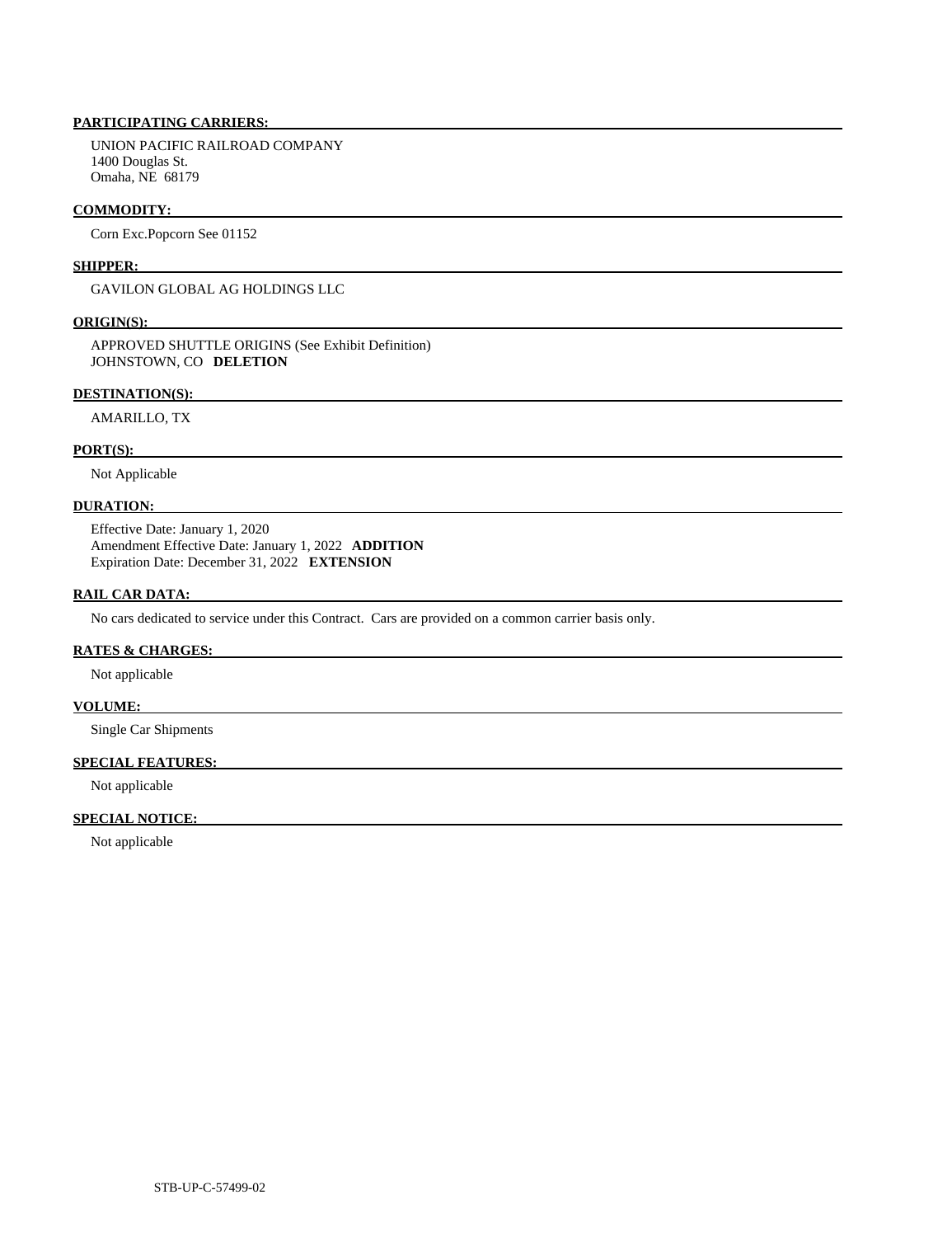## **EXHIBIT DEFINITIONS:**

 APPROVED SHUTTLE ORIGINS consist of: BYERS, CO CHEYENNE WELLS, CO ALBERT CITY, IA ALTON, IA ASHTON, IA AVON, IA BELMOND, IA BRADFORD, IA BURT, IA CHAPIN, IA CLARE, IA CLARION, IA COUNCIL BLUFFS, IA DOWS, IA EMMETSBURG, IA FARNHAMVILLE, IA GARDEN CITY, IA GOWRIE, IA GRUVER, IA HANCOCK, IA HARTLEY, IA HAVELOCK, IA HINTON, IA JEFFERSON, IA JOICE, IA JORDAN, IA MALLARD, IA MARATHON, IA NEVADA, IA NORTHWOOD, IA PICKERING, IA RAKE, IA RALSTON, IA ROELYN, IA ROLFE, IA SLOAN, IA SUPERIOR, IA VINCENT, IA WEST BEND, IA BLISS, ID ALLEN, IL BLOOMINGTON, IL ELKHART, IL HARVARD, IL PONTIAC, IL ROYAL, IL SOUTH BELOIT, IL STERLING, IL TUSCOLA, IL ABILENE, KS ATCHISON, KS CANTON, KS COLBY, KS DOWNS, KS FRANKFORT, KS GLEN ELDER, KS GREAT BEND, KS HANOVER, KS HAVILAND, KS HUTCHINSON, KS KANSAS CITY, KS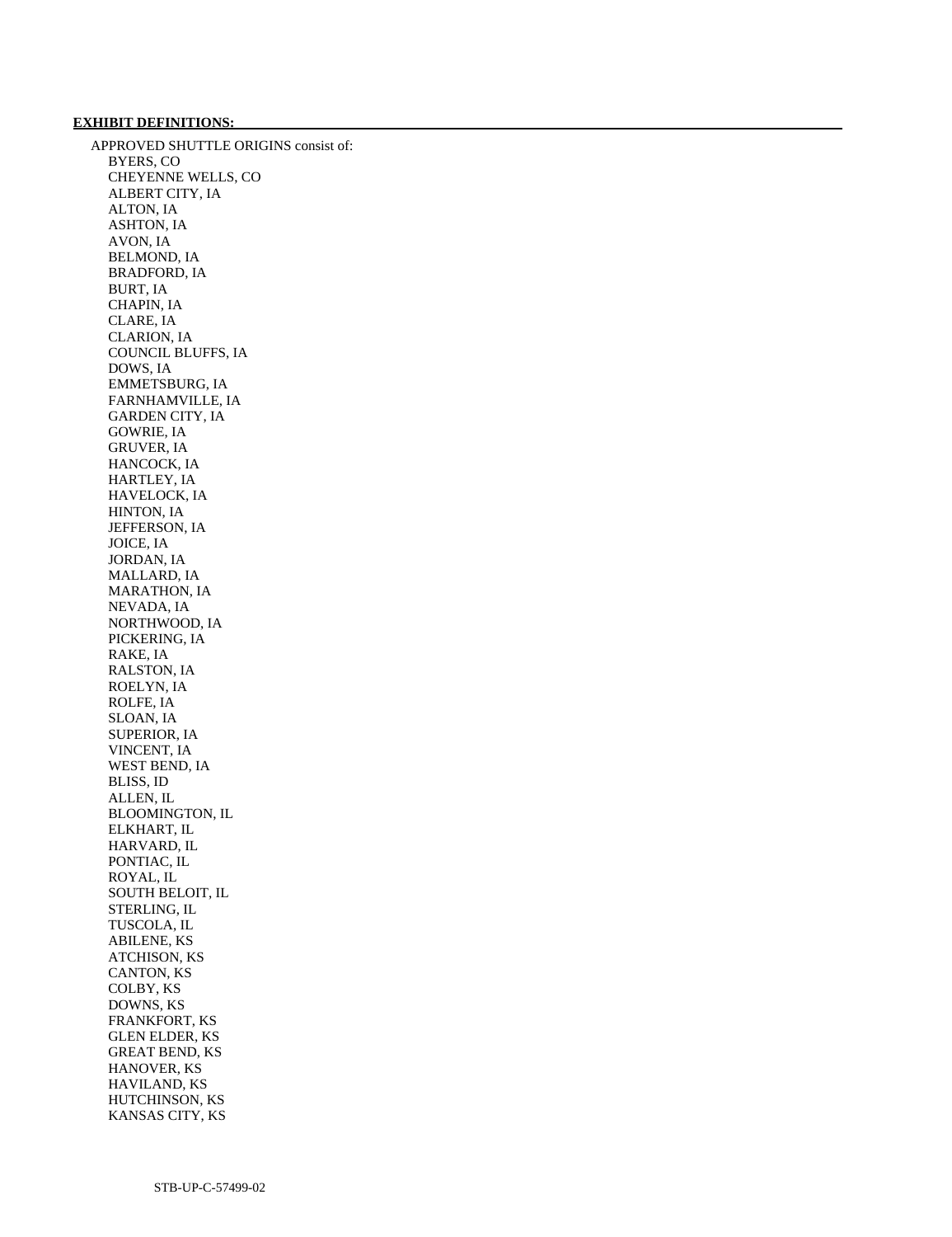LIBERAL, KS NEW CAMBRIA, KS OGALLAH, KS PLAINS, KS PRATT, KS SALINA, KS SHARON SPRINGS, KS TOPEKA, KS WAKEENEY, KS WICHITA, KS APPLETON, MN BREWSTER, MN BROWNTON, MN BUFFALO LAKE, MN DANUBE, MN DELAVAN, MN DULUTH, MN FAIRMONT, MN HERON LAKE, MN HOPE, MN LAMBERTON, MN MADELIA, MN MARNA, MN MILOMA, MN MONTEVIDEO, MN MOUNTAIN LAKE, MN NEW ULM, MN RANDOLPH, MN SAVAGE, MN SPRINGFIELD, MN ST JAMES, MN WALNUT GROVE, MN WELCOME, MN ADRIAN, MO ESSEX, MO SANDSTONE, MO ST JOSEPH, MO ALBION, NE BRAINARD, NE BROWNSON, NE CARLETON, NE CHAPPELL, NE COZAD, NE ELM CREEK, NE ENOLA, NE FREMONT, NE GIBBON, NE GOTHENBURG, NE GRAND ISLAND, NE HASTINGS, NE HAYLAND, NE JANSEN, NE KEARNEY, NE KIMBALL, NE LEXINGTON, NE LINCOLN, NE MEAD, NE MONROE, NE NEBRASKA CITY, NE NORTH BEND, NE NORTH PLATTE, NE ORD, NE OVERTON, NE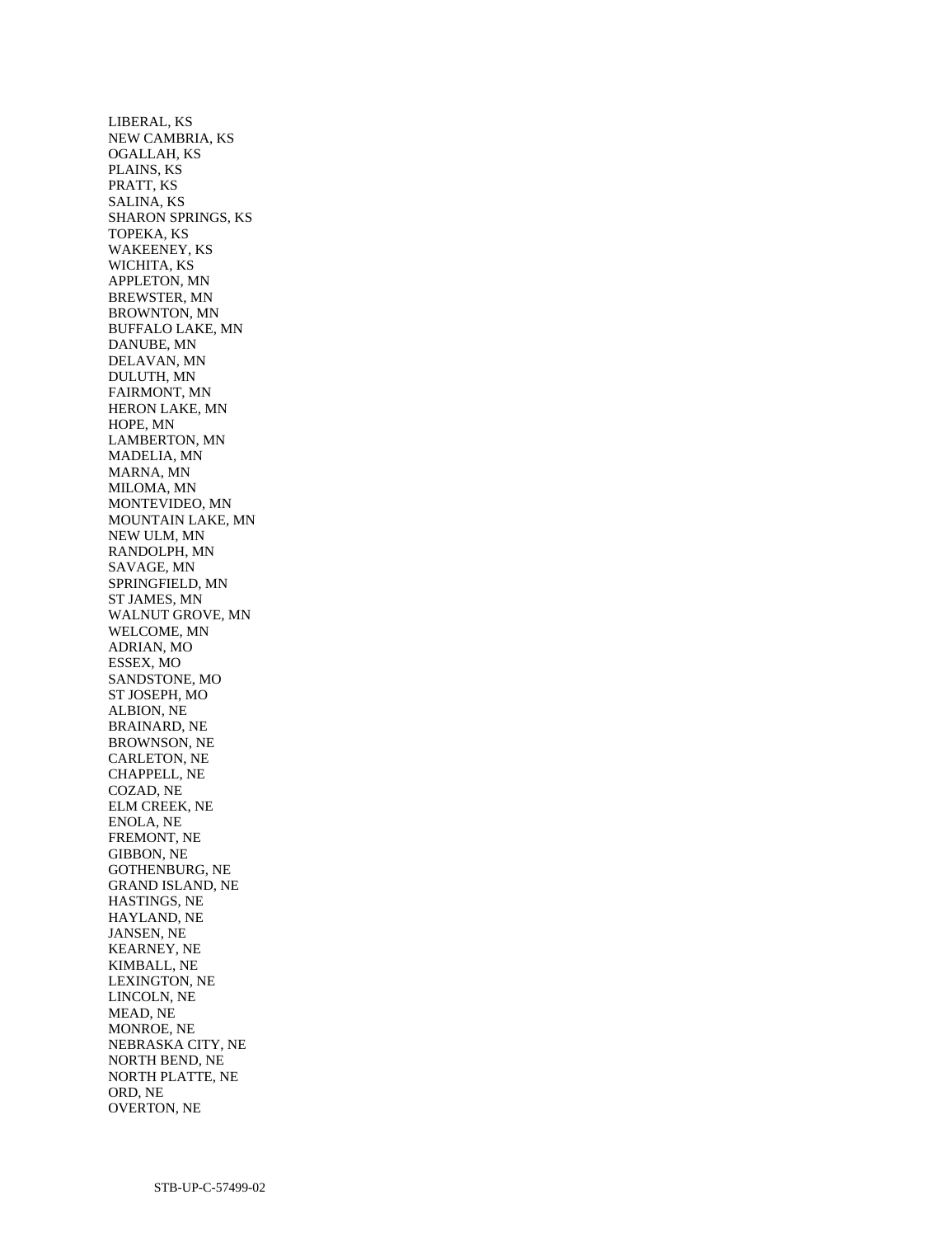PLYMOUTH, NE POLK, NE SCHAFER, NE SEDAN, NE SHELBY, NE SHELTON, NE ST EDWARD, NE STROMSBURG, NE SUPERIOR, NE SYRACUSE, NE THUMEL, NE WOOD RIVER, NE YANKA, NE KINGFISHER, OK MEDFORD, OK OPTIMA, OK AMARILLO, TX AVALON, WI EVANSVILLE, WI SUPERIOR, WI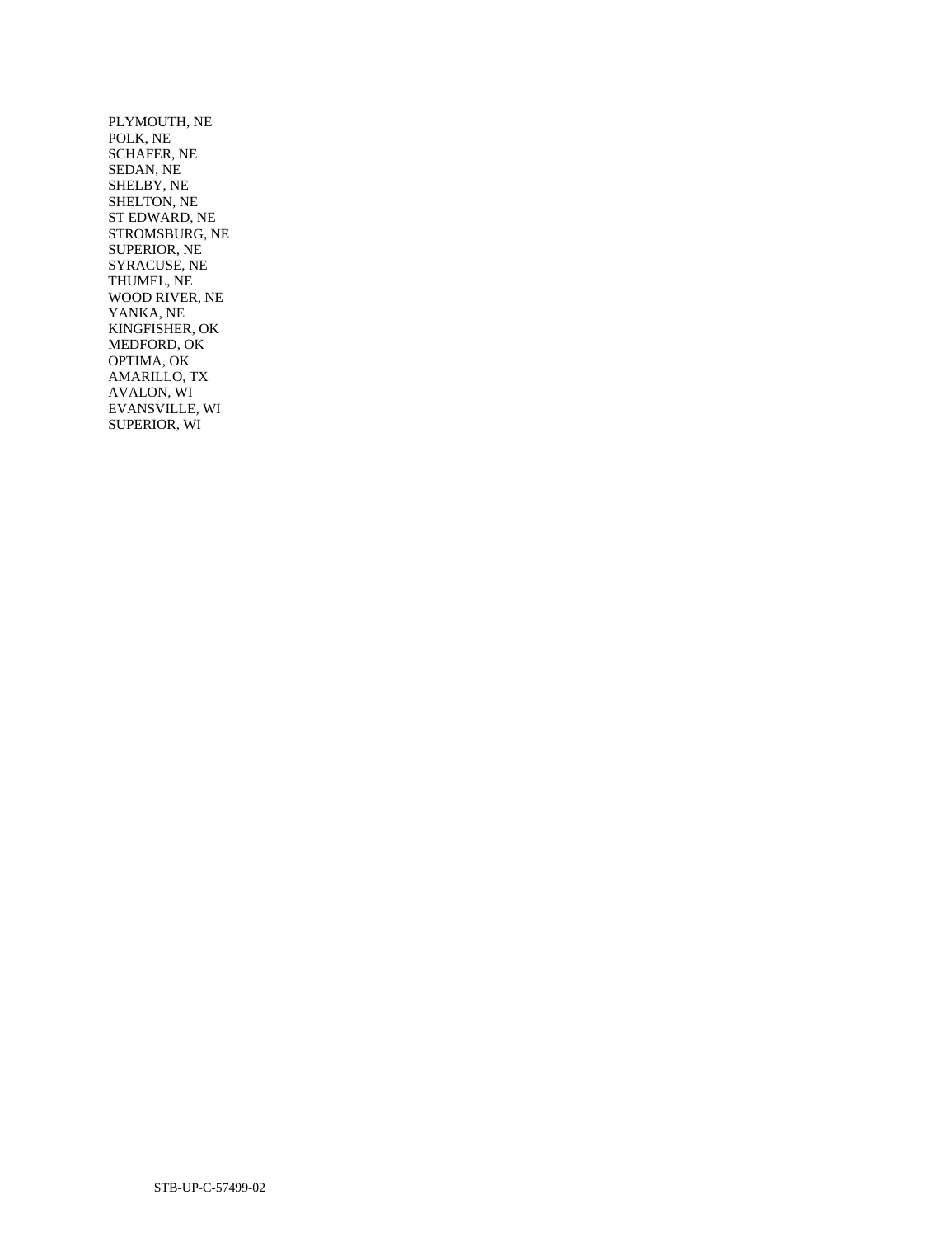

STB-UPUPCQ 100719-CE

## **UNION PACIFIC RAILROAD COMPANY**

# **AMENDED CONTRACT SUMMARY**

**Issued:**  December 9, 2021

**Effective:** June 1, 2021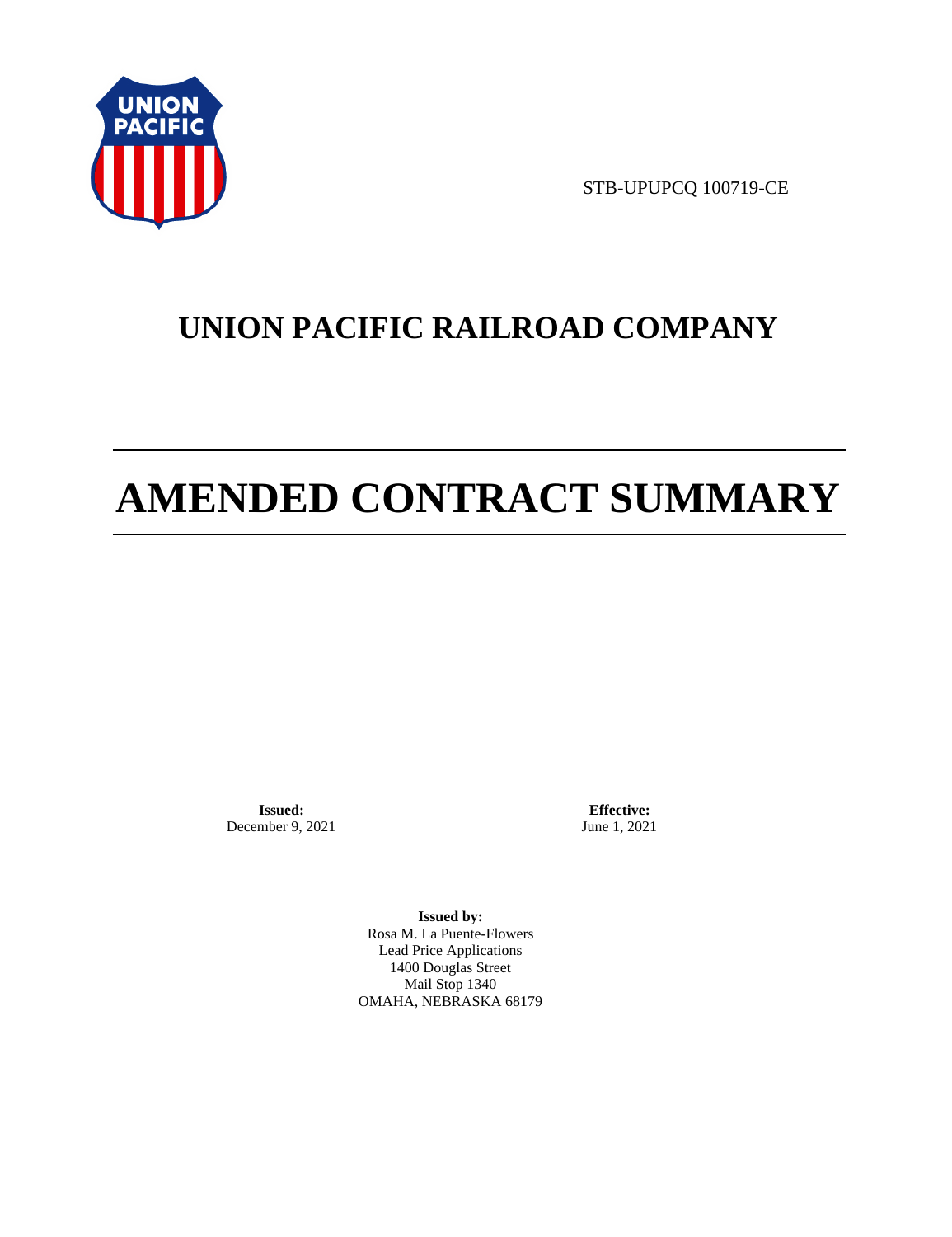SAN LUIS CENTRAL RAILROAD COMPANY 9501 West Devon Ave Suite 505 Rosemont, IL 60018

 UNION PACIFIC RAILROAD COMPANY 1400 Douglas St. Omaha, NE 68179

## **COMMODITY:**

 Wheat Exc.Buckwheat See 01139 Wheat, Not Organically Grown Free Of Fertilizer And Or Pesticide Applications Grain,Nec Corn Exc.Popcorn See 01152

## **SHIPPER:**

ARDENT MILLS HDQRS

#### **ORIGIN(S):**

 SOUTH BEAVER DAM, WI WORDEN, OR BLOOMINGTON, IL CAPTAIN MINE, IL MILWAUKEE, WI LEWISTON, ID EVANSVILLE, WI COMMERCE CITY, CO DENVER, CO GRANVILLE, WI NEWDALE, ID PINE BLUFFS, WY CHAPPELL, NE KIMBALL, NE MEMPHIS, TN NORTH PLATTE, NE **ADDITION**  ID - POCATELLO AGS (See Exhibit Definition) CHICAGO, IL EAST ST LOUIS, IL KANSAS CITY, MO TYHEE, ID ID - IDAHO FALLS AGS (See Exhibit Definition) LAMAR, MO RIRIE, ID ST PAUL, MN ID - GOODING AGS (See Exhibit Definition) LINDBERGH, WY BRULE, NE ESSEX, MO WATKINS, CO FRUITA, CO SAGINAW, TX SIDNEY, NE BIG SPRINGS, NE LYMAN, NE SALINA, KS DOWNS, KS WAKEENEY, KS COLBY, KS SHARON SPRINGS, KS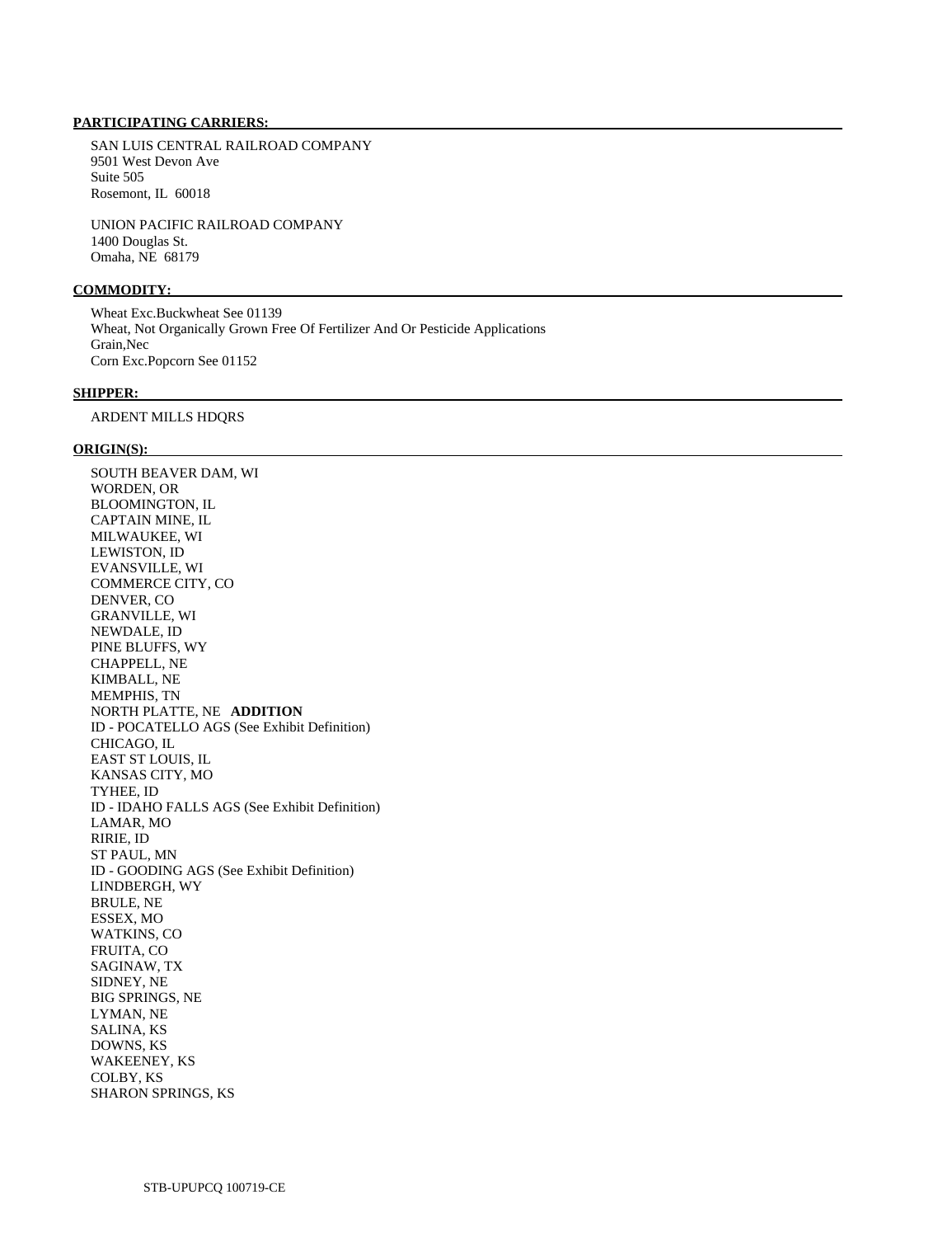#### **DESTINATION(S):**

 CHESTER, IL DENVER, CO STOCKTON, CA ALTON, IL EAST ST LOUIS, IL COMMERCE CITY, CO OGDEN, UT MANKATO, MN VERDEMONT, CA WORDEN, OR COLTON, CA MEMPHIS, TN CHICAGO, IL OMAHA, NE EDEN, ID MORELAND, ID **ADDITION**  MONTE VISTA, CO VANCOUVER, WA SAGINAW, TX PETALUMA, CA PORT ALLEN, LA KENOSHA, WI BAIN, WI CENTER, CO SUGAR FACTORY, CO VASTINE, CO

#### **PORT(S):**

Not Applicable

## **DURATION:**

 Effective Date: April 1, 2016 Amendment Effective Date: June 1, 2021 **ADDITION**  Expiration Date: May 31, 2022 **EXTENSION** 

### **RAIL CAR DATA:**

No cars dedicated to service under this Contract. Cars are provided on a common carrier basis only.

## **RATES & CHARGES:**

 As published in Tariff(s) 4052 Subject to increases.

#### **VOLUME:**

Single Car Shipments

## **SPECIAL FEATURES:**

Special Switching Provision

## **SPECIAL NOTICE:**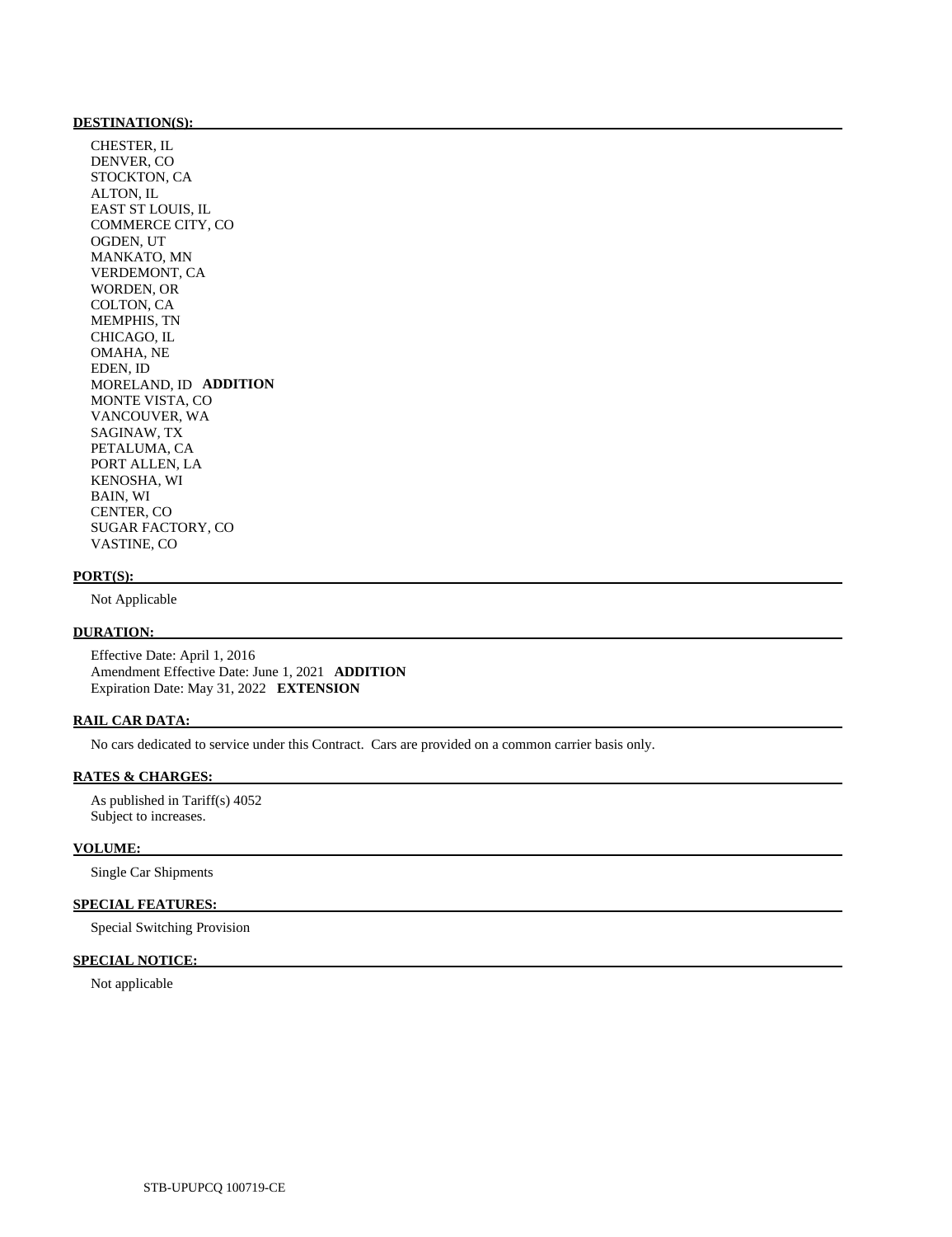## **EXHIBIT DEFINITIONS:**

 ID - POCATELLO AGS consist of: ACEQUIA, ID ADELAIDE, ID ALEXANDER, ID AMERICAN FALLS, ID ARIMO, ID BANCROFT, ID BANNOCK, ID BEETVILLE, ID BEETVILLE, ID BLASER, ID BORAH, ID BURLEY, ID CHAUSSEE, ID CHUBBUCK, ID CONDA, ID COULAM, ID CRIPPEN, ID CRIPPEN, ID DAYTON, ID DECLO, ID DEWOFF, ID DINGLE, ID DON, ID DOWNEY, ID DRY VALLEY, ID ELCOCK, ID ELCOCK, ID EPCO, ID EVANS, ID EVANS, ID FRANKLIN, ID GEORGETOWN, ID HARER, ID HATCH, ID HATCH, ID HAWLEY, ID HEYBURN, ID HOBSON, ID HOBSON, ID HYNES, ID INKOM, ID KENYON, ID KENYON, ID KIMAMA, ID LAVA HOT SPRINGS, ID LIBERTY, ID MALAD, ID MANSON, ID MARTIN, ID MARTIN, ID MAX, ID MCCAMMON, ID MICHAUD, ID MILNER, ID MINIDOKA, ID MONSANTO, ID MONTANA JCT, ID MONTPELIER, ID MYERS, ID MYERS, ID NORTH KENYON, ID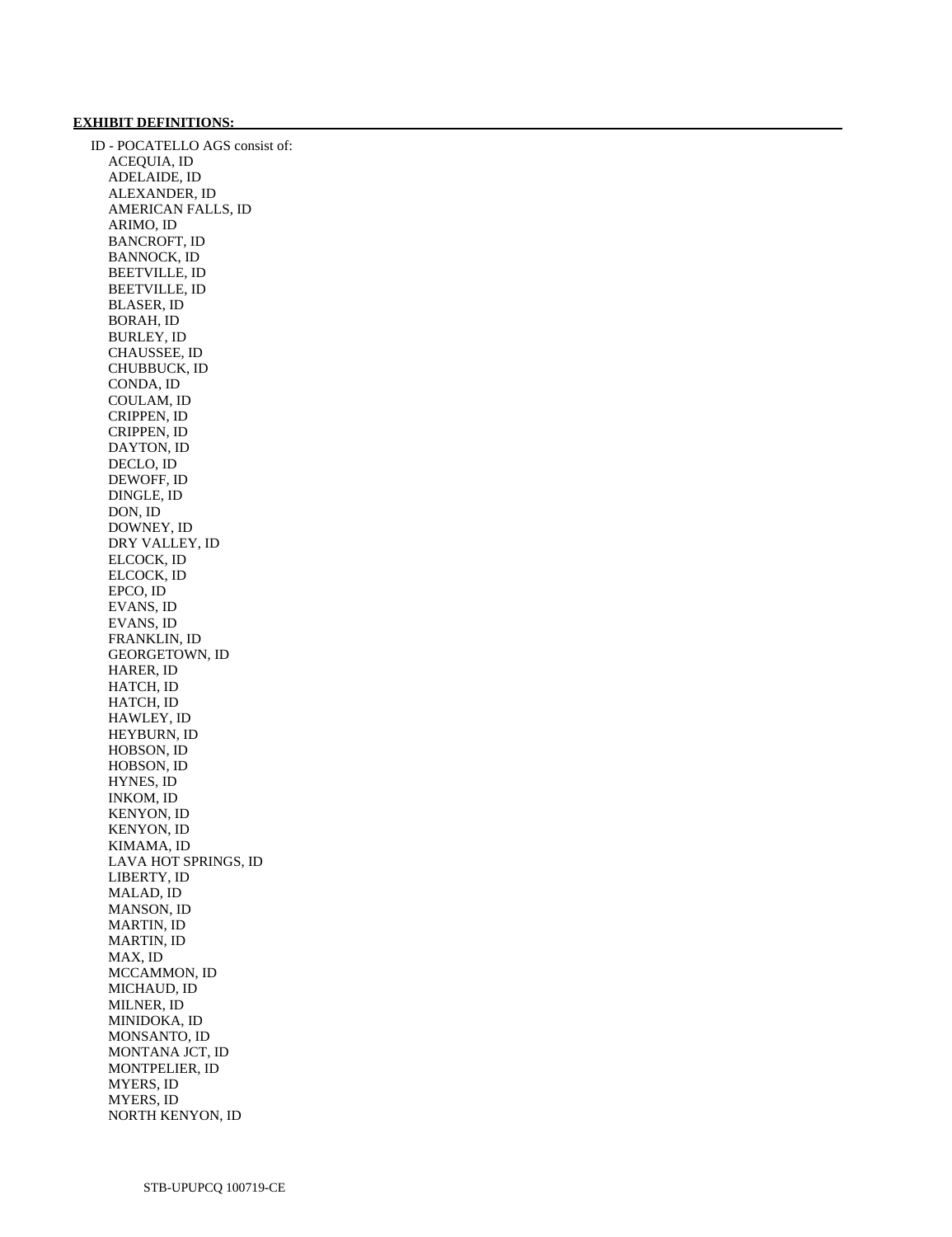NORTH KENYON, ID OWINZA, ID PAUL, ID PEBBLE, ID PEGRAM, ID PELLA, ID PELLA, ID PESCADERO, ID POCATELLO, ID PRESTON, ID QUIGLEY, ID RUBY, ID RUBY, ID RUPERT, ID SCHILLER, ID SCHOW, ID SCHOW, ID SENTER, ID SODA SPRINGS, ID SPRINGDALE, ID SPRINGDALE, ID STARRHS FERRY, ID STARRHS FERRY, ID SWAN LAKE, ID TALMAGE, ID TRAVERS, ID TRAVERS, ID TYHEE, ID UNITY, ID UNITY, ID VIRGINIA, ID WAPI, ID WASCO, ID WESTON, ID WHITNEY, ID WOODRUFF, ID WOOLEY VALLEY, ID ID - IDAHO FALLS AGS consist of: ABERDEEN, ID ABERDEEN JCT, ID AIKEN, ID AMMON, ID ASHTON, ID BASSETT, ID BLACKFOOT, ID BONDED SIDING, ID BYRNE, ID BYRNE, ID CAMAS, ID CHESTER, ID CLARKSON, ID COLLINS, ID COLTMAN, ID COLTMAN, ID COTTON, ID DUBOIS, ID EGIN, ID EGIN, ID FIBRE, ID FIRTH, ID FT HALL, ID FULLMER, ID GALE, ID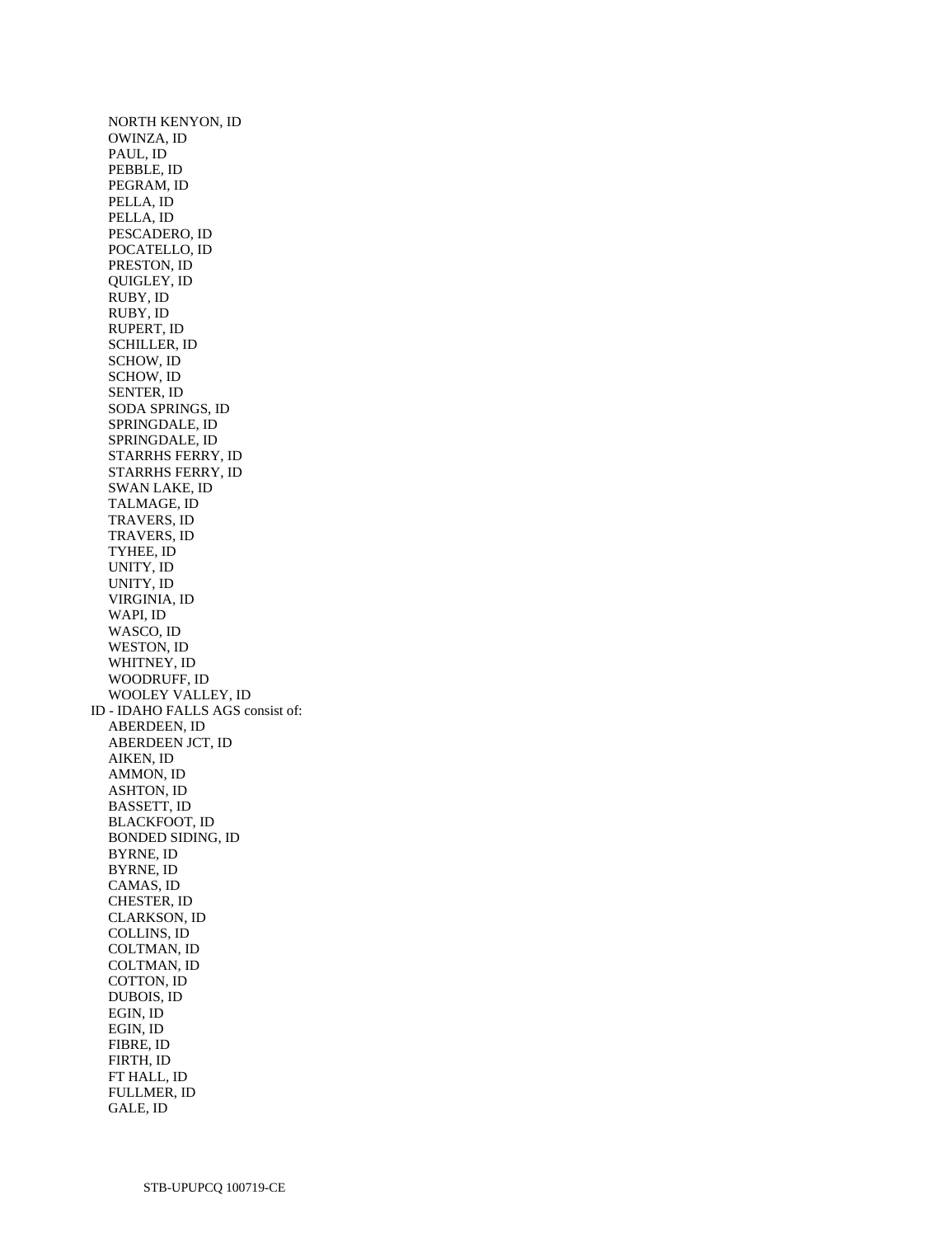GARRY, ID GARRY, ID GIBSON, ID GOLDEN VALLEY, ID GRANT, ID GRANT, ID HAMER, ID HART, ID HART, ID HUMPHREY, ID IDAHO FALLS, ID IONA, ID JENSON, ID JENSON, ID JOLLEY, ID JOLLEY, ID KEN, ID KEN, ID LEWISVILLE, ID LINCOLN, ID LINCOLN, ID LINCOLN JCT, ID LINCOLN JCT, ID LORENZO, ID LORENZO, ID MENAN, ID MIDWAY, ID MIDWAY, ID MITCHELL, ID MOODY, ID MOODY, ID MORELAND, ID NEWDALE, ID OLSEN, ID ORVIN, ID ORVIN, ID OSGOOD, ID PARKER, ID PARKINSON, ID PARKINSON, ID PAYNE, ID PINGREE, ID REXBURG, ID RIGBY, ID RIRIE, ID ROBERTS, ID ROCKFORD, ID ROUSE, ID SCOVILLE, ID SHELLEY, ID SPENCER, ID SPUD, ID ST ANTHONY, ID ST LEON, ID ST LEON, ID SUGAR CITY, ID TABER, ID THORNTON, ID THORNTON, ID UCON, ID WACO, ID WADA, ID WALKER, ID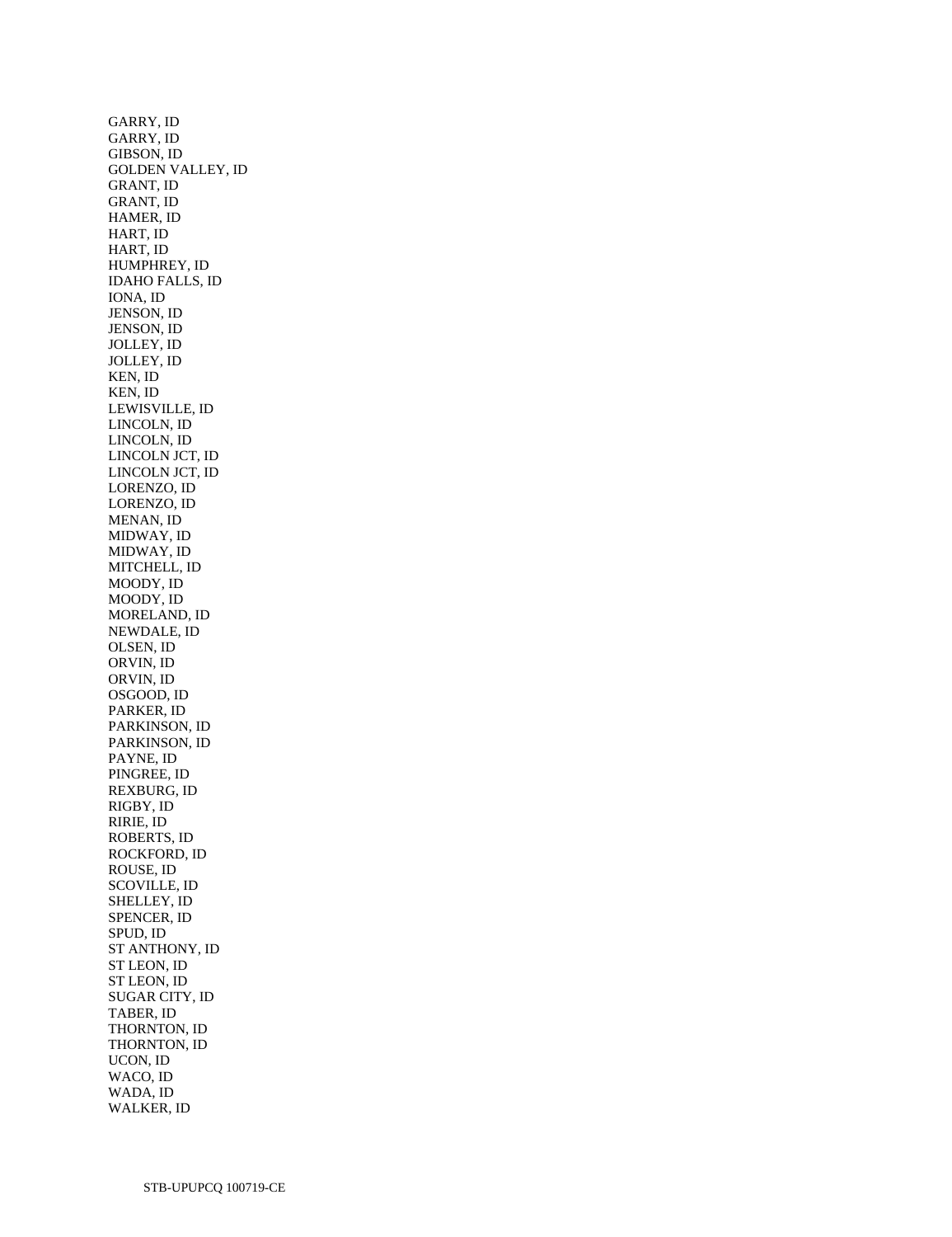WALKER, ID WAMAR, ID WAMAR, ID WAPELLO, ID ID - GOODING AGS consist of: BARRYMORE, ID BARRYMORE, ID BICKEL, ID BICKEL, ID BILLS, ID BILLS, ID BLISS, ID BUHL, ID CEDAR, ID CEDAR, ID CURRY, ID CURRY, ID DIETRICH, ID EDEN, ID FALLS CITY, ID FALLS CITY, ID FILER, ID FULLER, ID GLENNS FERRY, ID GOODING, ID HAMMETT, ID HANSEN, ID HAZELTON, ID HYDRA, ID HYDRA, ID JEROME, ID KIMBERLY, ID KING HILL, ID MCMILLAN, ID MCMILLAN, ID MOUNTAIN HOME, ID MURTAUGH, ID PEAVEY, ID PEAVEY, ID REVERSE, ID SHOSHONE, ID TICESKA, ID TUNUPA, ID TWIN FALLS, ID WENDELL, ID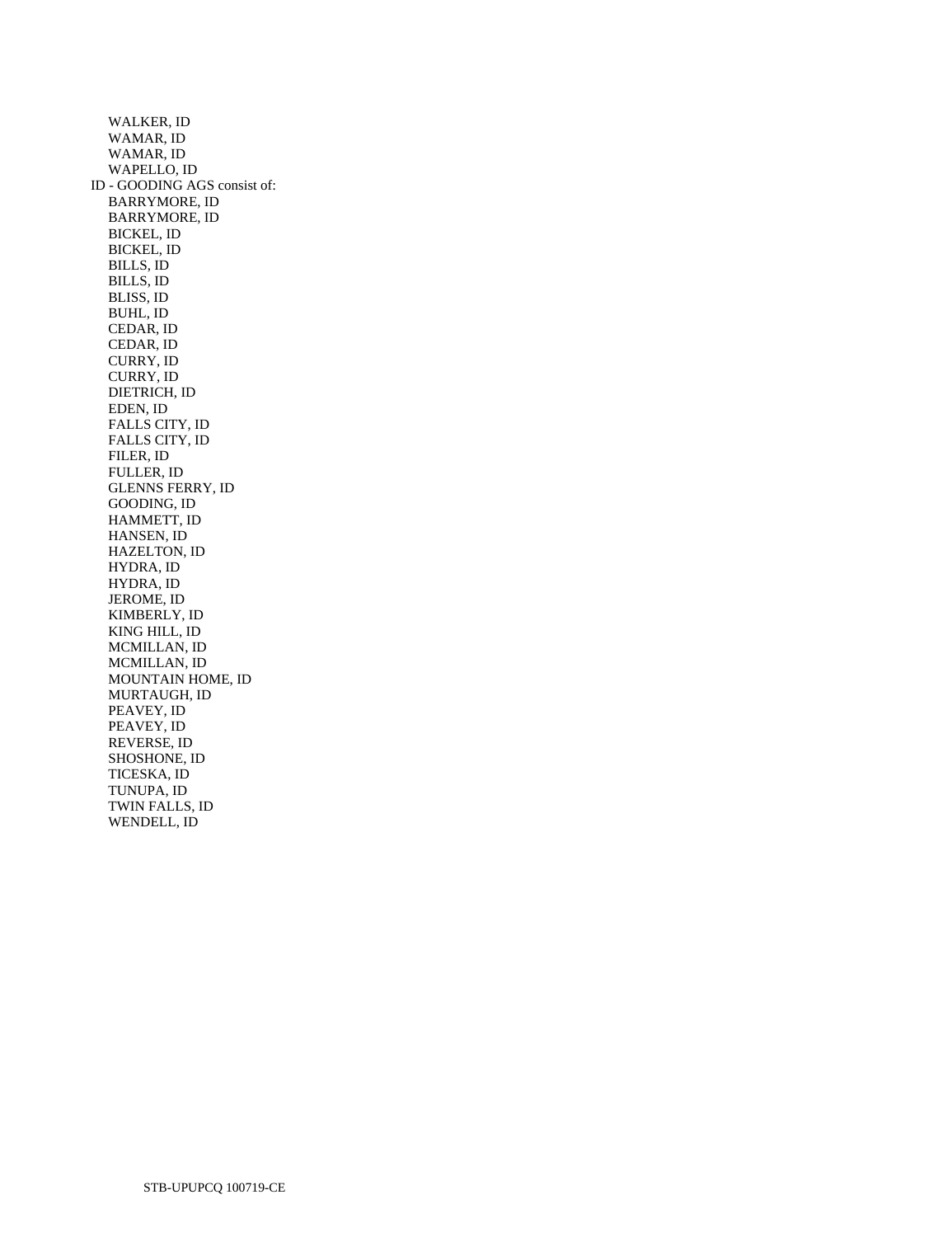

STB-UPUPCQ 101030-AO

## **UNION PACIFIC RAILROAD COMPANY**

# **AMENDED CONTRACT SUMMARY**

**Issued:**  December 8, 2021

**Effective:** June 1, 2021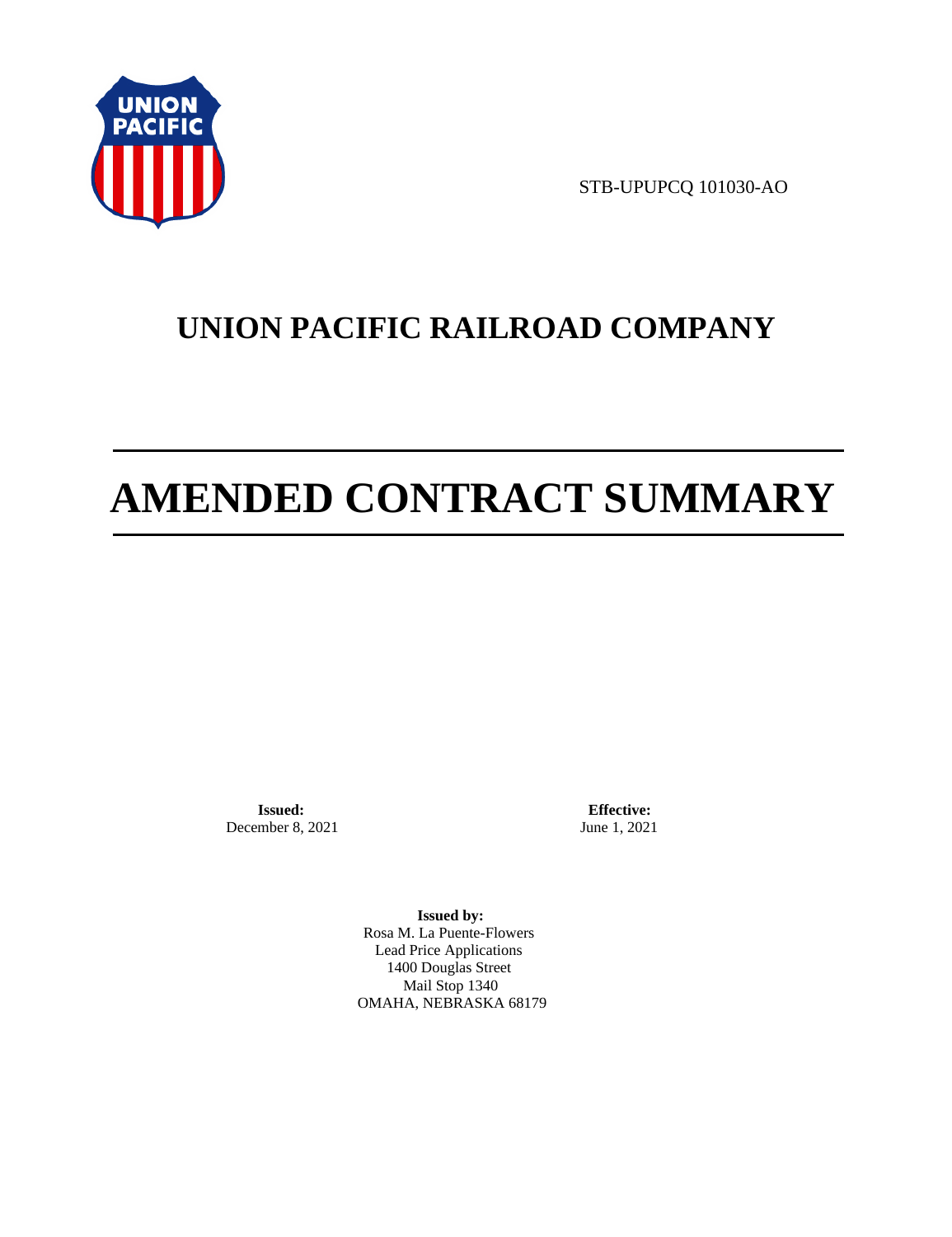UNION PACIFIC RAILROAD COMPANY 1400 Douglas St. Omaha, NE 68179

## **COMMODITY:**

 Wheat Flour Exc.Blended Or Prepared See 20451- 20452 Wheat Flour Clears, Not A Cereal Preparation, Not For Human Consumption Wheat Middlings Or Shorts,Pelletized Wheat Middlings Or Shorts,Non- Pelletized

### **SHIPPER:**

ITALGRANI USA INC

### **ORIGIN(S):**

 ST LOUIS, MO LEES SUMMIT, MO

## **DESTINATION(S):**

 GORMAN, TX CHICAGO, IL OKLAHOMA CITY, OK OGDEN, UT KANSAS CITY, MO KANSAS CITY, KS LEES SUMMIT, MO ST LOUIS, MO CALEXICO, CA ALTUS, OK CHICKASHA, OK SAGINAW, TX MFC SPUR, LA LINCOLN, NE PARIS, TX EL PASO, TX VAN BUREN, AR NACOGDOCHES, TX DURANT, OK LE COMPTE, LA ABILENE, TX GIDDINGS, TX SEGUIN, TX TEMPLE, TX VANCOUVER, WA GONZALES, TX COMMERCE CITY, CO SECO, AZ SHREVEPORT, LA

#### **PORT(S):**

Not Applicable

## **DURATION:**

Effective Date: October 1, 2016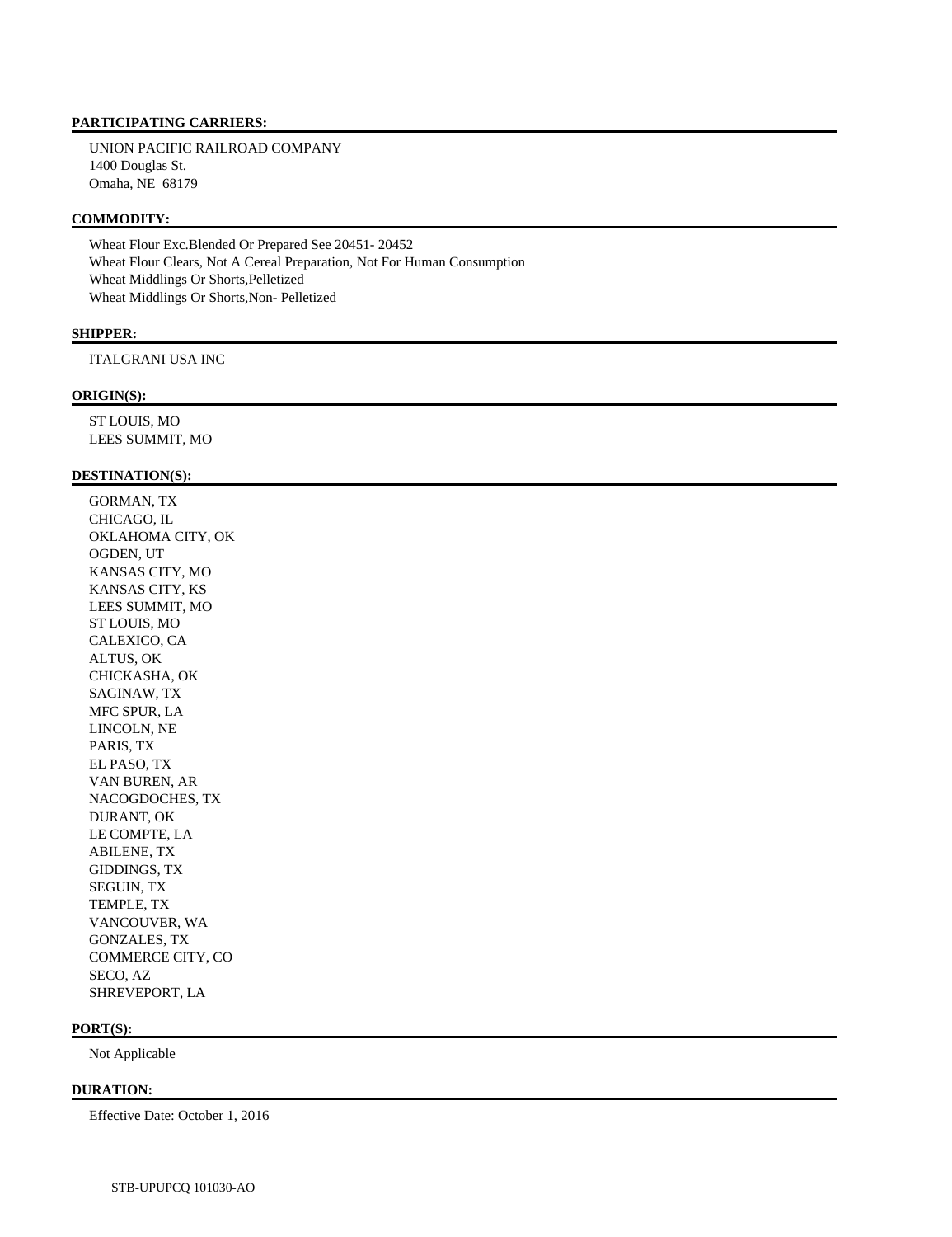Amendment Effective Date: June 1, 2021 **ADDITION**  Expiration Date: May 31, 2022 **EXTENSION** 

## **RAIL CAR DATA:**

No cars dedicated to service under this Contract. Cars are provided on a common carrier basis only.

## **RATES & CHARGES:**

 As published in Tariff(s) 4050 Subject to increases.

## **VOLUME:**

Single Car Shipments

## **SPECIAL FEATURES:**

Special Switching Provision

## **SPECIAL NOTICE:**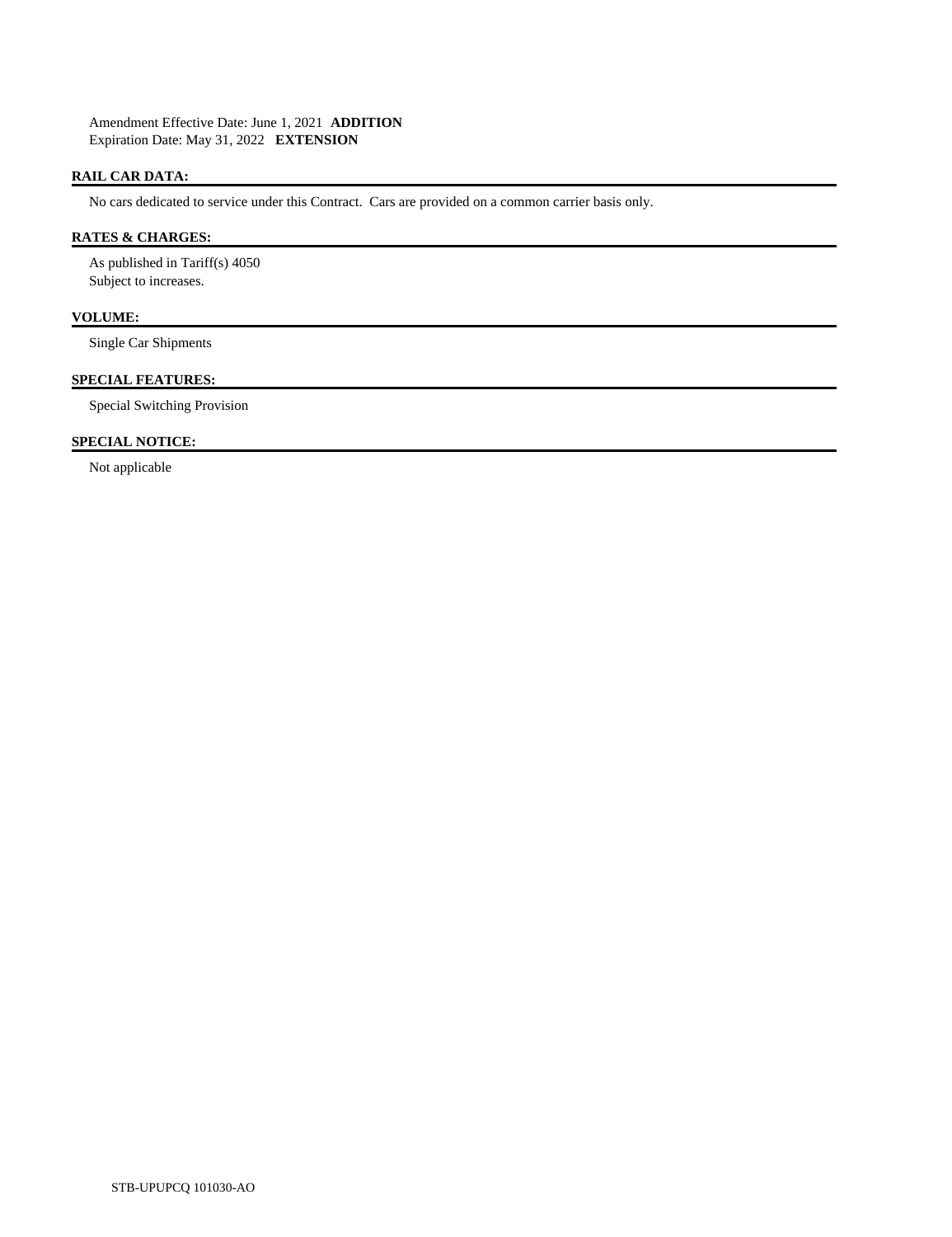

STB-UPUPCQ 101813-CT

## **UNION PACIFIC RAILROAD COMPANY**

# **AMENDED CONTRACT SUMMARY**

**Issued:**  December 8, 2021

**Effective:** June 1, 2021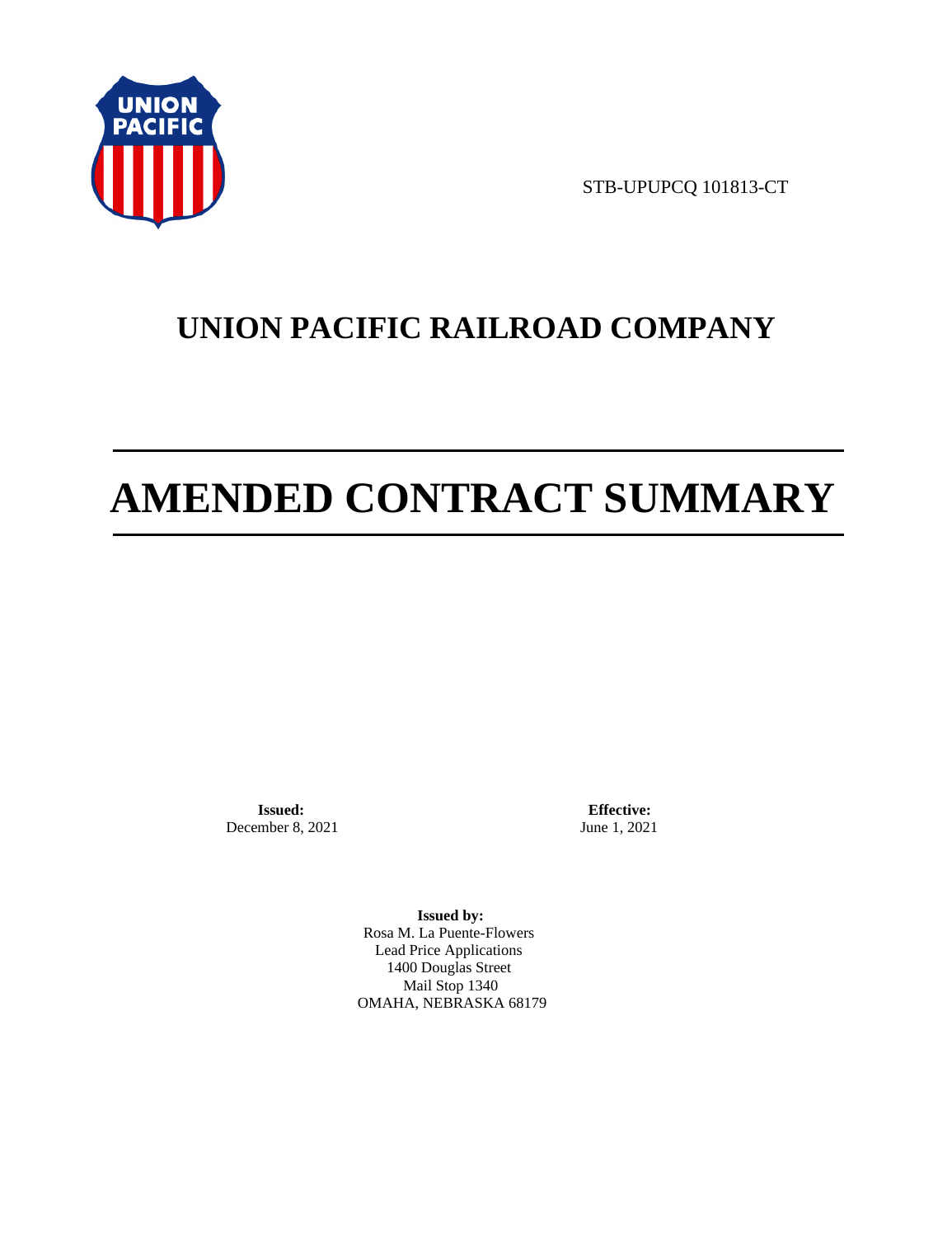UNION PACIFIC RAILROAD COMPANY 1400 Douglas St. Omaha, NE 68179

## **COMMODITY:**

 Wheat Exc.Buckwheat See 01139 Barley

## **SHIPPER:**

THE SCOULAR CO

#### **ORIGIN(S):**

 DOWNS, KS GOODLAND, KS SIDNEY, NE GRAINFIELD, KS BUFFALO PARK, KS GORHAM, KS HAYS, KS HOISINGTON, KS TOULON, KS VICTORIA, KS WALKER, KS YOCEMENTO, KS DENMARK, KS LINCOLN, KS WINONA, KS BUCKLIN, KS PRATT, KS FREMONT, NE BROWNSON, NE SALINA, KS LEVANT, KS PITTSBURG, KS ADRIAN, MO SEIBERT, CO BAZINE, KS BISON, KS ALBERT, KS AMY, KS DIGHTON, KS BEELER, KS HANSTON, KS MARIENTHAL, KS JEROME, ID HERSHEY, NE PINE BLUFFS, WY LINDBERGH, WY HOOKER, OK TEXHOMA, OK TYHEE, ID BANCROFT, ID MICHAUD, ID RIRIE, ID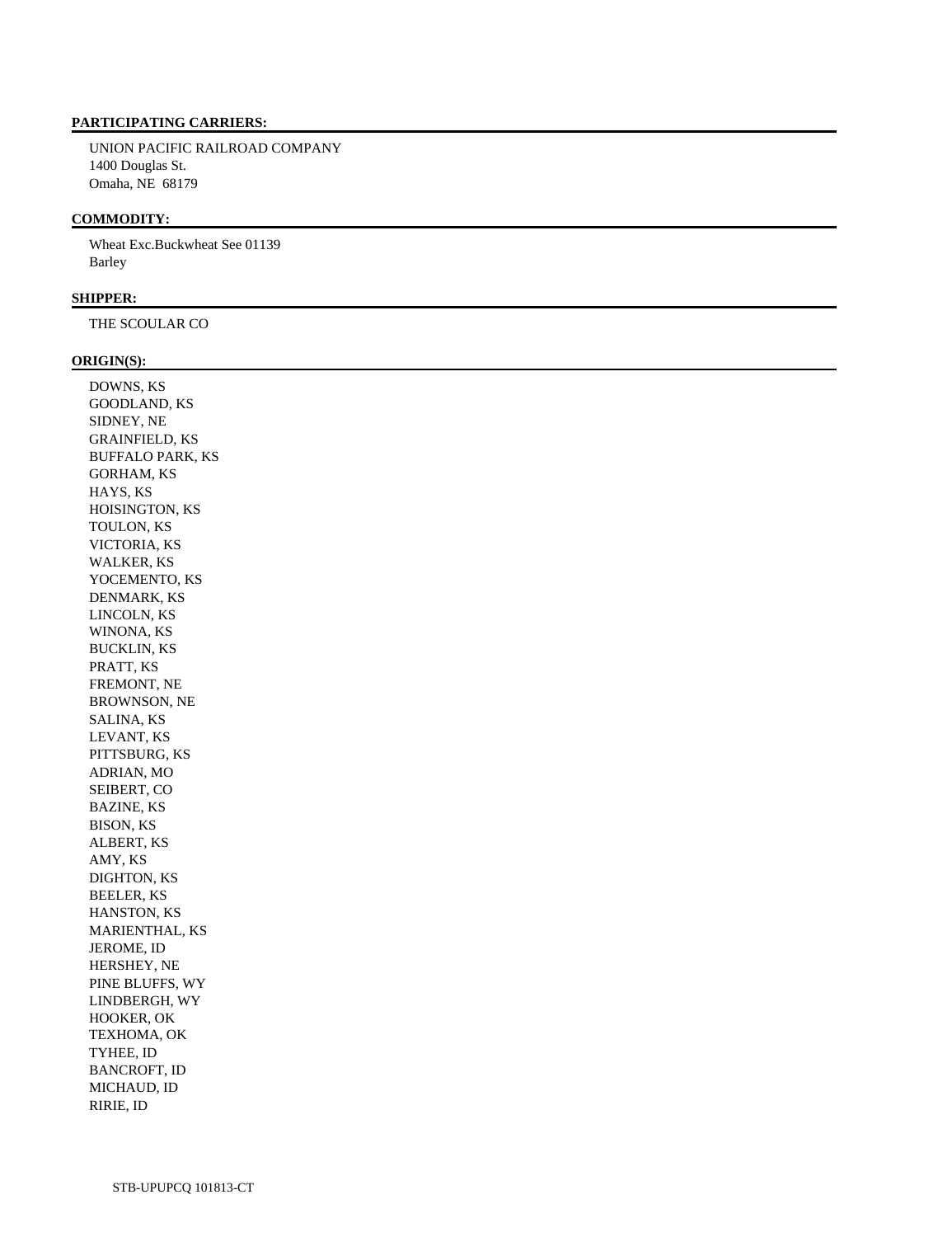REXBURG, ID OGDEN, UT LINCOLN, ID KANSAS CITY, MO STRATTON, CO DRESDEN, KS SELDEN, KS TALMAGE, ID

## **DESTINATION(S):**

 CHICAGO, IL DENVER, CO STOCKTON, CA AVON, IA KANSAS CITY, MO ALTON, IL EAST ST LOUIS, IL MT VERNON, IL ST LOUIS, MO MEMPHIS, TN KENOSHA, WI PENDLETON, OR PORT ALLEN, LA TRAVER, CA MODESTO, CA PETALUMA, CA TOLLESON, AZ COLTON, CA LOS ANGELES, CA SAN BERNARDINO, CA FAMOSO, CA FRESNO, CA GOSHEN JCT, CA OAKLAND, CA TAGUS, CA CITY OF COMMERCE, CA PHOENIX, AZ PNW GROUP (See Exhibit Definition) EAGLE PASS, TX EL PASO, TX LAREDO, TX NOGALES, AZ CARLISLE, IA KEARNEY, CA WINONA, MN MILFORD, UT MANKATO, MN MINNEAPOLIS, MN WA - SEATTLE AGS (See Exhibit Definition) OR - PORTLAND AGS (See Exhibit Definition) HATCH, CA PORTLAND, OR SEATTLE, WA WILLIAMS, CA BUCKEYE, AZ VERDEMONT, CA ADRIAN, MO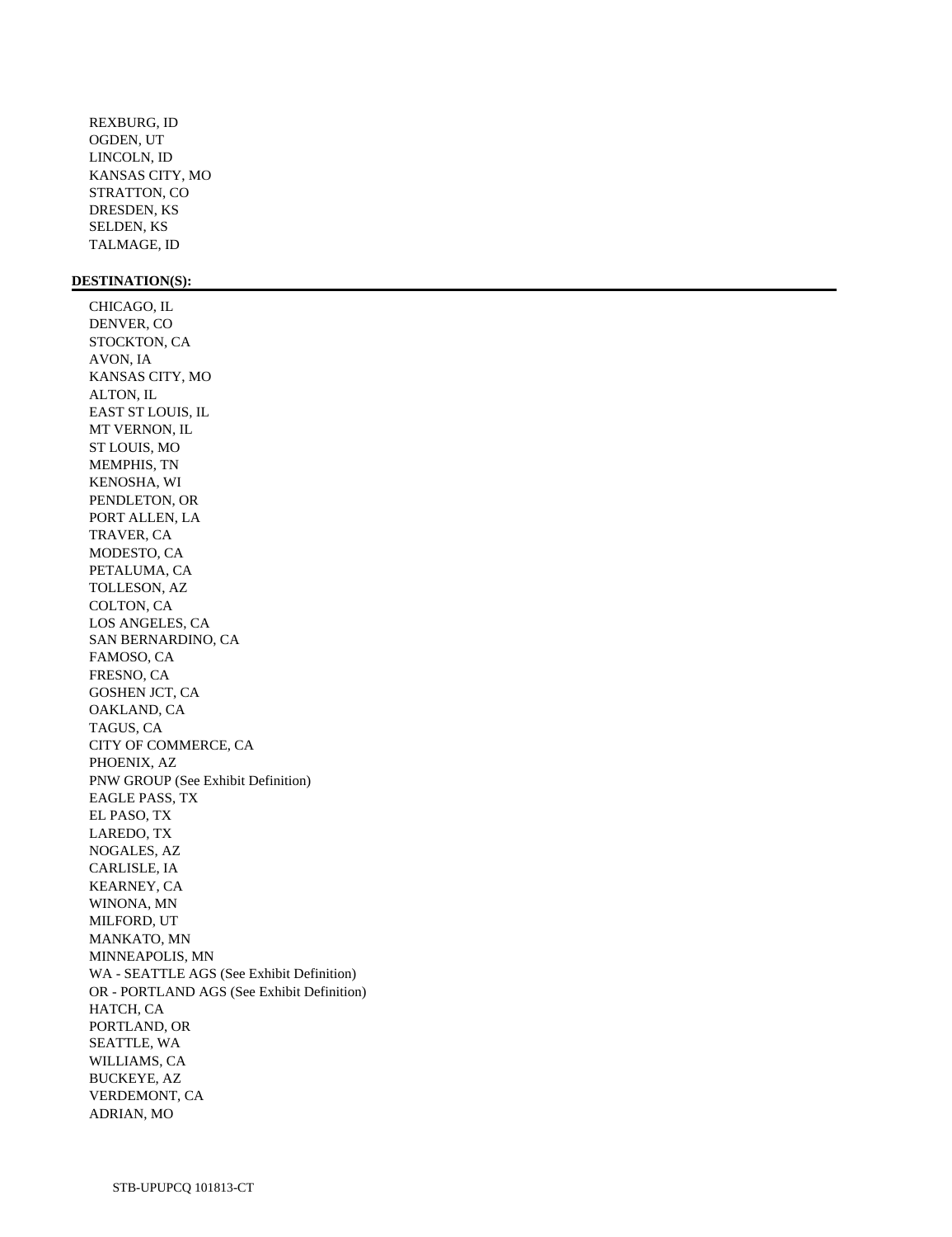NEW BRAUNFELS, TX SAN ANTONIO, TX TURLOCK, CA

#### **PORT(S):**

Not Applicable

# **DURATION:**

 Effective Date: January 1, 2018 Amendment Effective Date: June 1, 2021 **ADDITION**  Expiration Date: May 31, 2022 **EXTENSION** 

#### **RAIL CAR DATA:**

Carrier Equipment not involved.

#### **RATES & CHARGES:**

Not applicable

# **VOLUME:**

 Minimum shipment of 107 carloads. Multiple Car Shipments Single Car Shipments **DELETION** 

# **SPECIAL FEATURES:**

Special Switching Provision

#### **SPECIAL NOTICE:**

Not applicable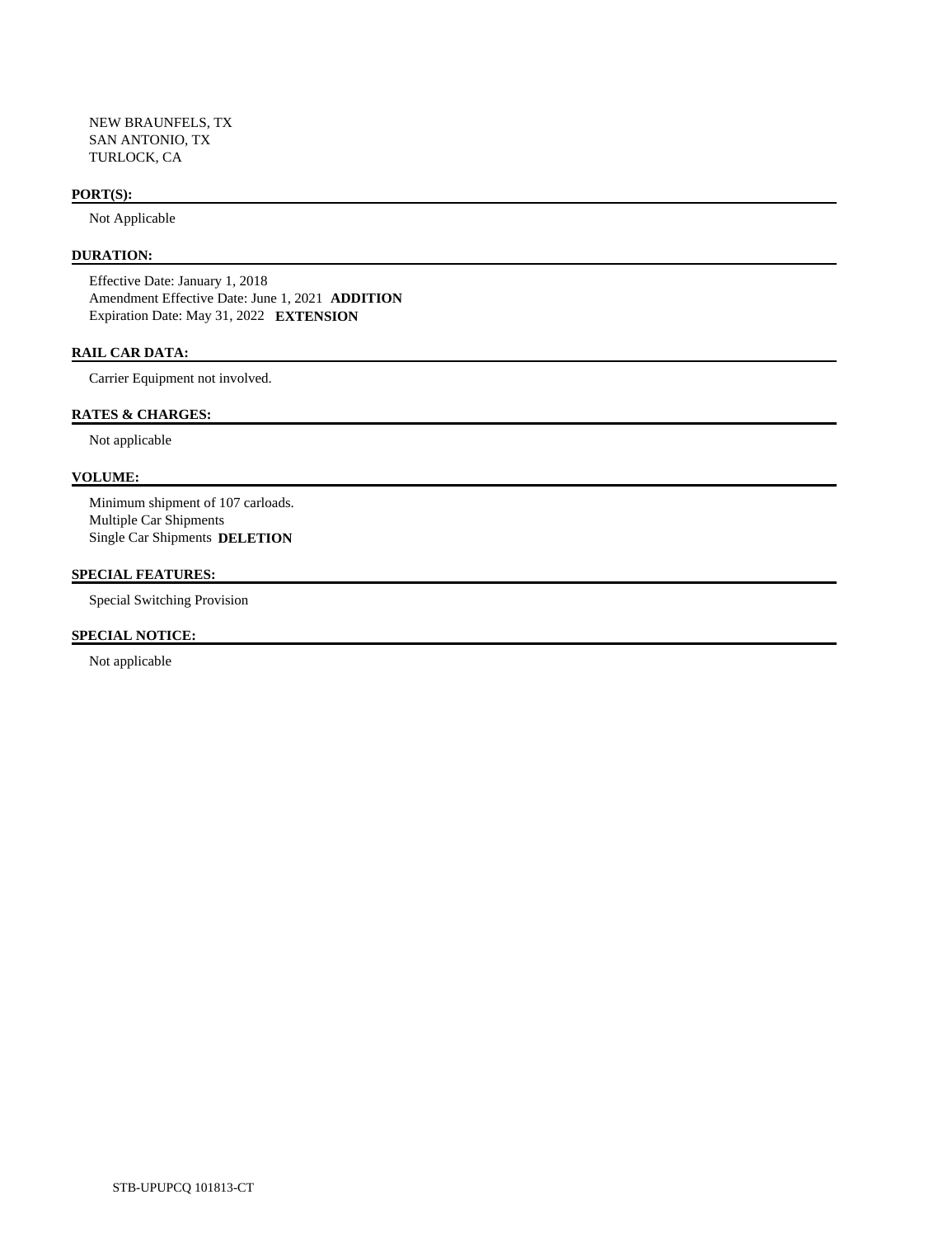PNW GROUP consist of: PORTLAND, OR RIVER GATE, OR KALAMA, WA LONGVIEW, WA WA - SEATTLE AGS consist of: ABERDEEN, WA ABERDEEN JCT, WA ALDERTON, WA ALLISON, WA ANDOVER, WA ARGO, WA AUBURN, WA BALLARD, WA BALLARD JCT, WA BANGOR, WA BAY SHORE, WA BELFAIR, WA BELLINGHAM, WA BELMORE, WA BLACK RIVER, WA BLAJCT, WA BLAKESLEE JCT, WA BREMERTON, WA BRIARWOOD, WA BUCODA, WA BURLINGTON, WA CAMP MURRAY, WA CAPITOL, WA CENPARK, WA CENTRALIA, WA CHEHALIS, WA CLAY CITY, WA CONCORA, WA DIVIDE, WA DUPONT, WA EAST OLYMPIA, WA EAST PUYALLUP, WA EATONVILLE JCT, WA EDMOND, WA EDMONDS, WA ELBE, WA ELMA, WA ESSEX, WA EVERETT, WA EVERETT, WA FERNDALE, WA FIFE, WA FREDERICKSON, WA FT LEWIS, WA GATE, WA GLOBAL GATEWAY NO, WA GRAHAM, WA GRAND MOUND, WA GREENDALE, WA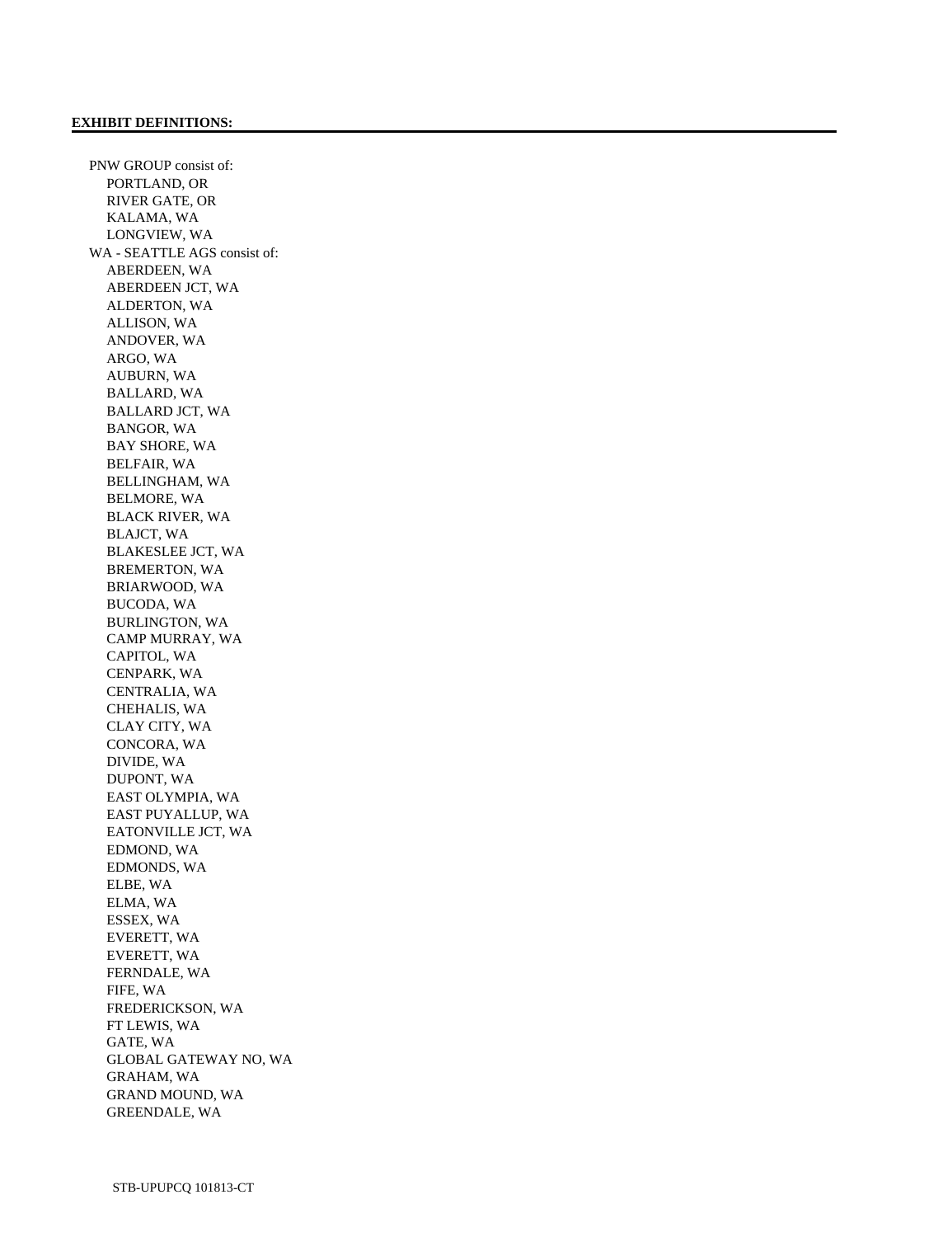HARBOR ISLAND, WA HILLSDALE, WA HOQUIAM, WA INTERBAY, WA JUNCTION CITY, WA KAPOWSIN, WA KENT, WA KETRON, WA KYRO, WA LAKESIDE, WA LAKEVIEW, WA LOVELAND, WA LYNCH CREEK, WA LYNDEN, WA MALTBY, WA MARMAC, WA MAYTOWN, WA MCCLEARY, WA MCKENNA, WA MCMILLIN, WA MEEKER, WA MIDLAND, WA MINERAL, WA MONROE, WA MONTESANO, WA MORTON, WA MOUNT VERNON, WA MT VERNON, WA NAD JCT, WA NAPAVINE, WA NEW RELIANCE, WA NISQUALLY, WA NORTH PUYALLUP, WA OAKVILLE, WA OFFLAKE, WA OFFUTT LAKE, WA OHOP, WA OLYMPIA, WA PARK JCT, WA PIONEER, WA PORT TOWNSEND, WA PUYALLUP, WA RAINIER, WA RAISH, WA RESERVATION, WA ROCHESTER, WA ROY, WA SEATTLE, WA SEATTLE PIER, WA SHELTON, WA SILVERDALE, WA SKOOKUMCH, WA SKOOKUMCHUCK, WA SOUTH BELFAIR, WA SOUTH TACOMA, WA ST CLAIR, WA STEILACOOM, WA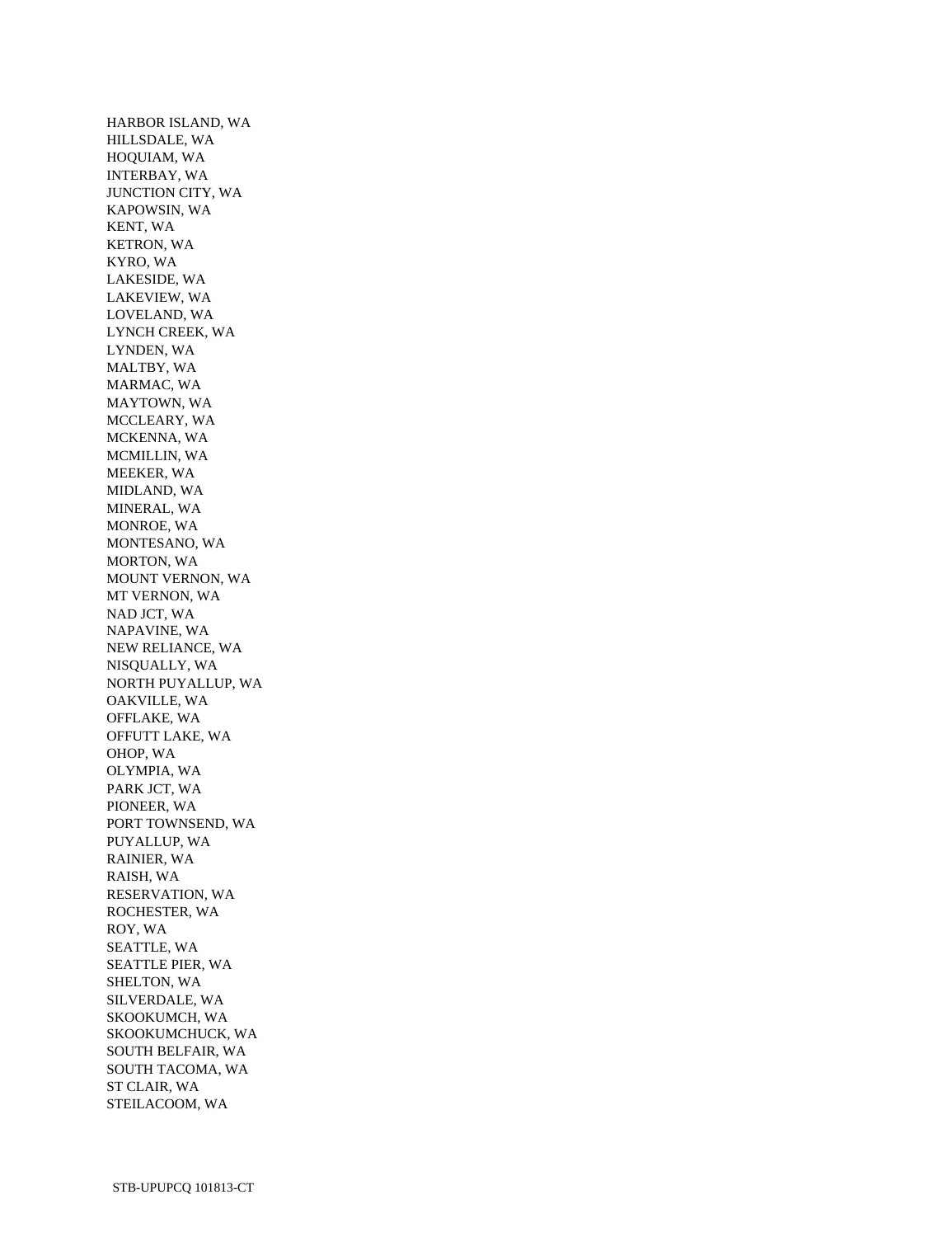STIMSON, WA SUMNER, WA TACOMA, WA TACOMA EXP, WA TACOMA EXPORT, WA TACOMA JCT, WA TACOMA PCT, WA TAYLOR WAY, WA TENINO, WA THRIFT, WA TITLOW, WA TUKWILA, WA TUMWATER, WA VADER, WA WABASH, WA WESCO, WA WEST BLAIR, WA WEST HILLSDALE, WA WEST TACOMA, WA WESTERN JCT, WA WHITES, WA WINLOCK, WA WJCT, WA WOODINVILLE, WA YELM, WA OR - PORTLAND AGS consist of: ALBINA, OR ASTORIA, OR AUMSVILLE, OR AURORA, OR BARNES YARD, OR BATTERSON, OR BONNEVILLE, OR BRIDAL VEIL, OR BROOKS, OR BUXTON, OR CANBY, OR CLACKAMAS, OR COALCA, OR COCHRAN, OR DODSON, OR EAST MILWAUKIE, OR EAST PORTLAND, OR FIR, OR GARBALDI, OR GARIBALDI, OR GEER, OR GERVAIS, OR HEMLOCK, OR HITO, OR HUBBARD, OR KENTON, OR LAKE YARD, OR LIBERAL, OR MILWAUKIE, OR MOHLER, OR MT ANGEL, OR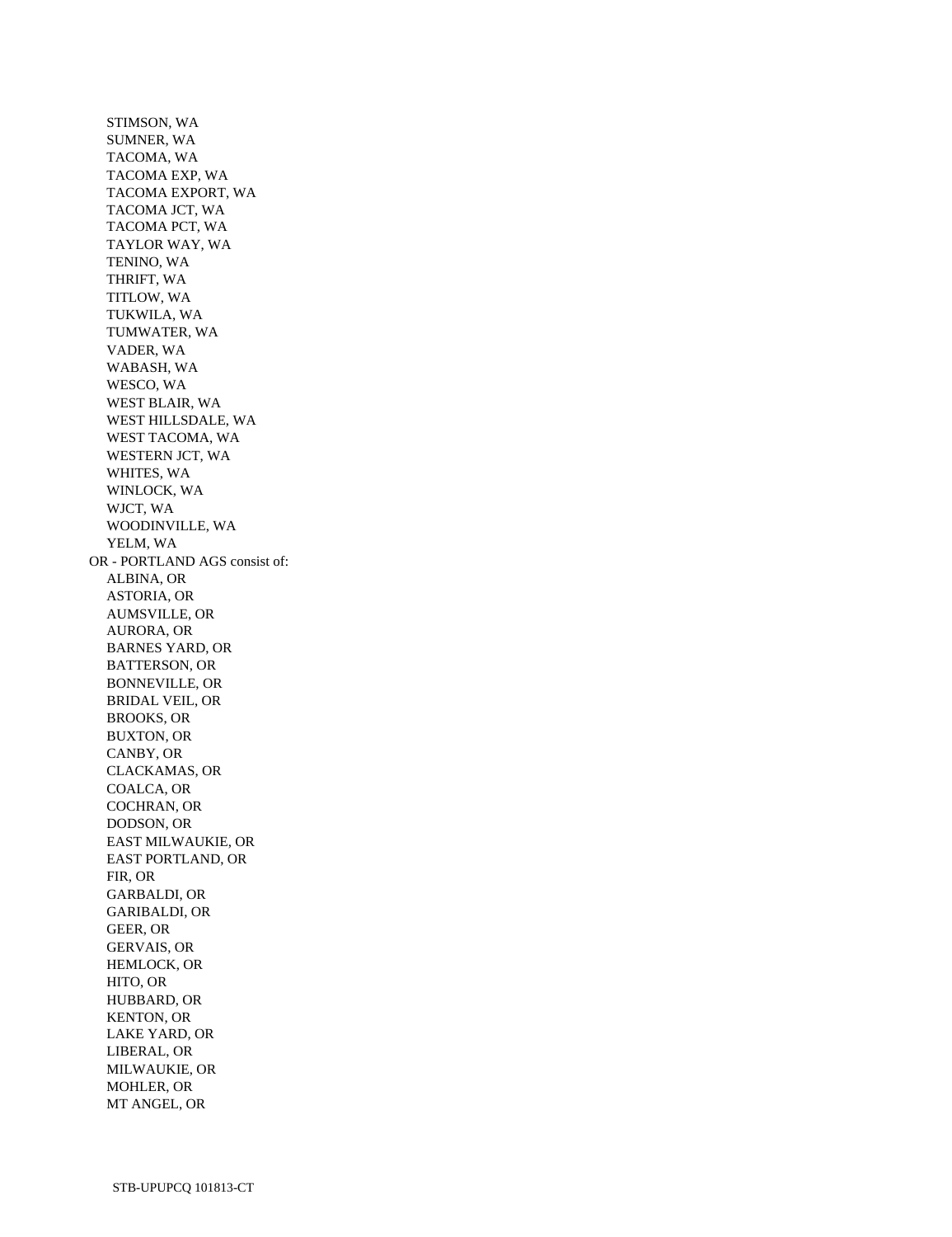NORTH PORTLAND, OR OREGON CITY, OR OSWEGO, OR PORTLAND, OR PRATUM, OR PULP, OR RENARD, OR RIVER GATE, OR ROCKWOOD, OR SHAW, OR SILVERTON, OR ST JOHNS, OR STAYTON, OR TILLAMOOK, OR TROUTDALE, OR WARRENTON, OR WEST LINN, OR WHEELER, OR WOODBURN, OR AMPERE, WA BARBERTON, WA BATTLE GROUND, WA BRUSH PRAIRIE, WA CAMAS, WA CASTLE ROCK, WA CATHLAMET, WA CHELATCHIE, WA COLUMBIA JCT, WA HEISON, WA HOMAN, WA KALAMA, WA KELSO, WA LONGVIEW, WA OSTRANDER, WA RIDGEFIELD, WA ROCKY POINT, WA RYE JCT, WA VANCOUVER, WA VANCOUVER JCT, WA WASHOUGAL, WA WOODLAND, WA YACOLT, WA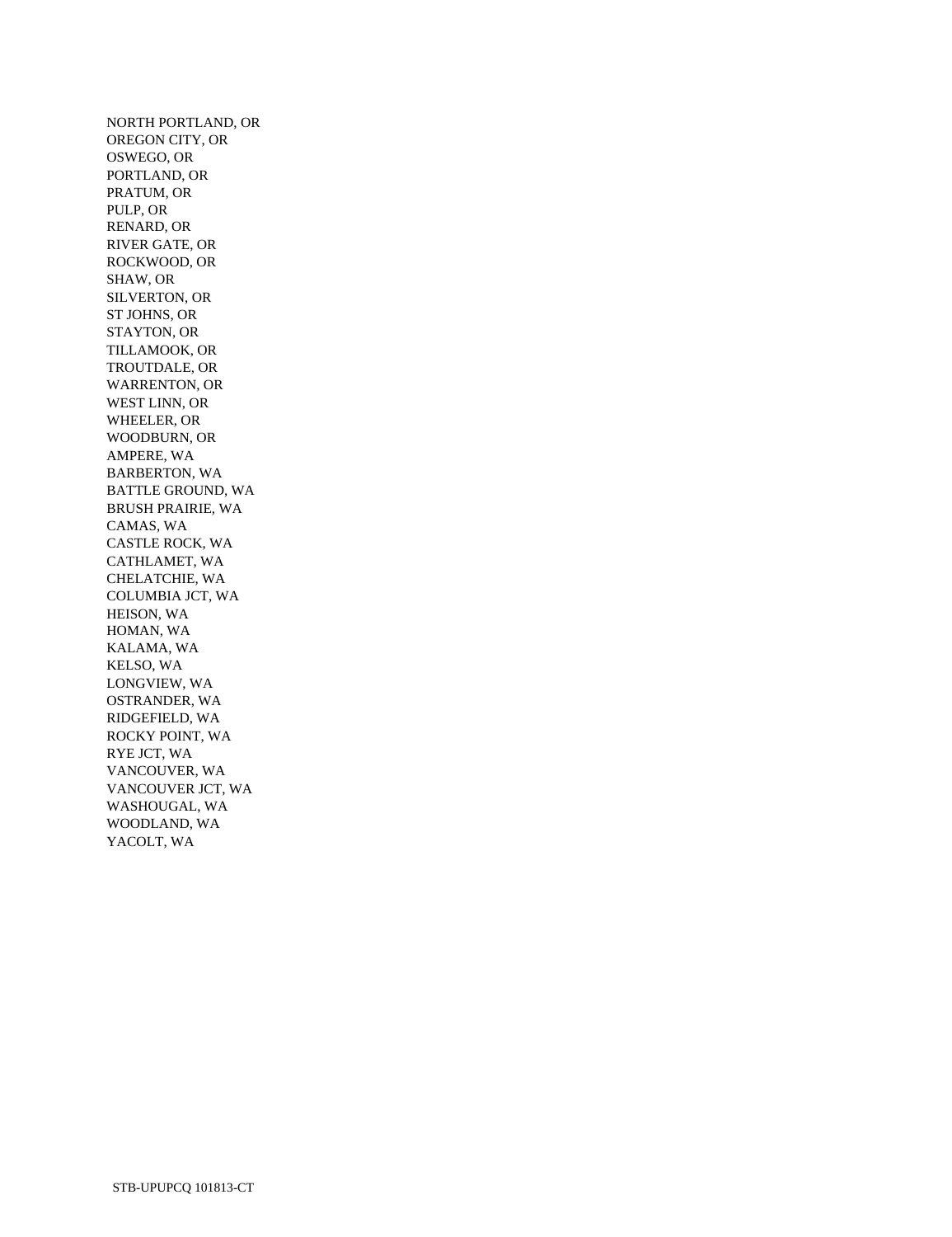

STB-UPUPCQ 101813-CU

# **UNION PACIFIC RAILROAD COMPANY**

# **AMENDED CONTRACT SUMMARY**

**Issued:**  December 8, 2021

**Effective:** June 1, 2021

**Issued by:**  Rosa M. La Puente-Flowers Lead Price Applications 1400 Douglas Street Mail Stop 1340 OMAHA, NEBRASKA 68179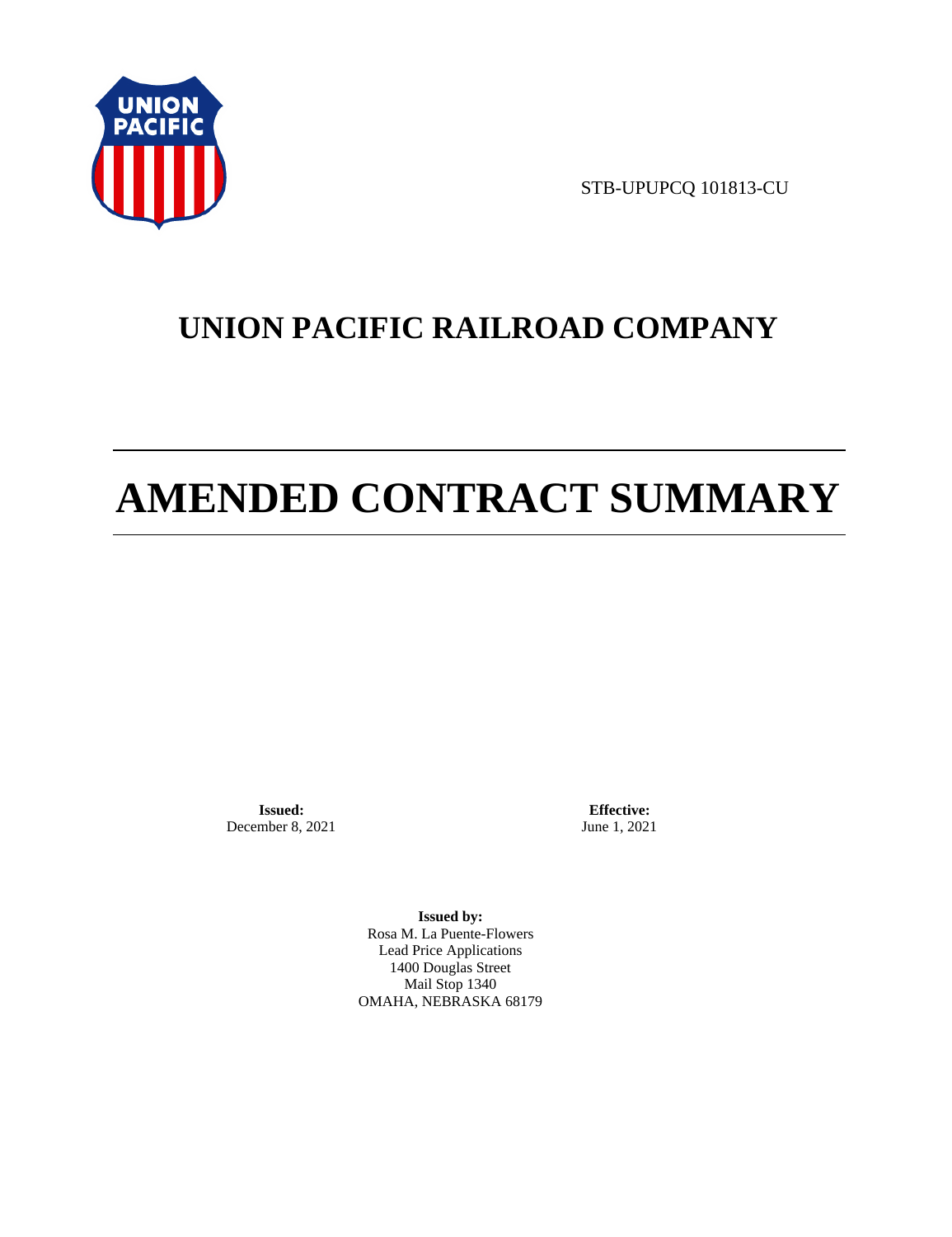### **PARTICIPATING CARRIERS:**

 UNION PACIFIC RAILROAD COMPANY 1400 Douglas St. Omaha, NE 68179

#### **COMMODITY:**

 Wheat Exc.Buckwheat See 01139 Barley **ADDITION** 

#### **SHIPPER:**

THE SCOULAR CO

#### **ORIGIN(S):**

 DOWNS, KS GOODLAND, KS SIDNEY, NE GRAINFIELD, KS BUFFALO PARK, KS GORHAM, KS HAYS, KS HOISINGTON, KS TOULON, KS VICTORIA, KS WALKER, KS YOCEMENTO, KS DENMARK, KS LINCOLN, KS WINONA, KS BUCKLIN, KS PRATT, KS FREMONT, NE BROWNSON, NE SALINA, KS LEVANT, KS PITTSBURG, KS ADRIAN, MO SEIBERT, CO BAZINE, KS **ADDITION**  BISON, KS ALBERT, KS **ADDITION**  AMY, KS **ADDITION**  DIGHTON, KS **ADDITION**  BEELER, KS **ADDITION**  HANSTON, KS **ADDITION**  MARIENTHAL, KS **ADDITION**  JEROME, ID **ADDITION**  HERSHEY, NE PINE BLUFFS, WY LINDBERGH, WY HOOKER, OK TEXHOMA, OK **ADDITION**  TYHEE, ID BANCROFT, ID MICHAUD, ID RIRIE, ID REXBURG, ID OGDEN, UT LINCOLN, ID **ADDITION**  KANSAS CITY, MO **ADDITION**  STRATTON, CO **ADDITION**  DRESDEN, KS **ADDITION**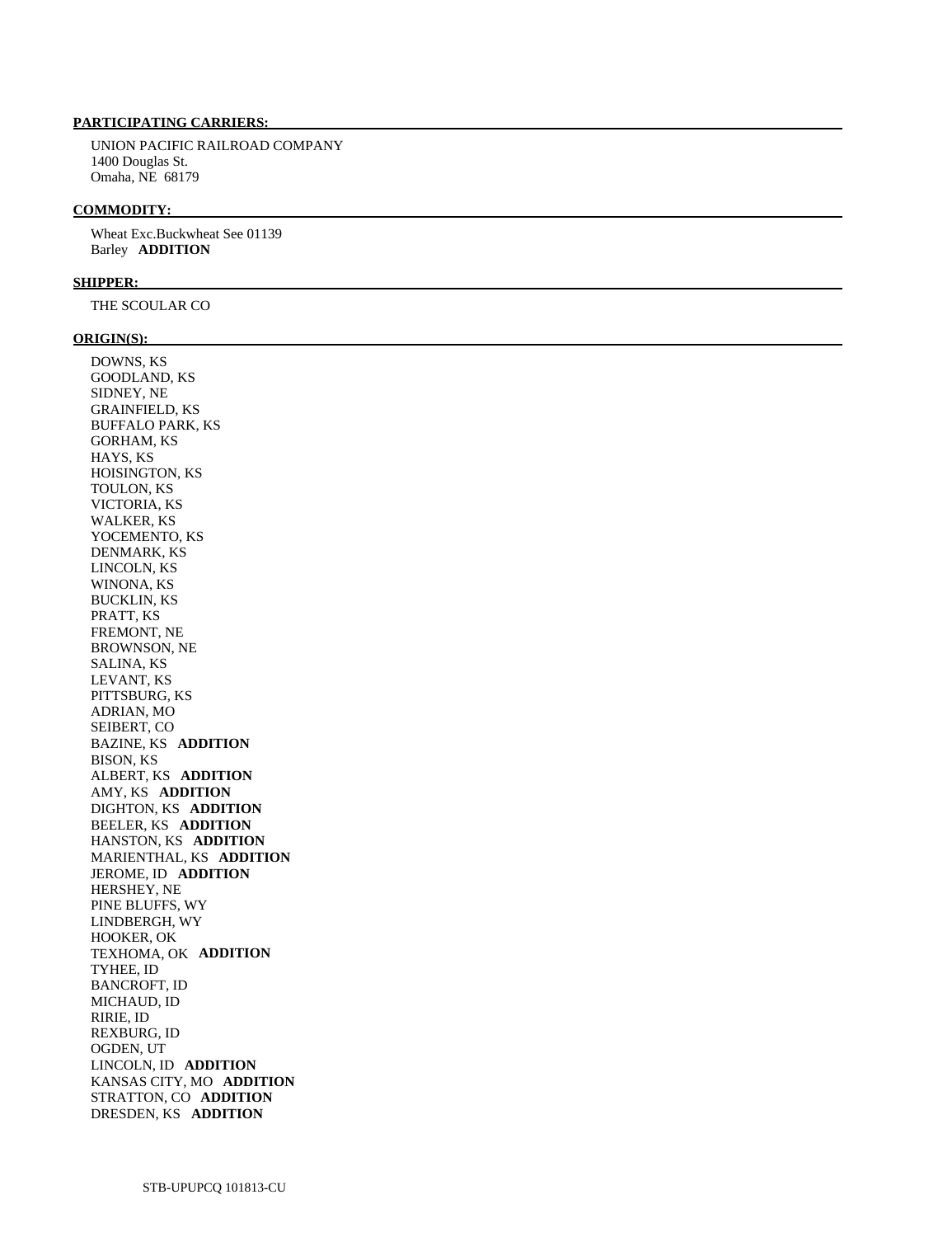#### **DESTINATION(S):**

 CHICAGO, IL DENVER, CO STOCKTON, CA AVON, IA KANSAS CITY, MO ALTON, IL EAST ST LOUIS, IL MT VERNON, IL ST LOUIS, MO MEMPHIS, TN KENOSHA, WI PENDLETON, OR PORT ALLEN, LA TRAVER, CA MODESTO, CA PETALUMA, CA TOLLESON, AZ COLTON, CA LOS ANGELES, CA SAN BERNARDINO, CA FAMOSO, CA FRESNO, CA GOSHEN JCT, CA OAKLAND, CA TAGUS, CA CITY OF COMMERCE, CA PHOENIX, AZ **ADDITION**  PNW GROUP (See Exhibit Definition) EAGLE PASS, TX EL PASO, TX LAREDO, TX NOGALES, AZ CARLISLE, IA KEARNEY, CA WINONA, MN MILFORD, UT **ADDITION**  MANKATO, MN **ADDITION**  MINNEAPOLIS, MN **ADDITION**  WA - SEATTLE AGS (See Exhibit Definition) OR - PORTLAND AGS (See Exhibit Definition) HATCH, CA PORTLAND, OR SEATTLE, WA WILLIAMS, CA BUCKEYE, AZ VERDEMONT, CA ADRIAN, MO **ADDITION**  NEW BRAUNFELS, TX SAN ANTONIO, TX TURLOCK, CA

#### **PORT(S):**

Not Applicable

### **DURATION:**

 Effective Date: January 1, 2018 Amendment Effective Date: June 1, 2021 **ADDITION**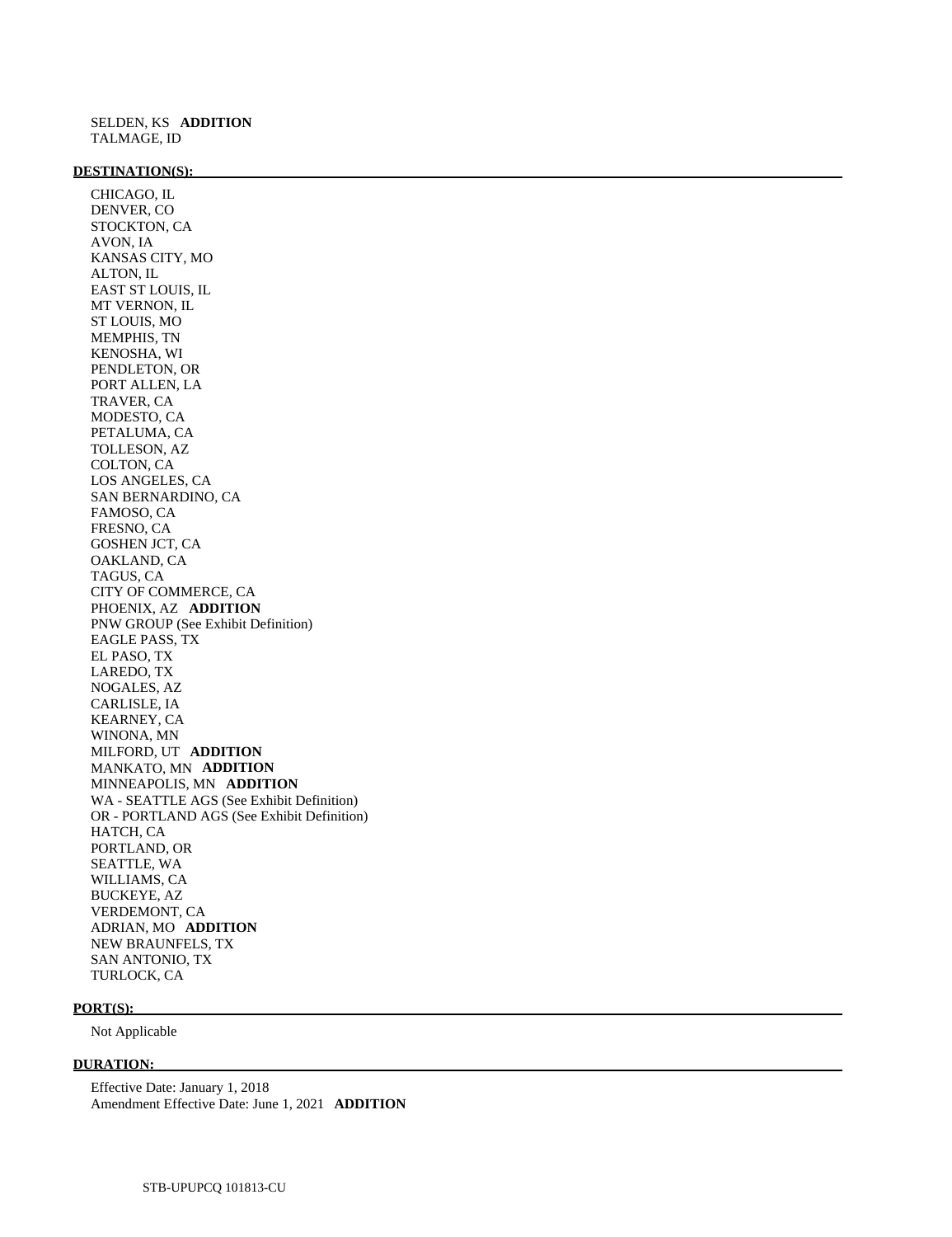Expiration Date: May 31, 2022 **EXTENSION** 

# **RAIL CAR DATA:**

Carrier Equipment not involved.

# **RATES & CHARGES:**

Not applicable

## **VOLUME:**

 Minimum shipment of 107 carloads. Multiple Car Shipments Single Car Shipments **DELETION** 

#### **SPECIAL FEATURES:**

Special Switching Provision

# **SPECIAL NOTICE:**

Not applicable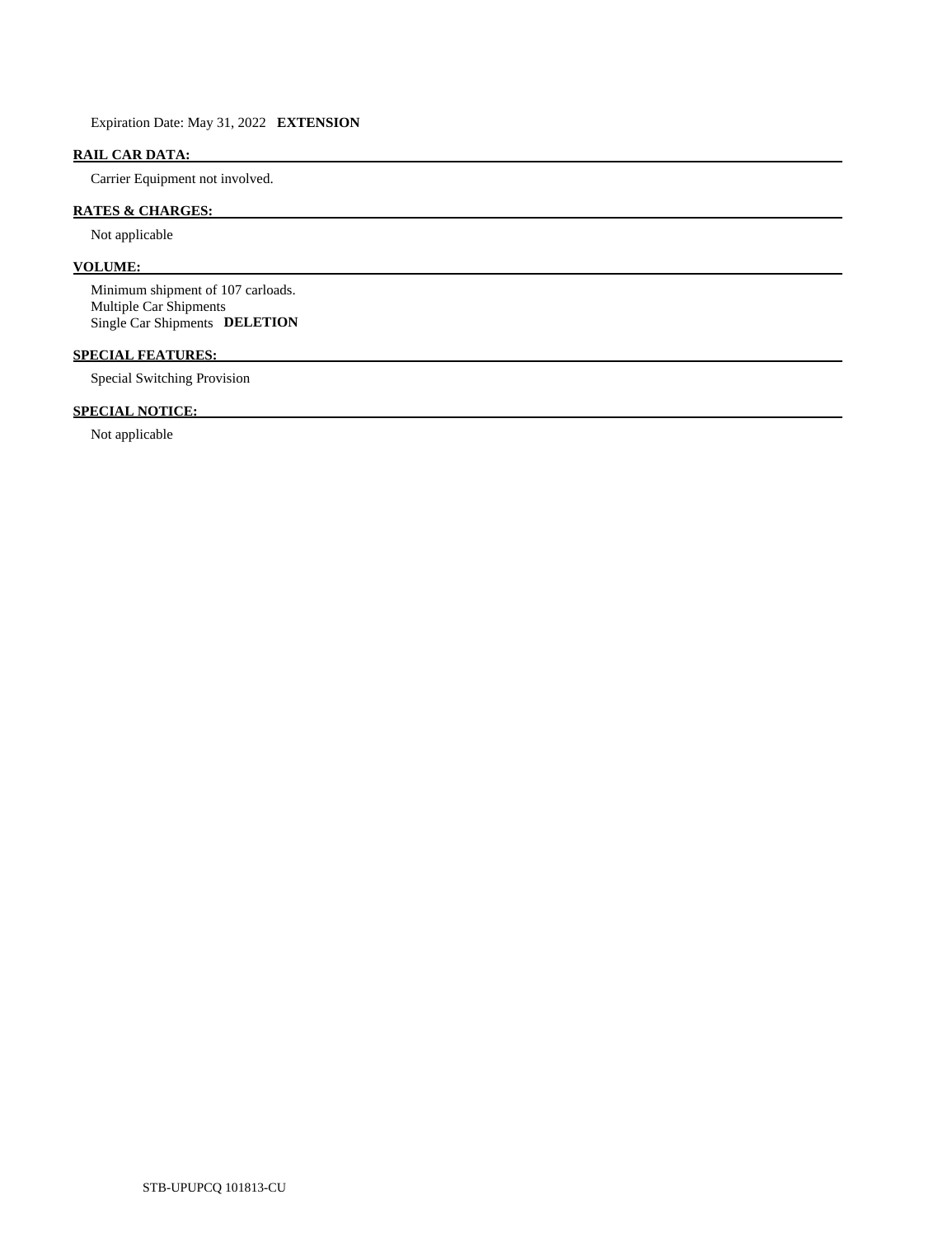PNW GROUP consist of: PORTLAND, OR RIVER GATE, OR KALAMA, WA LONGVIEW, WA WA - SEATTLE AGS consist of: ABERDEEN, WA ABERDEEN JCT, WA ALDERTON, WA ALLISON, WA ANDOVER, WA ARGO, WA AUBURN, WA BALLARD, WA BALLARD JCT, WA BANGOR, WA BAY SHORE, WA BELFAIR, WA BELLINGHAM, WA BELMORE, WA BLACK RIVER, WA BLAJCT, WA BLAKESLEE JCT, WA BREMERTON, WA BRIARWOOD, WA BUCODA, WA BURLINGTON, WA CAMP MURRAY, WA CAPITOL, WA CENPARK, WA CENTRALIA, WA CHEHALIS, WA CLAY CITY, WA CONCORA, WA DIVIDE, WA DUPONT, WA EAST OLYMPIA, WA EAST PUYALLUP, WA EATONVILLE JCT, WA EDMOND, WA EDMONDS, WA ELBE, WA ELMA, WA ESSEX, WA EVERETT, WA EVERETT, WA FERNDALE, WA FIFE, WA FREDERICKSON, WA FT LEWIS, WA GATE, WA GLOBAL GATEWAY NO, WA GRAHAM, WA GRAND MOUND, WA GREENDALE, WA HARBOR ISLAND, WA HILLSDALE, WA HOQUIAM, WA INTERBAY, WA JUNCTION CITY, WA KAPOWSIN, WA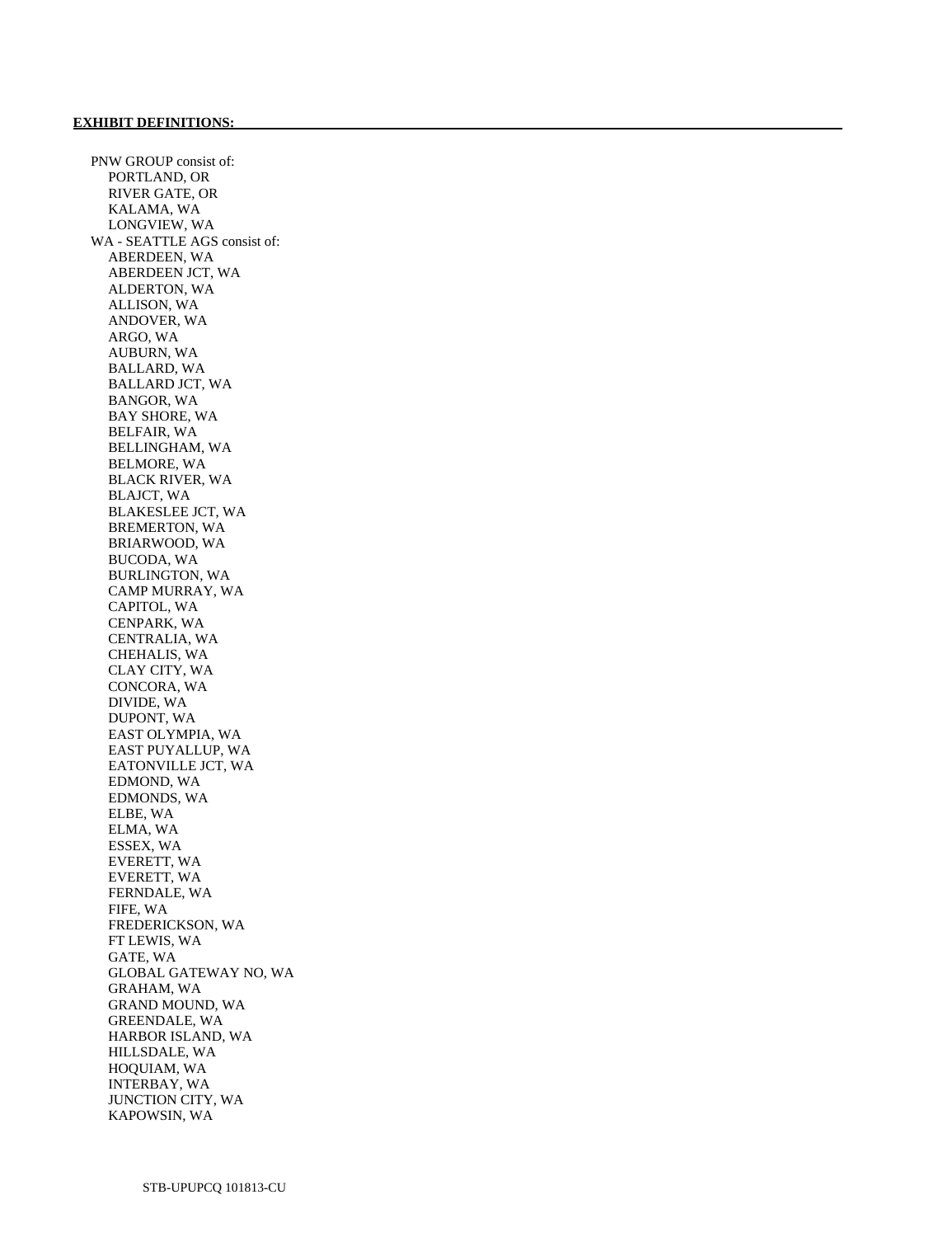KENT, WA KETRON, WA KYRO, WA LAKESIDE, WA LAKEVIEW, WA LOVELAND, WA LYNCH CREEK, WA LYNDEN, WA MALTBY, WA MARMAC, WA MAYTOWN, WA MCCLEARY, WA MCKENNA, WA MCMILLIN, WA MEEKER, WA MIDLAND, WA MINERAL, WA MONROE, WA MONTESANO, WA MORTON, WA MOUNT VERNON, WA MT VERNON, WA NAD JCT, WA NAPAVINE, WA NEW RELIANCE, WA NISQUALLY, WA NORTH PUYALLUP, WA OAKVILLE, WA OFFLAKE, WA OFFUTT LAKE, WA OHOP, WA OLYMPIA, WA PARK JCT, WA PIONEER, WA PORT TOWNSEND, WA PUYALLUP, WA RAINIER, WA RAISH, WA RESERVATION, WA ROCHESTER, WA ROY, WA SEATTLE, WA SEATTLE PIER, WA SHELTON, WA SILVERDALE, WA SKOOKUMCH, WA SKOOKUMCHUCK, WA SOUTH BELFAIR, WA SOUTH TACOMA, WA ST CLAIR, WA STEILACOOM, WA STIMSON, WA SUMNER, WA TACOMA, WA TACOMA EXP, WA TACOMA EXPORT, WA TACOMA JCT, WA TACOMA PCT, WA TAYLOR WAY, WA TENINO, WA THRIFT, WA TITLOW, WA TUKWILA, WA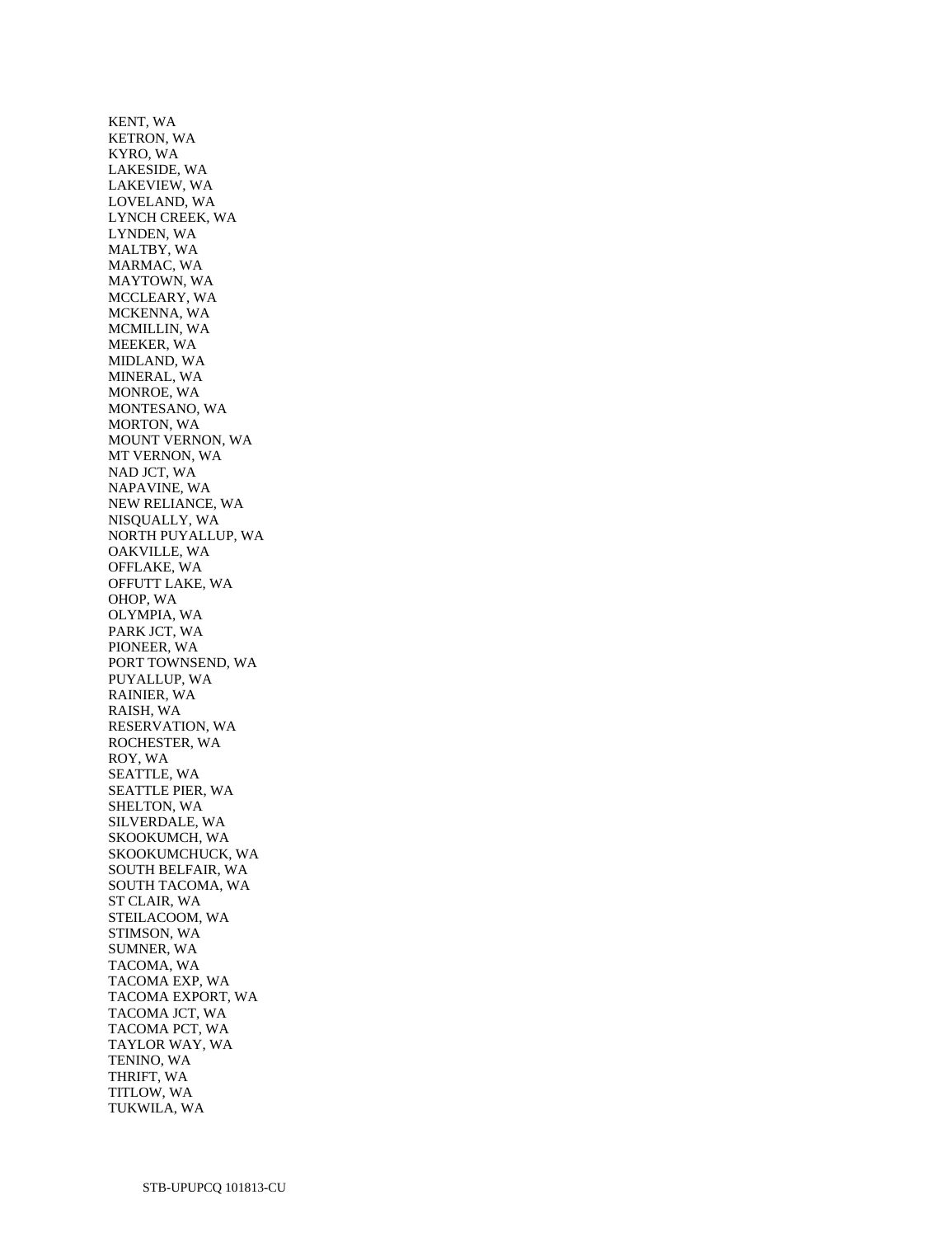TUMWATER, WA VADER, WA WABASH, WA WESCO, WA WEST BLAIR, WA WEST HILLSDALE, WA WEST TACOMA, WA WESTERN JCT, WA WHITES, WA WINLOCK, WA WJCT, WA WOODINVILLE, WA YELM, WA OR - PORTLAND AGS consist of: ALBINA, OR ASTORIA, OR AUMSVILLE, OR AURORA, OR BARNES YARD, OR BATTERSON, OR BONNEVILLE, OR BRIDAL VEIL, OR BROOKS, OR BUXTON, OR CANBY, OR CLACKAMAS, OR COALCA, OR COCHRAN, OR DODSON, OR EAST MILWAUKIE, OR EAST PORTLAND, OR FIR, OR GARBALDI, OR GARIBALDI, OR GEER, OR GERVAIS, OR HEMLOCK, OR HITO, OR HUBBARD, OR KENTON, OR LAKE YARD, OR LIBERAL, OR MILWAUKIE, OR MOHLER, OR MT ANGEL, OR NORTH PORTLAND, OR OREGON CITY, OR OSWEGO, OR PORTLAND, OR PRATUM, OR PULP, OR RENARD, OR RIVER GATE, OR ROCKWOOD, OR SHAW, OR SILVERTON, OR ST JOHNS, OR STAYTON, OR TILLAMOOK, OR TROUTDALE, OR WARRENTON, OR WEST LINN, OR WHEELER, OR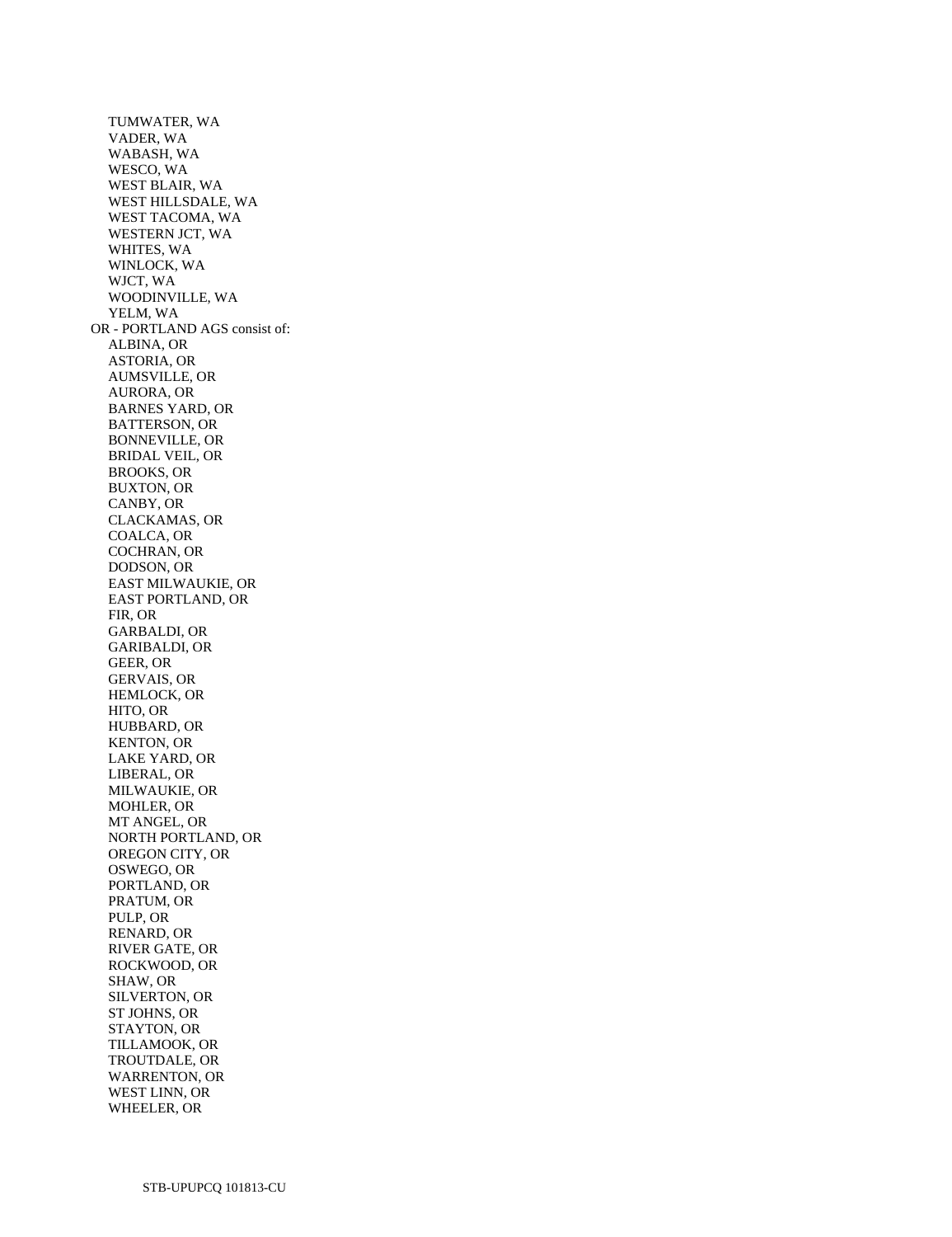WOODBURN, OR AMPERE, WA BARBERTON, WA BATTLE GROUND, WA BRUSH PRAIRIE, WA CAMAS, WA CASTLE ROCK, WA CATHLAMET, WA CHELATCHIE, WA COLUMBIA JCT, WA HEISON, WA HOMAN, WA KALAMA, WA KELSO, WA LONGVIEW, WA OSTRANDER, WA RIDGEFIELD, WA ROCKY POINT, WA RYE JCT, WA VANCOUVER, WA VANCOUVER JCT, WA WASHOUGAL, WA WOODLAND, WA YACOLT, WA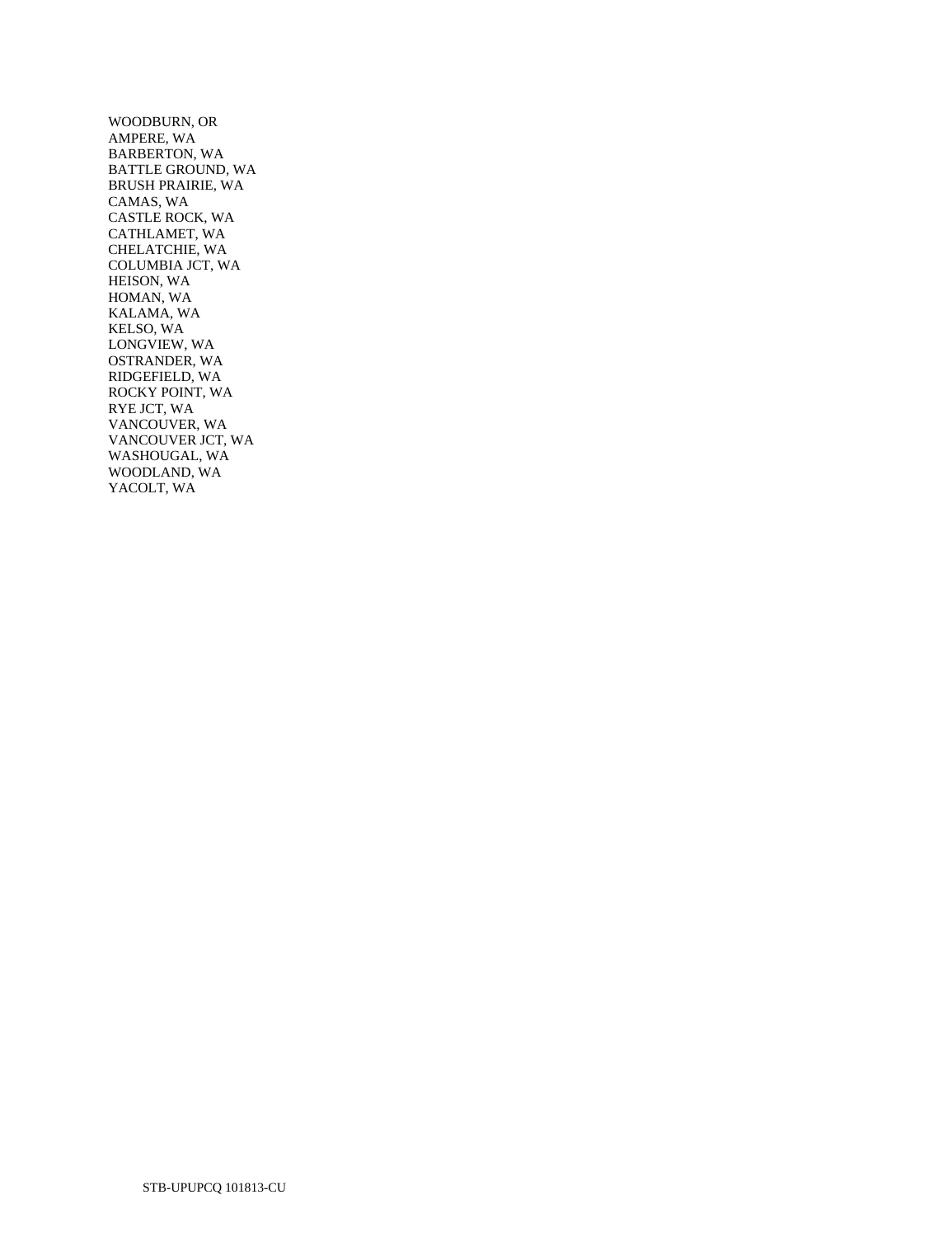

STB-UPUPCQ 102129-X

# **UNION PACIFIC RAILROAD COMPANY**

# **AMENDED CONTRACT SUMMARY**

**Issued:**  December 9, 2021

**Effective:** November 1, 2021

**Issued by:**  Rosa M. La Puente-Flowers Lead Price Applications 1400 Douglas Street Mail Stop 1340 OMAHA, NEBRASKA 68179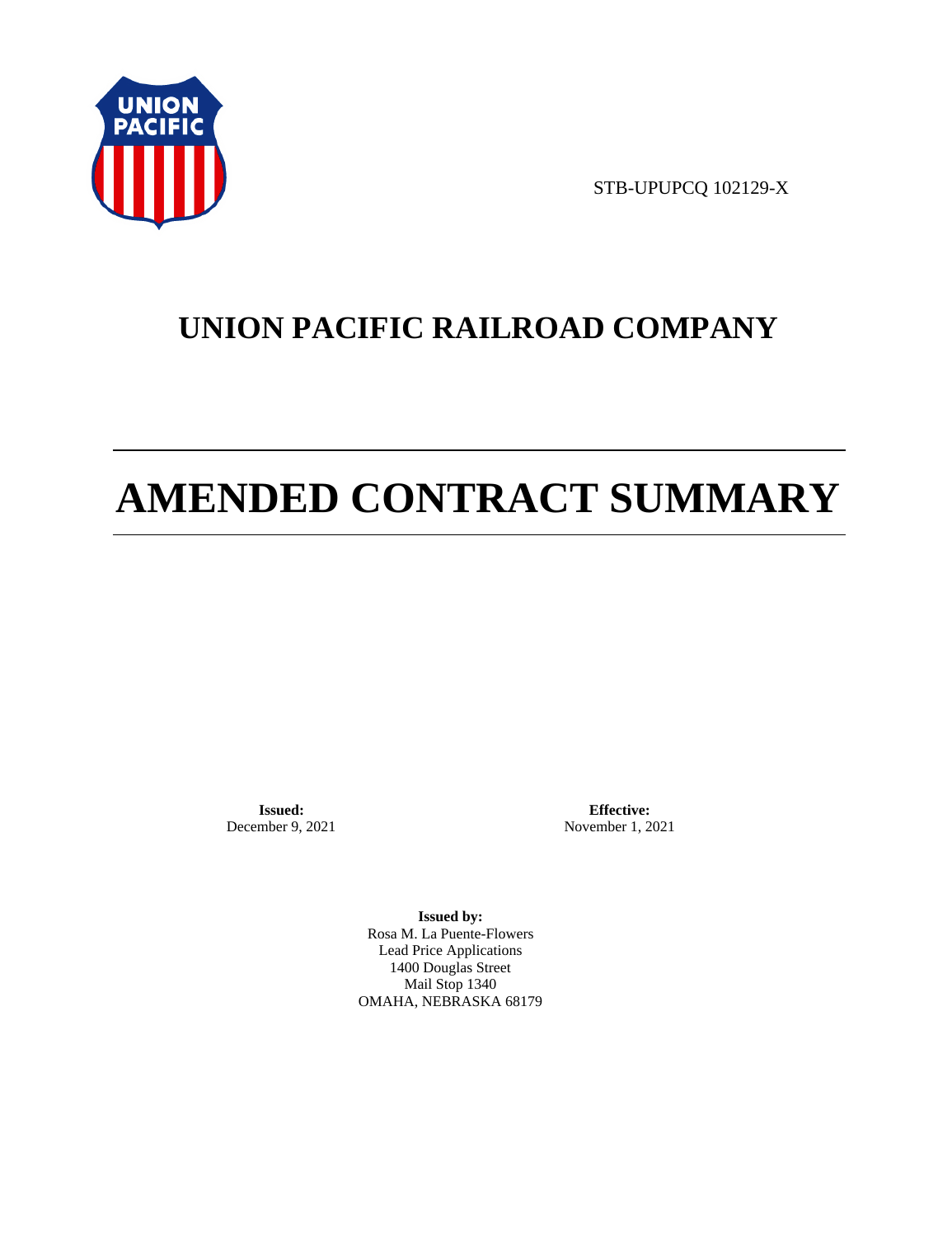#### **PARTICIPATING CARRIERS:**

 FERROCARRIL MEXICANO S A DE C V **ADDITION**  Col. Bosques De Las Lomas Mexico City, DF 11700

 UNION PACIFIC RAILROAD COMPANY 1400 Douglas St. Omaha, NE 68179

#### **COMMODITY:**

 Distillers Mash, Spent, F Eed, Protein Content >=40% **ADDITION**  Spent Grain Mash, Feed **ADDITION**  Distillers Mash, Spent, Not Wholly From Grain Or Grain Products, Feed **ADDITION**  Feed, Gluten Gluten Meal Corn Germ Or Corn Oil Cake Or Meal, Crushed Or Ground Cake, Or Cake Screenings Corn Steep Water Sediment, Wet Gluten Liquor Residuum (Manufactured From Mono- Sodium Glutamate), Liquid Corn Germ Cake,Meal Or Screenings, Soybean,Not Fit For Human Consumption **ADDITION**  Soyflakes **ADDITION**  Soybean Hulls, Pelletized **ADDITION**  Soybean (Soy) Grits, Suitable For Human Consumption **ADDITION**  Soybean (Soy) Flour, Suitable For Human Consumption **ADDITION**  Soybean Products Or By- Products, Mixed Loads, Viz. Hulls, Cake, Chips, Flakes, Meal, Oil Cake Or Oil Cake Meal **ADDITION**  Soybean Hulls, Not Pelletized **ADDITION**  Cottonseed Cake Or Meal Or By-Products Exc.Cotton Linters Or Regins See 20915 Or Fatty Acids See 28994 **ADDITION** 

#### **SHIPPER:**

ARCHER DANIELS MIDLAND COMPANY

#### **ORIGIN(S):**

 IL - ST LOUIS AGS (See Exhibit Definition) IA - CEDAR RAPIDS AGS (See Exhibit Definition) COLUMBUS, NE **ADDITION**  LUBBOCK, TX **ADDITION**  CEDAR RAPIDS, IA CLINTON, IA PEORIA, IL MO - KANSAS CITY AGS (See Exhibit Definition)

#### **DESTINATION(S):**

 OPTIMA, OK CA - SJVR AGS (See Exhibit Definition) PIXLEY, CA **ADDITION**  CA - MET AGS (See Exhibit Definition) FRESNO, CA **ADDITION**  GOSHEN JCT, CA **ADDITION**  IL - ST LOUIS AGS (See Exhibit Definition) PLEASANTON, TX **ADDITION**  LA BARCA, JA **ADDITION**  PATTI, MH **ADDITION**  VIBORILLAS, QA **ADDITION**  SAN JUAN/ENCARNACION/CHICALOTE (See Exhibit Definition) VINEDO/TORREON GOMEZ (See Exhibit Definition) BROWNSVILLE, TX **ADDITION**  EL PASO, TX LAREDO, TX CLINTON, IA CEDAR RAPIDS, IA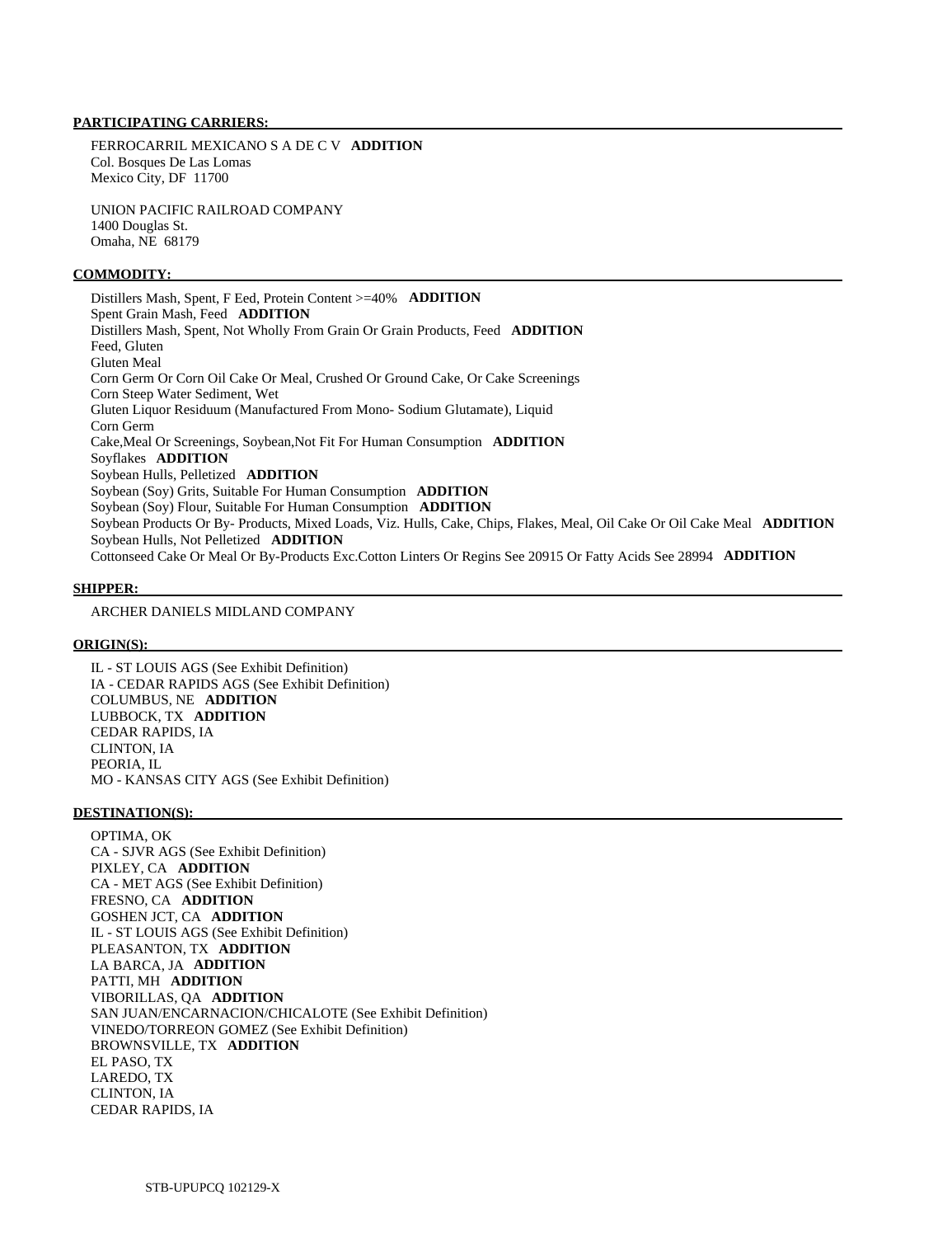TAGUS, CA FAMOSO, CA RICHLAND, WA EAGLE PASS, TX

#### **PORT(S):**

Not Applicable

## **DURATION:**

 Effective Date: October 1, 2018 Amendment Effective Date: November 1, 2021 **ADDITION**  Expiration Date: September 30, 2022 **EXTENSION** 

#### **RAIL CAR DATA:**

No cars dedicated to service under this Contract. Cars are provided on a common carrier basis only.

#### **RATES & CHARGES:**

Not applicable

#### **VOLUME:**

 Minimum shipment of 100 carloads. Multiple Car Shipments Single Car Shipments **DELETION** 

#### **SPECIAL FEATURES:**

Special Switching Provision

#### **SPECIAL NOTICE:**

Not applicable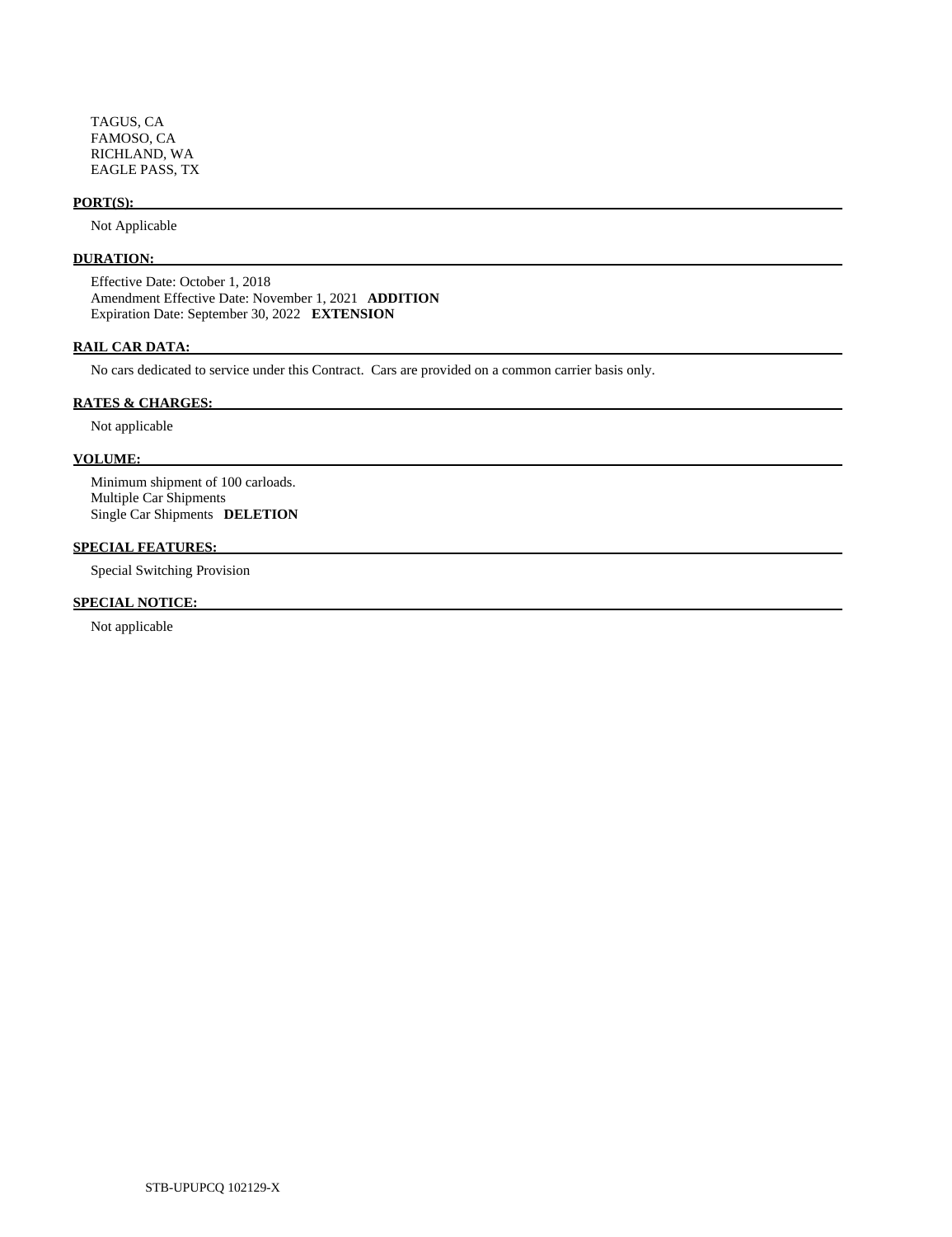#### **EXHIBIT DEFINITIONS:**

 IL - ST LOUIS AGS consist of: ALTON, IL BALDWIN, IL BEAUCOUP, IL BRIDGE JUNCTION, IL BRIGHTON, IL BROOKLYN, IL BURNING STAR 2, IL BURNING STAR 3, IL CAHOKIA, IL CAPTAIN MINE, IL CARLINVILLE, IL CENTREVILLE, IL CHESTER, IL COULTERVILLE, IL CUTLER, IL DUPO, IL EAST ALTON, IL EAST ALTON, IL EAST GREENVILLE, IL EAST ST LOUIS, IL FEDERAL, IL FLINTON, IL FORD, IL FOUNTAIN, IL FULTS, IL GATEWAY MINE, IL GATEWAY YARD, IL GIRARD, IL GODFREY, IL GRANITE CITY, IL HARTFORD, IL HILLSBORO, IL IRVING, IL KELLOGG, IL LENOX, IL LENZBURG, IL LIVINGSTON, IL MADISON, IL MAPLEWOOD, IL MENARD, IL MITCHELL, IL MITCHELL YARD, IL MONTEREY MINE 1, IL NAMEOKI, IL NATIONAL STOCK YARD, IL NEW WILSON, IL NILWOOD, IL NOKOMIS, IL OHLMAN, IL PERCY, IL PINCKNEYVILLE, IL PLAINVIEW, IL PRAIRIE DU ROCHER, IL REILY LAKE, IL ROSAMOND, IL ROXANA, IL SAUGET, IL SHIPMAN, IL SPARTA, IL SPARTAN MINE, IL STEELEVILLE, IL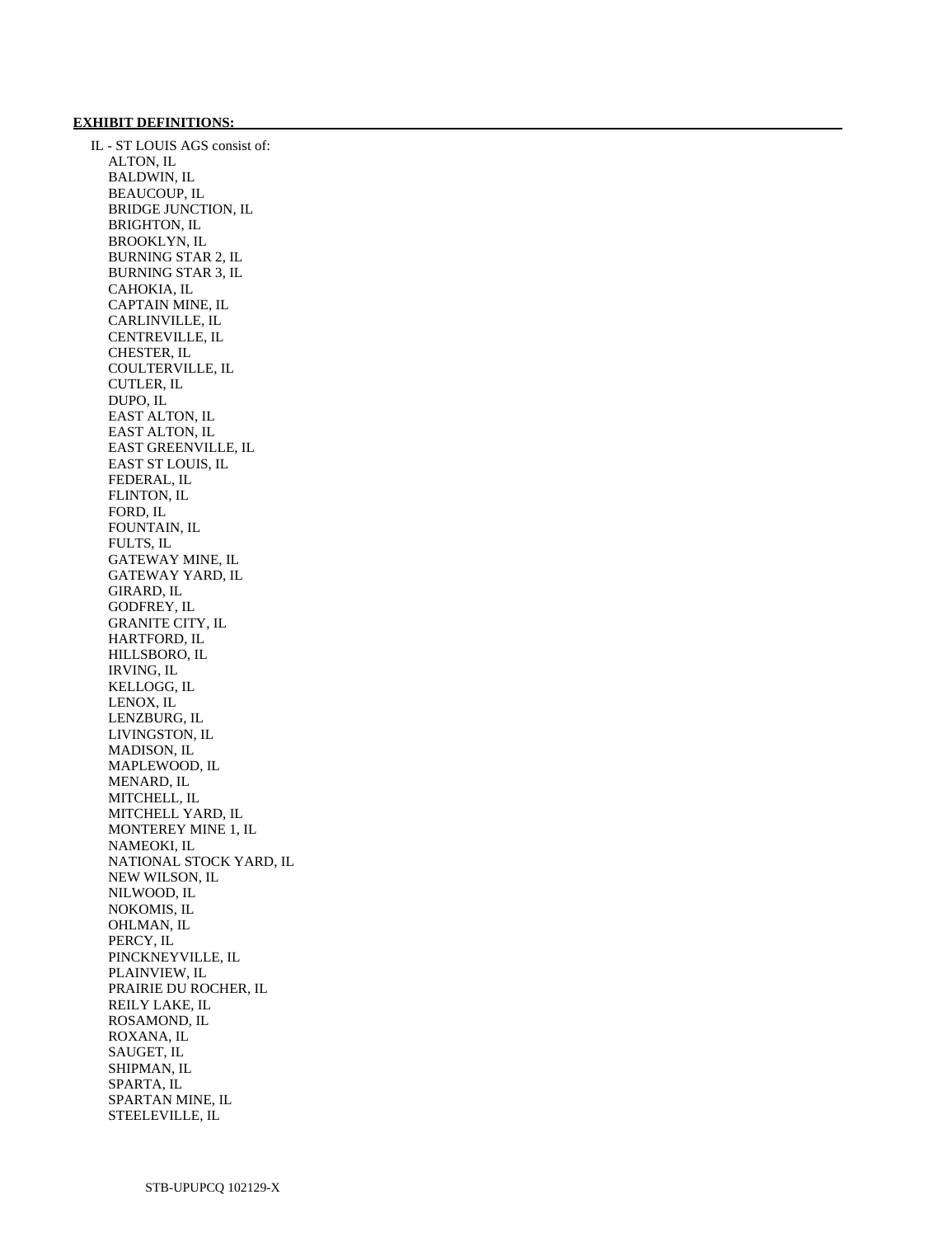TAMAROA, IL TAYLOR SPRINGS, IL TOLSON, IL VALLEY JCT, IL VALMEYER, IL VENICE, IL VENICE JCT, IL VINER, IL VIRDEN, IL WANN, IL WARNOCK, IL WASHINGTON PARK, IL WELGE, IL WEST SMITHBORO, IL WITT, IL WOMAC, IL WOOD RIVER, IL AIR PARK, MO BADEN, MO BARRETTS, MO BEAUFORT, MO BON HOMME, MO BONHOMME, MO BRENTWOOD, MO BUSSEN SPUR, MO CENTAUR, MO CHESTERFIELD, MO CRYSTAL CITY, MO DESOTO, MO EUREKA, MO FESTUS, MO GLENDALE, MO GRAY SUMMIT, MO HERCULANEUM, MO HILL CREST, MO HILLSDALE, MO HINE, MO HORINE, MO IVORY, MO JEDBURG, MO JEFFERSON BARRACKS, MO JEFFRIESBURG, MO KIRKWOOD, MO LABADIE, MO LACKLAND, MO LADUE, MO LAKE JCT, MO LARKIN, MO MAPLEWOOD, MO MARYLAND HEIGHTS, MO OLIVETTE, MO OVERLAND, MO PACIFIC, MO PAGEDALE, MO PAGEDALE, MO PEVELY, MO SOUTH POINT, MO ST ALBANS, MO ST LOU MP, MO ST LOUIS, MO ST LOUIS (MP), MO UNION, MO UNIVERSITY CITY, MO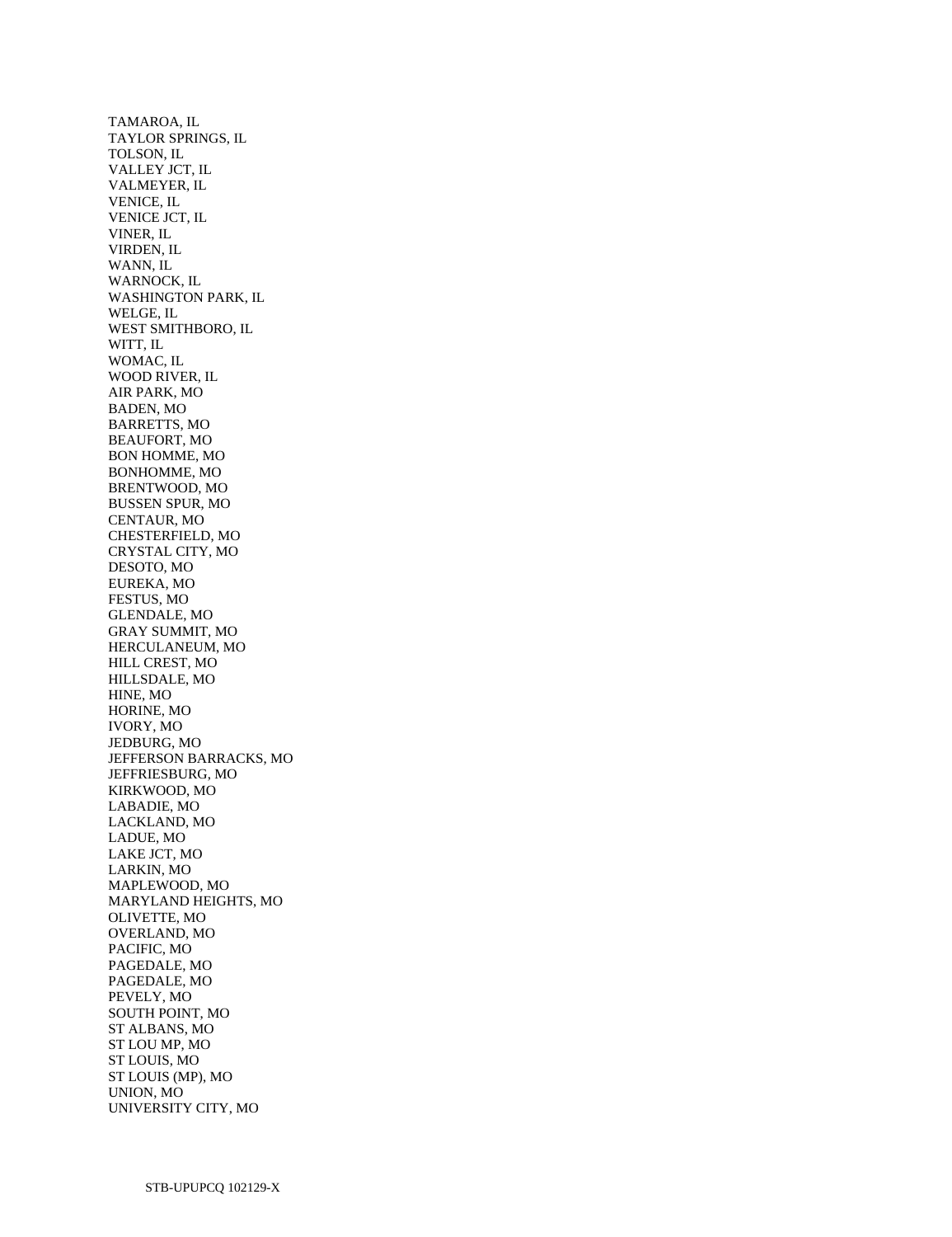VALLEY PARK, MO VIGUS, MO VILLA RIDGE, MO VILLAGE OF CHARLACK, MO VINITA PARK, MO WASHINGTON, MO WEBSTER GROVES, MO WELLSTON, MO WEST LABADIE, MO IA - CEDAR RAPIDS AGS consist of: ALLERTON, IA ARMOUR, IA BEVERLY, IA BRIDGEPORT, IA CALAMUS, IA CAMANCHE, IA CEDAR RAPIDS, IA CHARITON, IA CLARENCE, IA CLINTON, IA CLIO, IA CORYDON, IA CRANDIC, IA DE WITT, IA DILLON, IA DOWNEY, IA EDDYVILLE, IA FAIRFAX, IA GILMAN, IA GRAND MOUND, IA GRINNELL, IA KELLOGG, IA LE GRAND, IA LINEVILLE, IA LISBON, IA LOW MOOR, IA LOWDEN, IA MARSHALLTOWN, IA MECHANICSVILLE, IA MID RIVER, IA MIDDLE AMANA, IA MILLERTON, IA NEW SHARON, IA NEWBURG, IA NEWTON, IA OSKALOOSA, IA OTTUMWA, IA PINNEY, IA POWERVILLE, IA SEARSBORO, IA STANWOOD, IA TAMA, IA VERNON, IA WACONIA, IA WATERLOO, IA WHEATLAND, IA WILLIAMSON, IA MO - KANSAS CITY AGS consist of: ARMOURDALE, KS ARMSTRONG YARD, KS ATCHISON, KS BONITA, KS BONNER SPRINGS, KS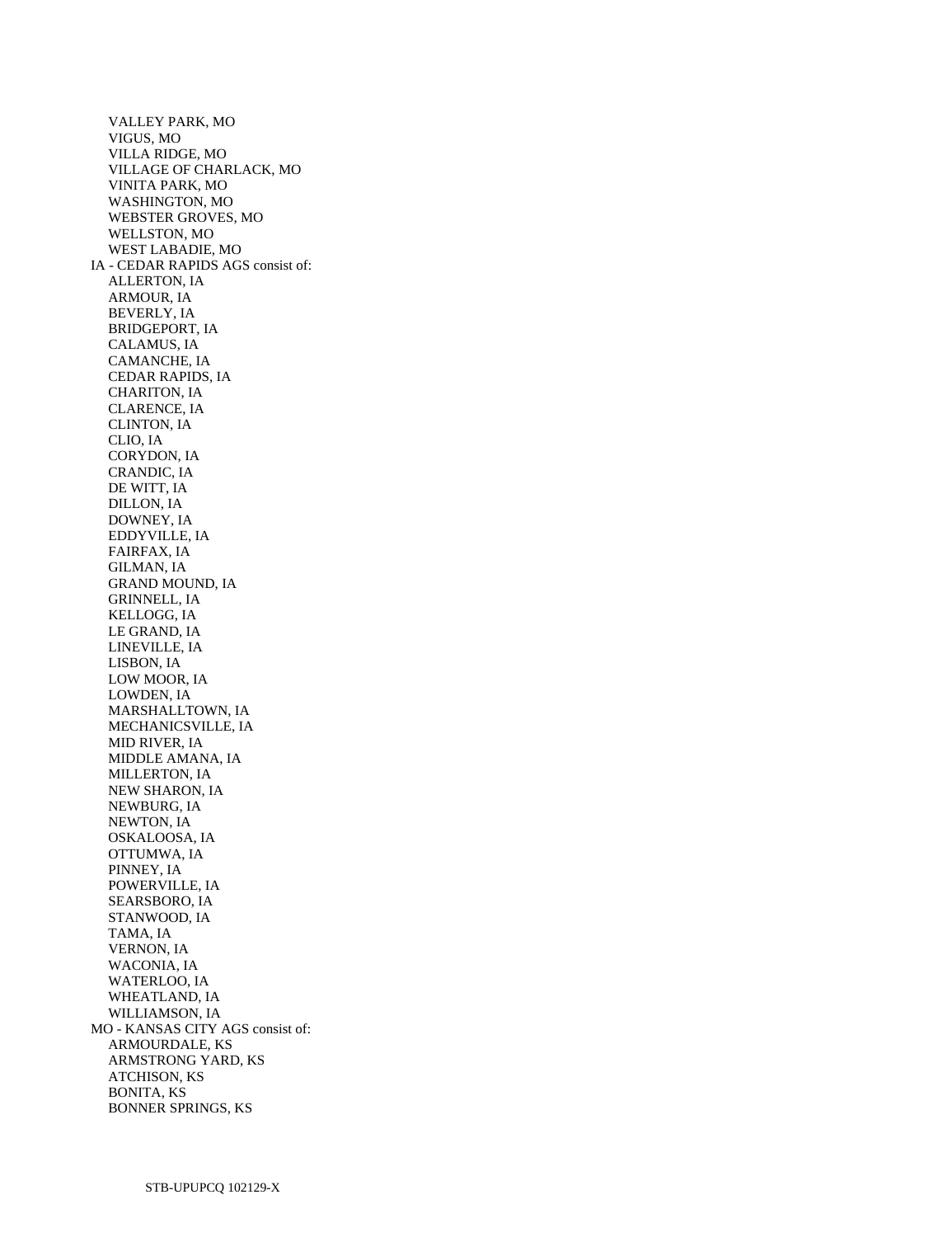BUCK CREEK, KS BUCYRUS, KS CENTERVILLE, KS COLDSPUR, KS DE SOTO, KS DUNLAY, KS DURAND, KS EDWARDSVILLE, KS EIGHTENST, KS ELSMORE, KS ELWOOD, KS ERIE, KS EVEREST, KS FAIRFAX, KS FOREST LAKE, KS FT LEAVENWORTH, KS GARNETT, KS GLEN PARK, KS GRANTVILLE, KS GREELEY, KS HILLSDALE, KS HOLLIDAY, KS HURON, KS KANSAS CITY, KS KINCAID, KS LANCASTER, KS LAWRENCE, KS LE ROY, KS LEAVENWORTH, KS LENEXA, KS LINWOOD, KS LORING, KS MIDLAND, KS MORAN, KS MORRIS, KS MUNCIE, KS NEARMAN, KS NEW STRAWN SPUR, KS NEWMAN, KS OLATHE, KS OSAWATOMIE, KS PAOLA, KS PARKER, KS PERRY, KS REDEL, KS RINGER, KS SAVONBURG, KS SPRING HILL, KS STARK, KS SUNFLOWER, KS TECUMSEH, KS TOPEKA, KS WAGSTAFF, KS WESTPHALIA, KS WILLIS, KS WOLCOTT, KS AIRLINE JCT, MO ALMA, MO AVON, MO BARRY GANN LUMBER, MO BATES CITY, MO BIRMINGHAM, MO BLUE SPRINGS, MO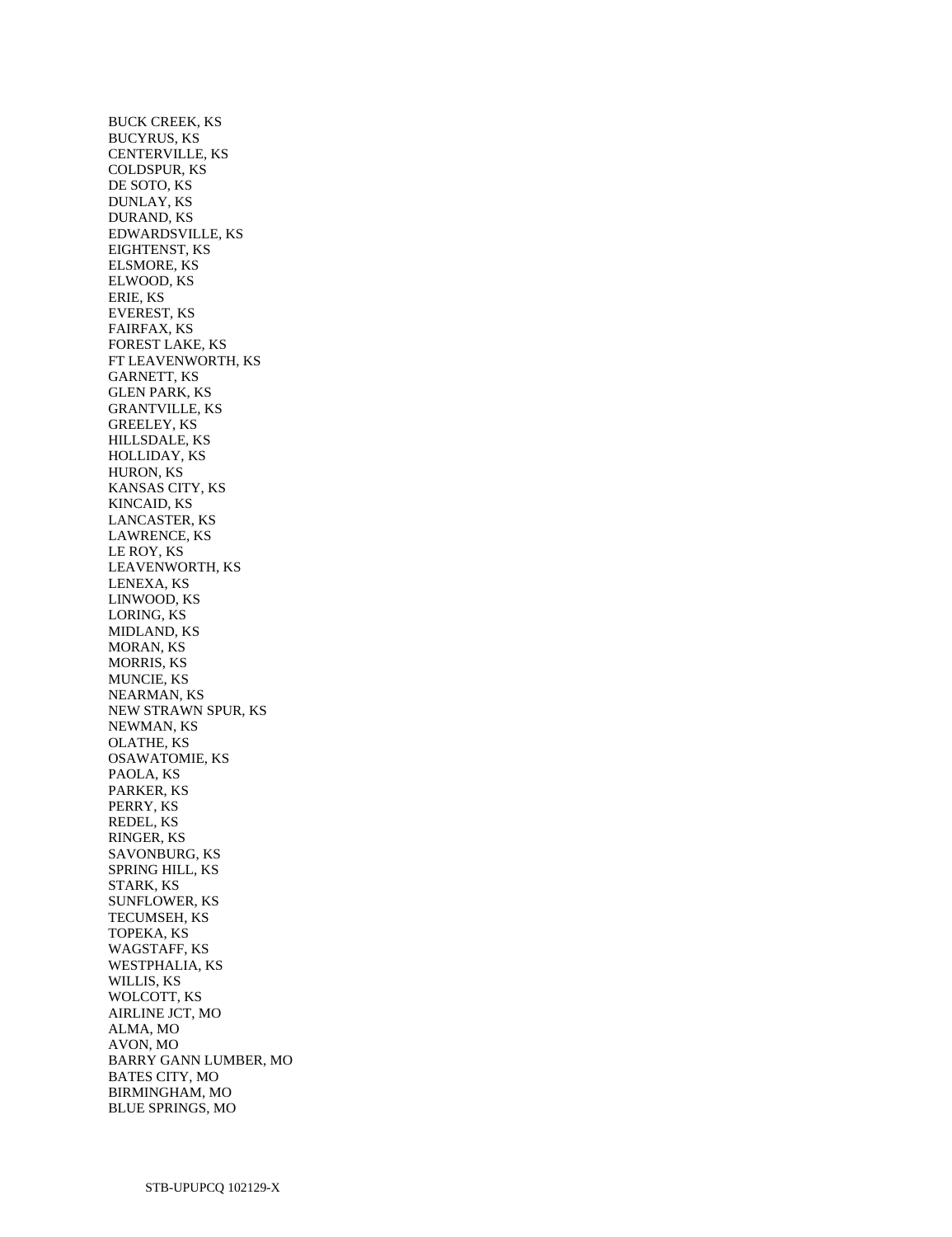BLUE VALLEY, MO BUCKNER, MO CENTERVIEW, MO CHAM PAGNE, MO CLEVELAND, MO CORDER, MO COURTNEY, MO DODSON, MO DREXEL, MO ELMIRA, MO ETON, MO EXCELSIOR SPRINGS, MO GRAIN VALLEY, MO GRANDVIEW, MO HENRIETTA, MO HIGGINSVILLE, MO HOLDEN, MO INDEPENDENCE, MO JAUDON, MO KANSAS CITY, MO KEARNEY, MO KENNETH, MO KINGSVILLE, MO KNOBNOSTER, MO LAKE CITY, MO LAWSON, MO LEEDS, MO LEES SUMMIT, MO LEVANCE SPUR, MO LIBERTY, MO LOCK SPRINGS, MO MARTIN CITY, MO MAYVIEW, MO MISSY SPUR, MO MONTSERRAT, MO MOSBY, MO MULBERRY, MO MYRICK, MO NORTH KANSAS CITY, MO OAK GROVE, MO ODESSA, MO POLO, MO PROSPECT, MO RIVERSIDE, MO RUSHVILLE, MO SANDSTONE, MO SHEFFIELD, MO ST JOSEPH, MO STRASBURG, MO SUGAR CREEK, MO WARRENSBURG, MO WARRENSBURG, MO WAVERLY, MO CA - SJVR AGS consist of: ALGOSO, CA **ADDITION**  ARMONA, CA **ADDITION**  ARVIN, CA **ADDITION**  BAKERSFIELD, CA **ADDITION**  BAKERSFIELD CORRALS, CA **ADDITION**  BARTONETTE, CA **ADDITION**  BENITO, CA **ADDITION**  BOWERBANK, CA **ADDITION**  BURR, CA **ADDITION**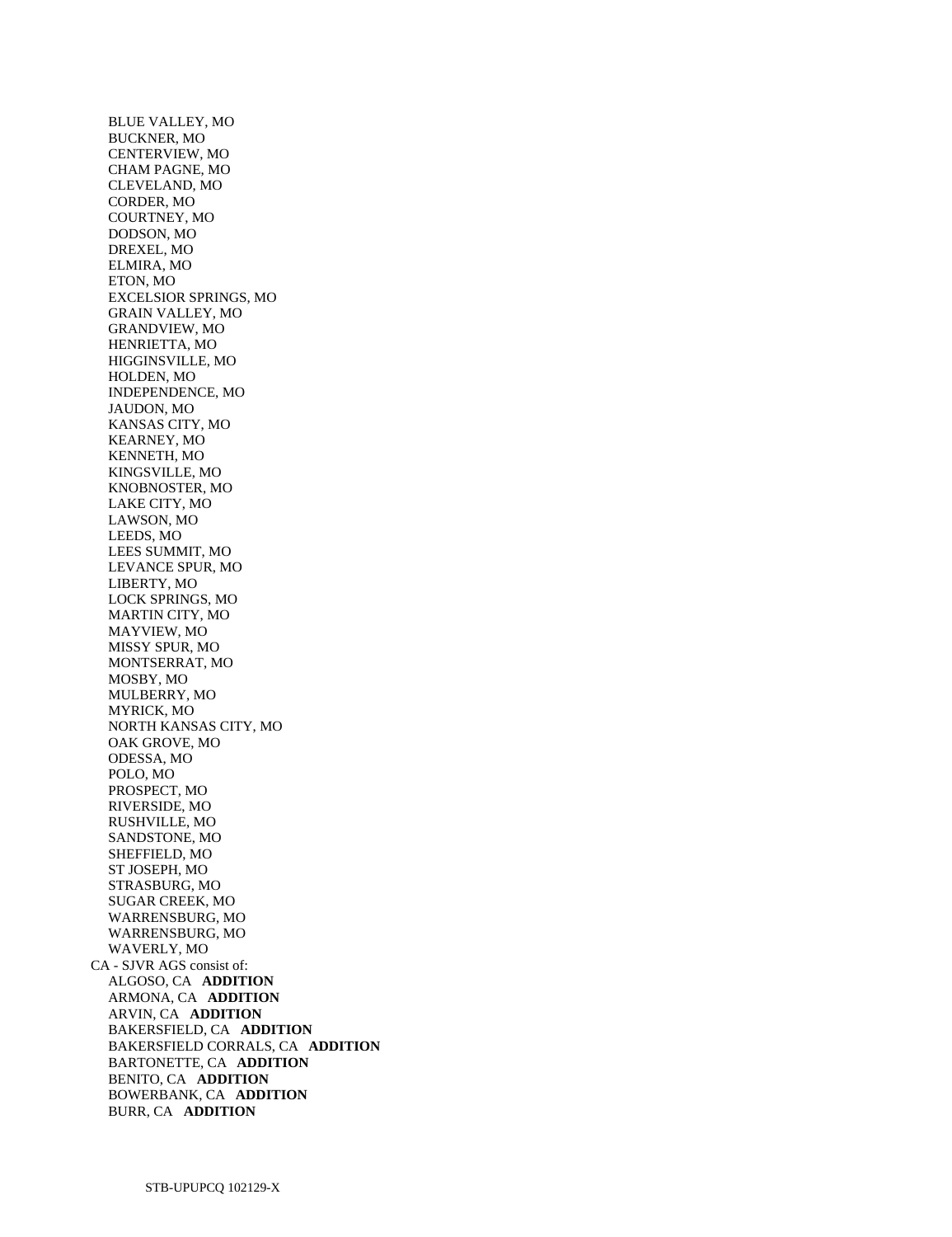BURRELL, CA **ADDITION**  BUTTONWILLOW, CA **ADDITION**  CALICO, CA **ADDITION**  CAMEO, CA **ADDITION**  CIMARRON, CA **ADDITION**  CINCOTTA, CA **ADDITION**  CLOTHO, CA **ADDITION**  CONNER, CA **ADDITION**  CRAYOLD, CA **ADDITION**  CROMIR, CA **ADDITION**  DELKERN, CA **ADDITION**  DI GIORGIO, CA **ADDITION**  DINUBA, CA **ADDITION**  ELMCO, CA **ADDITION**  EXETER, CA **ADDITION**  FARMERSVILLE, CA **ADDITION**  FIREBAUGH, CA **ADDITION**  FLOYD, CA **ADDITION**  GARINTEE, CA **ADDITION**  GOLDLEAF, CA **ADDITION**  GOSFORD, CA **ADDITION**  GULF, CA **ADDITION**  HAMMER FIELD, CA **ADDITION**  HANFORD, CA **ADDITION**  HARPERTOWN, CA **ADDITION**  HELM, CA **ADDITION**  HOLLIS, CA **ADDITION**  HURON, CA **ADDITION**  INGLE, CA **ADDITION**  IVANHOE, CA **ADDITION**  IVORY, CA **ADDITION**  JAMESAN, CA **ADDITION**  KAYANDEE, CA **ADDITION**  KERMAN, CA **ADDITION**  KILOWATT, CA **ADDITION**  LACJAC, CA **ADDITION**  LAMONT, CA **ADDITION**  LANDCO, CA **ADDITION**  LAS PALMAS, CA **ADDITION**  LEMOORE, CA **ADDITION**  LEVEE, CA **ADDITION**  LINDSAY, CA **ADDITION**  LISKO, CA **ADDITION**  LOCANS, CA **ADDITION**  LOIS, CA **ADDITION**  LOMA, CA **ADDITION**  LONSMITH, CA **ADDITION**  LYLA, CA **ADDITION**  MAGUNDEN, CA **ADDITION**  MALTHA, CA **ADDITION**  MENDOTA, CA **ADDITION**  MILLUX, CA **ADDITION**  MONSON, CA **ADDITION**  OIL JCT, CA **ADDITION**  OXALIS, CA **ADDITION**  PATCH, CA **ADDITION**  PONCA, CA **ADDITION**  PORTERVILLE, CA **ADDITION**  PRATTON, CA **ADDITION**  RECTOR, CA **ADDITION**  REEDLEY, CA **ADDITION**  RIBIER, CA **ADDITION**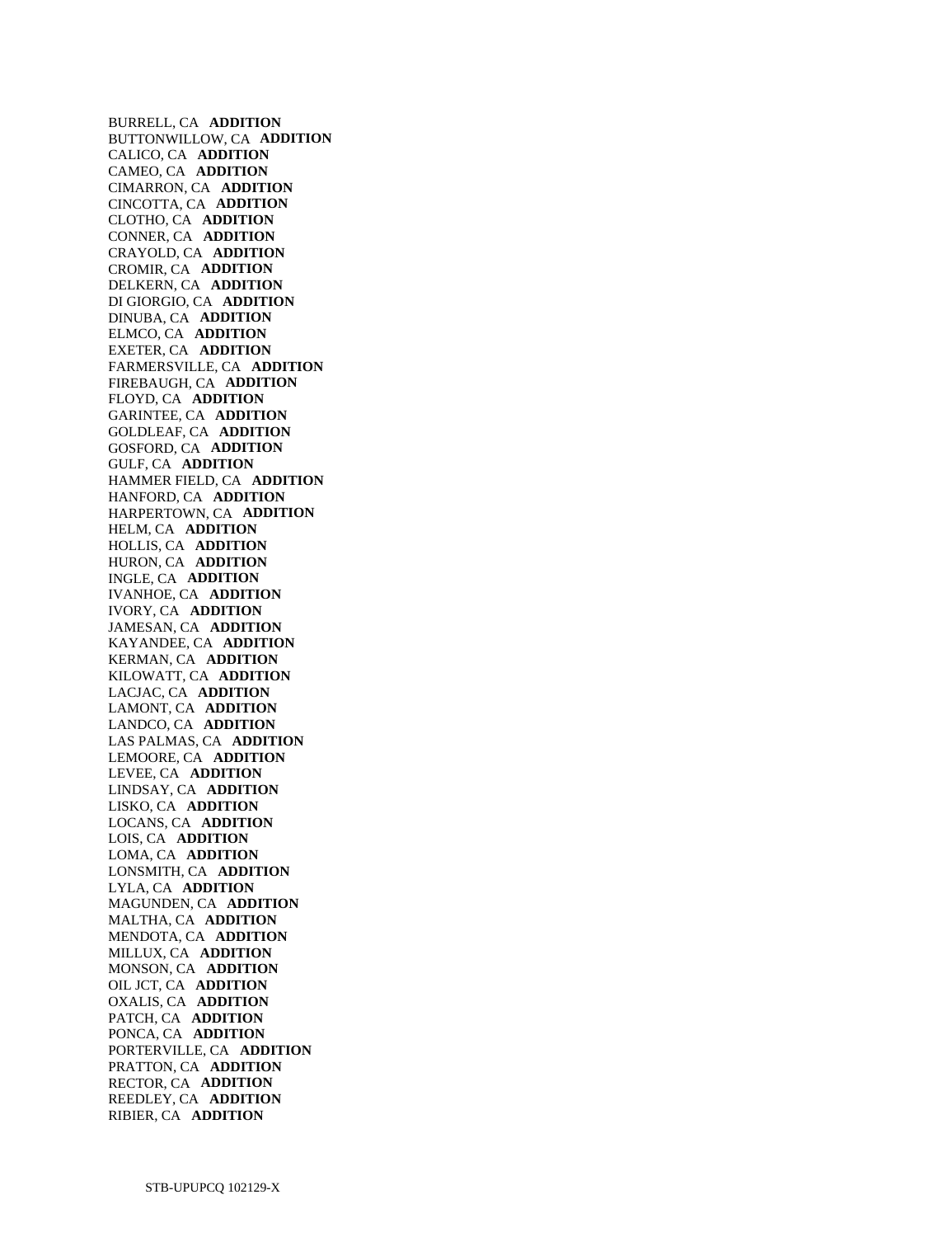RIO BRAVO, CA **ADDITION**  ROGAS, CA **ADDITION**  ROLINDA, CA **ADDITION**  ROSSI, CA **ADDITION**  SAN JOAQUIN, CA **ADDITION**  SANGER, CA **ADDITION**  SEGURO, CA **ADDITION**  STEVENS, CA **ADDITION**  STOUT, CA **ADDITION**  STRADER, CA **ADDITION**  STRAND, CA **ADDITION**  STRATHMORE, CA **ADDITION**  TERRA BELLA, CA **ADDITION**  TRANQUILITY, CA **ADDITION**  UVA, CA **ADDITION**  VANCE, CA **ADDITION**  VANGUARD, CA **ADDITION**  VENOLA, CA **ADDITION**  VISALIA, CA **ADDITION**  WEST LAMONT, CA **ADDITION**  WESTHAVEN, CA **ADDITION**  WIBLE ORCHARD, CA **ADDITION**  ZANTE, CA **ADDITION**  CA - MET AGS consist of: EAST MODESTO, CA **ADDITION**  MODESTO, CA **ADDITION**  MODESTO COLONY, CA **ADDITION**  MODESTO EMPIRE JCT, CA **ADDITION**  MODESTO TERM, CA **ADDITION**  PRIMA VISTA, CA **ADDITION**  IL - ST LOUIS AGS consist of: ALTON, IL BALDWIN, IL BEAUCOUP, IL BRIDGE JUNCTION, IL BRIGHTON, IL BROOKLYN, IL BURNING STAR 2, IL BURNING STAR 3, IL CAHOKIA, IL CAPTAIN MINE, IL CARLINVILLE, IL CENTREVILLE, IL CHESTER, IL COULTERVILLE, IL CUTLER, IL DUPO, IL EAST ALTON, IL EAST ALTON, IL EAST GREENVILLE, IL EAST ST LOUIS, IL FEDERAL, IL FLINTON, IL FORD, IL FOUNTAIN, IL FULTS, IL GATEWAY MINE, IL GATEWAY YARD, IL GIRARD, IL GODFREY, IL GRANITE CITY, IL

HARTFORD, IL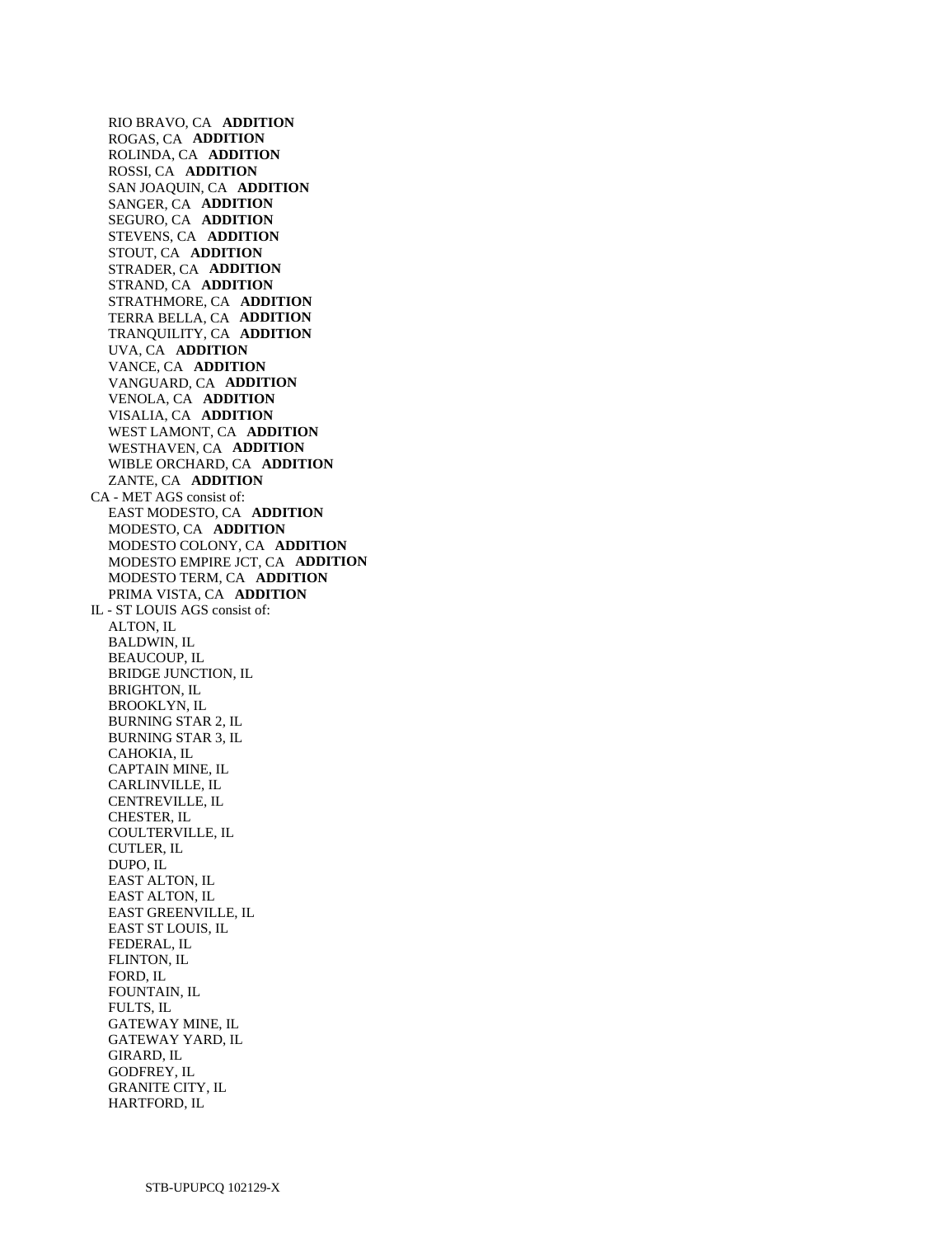HILLSBORO, IL IRVING, IL KELLOGG, IL LENOX, IL LENZBURG, IL LIVINGSTON, IL MADISON, IL MAPLEWOOD, IL MENARD, IL MITCHELL, IL MITCHELL YARD, IL MONTEREY MINE 1, IL NAMEOKI, IL NATIONAL STOCK YARD, IL NEW WILSON, IL NILWOOD, IL NOKOMIS, IL OHLMAN, IL PERCY, IL PINCKNEYVILLE, IL PLAINVIEW, IL PRAIRIE DU ROCHER, IL REILY LAKE, IL ROSAMOND, IL ROXANA, IL SAUGET, IL SHIPMAN, IL SPARTA, IL SPARTAN MINE, IL STEELEVILLE, IL TAMAROA, IL TAYLOR SPRINGS, IL TOLSON, IL VALLEY JCT, IL VALMEYER, IL VENICE, IL VENICE JCT, IL VINER, IL VIRDEN, IL WANN, IL WARNOCK, IL WASHINGTON PARK, IL WELGE, IL WEST SMITHBORO, IL WITT, IL WOMAC, IL WOOD RIVER, IL AIR PARK, MO BADEN, MO BARRETTS, MO BEAUFORT, MO BON HOMME, MO BONHOMME, MO BRENTWOOD, MO BUSSEN SPUR, MO CENTAUR, MO CHESTERFIELD, MO CRYSTAL CITY, MO DESOTO, MO EUREKA, MO FESTUS, MO GLENDALE, MO GRAY SUMMIT, MO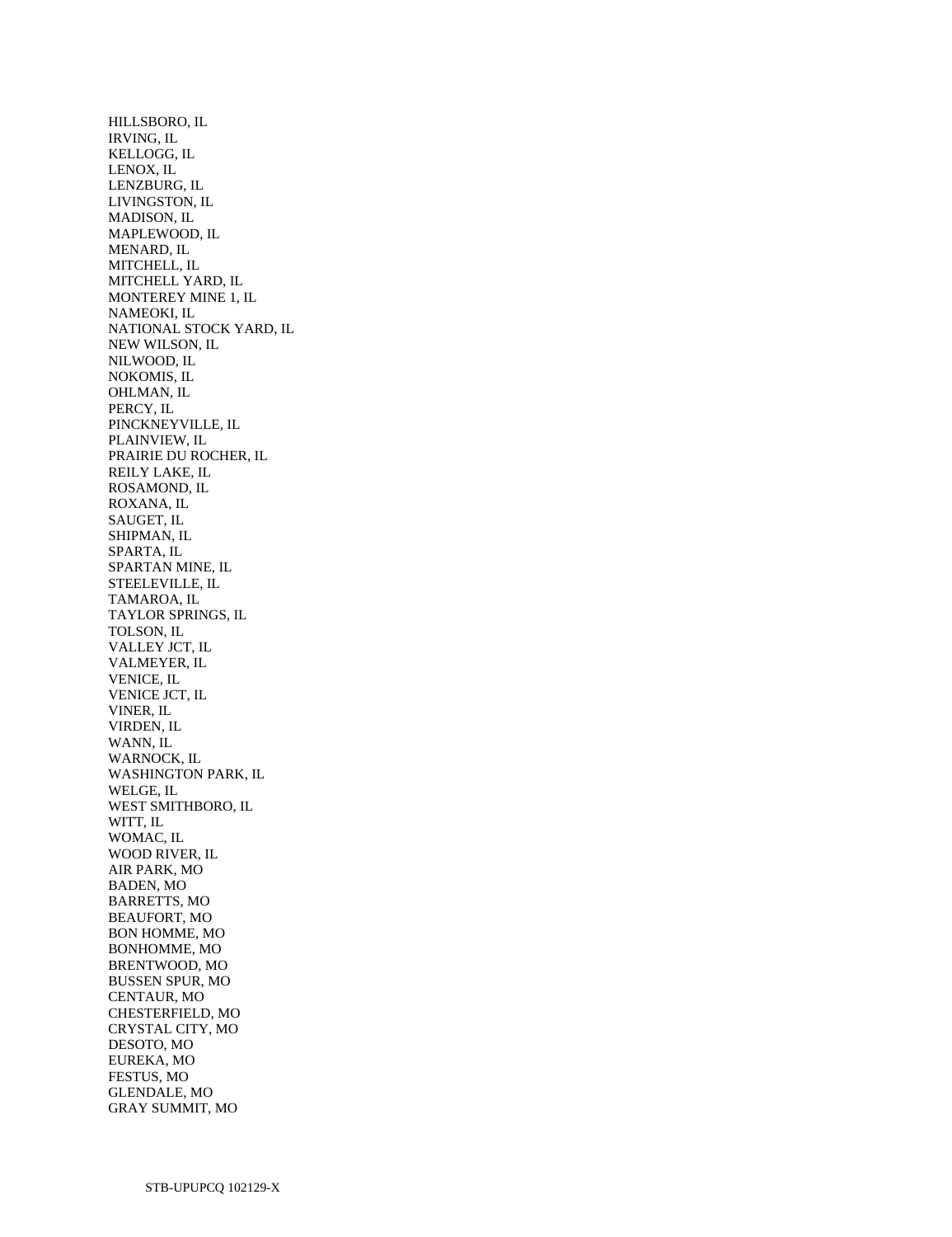HERCULANEUM, MO HILL CREST, MO HILLSDALE, MO HINE, MO HORINE, MO IVORY, MO JEDBURG, MO JEFFERSON BARRACKS, MO JEFFRIESBURG, MO KIRKWOOD, MO LABADIE, MO LACKLAND, MO LADUE, MO LAKE JCT, MO LARKIN, MO MAPLEWOOD, MO MARYLAND HEIGHTS, MO OLIVETTE, MO OVERLAND, MO PACIFIC, MO PAGEDALE, MO PAGEDALE, MO PEVELY, MO SOUTH POINT, MO ST ALBANS, MO ST LOU MP, MO ST LOUIS, MO ST LOUIS (MP), MO UNION, MO UNIVERSITY CITY, MO VALLEY PARK, MO VIGUS, MO VILLA RIDGE, MO VILLAGE OF CHARLACK, MO VINITA PARK, MO WASHINGTON, MO WEBSTER GROVES, MO WELLSTON, MO WEST LABADIE, MO SAN JUAN/ENCARNACION/CHICALOTE consist of: CHICALOTE, AG **ADDITION**  ENCARNACION, JA **ADDITION**  SAN JUAN DE LOS LAG, JA **ADDITION**  VINEDO/TORREON GOMEZ consist of: TORREON, CU **ADDITION**  GOMEZ PALACIO, DG **ADDITION**  VINEDO, DG **ADDITION**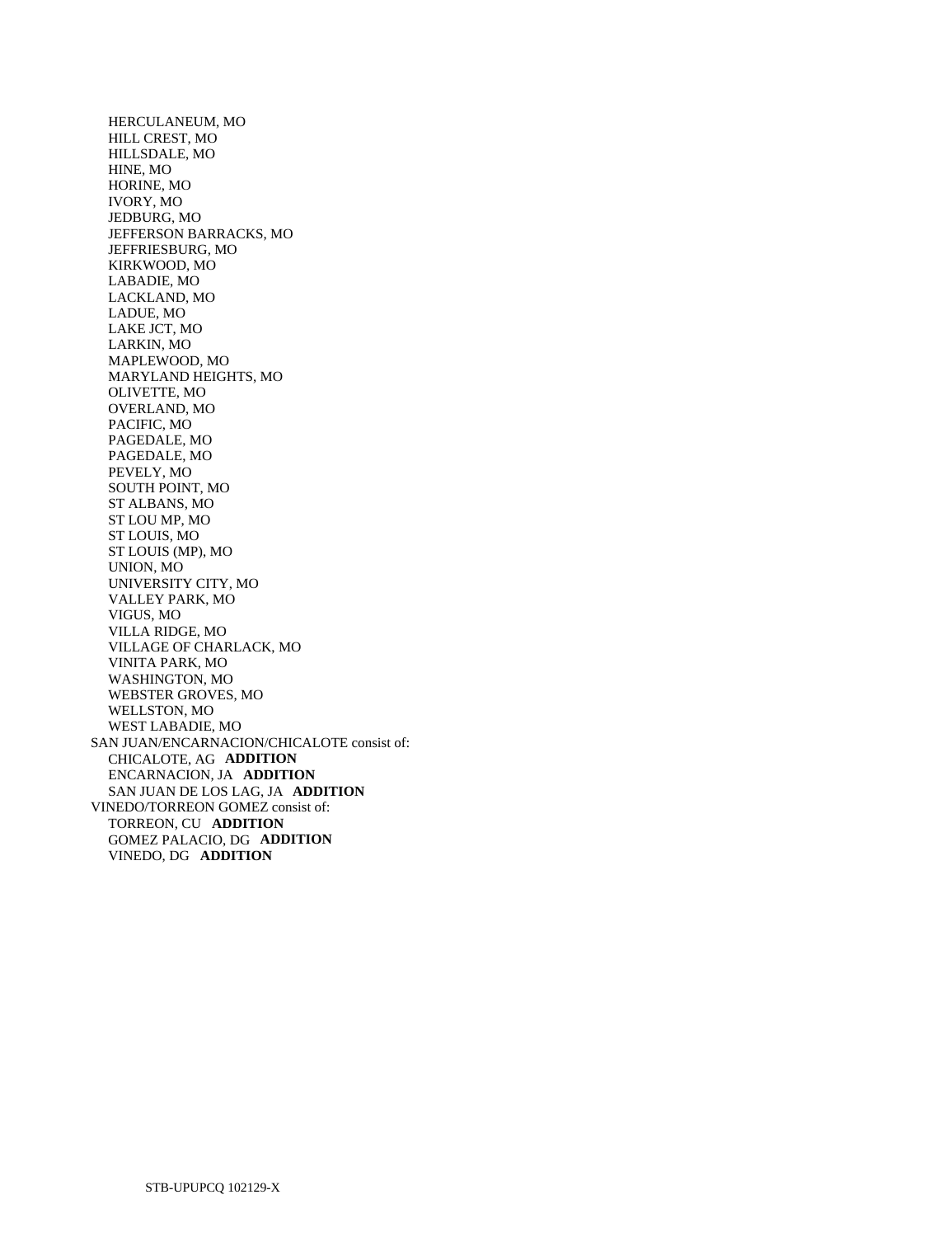

STB-UPUPCQ 102577-J

# **UNION PACIFIC RAILROAD COMPANY**

# **AMENDED CONTRACT SUMMARY**

**Issued:**  December 10, 2021

**Effective:** October 1, 2021

**Issued by:**  Rosa M. La Puente-Flowers Lead Price Applications 1400 Douglas Street Mail Stop 1340 OMAHA, NEBRASKA 68179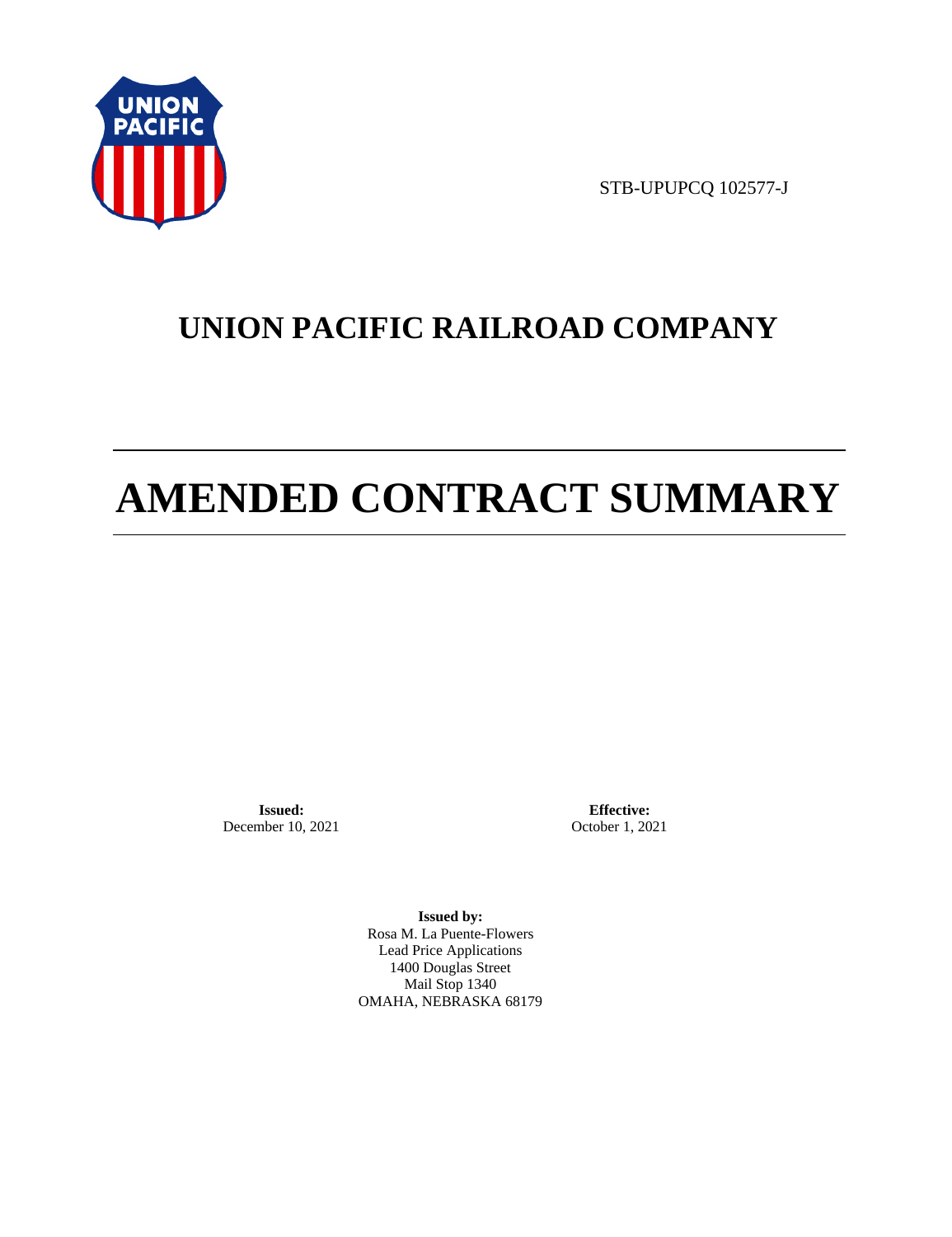# **PARTICIPATING CARRIERS:**

 UNION PACIFIC RAILROAD COMPANY 1400 Douglas St. Omaha, NE 68179

#### **COMMODITY:**

 Corn (Not Popcorn)Or Maize (Not Popcorn)In The Ear,Not Shelled, Dried,Organically Grown Free Of Fertilizer & Or Pesticide Applications Corn (Not Popcorn)Or Maize (Not Popcorn) Shelled,Dried, Organically Grown Free Of Fertilizer & Or Pesticide

Applications Corn,Organically Grown Free Of Fertilizer & Or Pesticide Applications

 Corn,Not Approved For Food Use,Organically Grown Free Of Fertilizer& Or Pesticide Applications Soybeans,Dried, Organically Grown Free Of Fertilizer & Or Pesticide Applications Soybeans,Fresh, Organically Grown Free Of Fertilizer & Or Pesticide Applicatons Soybeans,Organically Grown Free Of Fertilizer& Or Pesticide Applications Wheat,Organically Grown Free Of Fertilizer & Or Pesticide Applications Barley

#### **SHIPPER:**

THE SCOULAR CO

#### **ORIGIN(S):**

 PINE BLUFFS, WY FREMONT, NE HERSHEY, NE BROWNSON, NE OTTOSEN, IA COUNCIL BLUFFS, IA LINDBERGH, WY

#### **DESTINATION(S):**

 DENVER, CO STOCKTON, CA TURLOCK, CA KEARNEY, CA MILNER, ID MOAPA, NV TRAVER, CA HATCH, CA CA - FRESNO AGS (See Exhibit Definition) CA - MET AGS (See Exhibit Definition) CA - NWP AGS (See Exhibit Definition) OR - LA GRANDE AGS (See Exhibit Definition) UT - SALT LAKE CITY AGS (See Exhibit Definition) ID - POCATELLO AGS (See Exhibit Definition) OR - PORTLAND AGS (See Exhibit Definition) PETALUMA, CA WILLIAMS, CA ARLINGTON, CA MODESTO, CA CA - SACRAMENTO AGS (See Exhibit Definition)

#### **PORT(S):**

Not Applicable

#### **DURATION:**

 Effective Date: October 1, 2019 Amendment Effective Date: October 1, 2021 **ADDITION**  Expiration Date: September 30, 2022 **EXTENSION**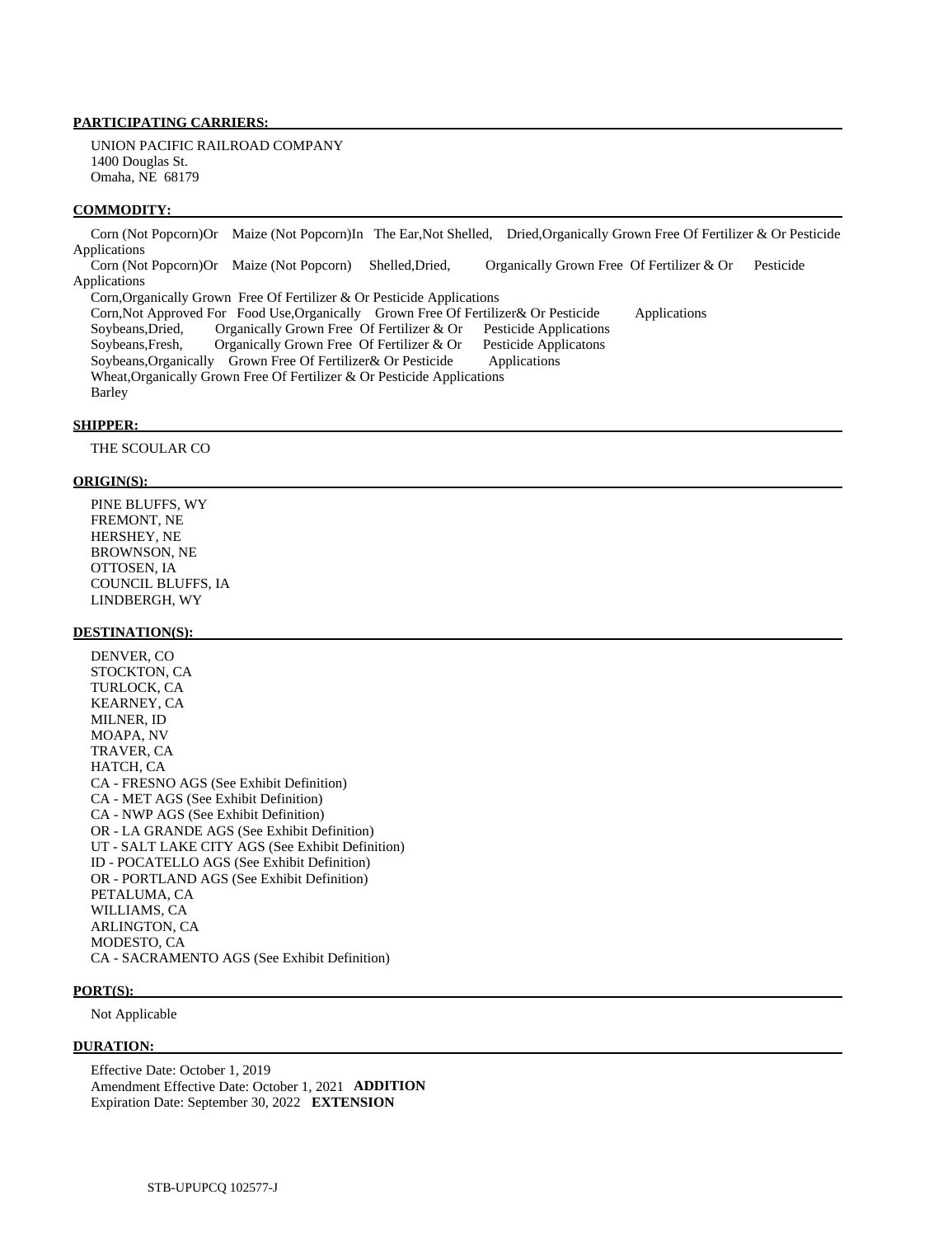# **RAIL CAR DATA:**

Carrier Equipment not involved.

# **RATES & CHARGES:**

Not applicable

# **VOLUME:**

Single Car Shipments

# **SPECIAL FEATURES:**

Special Switching Provision

# **SPECIAL NOTICE:**

Not applicable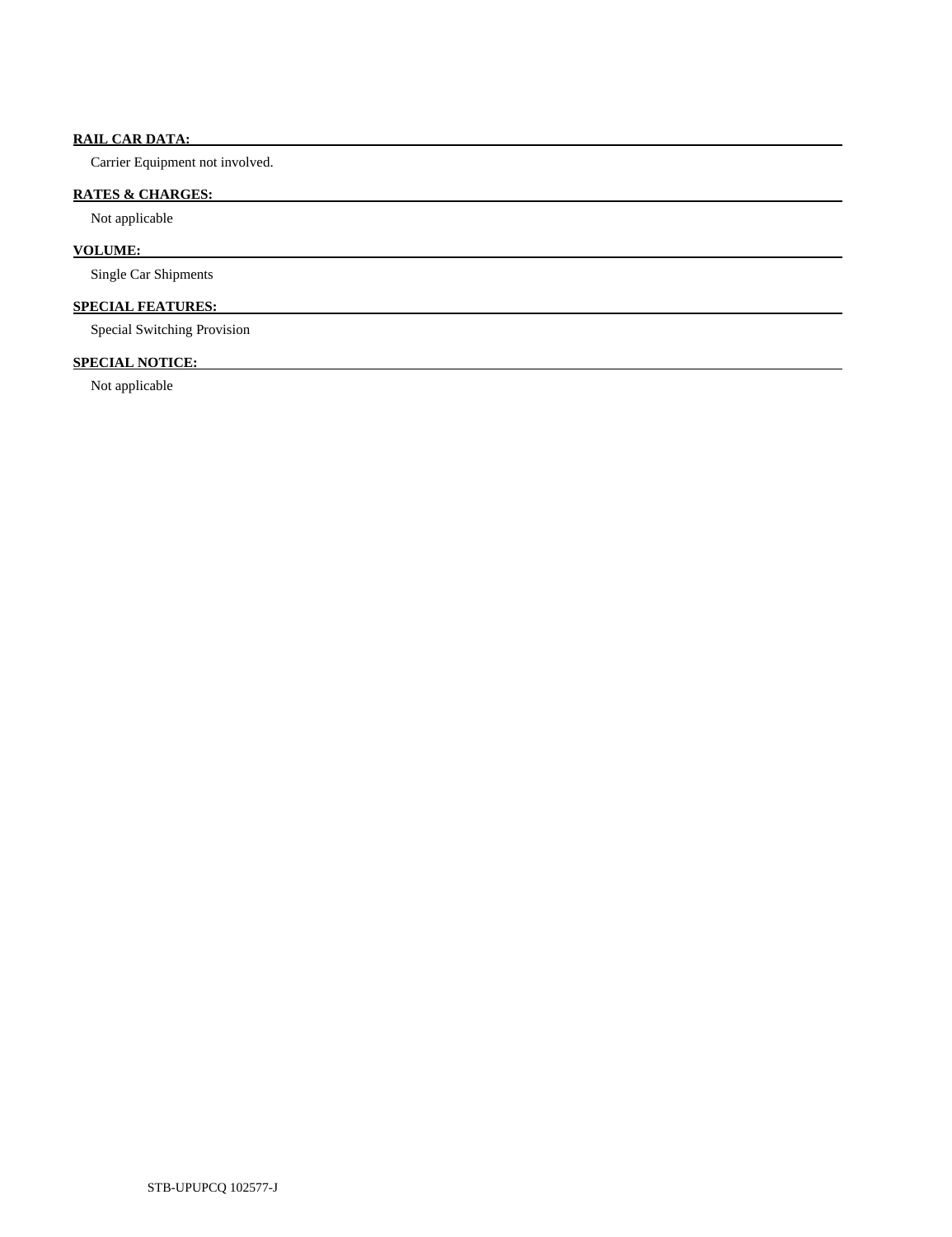CA - FRESNO AGS consist of: AGNEW, CA ALPAUGH, CA AROMAS, CA ATASCADERO, CA BAHIA, CA BEALVILLE, CA BENA, CA BERENDA, CA BERRYESSA, CA BETTERAVIA JUNCTION, CA BIOLA JUNCTION, CA BOLSA, CA BORDEN, CA BRADLEY, CA BROMELA, CA CABERNET, CA CABLE, CA CALIENTE, CA CALLENDER, CA CALWA, CA CAMERON, CA CAMPBELL, CA CAMPHORA, CA CANTIL, CA CARNADERO, CA CASTRO, CA CASTROVILLE, CA CAWELO, CA CHAFFEE, CA CHORRO, CA CHOWCHILLA, CA CLIFF, CA COOPER, CA CORCORAN, CA CORPORAL, CA COYOTE, CA CREAL, CA CREEGAN, CA CUESTA, CA DELANO, CA DEVON, CA DOUGHERTY, CA EARLIMART, CA EAST SAN LUIS OBIS, CA EDISON, CA FAMOSO, CA FELTON, CA FLETA, CA FOWLER, CA FRESNO, CA GIANT, CA GILROY, CA GOBLE, CA GONZALES, CA SPLC CA, GOSHEN (SPLC as described in OPSL 6000 series.) GOSHEN JCT, CA GUADALUPE, CA HIGBY, CA HOLLISTER, CA IRRIGOSA, CA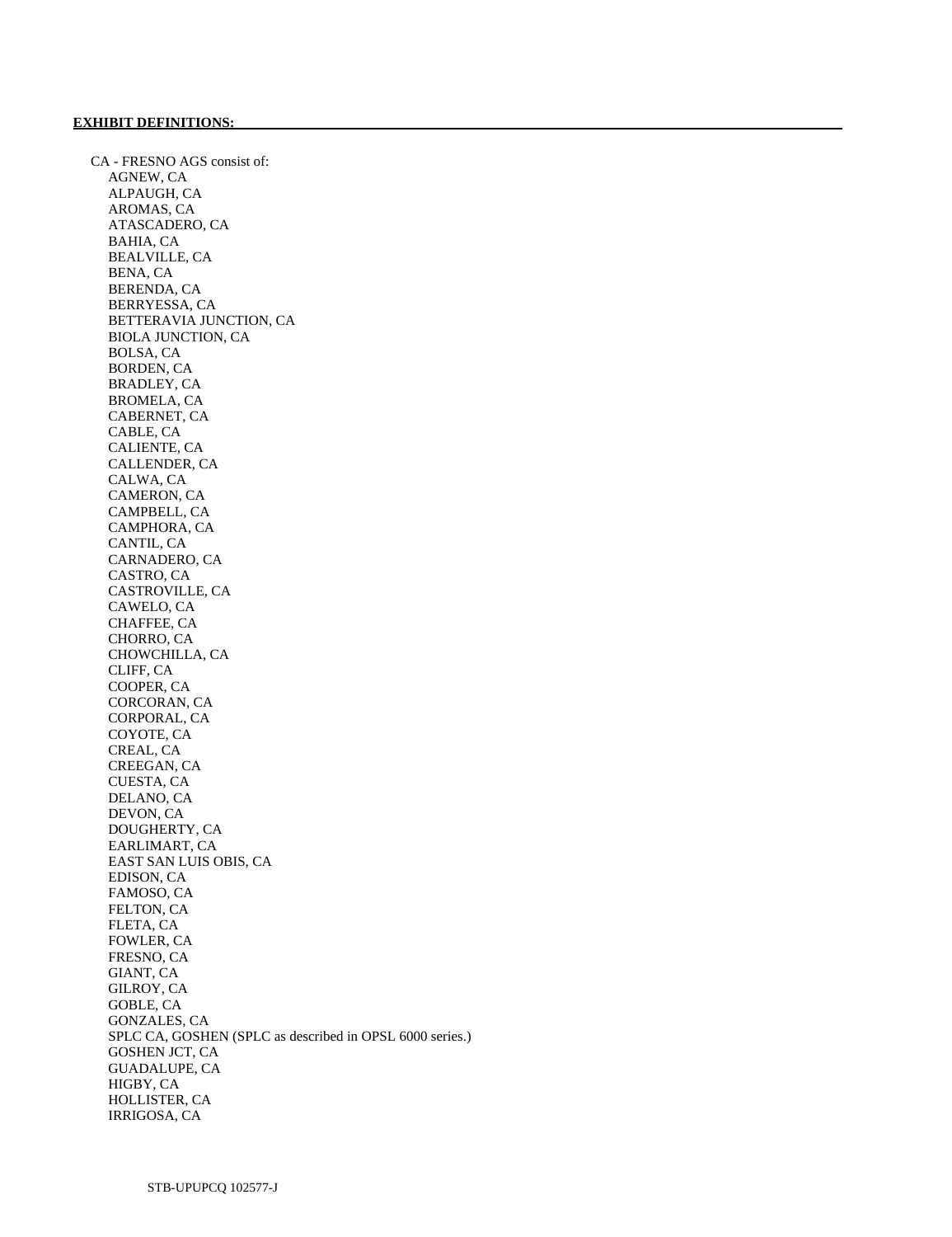JASTRO, CA KERN JCT, CA KING CITY, CA KINGSBURG, CA KRUG, CA LERDO, CA LICK, CA LINGARD, CA LOGAN, CA LUTHER, CA MADERA, CA MALAGA, CA MARCEL, CA MCFARLAND, CA MCKAY, CA MOJAVE, CA MOLUS, CA MONOLITH, CA MONTA VISTA, CA MORGAN HILL, CA MOSS LANDING, CA MOUNTAIN VIEW, CA NAPA, CA NEIL, CA NORTH SAN JOSE, CA NOTARB, CA OAK GROVE, CA OAK KNOLL, CA OAKVILLE, CA OCEANO, CA OLYMPIA, CA PASO ROBLES, CA PENTLAND, CA PERMANENTE, CA PERRY, CA PISMO, CA PIXLEY, CA ROSAMOND, CA ROWEN, CA RUCKER, CA RUTHERFORD, CA SACO, CA SALINAS, CA SALTDALE, CA SAN ARDO, CA SAN JOSE, CA SAN LUCAS, CA SAN LUIS OBISPO, CA SAN MARTIN, CA SAN MIGUEL, CA SAN PABLO, CA SANBORN, CA SANTA CLARA, CA SANTA MARGARITA, CA SARGENT, CA SEARLES, CA SEBASTIANA, CA SELMA, CA SERRANO, CA SLATER, CA SOLEDAD, CA SPANGLER, CA SPENCE, CA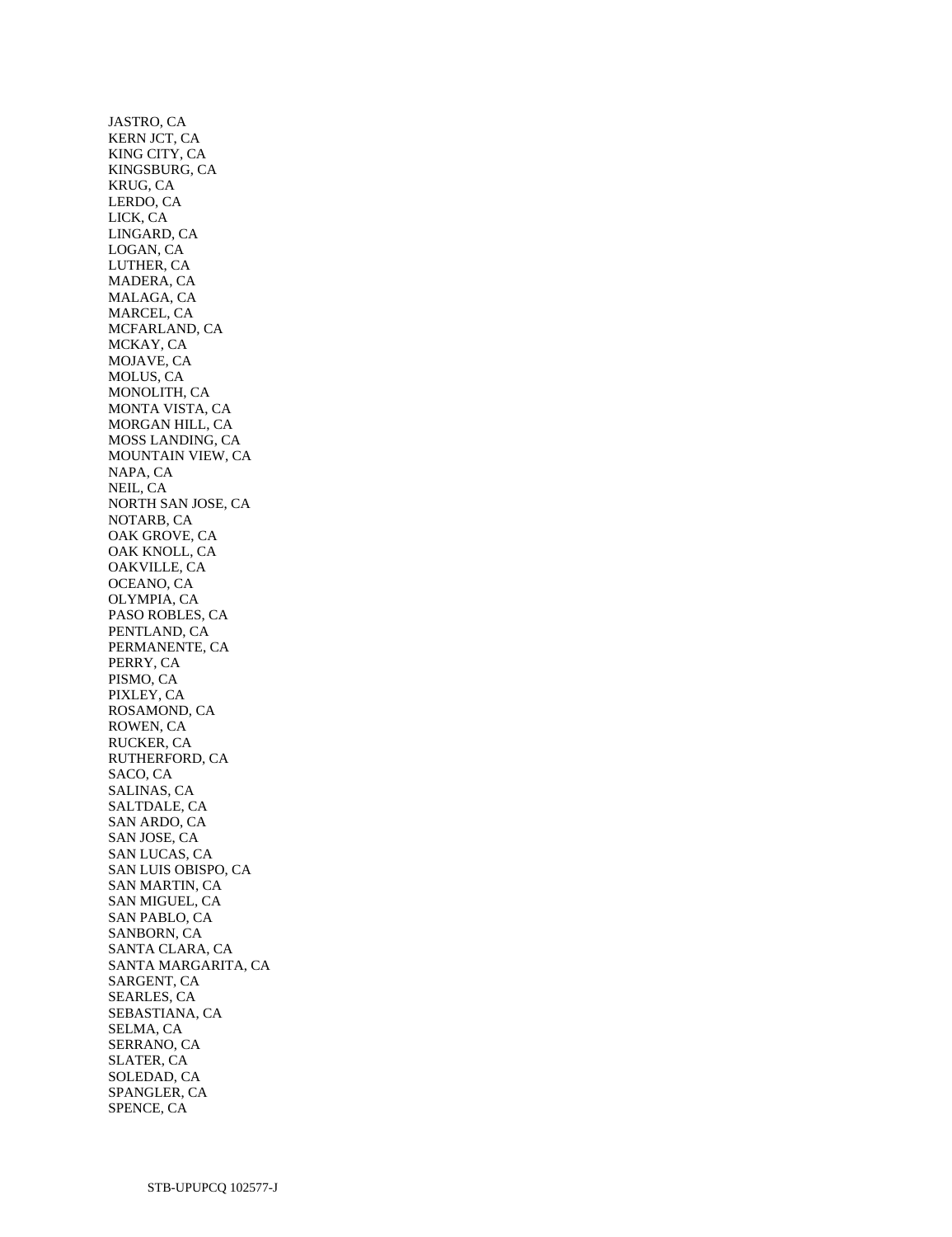SPRECKELS JCT, CA ST HELENA, CA SUMMIT SWITCH, CA SUN MAID, CA SUNNYVALE, CA TAFT, CA TAGUS, CA TEHACHAPI, CA TEMPLETON, CA THOMANN, CA TIPTON, CA TOLENAS, CA TRAVER, CA TRONA, CA TULARE, CA UNION, CA VASONA, CA VINLAND, CA W SANTA BARBARA, CA WALDORF, CA WALONG, CA WAYNE, CA WESTEND, CA WOODFORD, CA WOODLAKE, CA WUNPOST, CA YOUNTVILLE, CA CA - MET AGS consist of: EAST MODESTO, CA MODESTO, CA MODESTO COLONY, CA MODESTO EMPIRE JCT, CA MODESTO TERM, CA PRIMA VISTA, CA CA - NWP AGS consist of: BLACK POINT, CA BRAZOS JCT, CA BURDELL, CA COTATI, CA CROWN, CA FULTON, CA NOVATO, CA PETALUMA, CA SANTA ROSA, CA SHILOH, CA TODD, CA WILFRED, CA WINDSOR, CA OR - LA GRANDE AGS consist of: ALICEL, OR BADE, OR BAKER CITY, OR BARNHART, OR BARRETT, OR BAUM, OR BLUE MOUNTAIN, OR CONLEY, OR DOWNING, OR DUNCAN, OR DURKEE, OR ECHO, OR ELGIN, OR ENTERPRISE, OR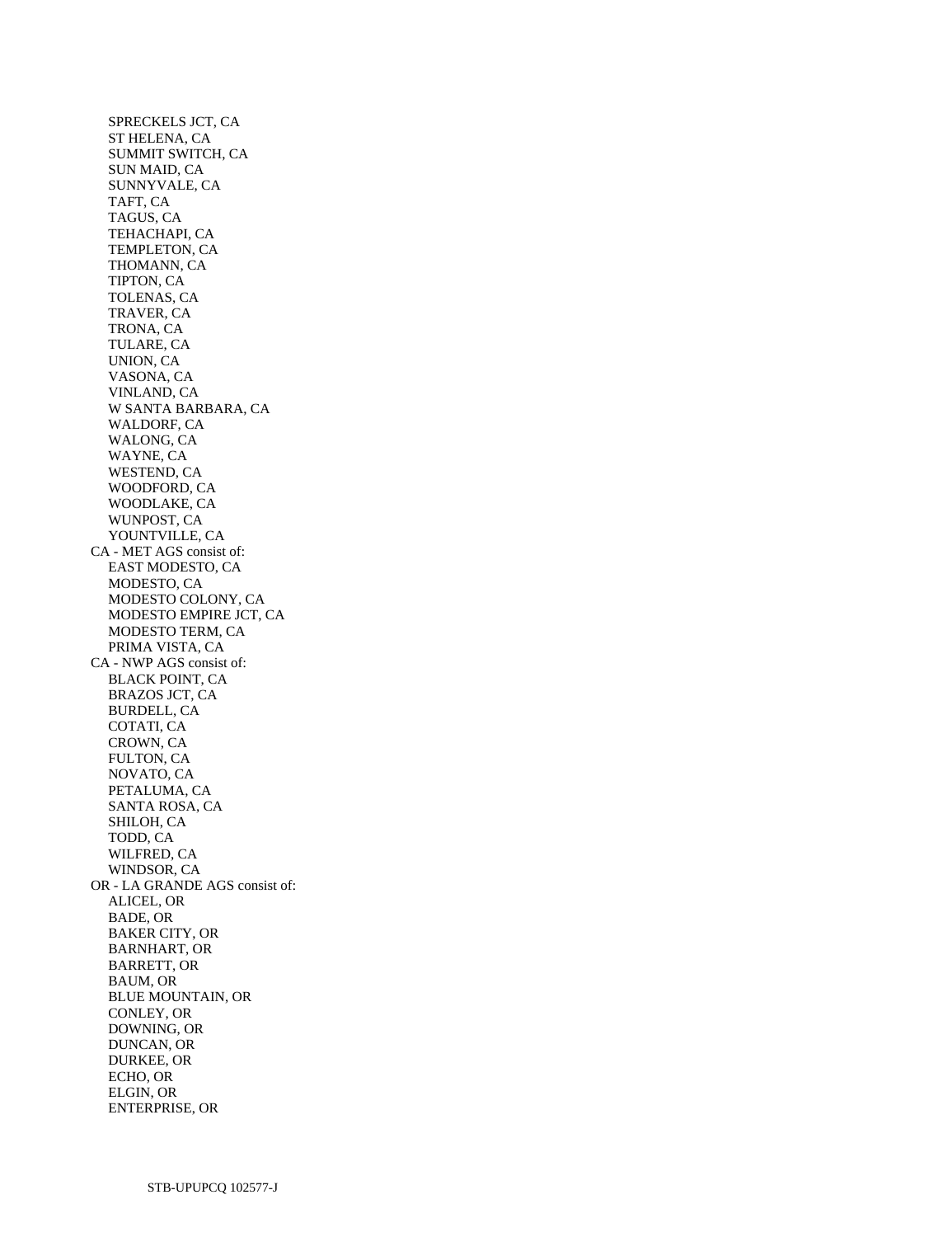GIBBON, OR HAINES, OR HARNEY, OR HERMISTON, OR HILGARD, OR HINKLE, OR HUNTINGTON, OR HURON, OR IMBLER, OR ISLAND CITY, OR JOSEPH, OR KAMELA, OR LA GRANDE, OR LIME, OR LONE TREE, OR MEACHAM, OR MILTON FREEWATER, OR MINTHORN, OR MISSION, OR NELSON, OR NOLIN, OR NORTH POWDER, OR OXMAN, OR PENDAIR, OR PENDLETON, OR PILOT ROCK, OR PLEASANT VALLEY, OR PRUNEDALE, OR QUARTZ, OR RIETH, OR SPOFFORD, OR STANFIELD, OR STATE LINE, OR TELOCASET, OR UNION JCT, OR WALLOWA, OR WEATHERBY, OR WESTON, OR WING, OR UT - SALT LAKE CITY AGS consist of: ARAGONITE, UT ARINOSA, UT ARSENAL, UT ATWOOD, UT BACCHUS, UT BAGLEY SPUR, UT BALKAMP, UT BARRO, UT BASKIN, UT BECKS, UT BLAIR, UT BRIDGE, UT BRIDGE JCT, UT BRIGHAM CITY, UT BUENA VISTA, UT BURTON, UT CACHE JCT, UT CASTLE ROCK, UT CENTENNIAL PARK, UT CENTERVILLE, UT CITY LIMITS, UT CLEARFIELD, UT CLIVE, UT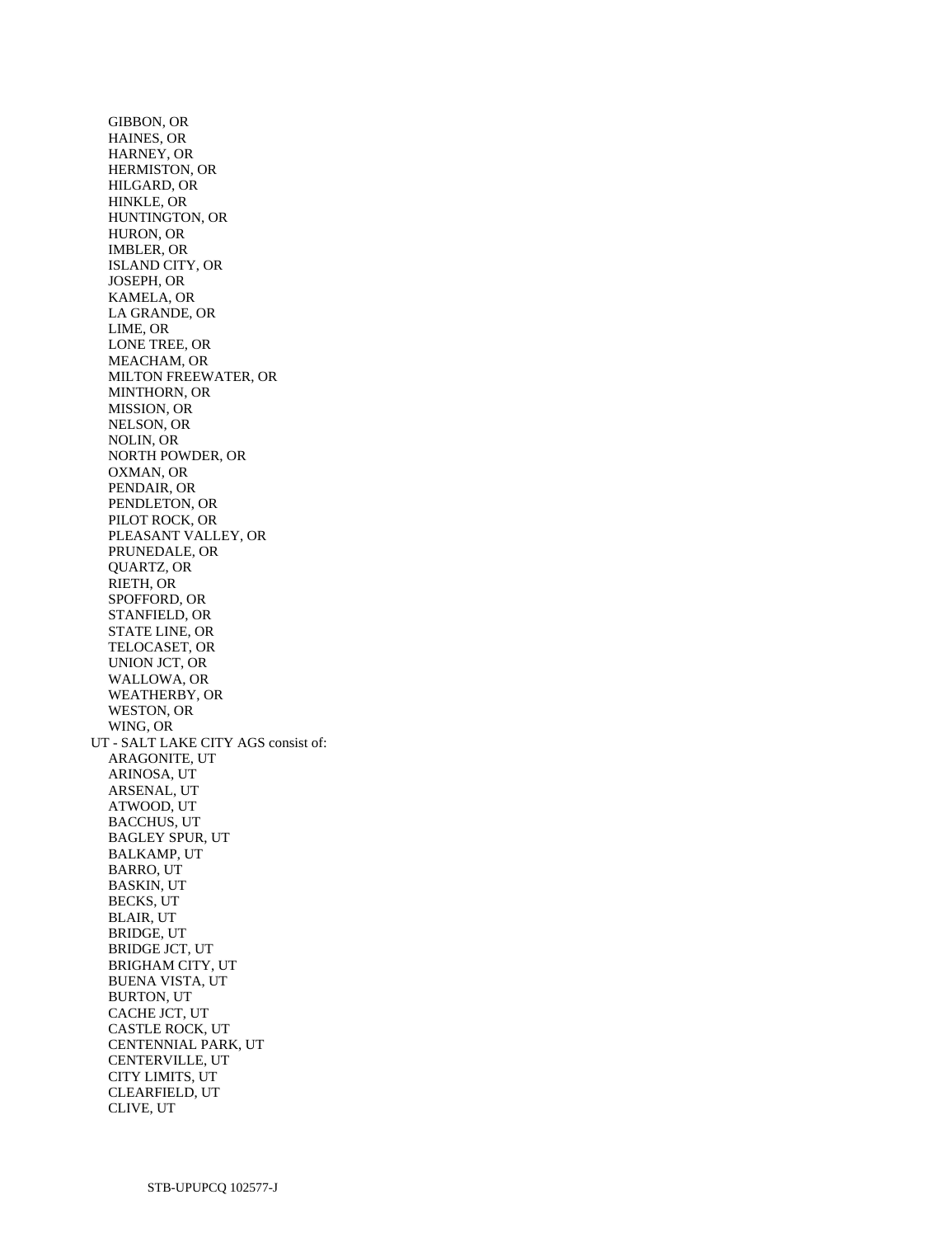COLLINSTON, UT CORINNE, UT CORNISH, UT COZYDALE, UT CUSHING, UT DALTON, UT DAVIDSON LUMBER, UT DELLE, UT DEVILS SLIDE, UT DEWEY, UT DOLOMITE, UT DRAPER, UT EAST MAGNA, UT ECHO, UT ELLERBECK, UT EMORY, UT EVONA, UT FARMINGTON, UT FIRECLAY, UT FLUX, UT FORD, UT GADSBY, UT GARFIELD, UT GARFIELD JCT, UT GARLAND, UT GROOME, UT HARRISVILLE, UT HENEFER, UT HOGUP, UT HOLT, UT HONEYVILLE, UT HOT SPRINGS, UT HYRUM, UT INTERST BRICK, UT JACKSON, UT KAYSVILLE, UT KEARNS, UT KNOLLS, UT LAKE POINT, UT LAKESIDE, UT LAYTON, UT LEMAY, UT LITTLE MOUNTAIN, UT LODJIC, UT LOGAN, UT LOW, UT LUCIN, UT MACOMB JCT, UT MAGNA, UT MARBLEHEAD, UT MELLON SAND SPUR, UT MIDLAKE, UT MIDVALE, UT MILLCREEK, UT MORGAN, UT MOUNT, UT MURRAY, UT NORTH SALT LAKE, UT NUCOR, UT OFFICER, UT OGDEN, UT OGDEN SUGAR WORKS, UT ORCHARD, UT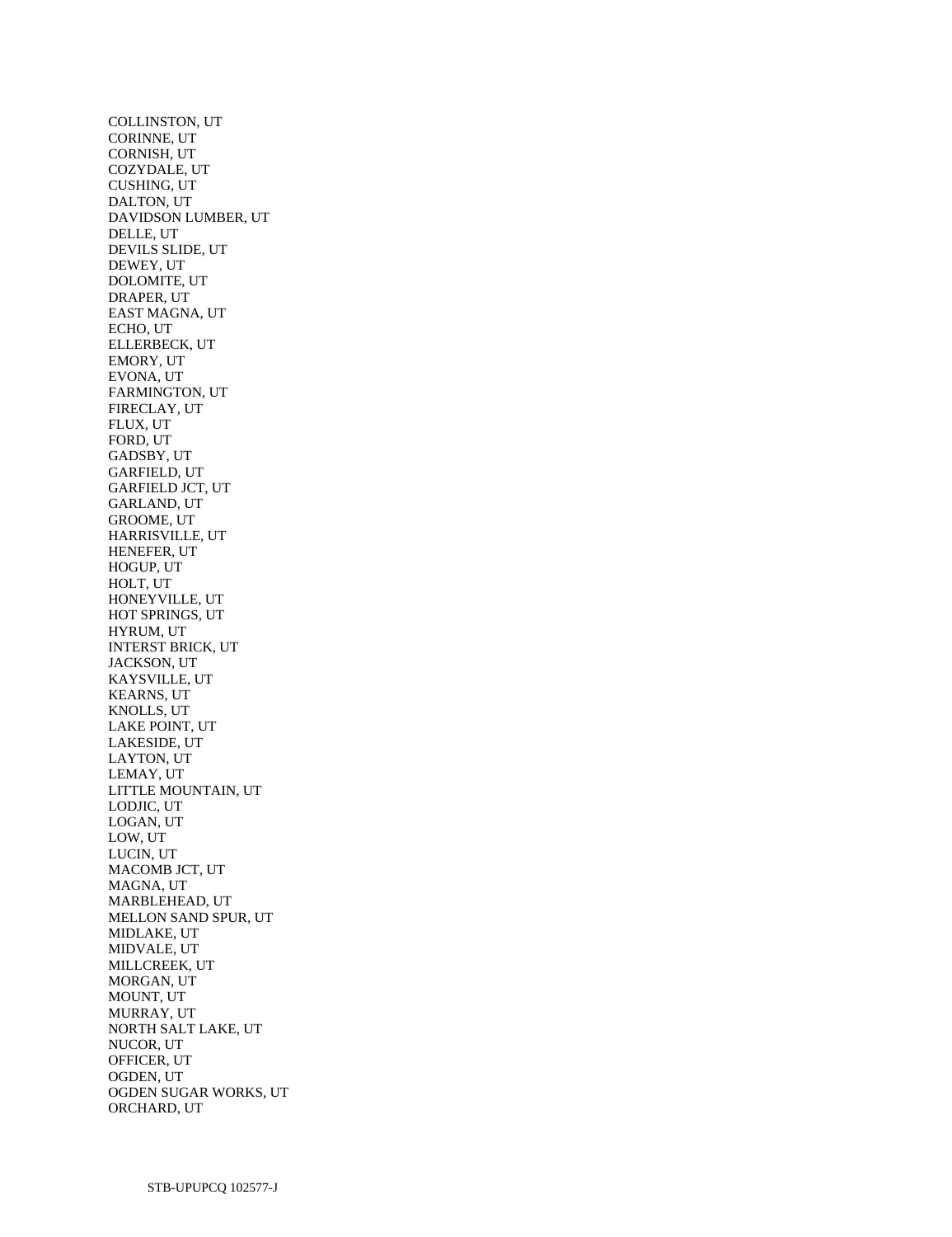PALLAS, UT PETERSON, UT PIGEON, UT PIONEER, UT PLASTRONICS, UT PRESTO, UT PROMONTORY POINT, UT RANDALL, UT RELICO, UT RICHMOND, UT RIDEOUT, UT RIVERDALE, UT RIVERTON, UT ROME CABLE, UT ROPER, UT ROWLEY, UT ROY, UT SALDURO, UT SALINE, UT SALT LAKE CITY, UT SANDY, UT SLCIT, UT SMELTER, UT SMITHFIELD, UT SOLAR, UT STAUFFER, UT STRAWBERRY, UT STRONGKNOB, UT TERMINAL, UT TIMPIE, UT TREMONTON, UT TRENTON, UT TRESEND, UT UINTAH, UT UPTON, UT UTAH IND PARK, UT WAHSATCH, UT WALTON, UT WELBY, UT WELLSVILLE, UT WEST JORDAN, UT WEST WEBER, UT WHEELON, UT WILCKEN SDG, UT WILCKEN SIDING, UT WILLARD, UT WIP, UT WOODS CROSS, UT WYE, UT ID - POCATELLO AGS consist of: ACEQUIA, ID ADELAIDE, ID ALEXANDER, ID AMERICAN FALLS, ID ARIMO, ID BANCROFT, ID BANNOCK, ID BEETVILLE, ID BEETVILLE, ID BLASER, ID BORAH, ID BURLEY, ID CHAUSSEE, ID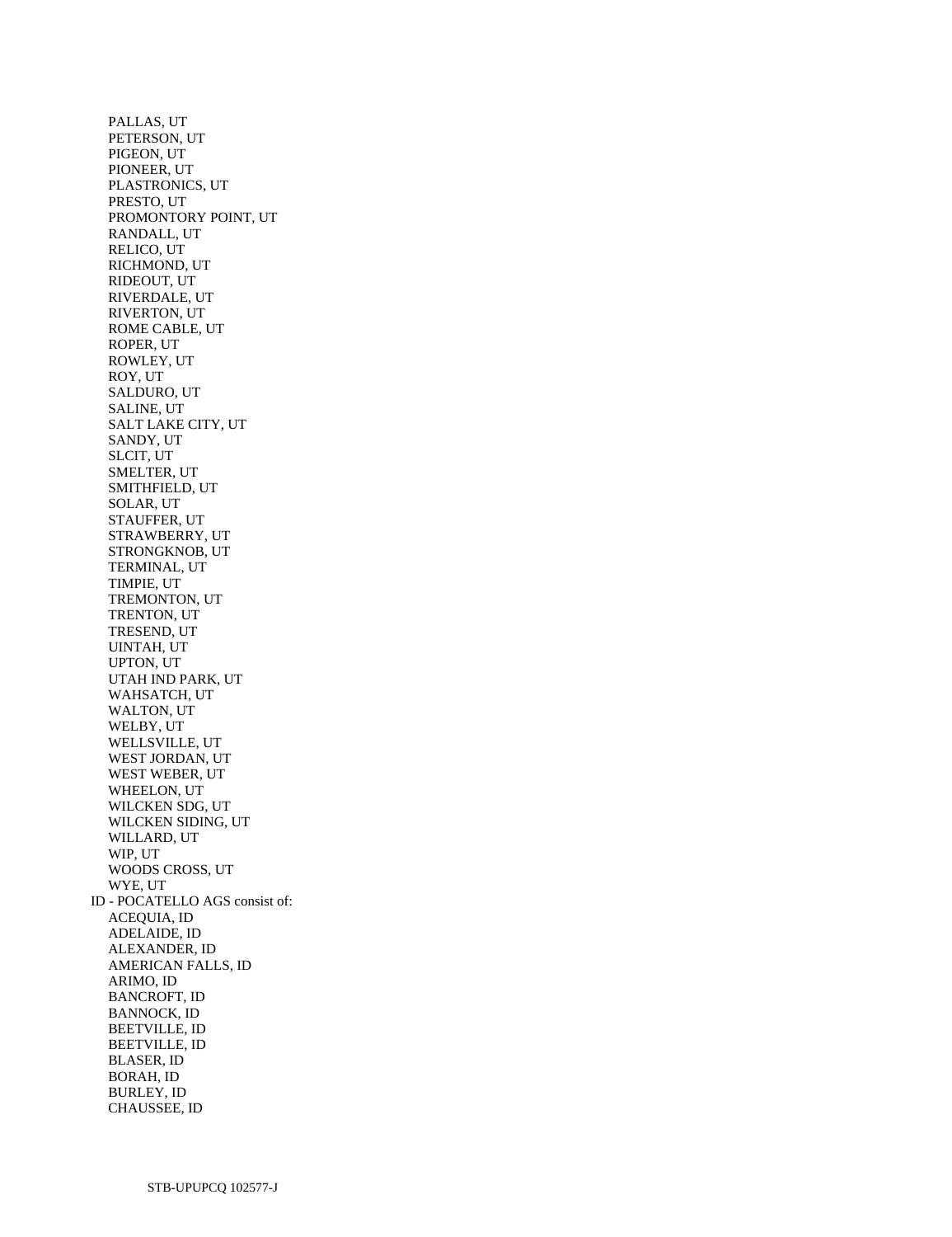CHUBBUCK, ID CONDA, ID COULAM, ID CRIPPEN, ID CRIPPEN, ID DAYTON, ID DECLO, ID DEWOFF, ID DINGLE, ID DON, ID DOWNEY, ID DRY VALLEY, ID ELCOCK, ID ELCOCK, ID EPCO, ID EVANS, ID EVANS, ID FRANKLIN, ID GEORGETOWN, ID HARER, ID HATCH, ID HATCH, ID HAWLEY, ID HEYBURN, ID HOBSON, ID HOBSON, ID HYNES, ID INKOM, ID KENYON, ID KENYON, ID KIMAMA, ID LAVA HOT SPRINGS, ID LIBERTY, ID MALAD, ID MANSON, ID MARTIN, ID MARTIN, ID MAX, ID MCCAMMON, ID MICHAUD, ID MILNER, ID MINIDOKA, ID MONSANTO, ID MONTANA JCT, ID MONTPELIER, ID MYERS, ID MYERS, ID NORTH KENYON, ID NORTH KENYON, ID OWINZA, ID PAUL, ID PEBBLE, ID PEGRAM, ID PELLA, ID PELLA, ID PESCADERO, ID POCATELLO, ID PRESTON, ID QUIGLEY, ID RUBY, ID RUBY, ID RUPERT, ID SCHILLER, ID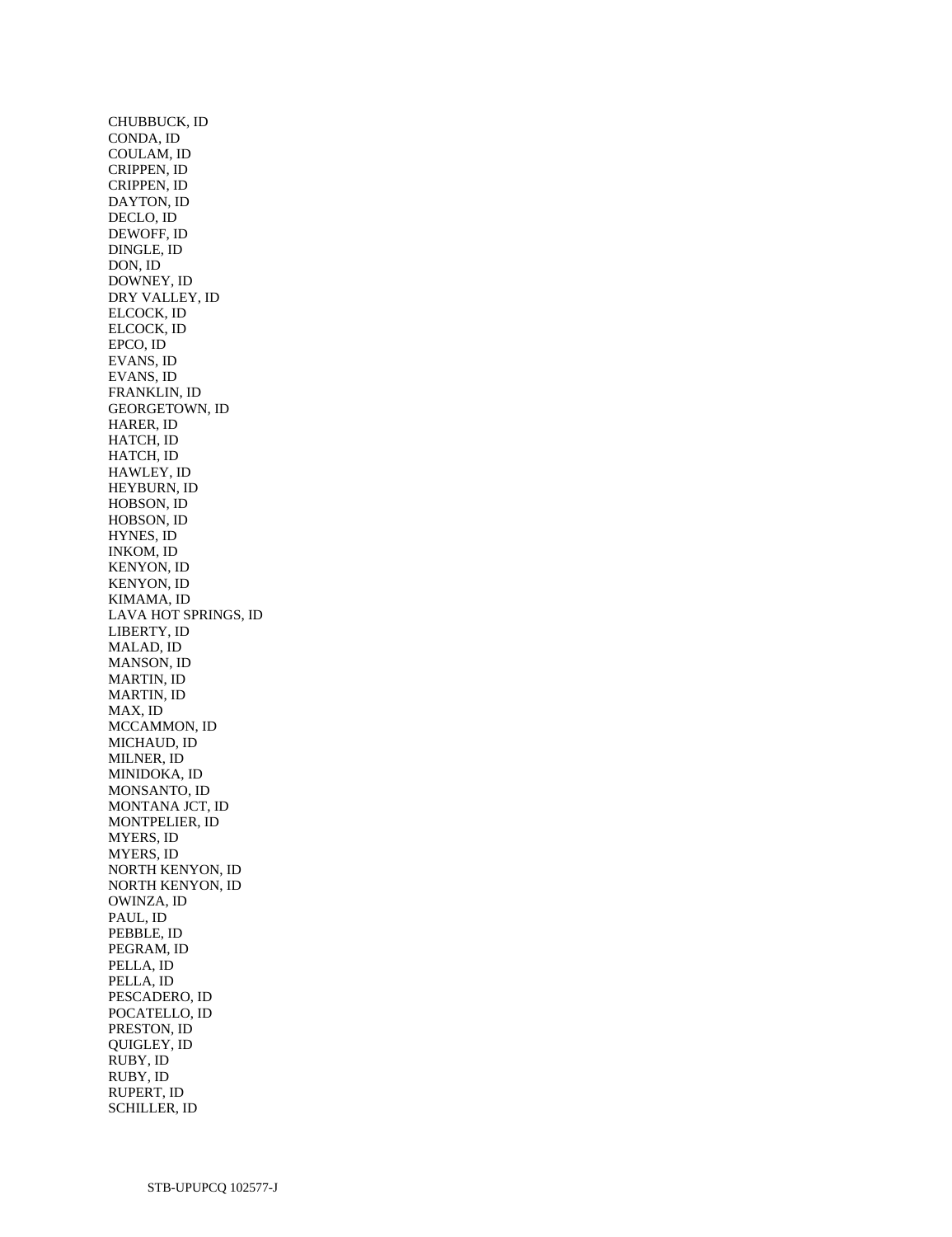SCHOW, ID SCHOW, ID SENTER, ID SODA SPRINGS, ID SPRINGDALE, ID SPRINGDALE, ID STARRHS FERRY, ID STARRHS FERRY, ID SWAN LAKE, ID TALMAGE, ID TRAVERS, ID TRAVERS, ID TYHEE, ID UNITY, ID UNITY, ID VIRGINIA, ID WAPI, ID WASCO, ID WESTON, ID WHITNEY, ID WOODRUFF, ID WOOLEY VALLEY, ID OR - PORTLAND AGS consist of: ALBINA, OR ASTORIA, OR AUMSVILLE, OR AURORA, OR BARNES YARD, OR BATTERSON, OR BONNEVILLE, OR BRIDAL VEIL, OR BROOKS, OR BUXTON, OR CANBY, OR CLACKAMAS, OR COALCA, OR COCHRAN, OR DODSON, OR EAST MILWAUKIE, OR EAST PORTLAND, OR FIR, OR GARBALDI, OR GARIBALDI, OR GEER, OR GERVAIS, OR HEMLOCK, OR HITO, OR HUBBARD, OR KENTON, OR LAKE YARD, OR LIBERAL, OR MILWAUKIE, OR MOHLER, OR MT ANGEL, OR NORTH PORTLAND, OR OREGON CITY, OR OSWEGO, OR PORTLAND, OR PRATUM, OR PULP, OR RENARD, OR RIVER GATE, OR ROCKWOOD, OR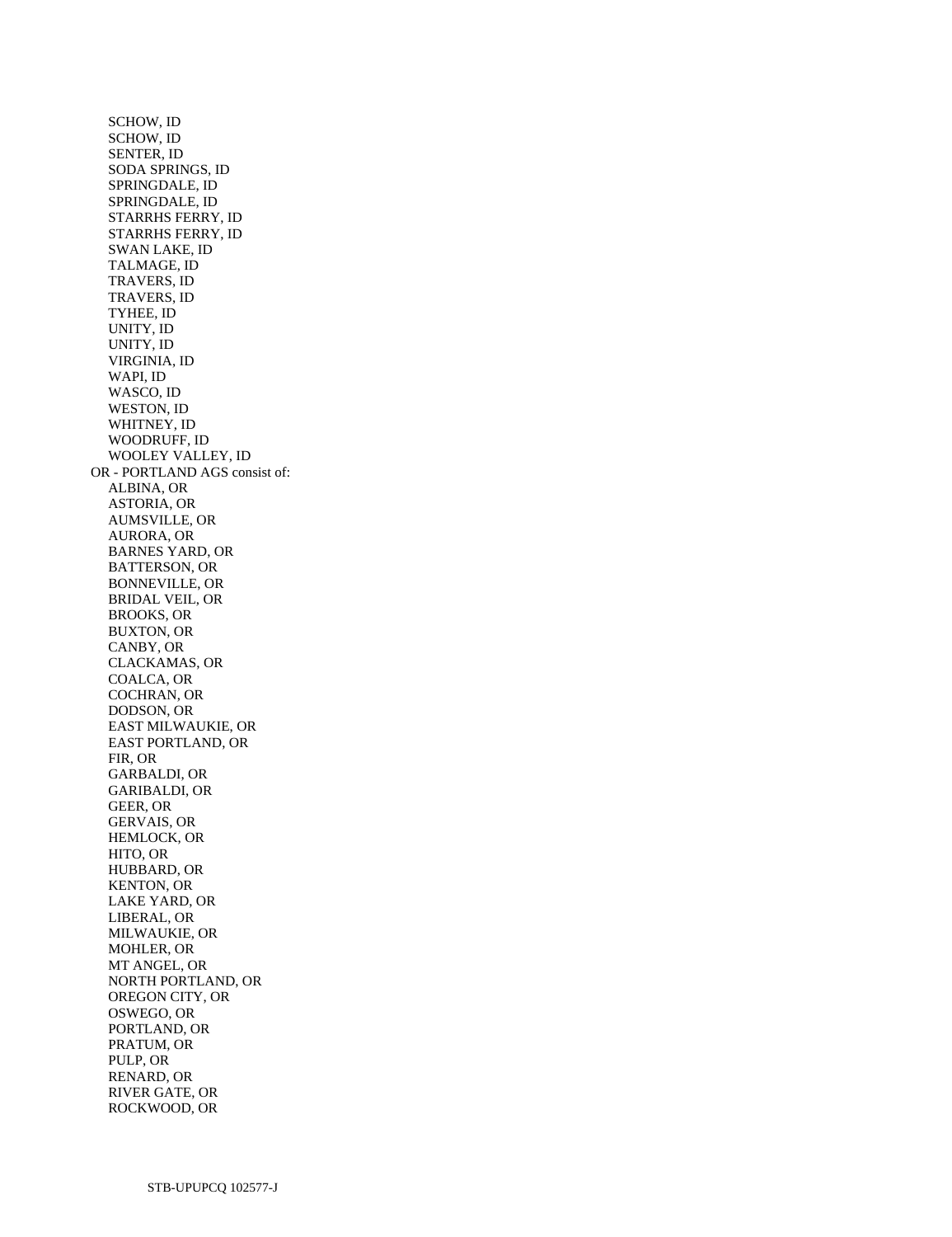SHAW, OR SILVERTON, OR ST JOHNS, OR STAYTON, OR TILLAMOOK, OR TROUTDALE, OR WARRENTON, OR WEST LINN, OR WHEELER, OR WOODBURN, OR AMPERE, WA BARBERTON, WA BATTLE GROUND, WA BRUSH PRAIRIE, WA CAMAS, WA CASTLE ROCK, WA CATHLAMET, WA CHELATCHIE, WA COLUMBIA JCT, WA HEISON, WA HOMAN, WA KALAMA, WA KELSO, WA LONGVIEW, WA OSTRANDER, WA RIDGEFIELD, WA ROCKY POINT, WA RYE JCT, WA VANCOUVER, WA VANCOUVER JCT, WA WASHOUGAL, WA WOODLAND, WA YACOLT, WA CA - SACRAMENTO AGS consist of: ALAMEDA, CA ALBA, CA ALBRAE, CA ALICIA, CA ALTAMONT, CA ALVARADO, CA ALVISO, CA ANTELOPE, CA ANTIOCH, CA APPLEGATE, CA ATHERTON, CA ATLANTA, CA ATWATER, CA AUBURN, CA AVON, CA BAUMBERG, CA BAYSHORE, CA BEAR CREEK, CA BELLE HAVEN, CA BELMONT, CA BENALI, CA BENICIA, CA BERKELEY, CA BIXLER, CA BLACKLANDS, CA BLUE CANON, CA BOMBAY, CA BOWMAN, CA BOYD, CA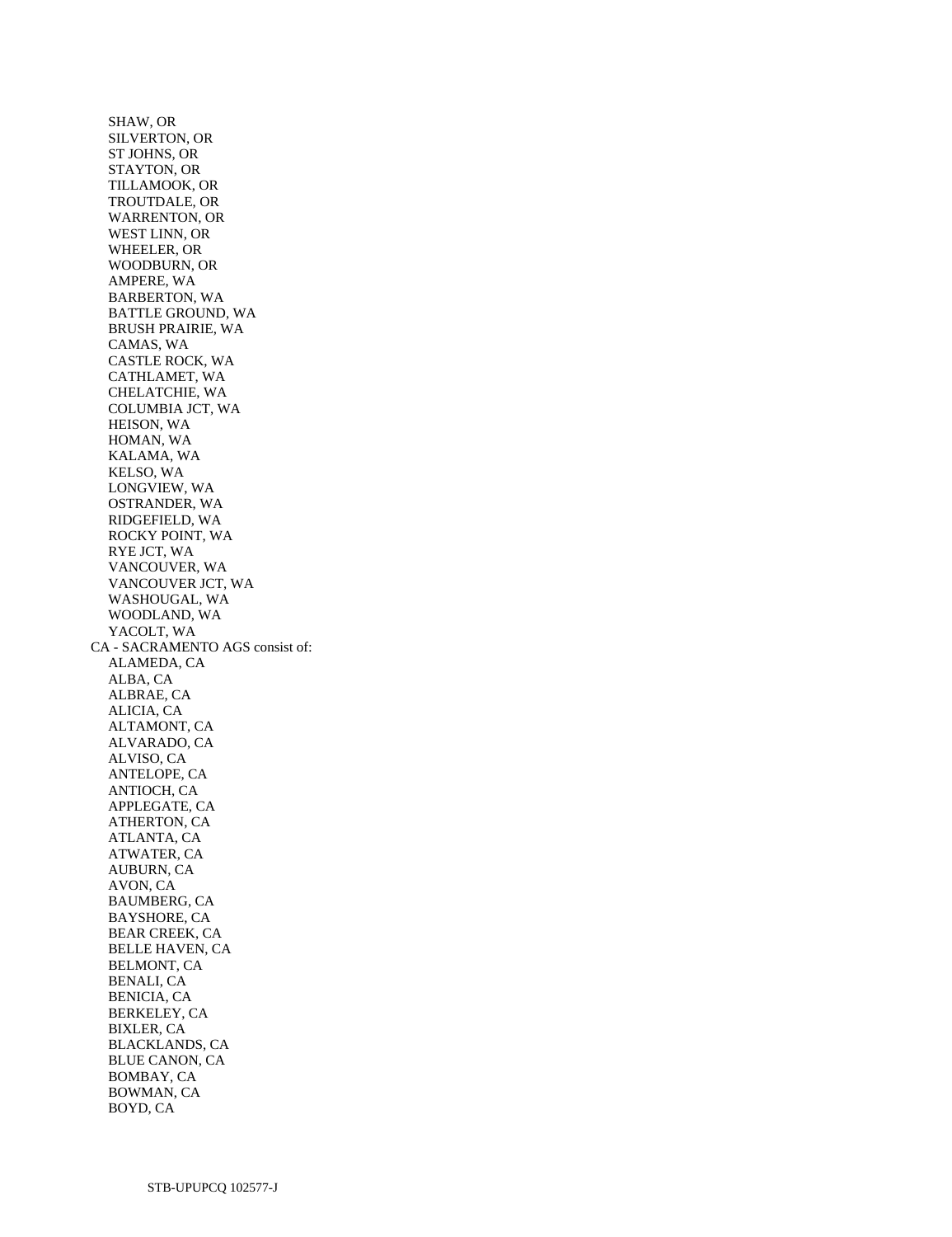BRENTWOOD, CA BRISBANE, CA BROCK, CA BRONCO, CA BURLINGAME, CA BYRON, CA CALLA, CA CANNON, CA CAPE HORN, CA CARBONDALE, CA CARPENTER, CA CASTLE, CA CENTRALIA, CA CERES, CA CHEMURGIC, CA CHEROKEE, CA CISCO, CA CITRUS, CA CLAY, CA CLIPPER GAP, CA COCHRAN, CA COLFAX, CA CONCORD, CA CORDOVA, CA CROCKETT, CA DANTONI JUNCTION, CA DECOTO, CA DEL PASO, CA DELHI, CA DETOUR, CA DIXON, CA DRAWBRIDGE, CA DU PONT, CA EAST ANTIOCH, CA EAST APPLEGATE, CA EAST OAKLAND, CA EAST SIDE, CA EAST STOCKTON, CA EL PINAL, CA ELK GROVE, CA ELMHURST, CA ELMIRA, CA ELVAS, CA EMERYVILLE, CA EMIGRANT GAP, CA ERLE, CA ESCALON, CA ESTUDILLO, CA EWING, CA FERGUS, CA FLORIN, CA FLORIN RD, CA FLORIN ROAD, CA FOOTHILL, CA FRANKLIN, CA FREMONT, CA FRENCH CAMP, CA FRUITRIDGE, CA FRUITVALE, CA GALT, CA GILLIS, CA GLOBE, CA GOLD RUN, CA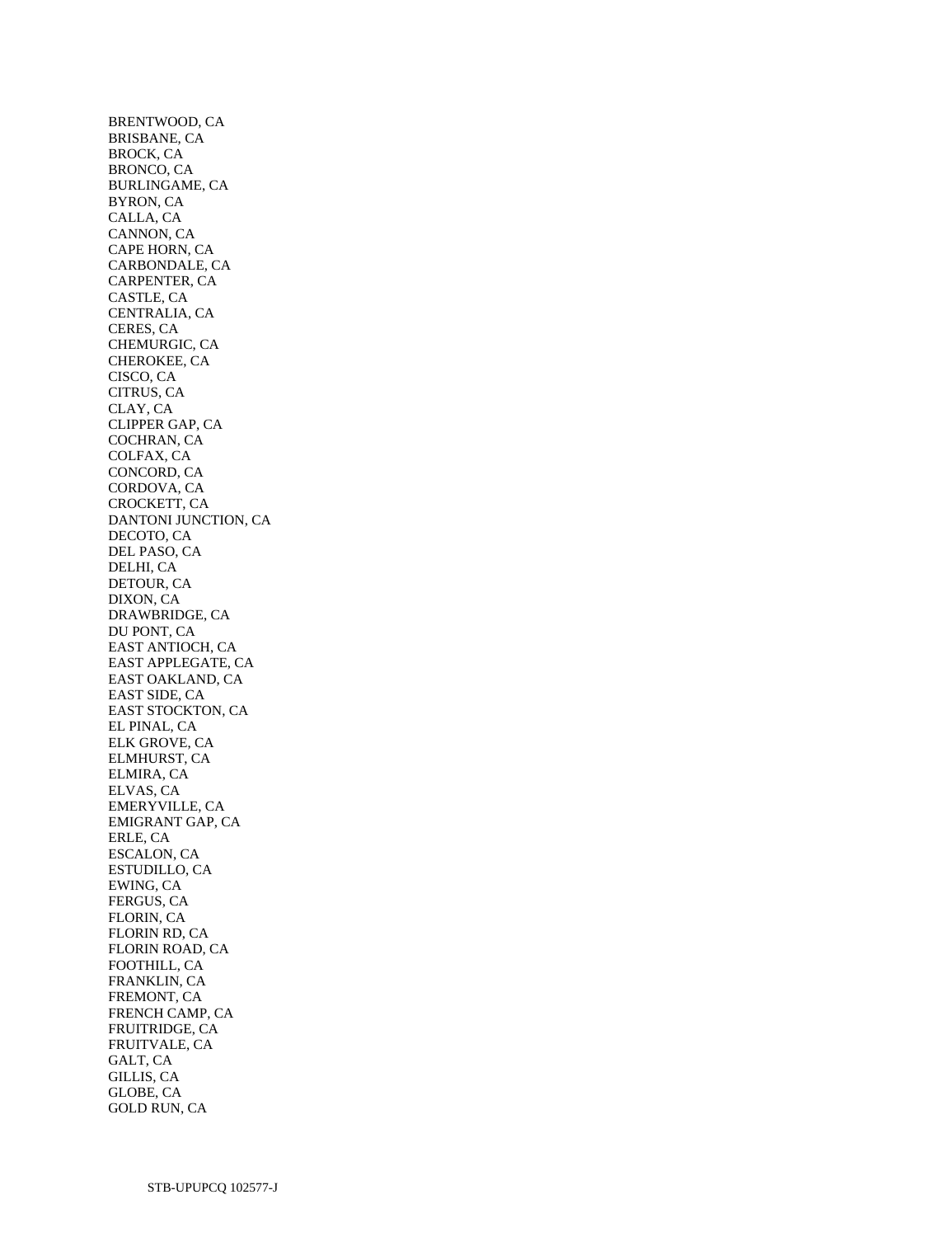GUILD, CA HATCH, CA HAYWARD, CA HEARST, CA HENDERSON, CA HERCULES, CA HERSHEY, CA HOLT, CA INDIAN HILL, CA IONE, CA IRVINGTON, CA JANNEY, CA JOHNSTON, CA KEARNEY, CA KENWOOD, CA KETTLEMAN, CA KEYES, CA KINGDON, CA KNIGHTSEN, CA KOHLER, CA LAGUNA, CA LAGUNA CREEK, CA LANE, CA LATHROP, CA LINCOLN, CA LINDEN, CA LIVERMORE, CA LIVINGSTON, CA LODI, CA LODI JCT, CA LOOMIS, CA LOS MEDANOS, CA MAGRA, CA MANTECA, CA MANTECA JCT, CA MARTELL, CA MARTINEZ, CA MAYHEW, CA MCAVOY, CA MELROSE, CA MENLO PARK, CA MERCED, CA MIDAS, CA MIDDLE RIVER, CA MIDWAY, CA MIKON, CA MILLBRAE, CA MILLS, CA MILPITAS, CA MOCOCO, CA MONSANTO, CA MOORE, CA MOUNKES, CA MT EDEN, CA MULFORD, CA NEED, CA NEW ENGLAND MILL, CA NEWARK, CA NEWCASTLE, CA NEWLOVE, CA NICHOLS, CA NILES, CA NIMBUS, CA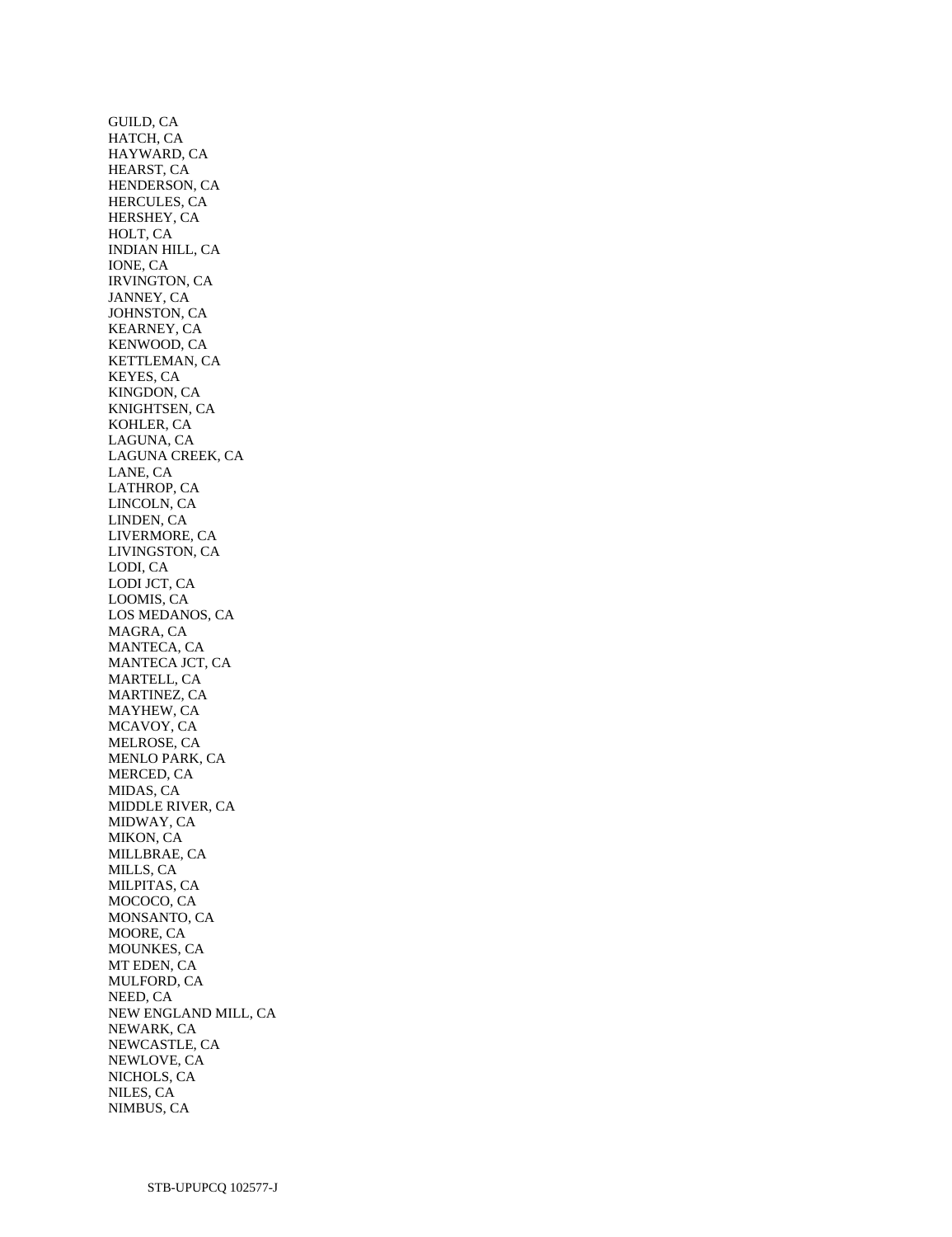NORTON, CA NUMMI, CA OAKLAND, CA OAKLAND INT GATEWAY, CA OAKLAND PIER 58, CA OAKLAND PIER 62, CA OAKLEY, CA OLEUM, CA ORTEGA, CA ORWOOD, CA OSTROM, CA OZOL, CA PABRICO, CA PALO ALTO, CA PEARSON, CA PERKINS, CA PINOLE, CA PITTSBURG, CA PLANEHAVEN, CA PLEASANT GROVE, CA PLEASANTON, CA POLK, CA PORT CHICAGO, CA PORT STOCKTON, CA RADUM, CA RANCHO SECO, CA RAVENSWOOD, CA REDWOOD CITY, CA REDWOOD HARBOR, CA REDWOOD JUNCTION, CA RIPON, CA RIVERVIEW, CA ROBERT, CA ROCKLIN, CA RODEO, CA ROGERS, CA ROSEVILLE, CA RUSSELL, CA SACRAMENTO, CA SALIDA, CA SAN CARLOS, CA SAN FRANCISCO, CA SAN LEANDRO, CA SAN LORENZO, CA SAN MATEO, CA SANDO, CA SANKEY, CA SELBY, CA SHARPS LANE, CA SHELDON, CA SHELL POINT, CA SHINN, CA SHOPS, CA SIMMS, CA SNOBOY, CA SOUTH SAN FRANCISCO, CA STEGE, CA STOCKTON, CA SUCRO, CA SUNSET WHITNEY RANC, CA SWANSTON, CA SWINGLE, CA TERMINOUS JCT, CA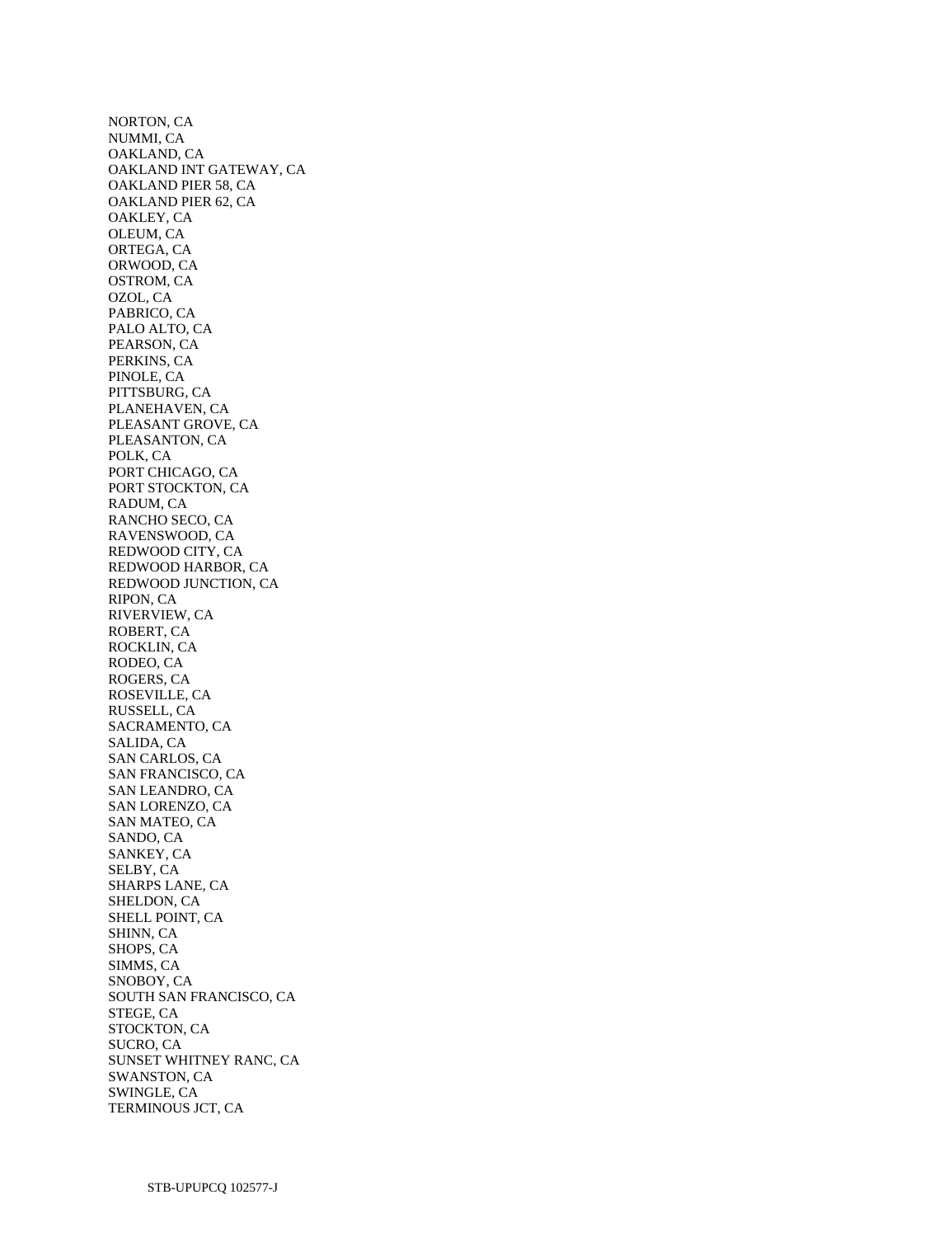THORNTON, CA TOMSPUR, CA TORMEY, CA TOWLE, CA TREMONT, CA TREVARNO, CA TROY, CA TURLOCK, CA TURNER, CA UNION CITY, CA URGON, CA VALIMET, CA VILLINGER, CA WALERGA, CA WARM SPRINGS, CA WESTGATE, CA WILTON, CA WOODSBRO, CA YOLO PORT, CA YOUNGSTOWN, CA ZEE, CA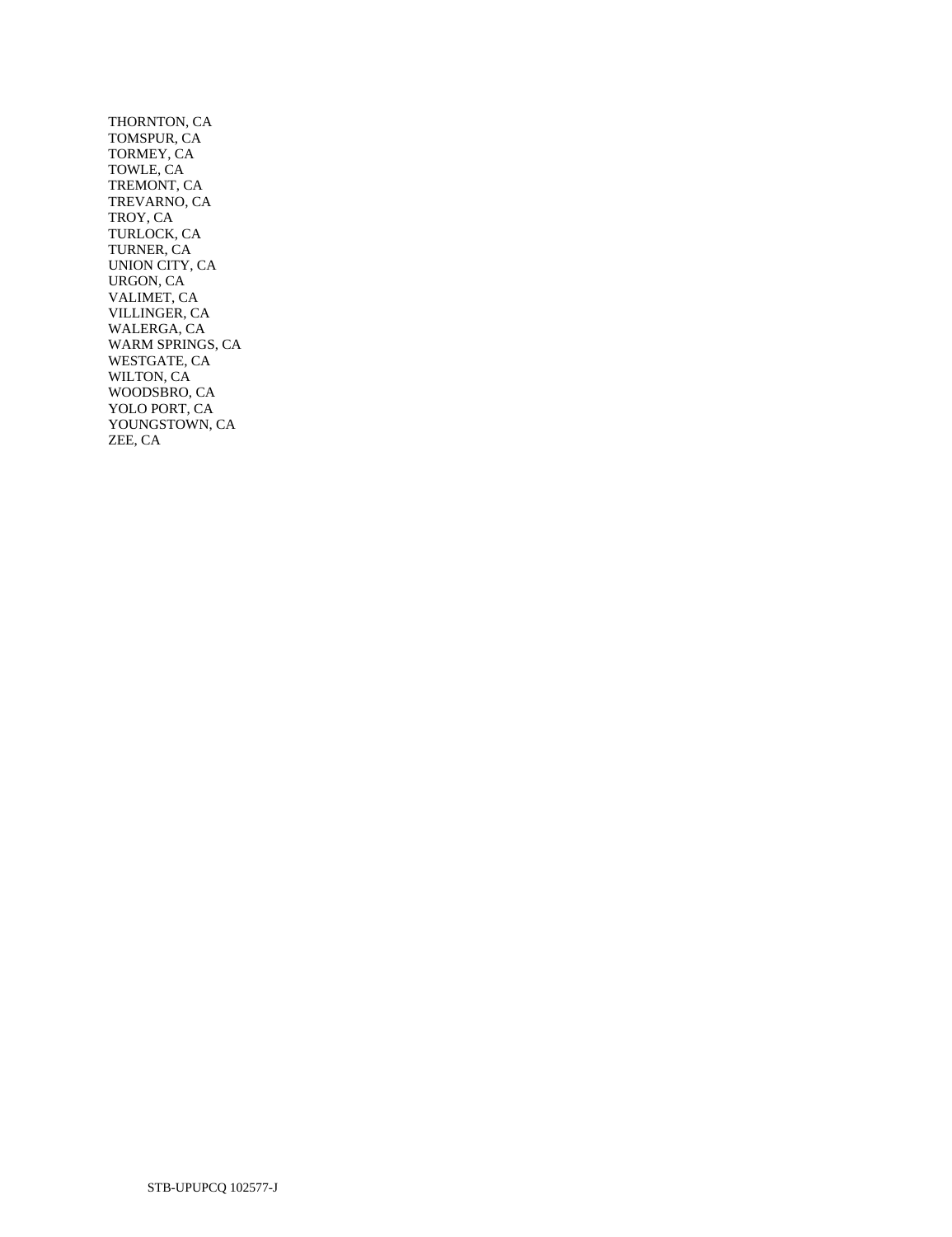

STB-UPUPCQ 102725-N

# **UNION PACIFIC RAILROAD COMPANY**

# **AMENDED CONTRACT SUMMARY**

**Issued:**  December 9, 2021

**Effective:** October 1, 2021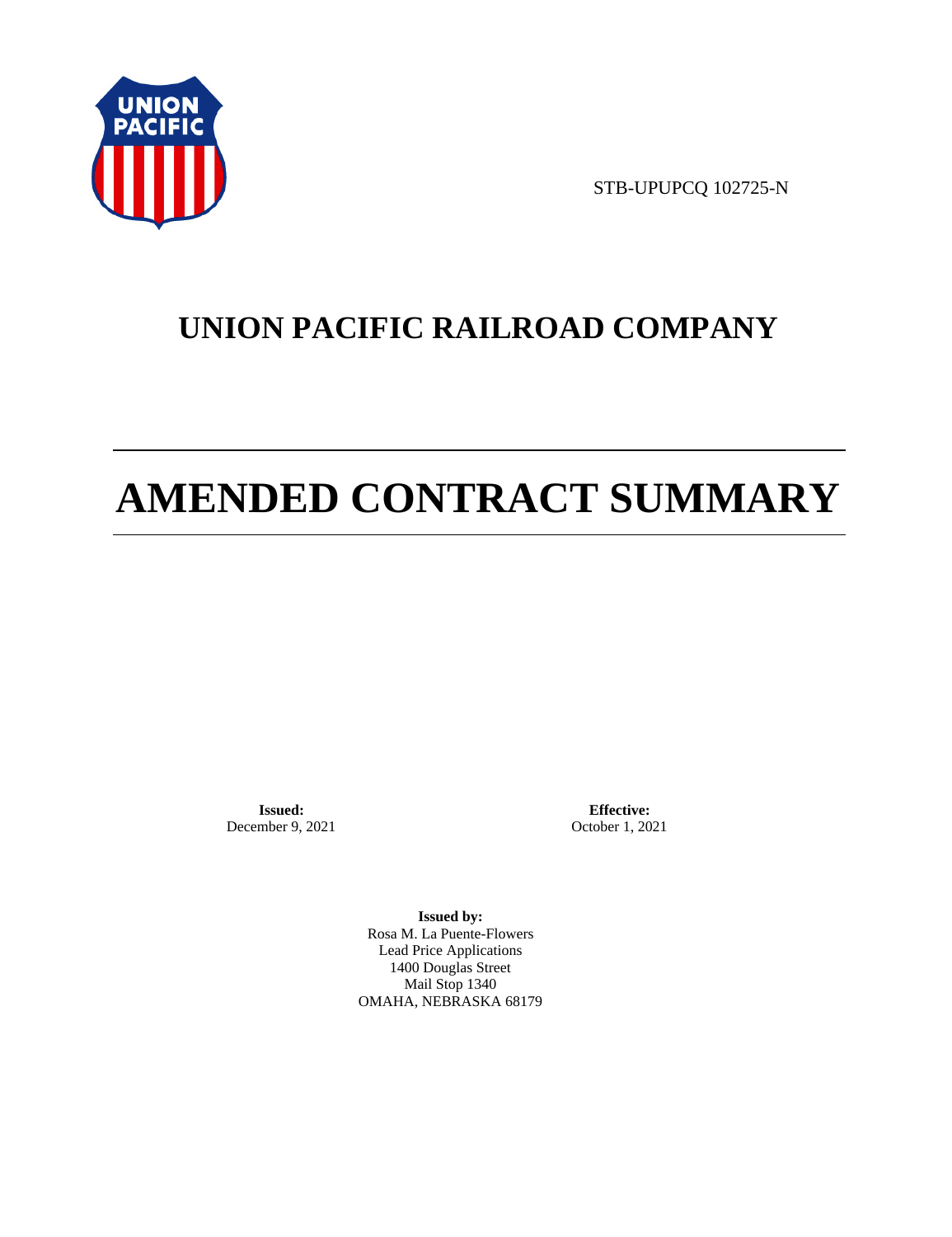FERROCARRIL MEXICANO S A DE C V Col. Bosques De Las Lomas Mexico City, DF 11700

 UNION PACIFIC RAILROAD COMPANY 1400 Douglas St. Omaha, NE 68179

## **COMMODITY:**

Soybeans (Soya Beans)

#### **SHIPPER:**

CHS INC

# **ORIGIN(S):**

 CANTON, KS FRANKFORT, KS HANOVER, KS HAVILAND, KS APPLETON, MN KANSAS CITY, MO ST JOSEPH, MO GRAND ISLAND, NE JANSEN, NE MONROE, NE OVERTON, NE PLYMOUTH, NE SEDAN, NE SHELBY, NE

# **DESTINATION(S):**

APASEO, GJ

#### **PORT(S):**

Not Applicable

#### **DURATION:**

 Effective Date: February 1, 2020 Amendment Effective Date: October 1, 2021 **ADDITION**  Expiration Date: December 31, 2021 **EXTENSION** 

### **RAIL CAR DATA:**

No cars dedicated to service under this Contract. Cars are provided on a common carrier basis only.

# **RATES & CHARGES:**

Subject to increases.

#### **VOLUME:**

 Minimum shipment of 92 carloads. Multiple Car Shipments Single Car Shipments **DELETION**  Minimum shipment of 107 carloads. **DELETION** 

# **SPECIAL FEATURES:**

Special Switching Provision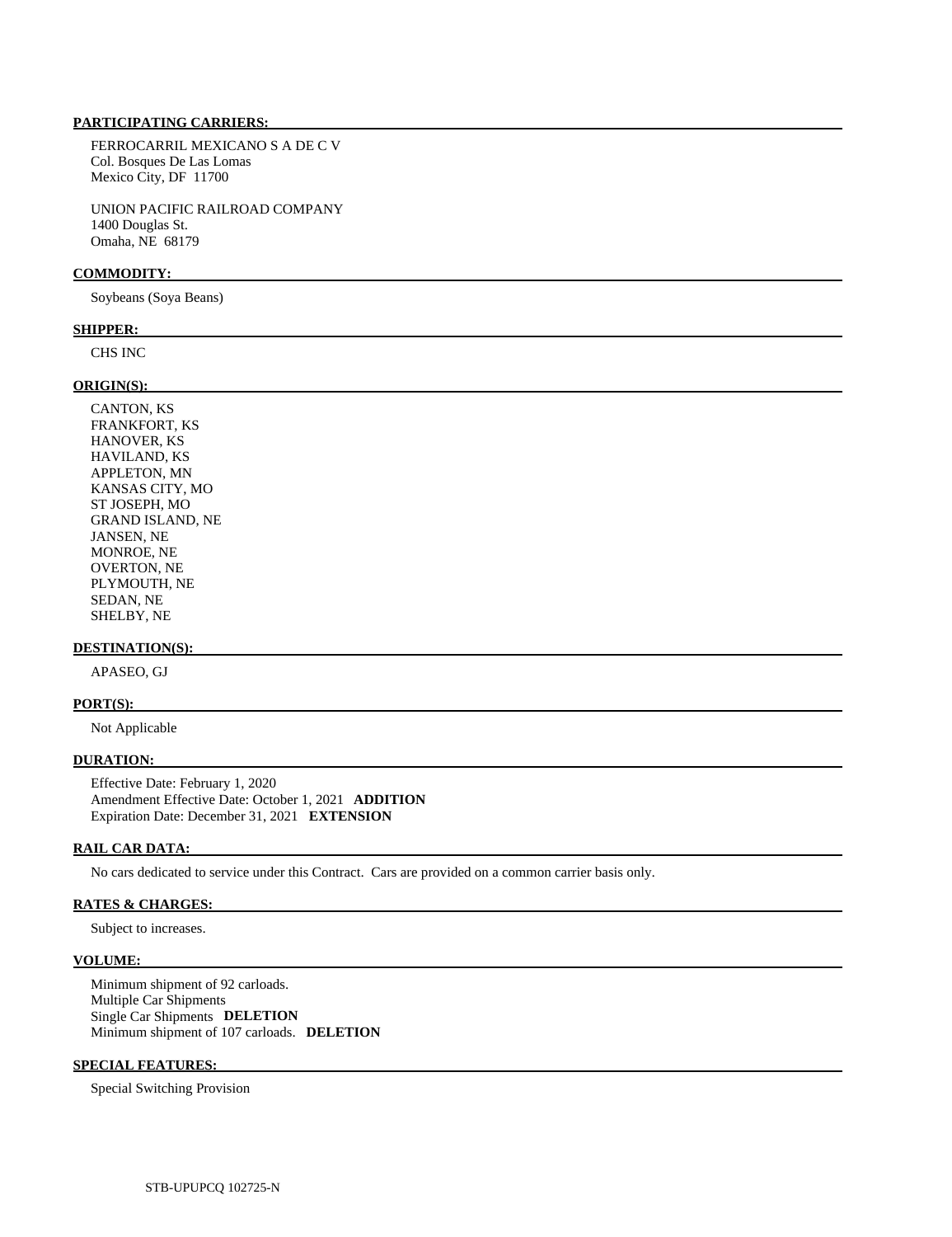# **SPECIAL NOTICE:**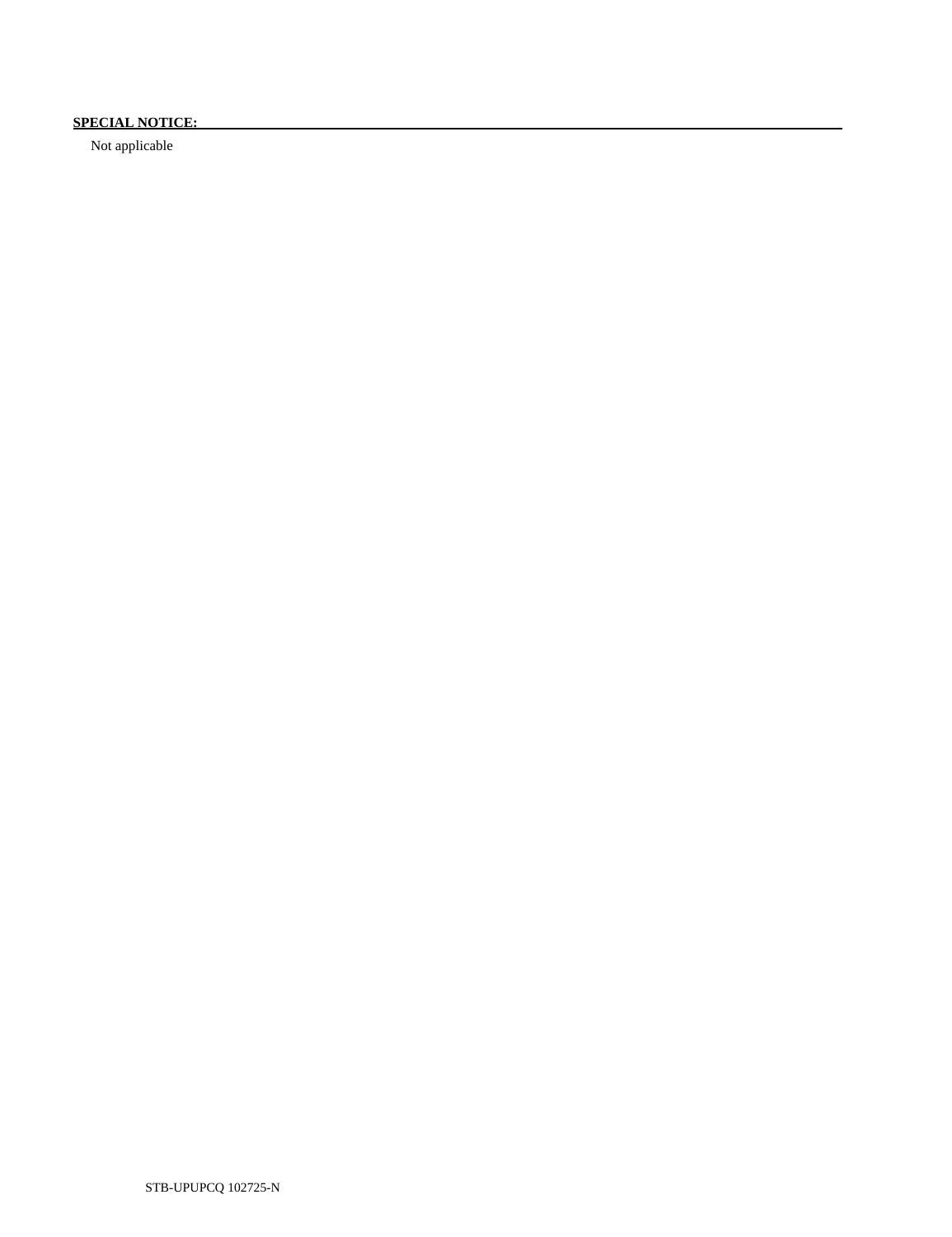

STB-UPUPCQ 103305-F

# **UNION PACIFIC RAILROAD COMPANY**

# **AMENDED CONTRACT SUMMARY**

**Issued:**  December 9, 2021

**Effective:** October 1, 2021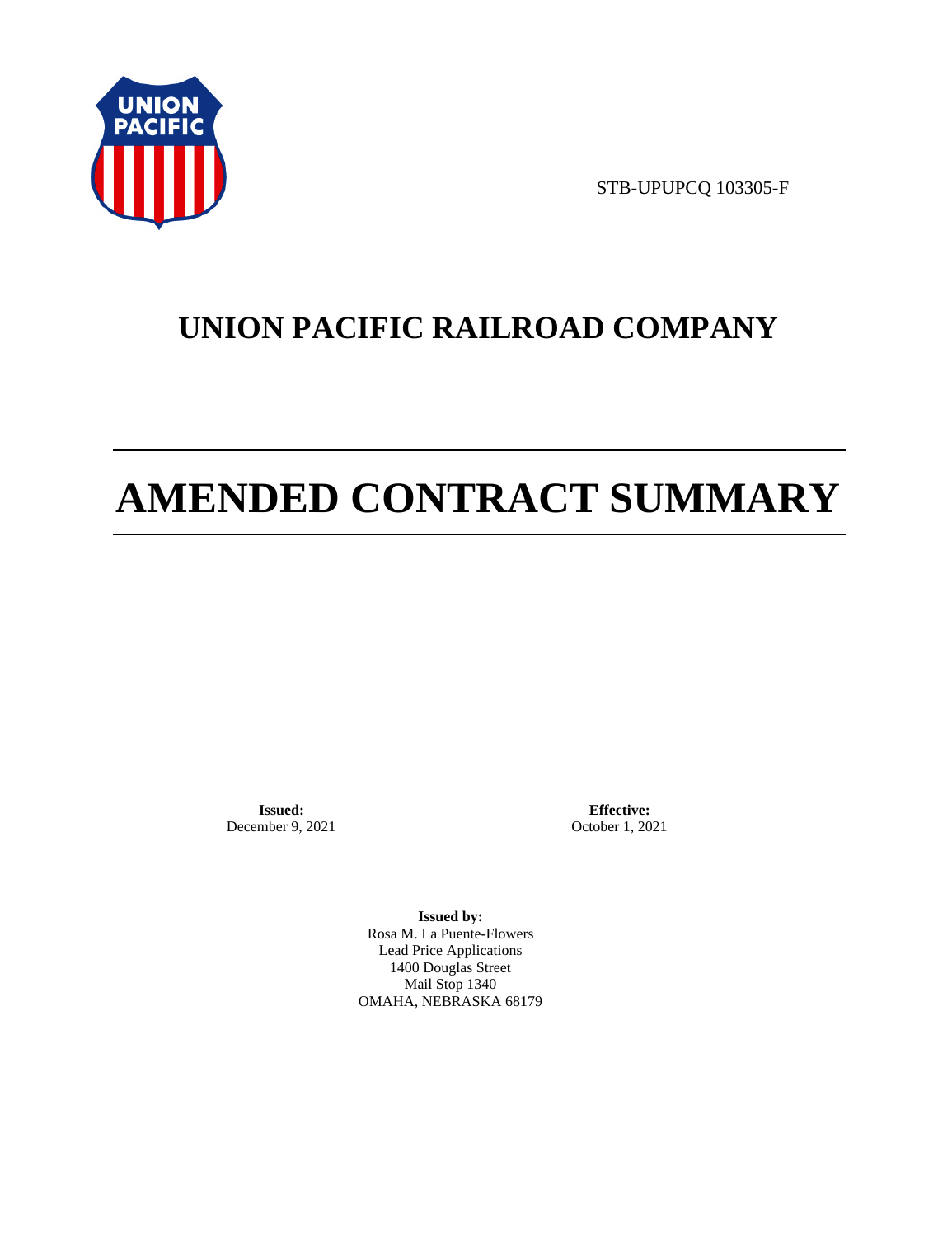UNION PACIFIC RAILROAD COMPANY 1400 Douglas St. Omaha, NE 68179

## **COMMODITY:**

Corn Exc.Popcorn See 01152

## **SHIPPER:**

# AURORA COOPERATIVE HDQRS

## **ORIGIN(S):**

LINCOLN, NE

# **DESTINATION(S):**

 SECO, AZ FT WORTH, TX PRESTON, ID ARTOIS, CA RUPERT, ID OGDEN, UT CASA GRANDE, AZ RENO, NV ARROWHEAD, NV FALLON, NV TRENTON, UT STOCKTON, CA ERDA, UT

## **PORT(S):**

Not Applicable

# **DURATION:**

 Effective Date: October 1, 2021 Amendment Effective Date: October 1, 2021 **ADDITION**  Expiration Date: September 30, 2022 **EXTENSION** 

# **RAIL CAR DATA:**

Carrier Equipment not involved.

# **RATES & CHARGES:**

Not applicable

# **VOLUME:**

Single Car Shipments

# **SPECIAL FEATURES:**

Special Switching Provision

# **SPECIAL NOTICE:**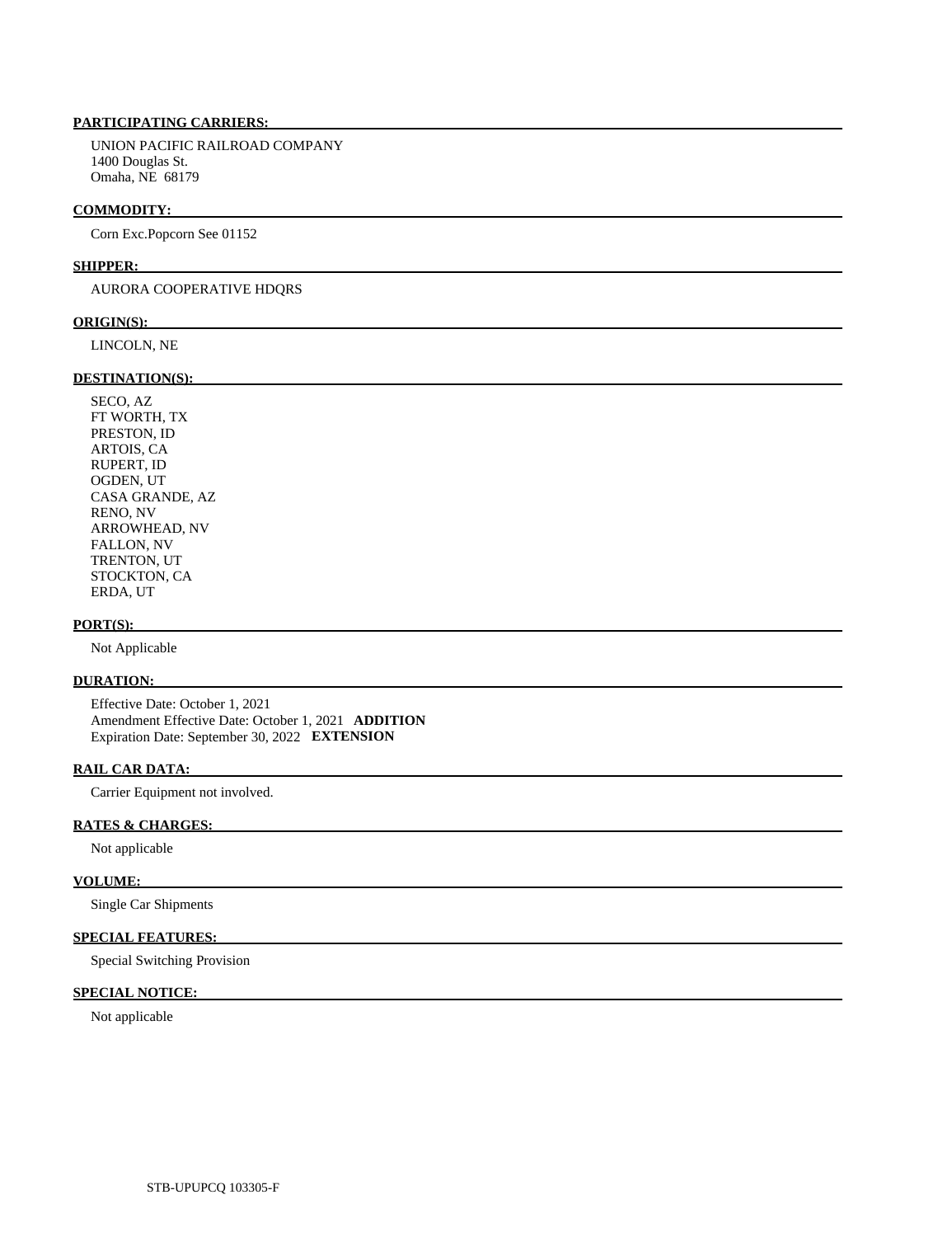

STB-UPUPCQ 103313-C

# **UNION PACIFIC RAILROAD COMPANY**

# **AMENDED CONTRACT SUMMARY**

**Issued:**  December 10, 2021

**Effective:** August 1, 2021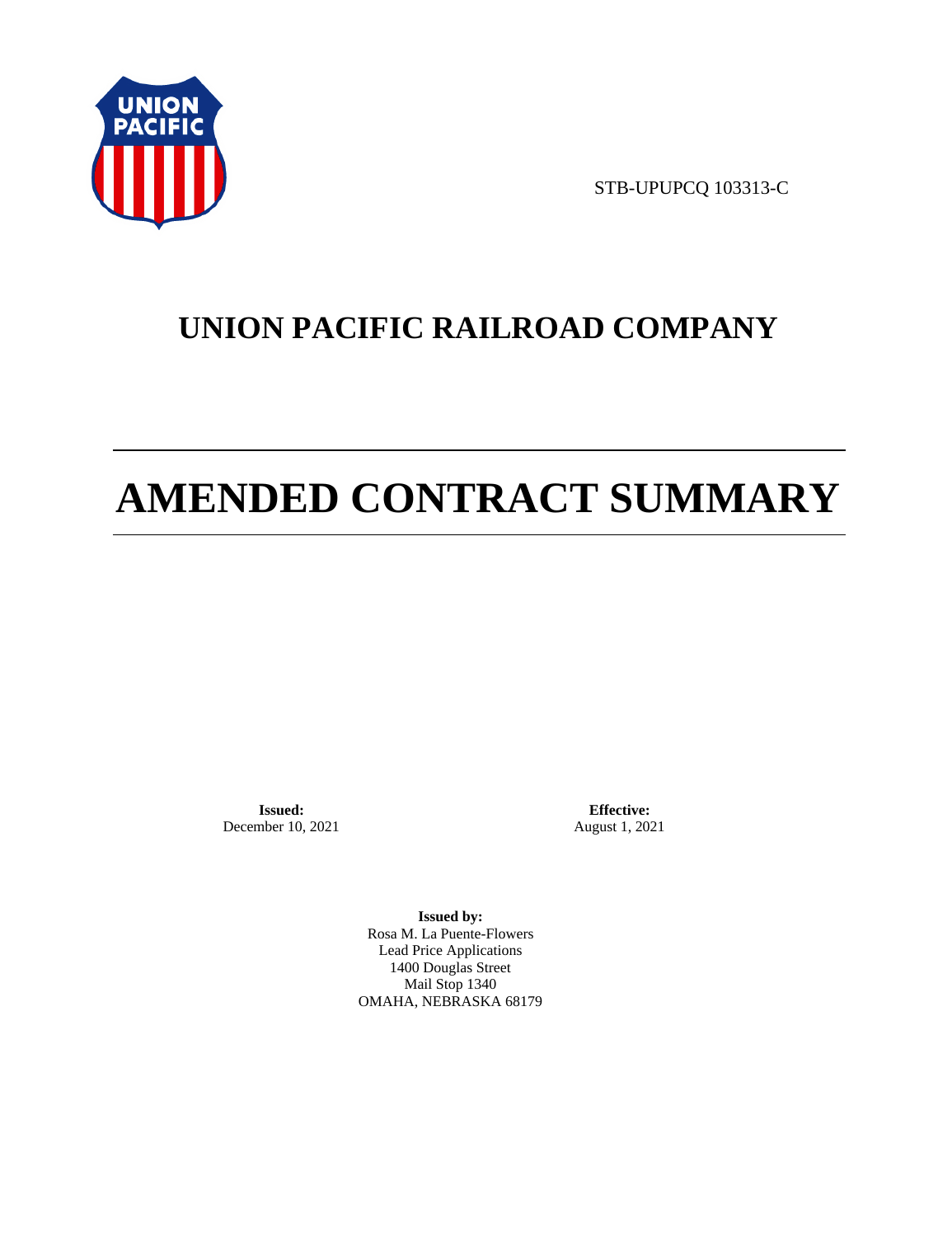UNION PACIFIC RAILROAD COMPANY 1400 Douglas St. Omaha, NE 68179

#### **COMMODITY:**

 Barley , Feed, Nec **ADDITION**  Egyptian Wheat **ADDITION**  Corn (Not Popcorn) Or Maize (Not Popcorn), In The Ear, Not Shelled, Dried, Not Organically Grown Free Of Fertilizer And Or Pesticide Applications **ADDITION**  Soybeans, Dried, Not Organically Grown Free Of Fertiziler And Or Pesticide Applications **ADDITION**  Corn (Not Popcorn)Or Maize (Not Popcorn)In The Ear,Not Shelled, Dried,Organically Grown Free Of Fertilizer & Or Pesticide Applications **ADDITION**  Corn (Not Popcorn) Or Maize (Not Popcorn), Shelled, Dried, Not Organically Grown Free Of Fertilizer And Or Pesticide Applications **ADDITION**  Corn (Not Popcorn)Or Maize (Not Popcorn) Shelled,Dried, Organically Grown Free Of Fertilizer & Or Pesticide Applications **ADDITION**  Corn,Organically Grown Free Of Fertilizer & Or Pesticide Applications **ADDITION**  Grain, Nec **ADDITION**  Soybeans, Fresh, Not Organically Grown Free Of Fertilizer And Or Pesticide Applications **ADDITION**  Soybeans,Organically Grown Free Of Fertilizer& Or Pesticide Applications **ADDITION**  Corn, Rolled, Hulled, Other Than Canned **ADDITION**  Corn, Not Approved For Food Use, Not Organically Grown Free Of Fertilizer And Or Pesticide Applications **ADDITION**  Corn(Not Popcorn)Or Maize,Shelled,Dried, Agrisure Brand **ADDITION**  Grain Screenings, Unground **ADDITION**  Corn,Not Approved For Food Use,Organically Grown Free Of Fertilizer& Or Pesticide Applications **ADDITION**  Milo (Milo Maize) **ADDITION**  Sorghum Grain, Nec, Or Sorghum Grains, In Mixtures **ADDITION**  Millet, Other Than Millet Seed **ADDITION**  Soybeans,Dried, Organically Grown Free Of Fertilizer & Or Pesticide Applications **ADDITION**  Screenings, Soybean, Not Ground Nor Processed **ADDITION** 

# **SHIPPER:**

# BRUNING GRAIN & FEED COMPANY INC **ADDITION**

#### **ORIGIN(S):**

## BELVIDERE, NE **ADDITION**

# **DESTINATION(S):**

 SANTA TERESA, NM **ADDITION**  FT STOCKTON, TX **ADDITION**  DELTA, UT **ADDITION** 

#### **PORT(S):**

Not Applicable

#### **DURATION:**

 Effective Date: August 1, 2021 Amendment Effective Date: August 1, 2021 **ADDITION**  Expiration Date: July 31, 2022 **EXTENSION** 

#### **RAIL CAR DATA:**

 Carrier Equipment not involved. **ADDITION**  No cars dedicated to service under this Contract. Cars are provided on a common carrier basis only. **DELETION** 

# **RATES & CHARGES:**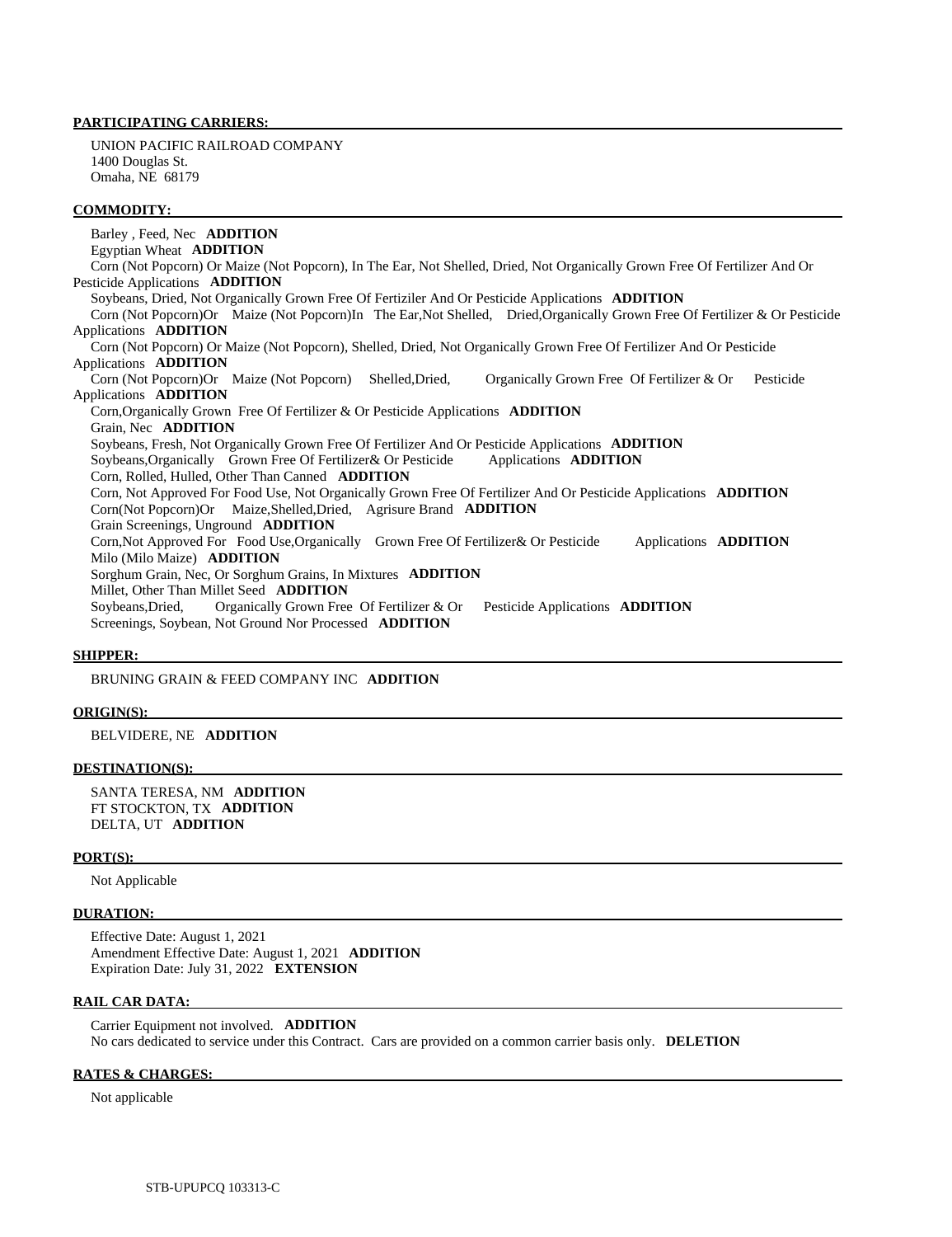# **VOLUME:**

# Single Car Shipments **ADDITION**

# **SPECIAL FEATURES:**

 Special Switching Provision Not Applicable. This change pertained only to confidential data. (Switching)

# **SPECIAL NOTICE:**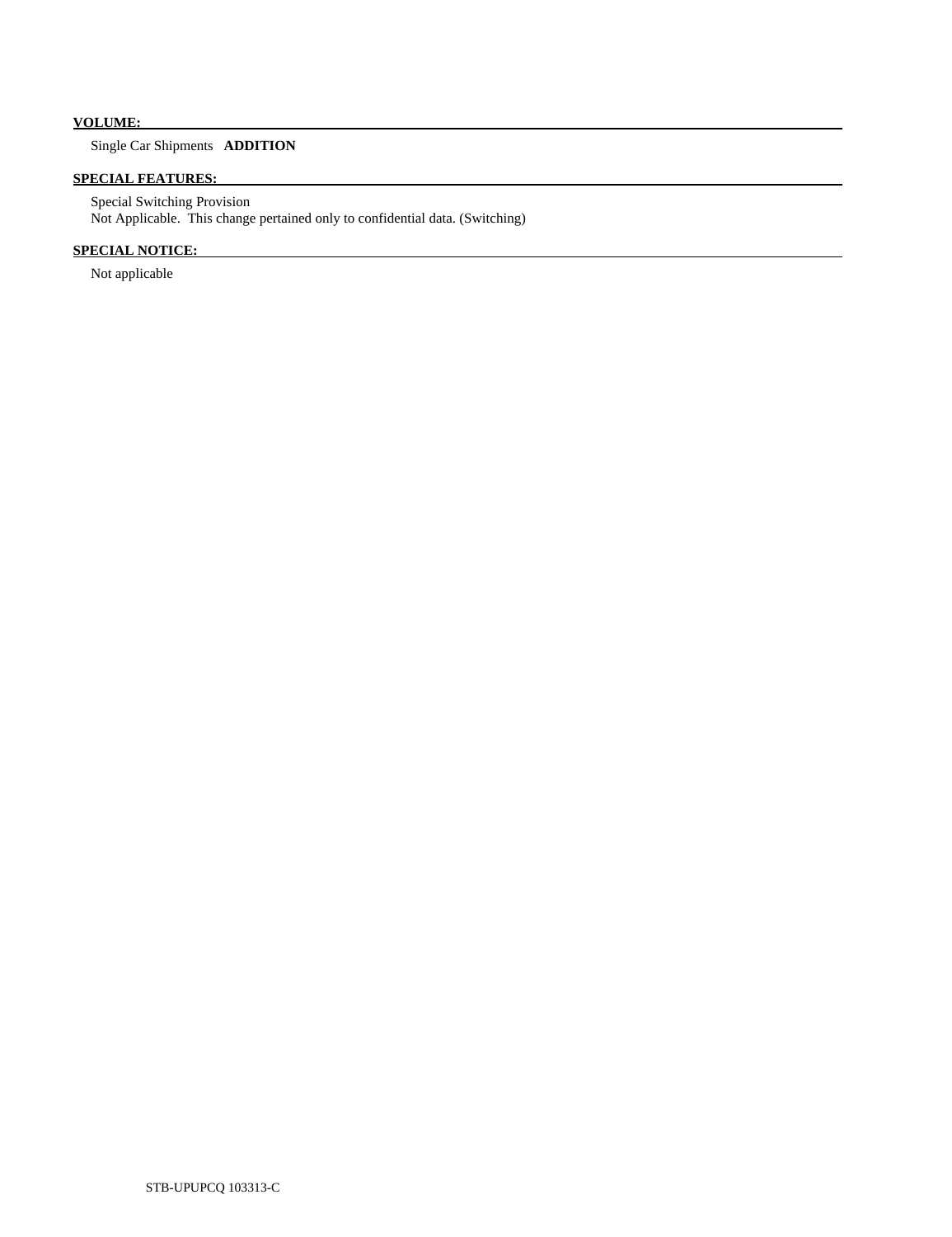

STB-UPUPCQ 103333-A

# **UNION PACIFIC RAILROAD COMPANY**

# **AMENDED CONTRACT SUMMARY**

**Issued:**  December 9, 2021

**Effective:** October 1, 2021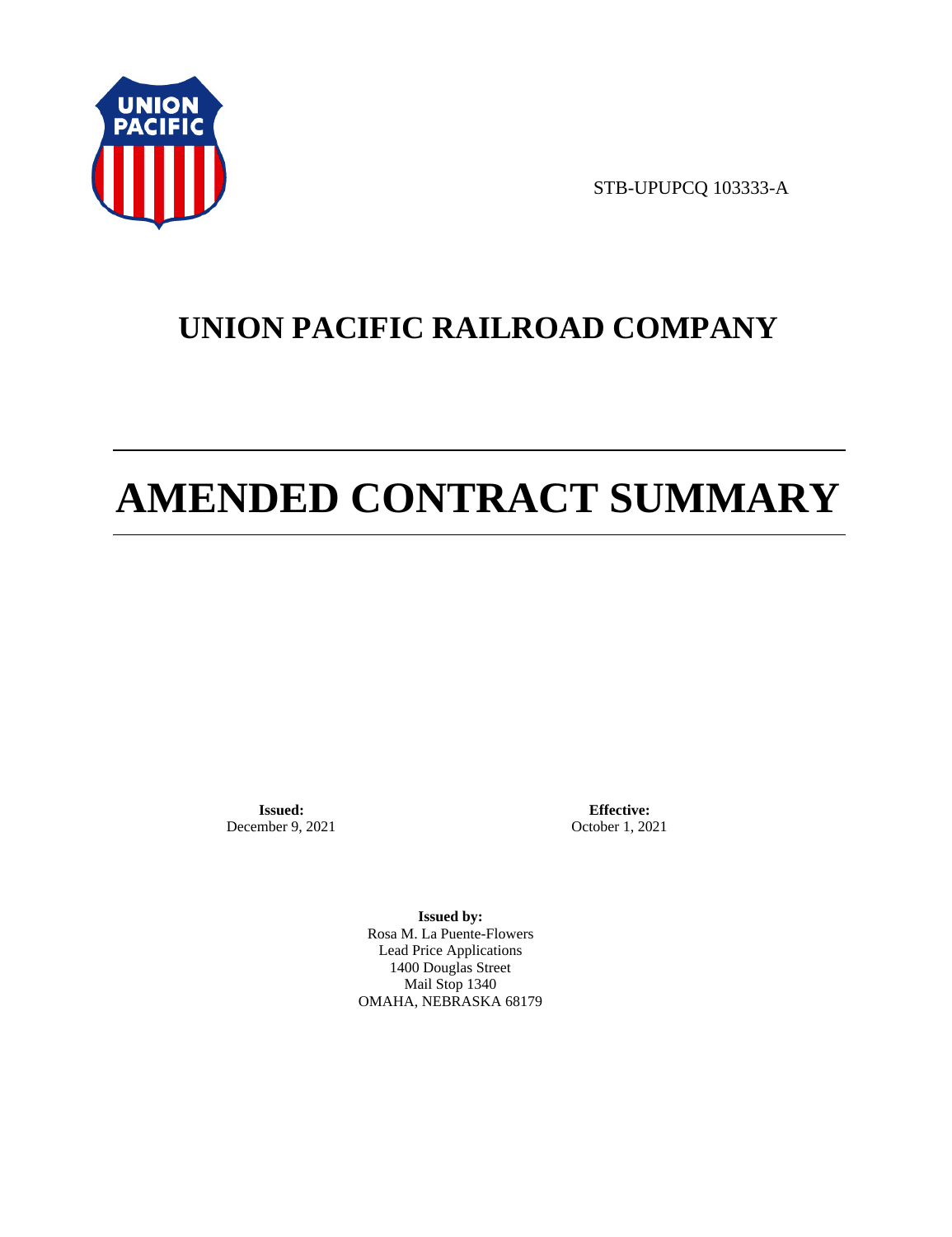UNION PACIFIC RAILROAD COMPANY 1400 Douglas St. Omaha, NE 68179

# **COMMODITY:**

Sorghum Grains

#### **SHIPPER:**

LOUIS DREYFUS COMPANY LLC

# **ORIGIN(S):**

 CANTON, KS COLBY, KS WAKEENEY, KS OGALLAH, KS

# **DESTINATION(S):**

WA - SEATTLE AGS (See Exhibit Definition)

#### **PORT(S):**

Not Applicable

# **DURATION:**

 Effective Date: October 1, 2021 Amendment Effective Date: October 1, 2021 **ADDITION**  Expiration Date: May 31, 2022 **EXTENSION** 

#### **RAIL CAR DATA:**

No cars dedicated to service under this Contract. Cars are provided on a common carrier basis only.

# **RATES & CHARGES:**

Subject to increases.

# **VOLUME:**

 Minimum shipment of 107 carloads. Multiple Car Shipments Single Car Shipments **DELETION** 

# **SPECIAL FEATURES:**

Special Switching Provision

# **SPECIAL NOTICE:**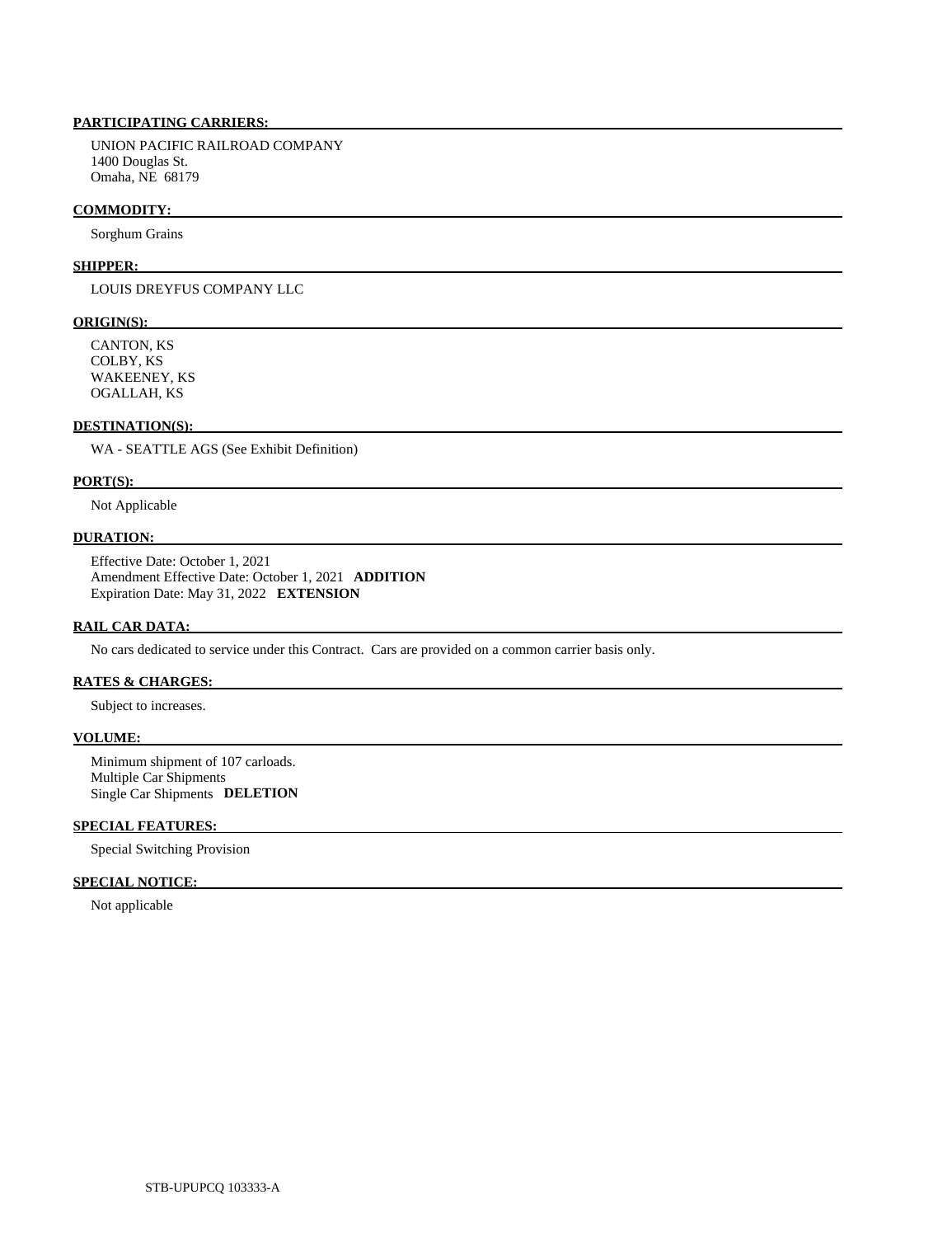WA - SEATTLE AGS consist of: ABERDEEN, WA ABERDEEN JCT, WA ALDERTON, WA ALLISON, WA ANDOVER, WA ARGO, WA AUBURN, WA BALLARD, WA BALLARD JCT, WA BANGOR, WA BAY SHORE, WA BELFAIR, WA BELLINGHAM, WA BELMORE, WA BLACK RIVER, WA BLAJCT, WA BLAKESLEE JCT, WA BREMERTON, WA BRIARWOOD, WA BUCODA, WA BURLINGTON, WA CAMP MURRAY, WA CAPITOL, WA CENPARK, WA CENTRALIA, WA CHEHALIS, WA CLAY CITY, WA CONCORA, WA DIVIDE, WA DUPONT, WA EAST OLYMPIA, WA EAST PUYALLUP, WA EATONVILLE JCT, WA EDMOND, WA EDMONDS, WA ELBE, WA ELMA, WA ESSEX, WA EVERETT, WA EVERETT, WA FERNDALE, WA FIFE, WA FREDERICKSON, WA FT LEWIS, WA GATE, WA GLOBAL GATEWAY NO, WA GRAHAM, WA GRAND MOUND, WA GREENDALE, WA HARBOR ISLAND, WA HILLSDALE, WA HOQUIAM, WA INTERBAY, WA JUNCTION CITY, WA KAPOWSIN, WA KENT, WA KETRON, WA KYRO, WA LAKESIDE, WA LAKEVIEW, WA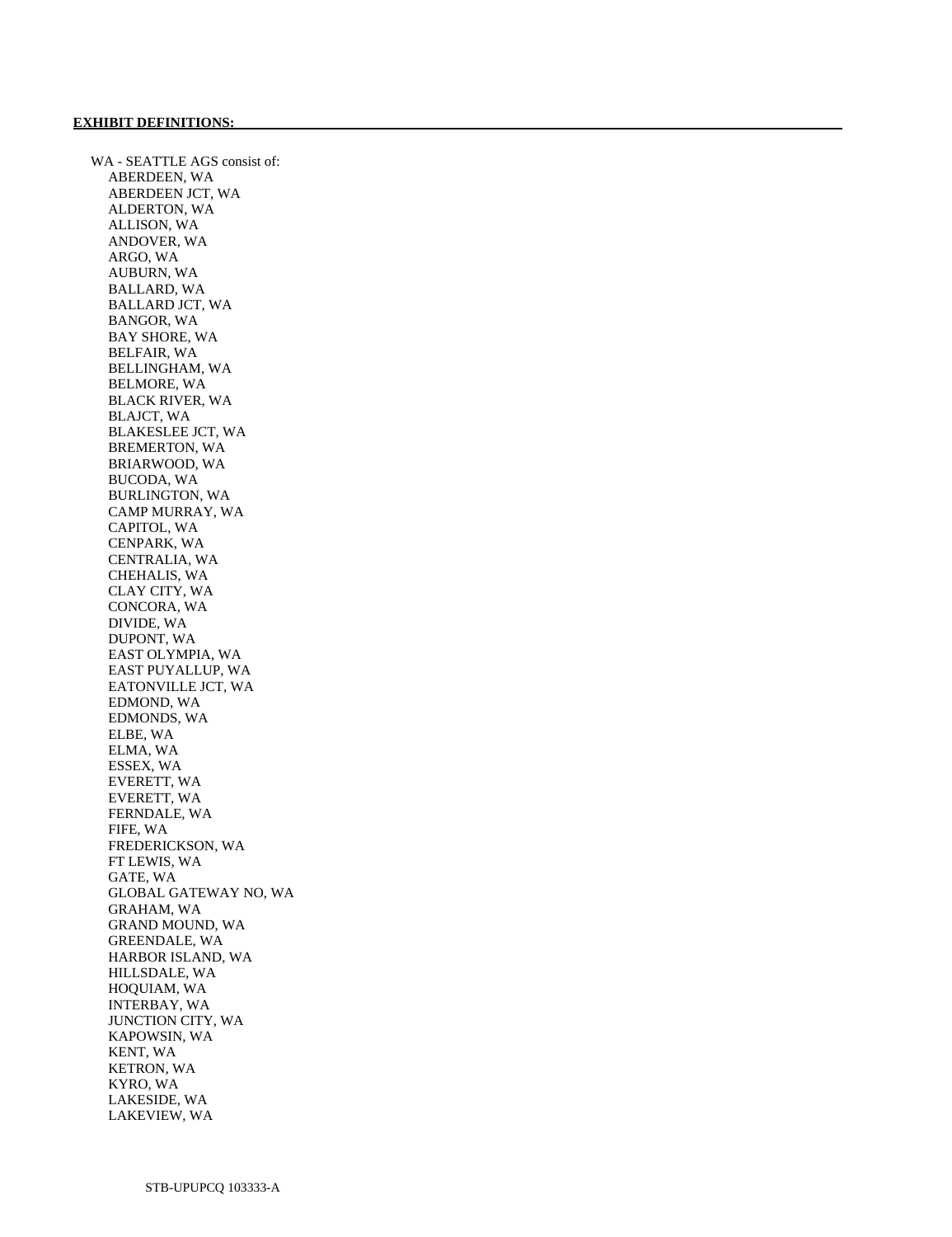LOVELAND, WA LYNCH CREEK, WA LYNDEN, WA MALTBY, WA MARMAC, WA MAYTOWN, WA MCCLEARY, WA MCKENNA, WA MCMILLIN, WA MEEKER, WA MIDLAND, WA MINERAL, WA MONROE, WA MONTESANO, WA MORTON, WA MOUNT VERNON, WA MT VERNON, WA NAD JCT, WA NAPAVINE, WA NEW RELIANCE, WA NISQUALLY, WA NORTH PUYALLUP, WA OAKVILLE, WA OFFLAKE, WA OFFUTT LAKE, WA OHOP, WA OLYMPIA, WA PARK JCT, WA PIONEER, WA PORT TOWNSEND, WA PUYALLUP, WA RAINIER, WA RAISH, WA RESERVATION, WA ROCHESTER, WA ROY, WA SEATTLE, WA SEATTLE PIER, WA SHELTON, WA SILVERDALE, WA SKOOKUMCH, WA SKOOKUMCHUCK, WA SOUTH BELFAIR, WA SOUTH TACOMA, WA ST CLAIR, WA STEILACOOM, WA STIMSON, WA SUMNER, WA TACOMA, WA TACOMA EXP, WA TACOMA EXPORT, WA TACOMA JCT, WA TACOMA PCT, WA TAYLOR WAY, WA TENINO, WA THRIFT, WA TITLOW, WA TUKWILA, WA TUMWATER, WA VADER, WA WABASH, WA WESCO, WA WEST BLAIR, WA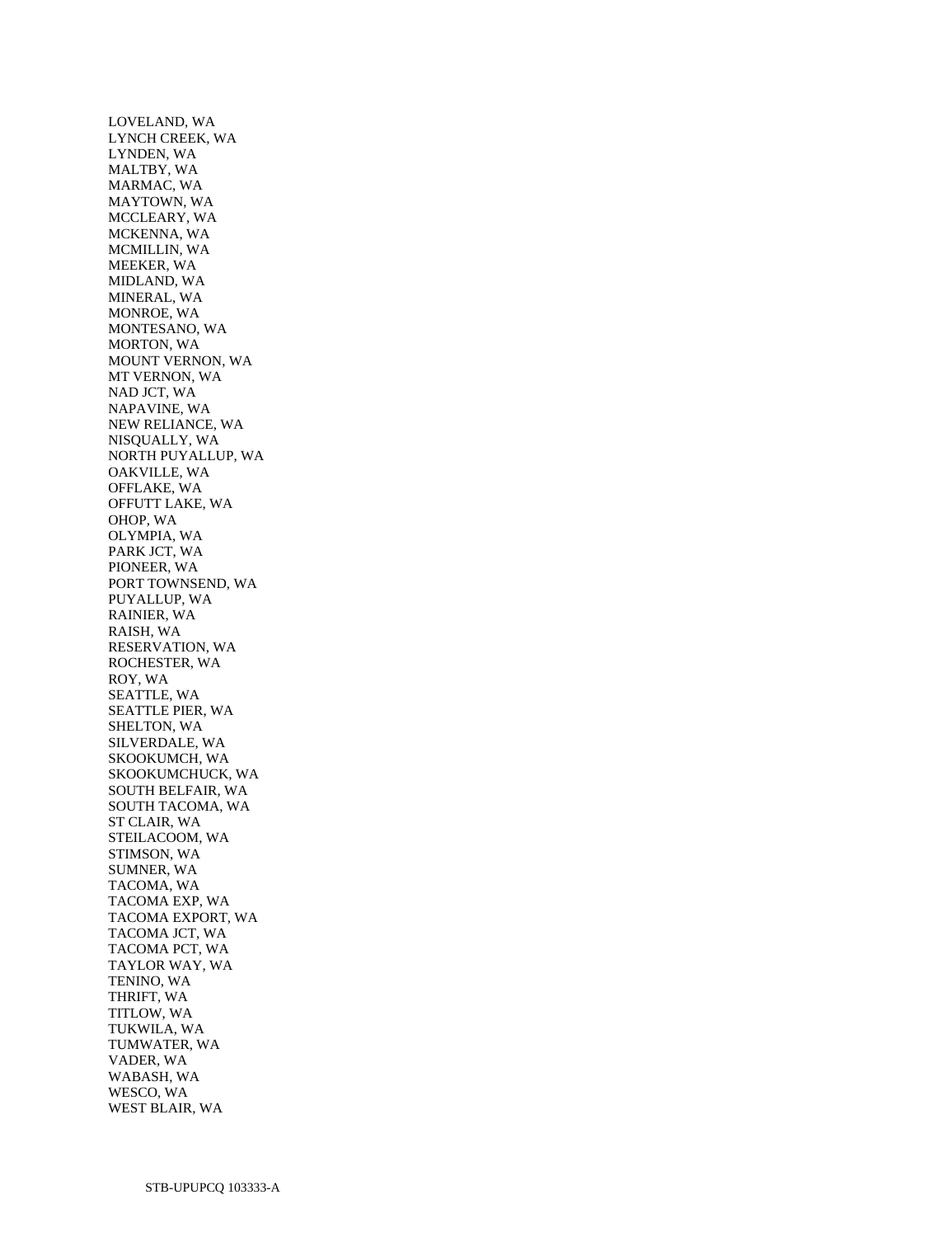WEST HILLSDALE, WA WEST TACOMA, WA WESTERN JCT, WA WHITES, WA WINLOCK, WA WJCT, WA WOODINVILLE, WA YELM, WA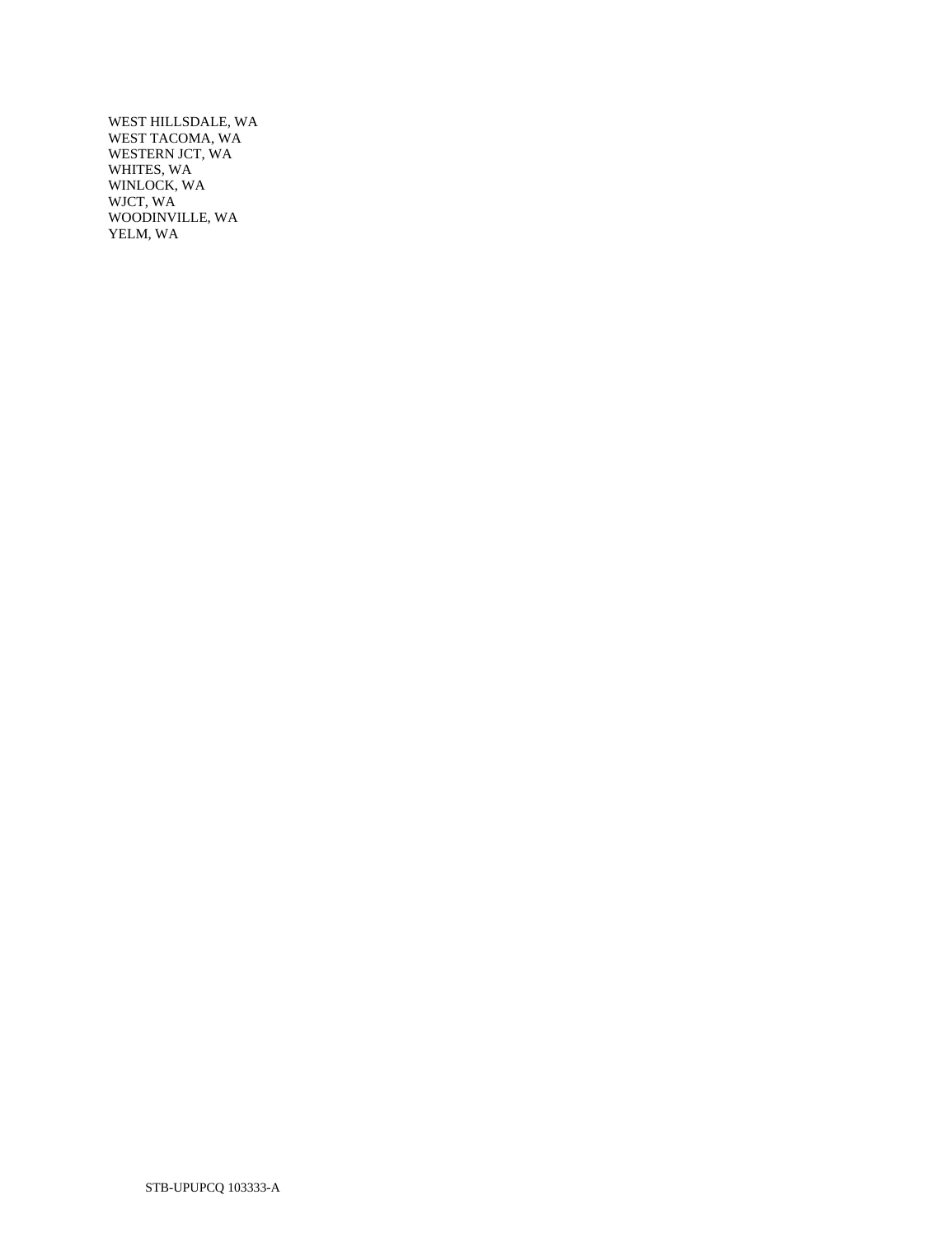

STB-UPUPCQ 103397-A

# **UNION PACIFIC RAILROAD COMPANY**

# **AMENDED CONTRACT SUMMARY**

**Issued:**  December 10, 2021

**Effective:** October 1, 2021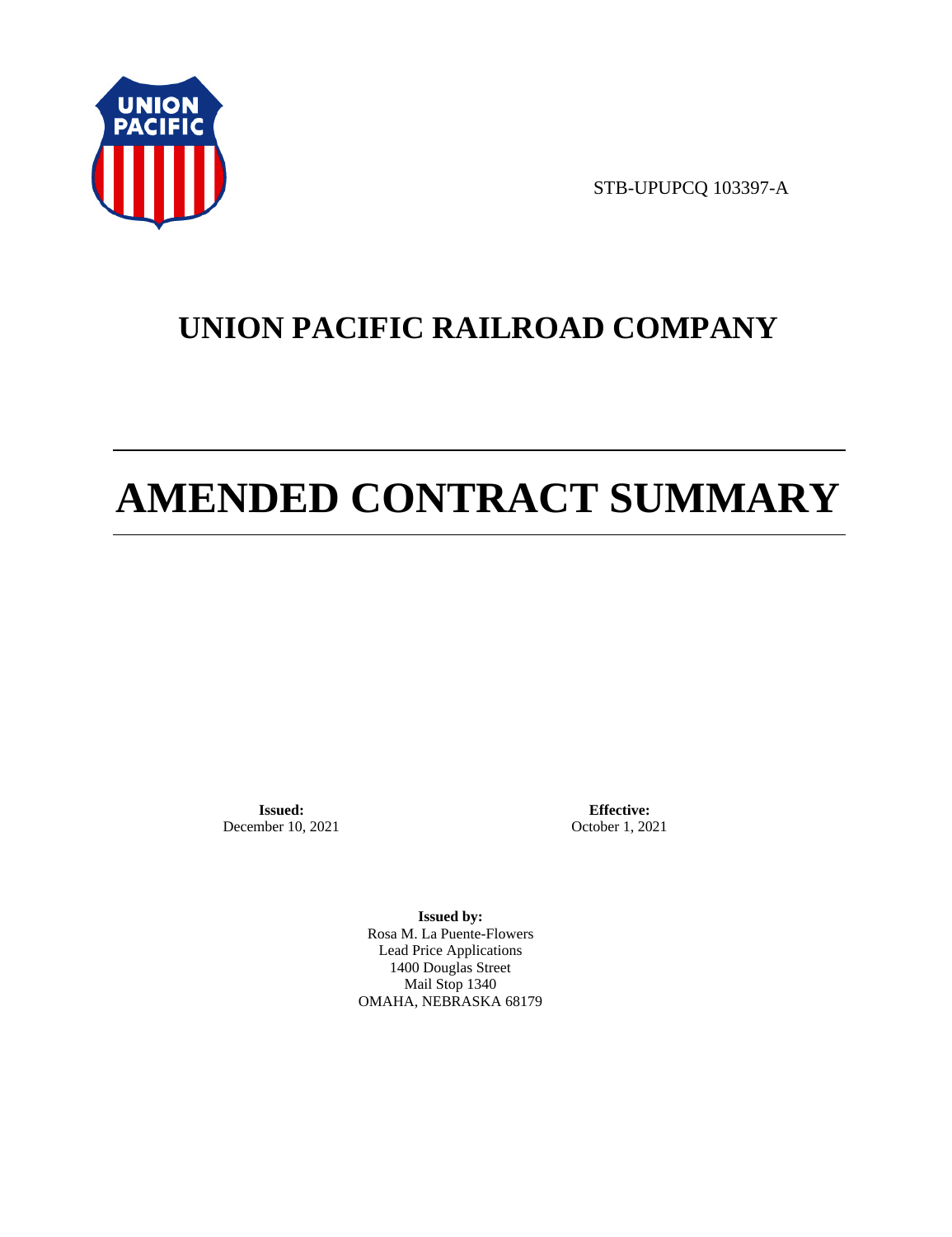UNION PACIFIC RAILROAD COMPANY 1400 Douglas St. Omaha, NE 68179

### **COMMODITY:**

Corn Exc.Popcorn See 01152 **ADDITION** 

#### **SHIPPER:**

GREAT LAKES GRAIN & TRANSPORTATION LLC **ADDITION** 

## **ORIGIN(S):**

MANLY, IA **ADDITION** 

## **DESTINATION(S):**

 WILLIAMS, CA **ADDITION**  HATCH, CA **ADDITION**  PETALUMA, CA **ADDITION** 

# **PORT(S):**

Not Applicable

# **DURATION:**

 Effective Date: October 1, 2021 Amendment Effective Date: October 1, 2021 **ADDITION**  Expiration Date: September 30, 2022 **EXTENSION** 

# **RAIL CAR DATA:**

No cars dedicated to service under this Contract. Cars are provided on a common carrier basis only.

# **RATES & CHARGES:**

Not applicable

# **VOLUME:**

Single Car Shipments **ADDITION** 

# **SPECIAL FEATURES:**

 Special Switching Provision Not Applicable. This change pertained only to confidential data. (Switching)

# **SPECIAL NOTICE:**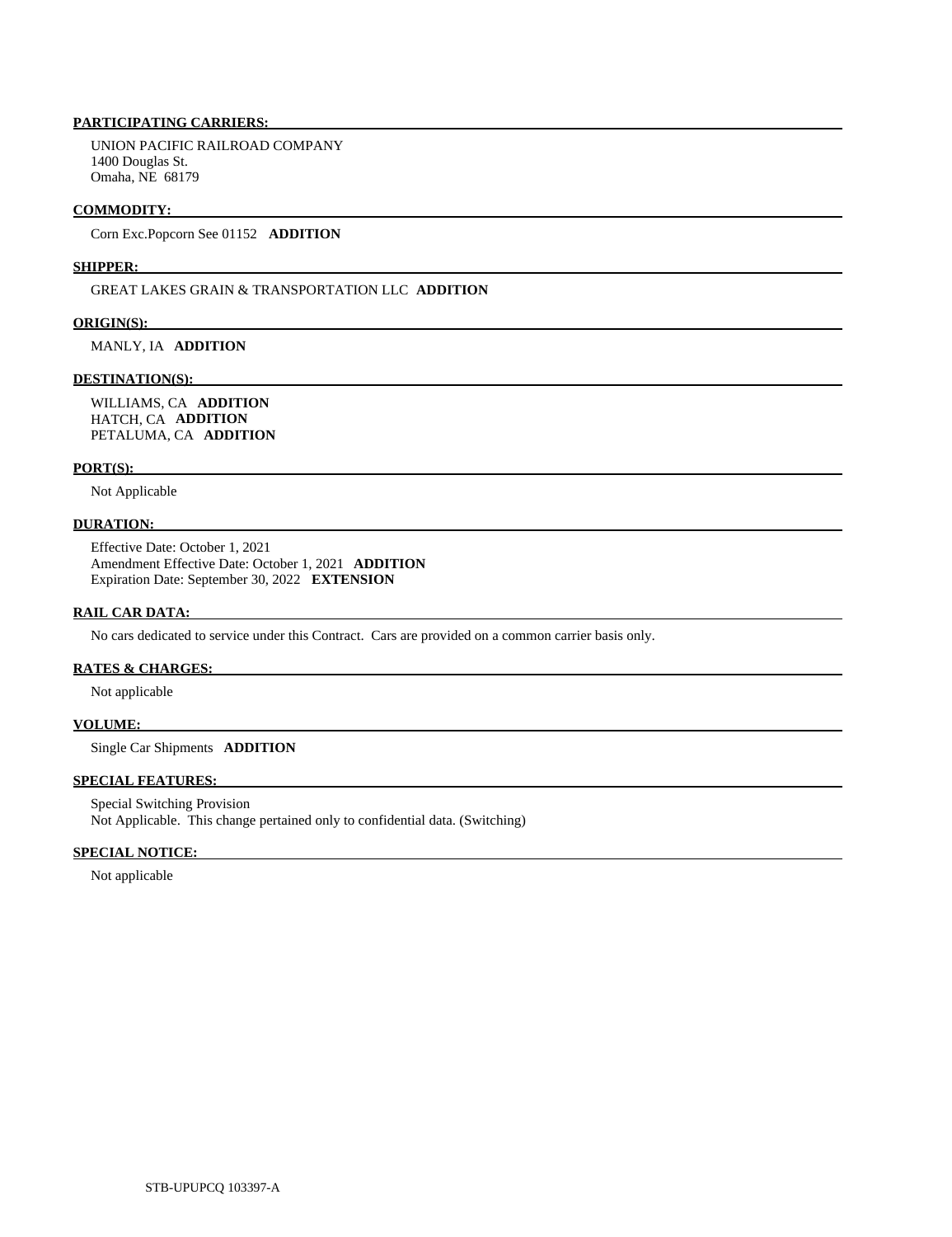

STB-UPUPCQ 103400

# **UNION PACIFIC RAILROAD COMPANY**

# **CONTRACT SUMMARY**

**Issued:**  December 8, 2021

**Effective:** October 1, 2021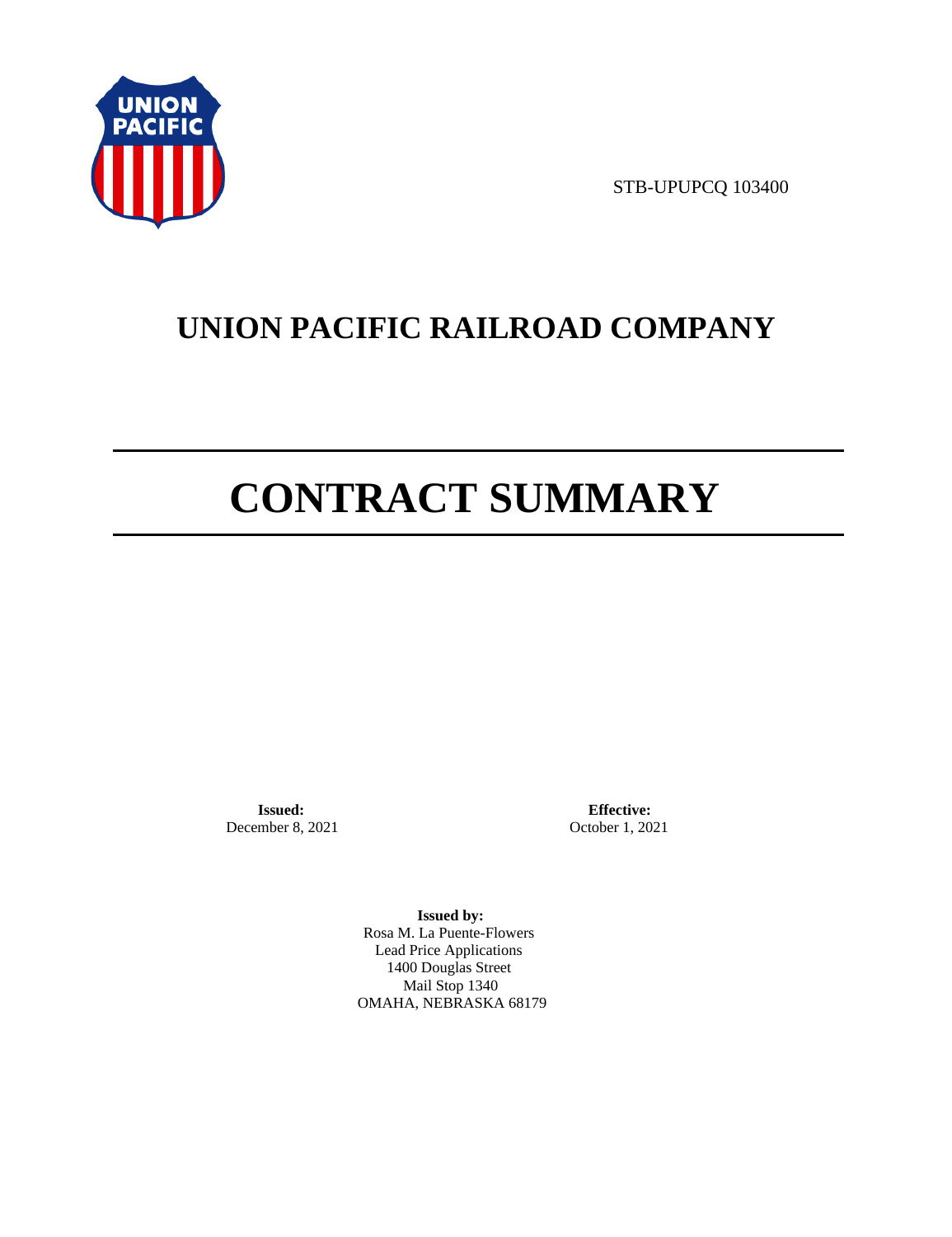UNION PACIFIC RAILROAD COMPANY 1400 Douglas St. Omaha, NE 68179

# **COMMODITY:**

Corn Exc.Popcorn See 01152

# **SHIPPER:**

THE SCOULAR CO

# **ORIGIN(S):**

 MO - KANSAS CITY AGS (See Exhibit Definition) IA - INTERIOR IOWA HEAVY AGS (See Exhibit Definition)

## **DESTINATION(S):**

 AURORA, MO BERGMAN, AR

# **PORT(S):**

Not Applicable

# **DURATION:**

 Effective Date: October 1, 2021 Expiration Date: September 30, 2022

# **RAIL CAR DATA:**

No cars dedicated to service under this Contract. Cars are provided on a common carrier basis only.

# **RATES & CHARGES:**

Not applicable

# **VOLUME:**

 Minimum shipment of 107 carloads. Multiple Car Shipments

### **SPECIAL FEATURES:**

Special Switching Provision

# **SPECIAL NOTICE:**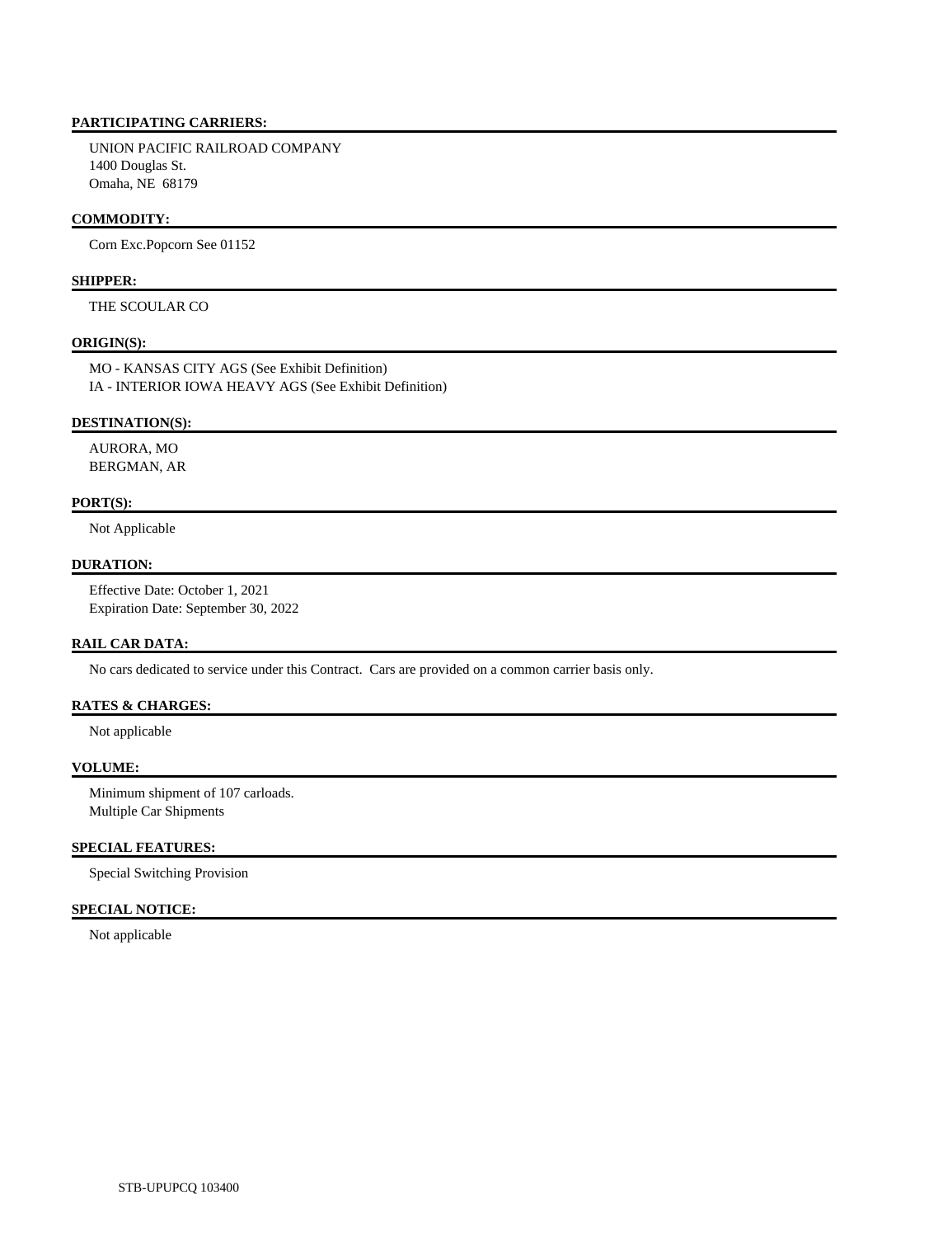### **EXHIBIT DEFINITIONS:**

 MO - KANSAS CITY AGS consist of: ARMOURDALE, KS ARMSTRONG YARD, KS ATCHISON, KS BONITA, KS BONNER SPRINGS, KS BUCK CREEK, KS BUCYRUS, KS CENTERVILLE, KS COLDSPUR, KS DE SOTO, KS DUNLAY, KS DURAND, KS EDWARDSVILLE, KS EIGHTENST, KS ELSMORE, KS ELWOOD, KS ERIE, KS EVEREST, KS FAIRFAX, KS FOREST LAKE, KS FT LEAVENWORTH, KS GARNETT, KS GLEN PARK, KS GRANTVILLE, KS GREELEY, KS HILLSDALE, KS HOLLIDAY, KS HURON, KS KANSAS CITY, KS KINCAID, KS LANCASTER, KS LAWRENCE, KS LE ROY, KS LEAVENWORTH, KS LENEXA, KS LINWOOD, KS LORING, KS MIDLAND, KS MORAN, KS MORRIS, KS MUNCIE, KS NEARMAN, KS NEW STRAWN SPUR, KS NEWMAN, KS OLATHE, KS OSAWATOMIE, KS PAOLA, KS PARKER, KS PERRY, KS REDEL, KS RINGER, KS SAVONBURG, KS SPRING HILL, KS STARK, KS SUNFLOWER, KS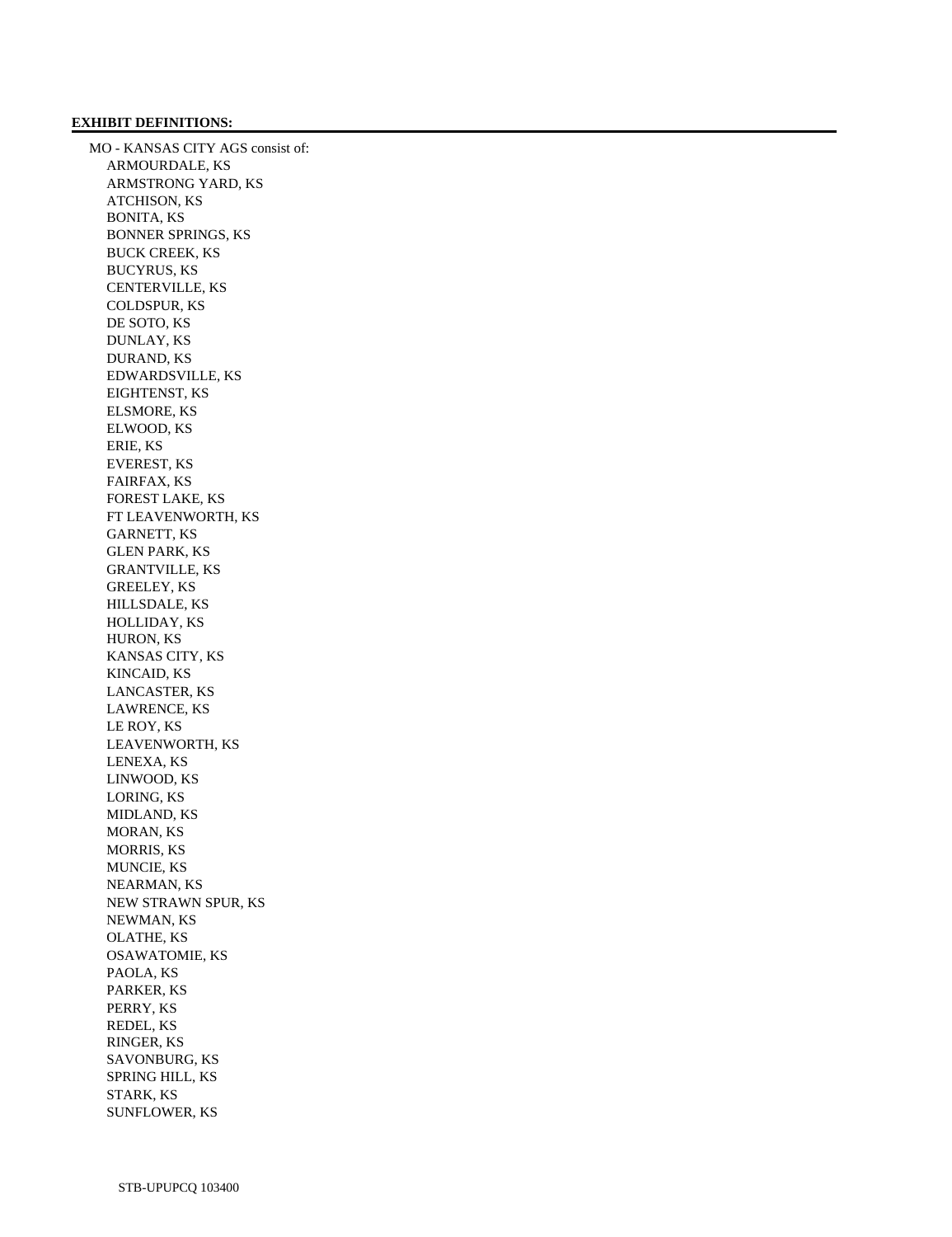TECUMSEH, KS TOPEKA, KS WAGSTAFF, KS WESTPHALIA, KS WILLIS, KS WOLCOTT, KS AIRLINE JCT, MO ALMA, MO AVON, MO BARRY GANN LUMBER, MO BATES CITY, MO BIRMINGHAM, MO BLUE SPRINGS, MO BLUE VALLEY, MO BUCKNER, MO CENTERVIEW, MO CHAM PAGNE, MO CLEVELAND, MO CORDER, MO COURTNEY, MO DODSON, MO DREXEL, MO ELMIRA, MO ETON, MO EXCELSIOR SPRINGS, MO GRAIN VALLEY, MO GRANDVIEW, MO HENRIETTA, MO HIGGINSVILLE, MO HOLDEN, MO INDEPENDENCE, MO JAUDON, MO KANSAS CITY, MO KEARNEY, MO KENNETH, MO KINGSVILLE, MO KNOBNOSTER, MO LAKE CITY, MO LAWSON, MO LEEDS, MO LEES SUMMIT, MO LEVANCE SPUR, MO LIBERTY, MO LOCK SPRINGS, MO MARTIN CITY, MO MAYVIEW, MO MISSY SPUR, MO MONTSERRAT, MO MOSBY, MO MULBERRY, MO MYRICK, MO NORTH KANSAS CITY, MO OAK GROVE, MO ODESSA, MO POLO, MO PROSPECT, MO RIVERSIDE, MO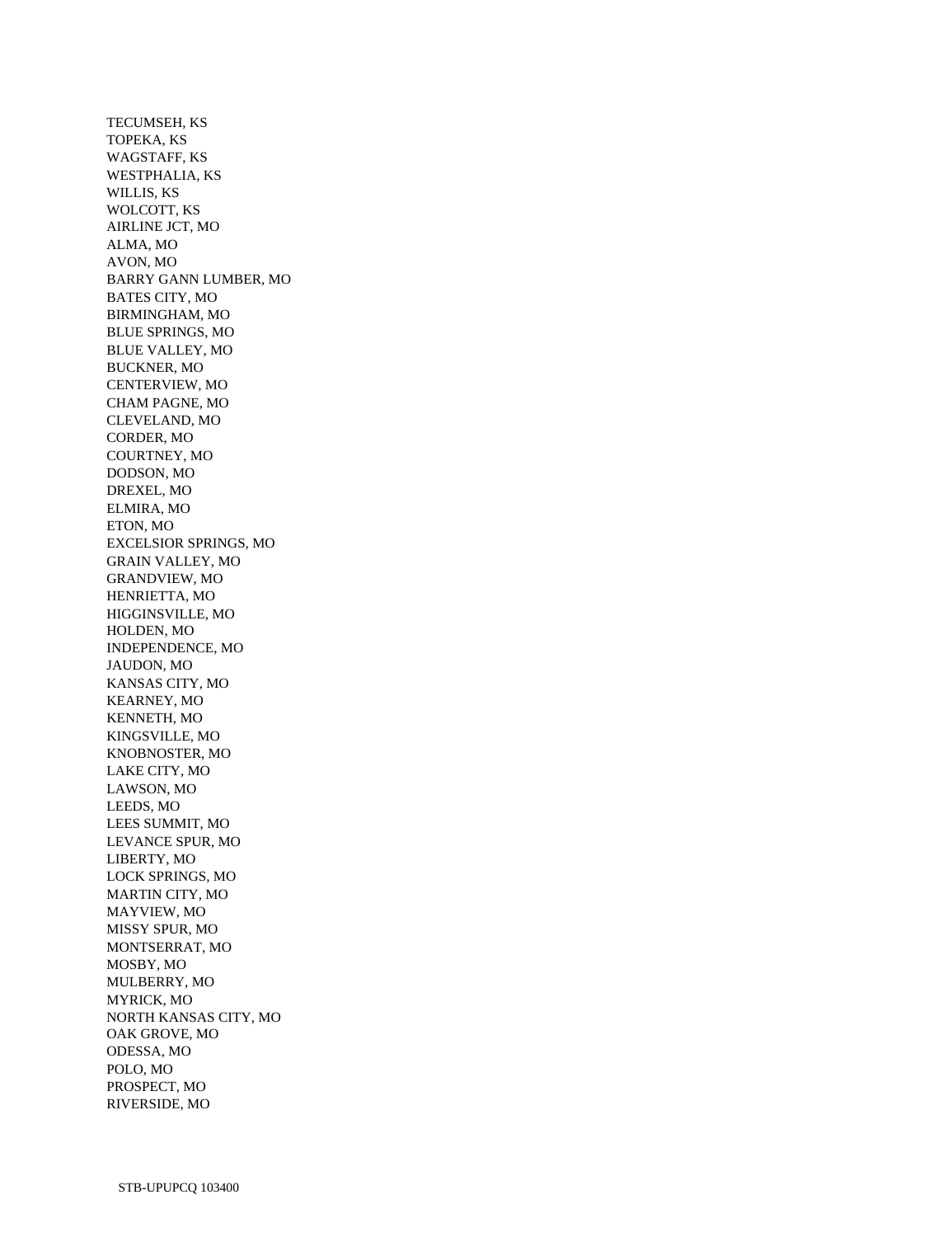RUSHVILLE, MO SANDSTONE, MO SHEFFIELD, MO ST JOSEPH, MO STRASBURG, MO SUGAR CREEK, MO WARRENSBURG, MO WARRENSBURG, MO WAVERLY, MO IA - INTERIOR IOWA HEAVY AGS consist of: ALGONA, IA ALLENDORF, IA ARMSTRONG, IA ARTHUR, IA AURELIA, IA BODE, IA BURT, IA CALLENDER, IA CHEROKEE, IA EAGLE GROVE, IA EMMETSBURG, IA FARNHAMVILLE, IA FLORENCE, IA FT DODGE, IA GALBRAITH, IA GOLDFIELD, IA GOWRIE, IA GYPSUM, IA HANLONTOWN, IA HARDY, IA HARRIS, IA HARTLEY, IA INDUSTRY, IA IRVINGTON, IA JEWELL, IA JOICE, IA KAMRAR, IA KANAWHA, IA LAKE MILLS, IA LAKE PARK, IA LENA, IA LIVERMORE, IA LUVERNE, IA MAPLE HILL, IA MARCUS, IA MONTGOMERY, IA MOORLAND, IA OCHEYEDAN, IA OLAF, IA OSGOOD, IA OTTOSEN, IA PATON, IA RAKE, IA RANDALL, IA RENWICK, IA RODMAN, IA ROELYN, IA